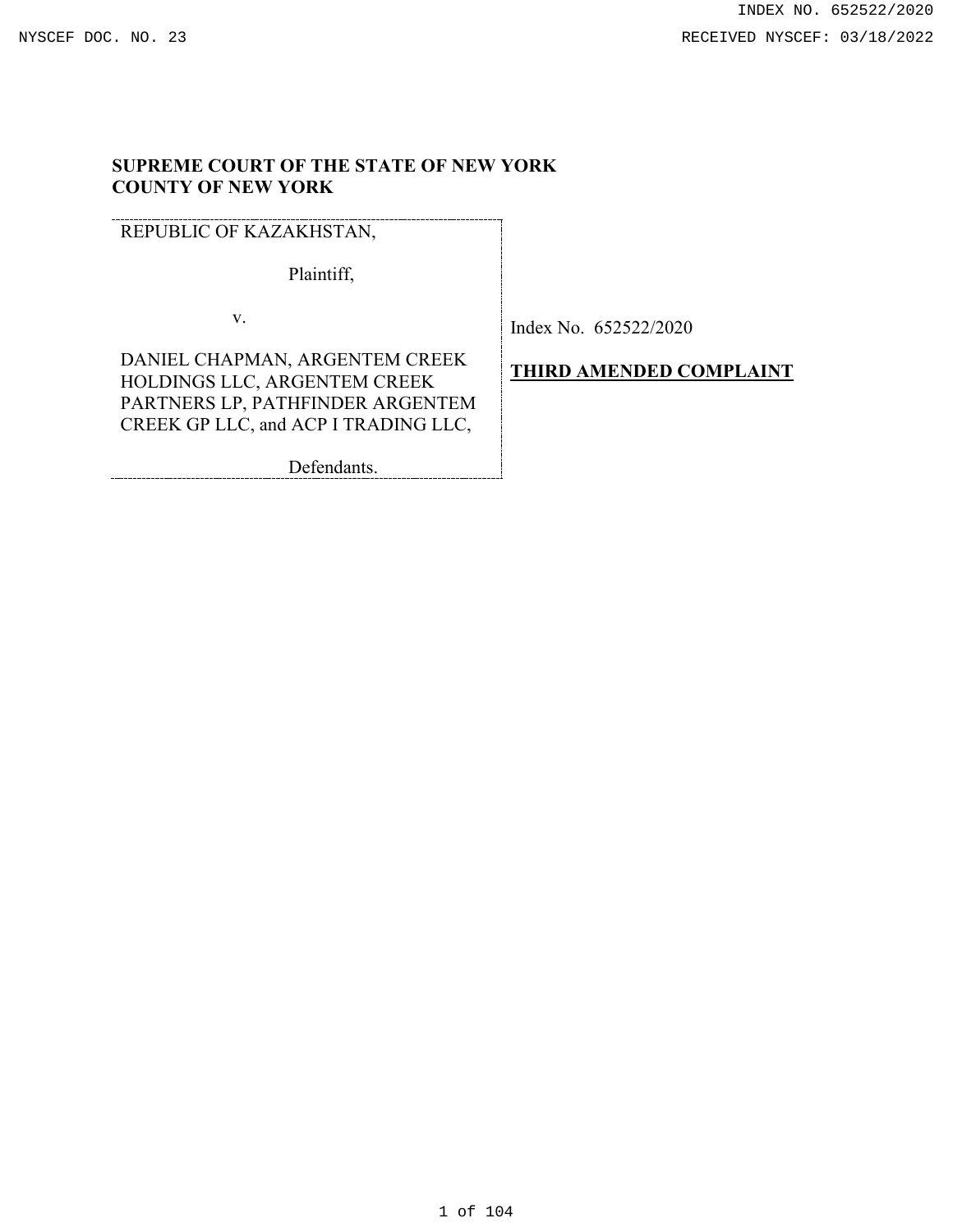# **TABLE OF CONTENTS**

| L.              |                                                                             |
|-----------------|-----------------------------------------------------------------------------|
| II.             | THE BELGIUM DECISION - THE STATIS' FRAUD IS AN                              |
| III.            | EXPERT OPINIONS AND REPORTS EVIDENCING THE STATIS'                          |
| IV.             |                                                                             |
| V.              |                                                                             |
| A.              |                                                                             |
| <b>B.</b>       | The Statis Fraudulently Inflate the Stated Costs of the LPG Plant — The LPG |
| $C$ .           | The "Oil Skimming Fraud" - The Statis Siphon Money from TNG By              |
| D.              |                                                                             |
| E.              | The Statis Fraudulently Obtain Audit Reports for Their Fraudulent Financial |
| F.              | The Statis Used Their Fraudulent "Audited" Financial Statements to Obtain   |
| G.              |                                                                             |
| VI.             |                                                                             |
| A.              |                                                                             |
| <b>B.</b>       | In Furtherance of Their Fraudulent Schemes, the Statis Make Multiple        |
| $\mathcal{C}$ . | Kazakhstan Relied to Its Detriment on the Fraudulent Misrepresentations  63 |
| D.              |                                                                             |
| VII.            |                                                                             |
| A.              | The Statis Falsely Claim that the Perkwood Transactions Were Legitimate 68  |
| <b>B.</b>       | The Statis Misrepresent that KPMG Endorsed their Financial Statements       |
| $\mathcal{C}$ . | The Statis Misrepresent that They Never Concealed Perkwood's Status from    |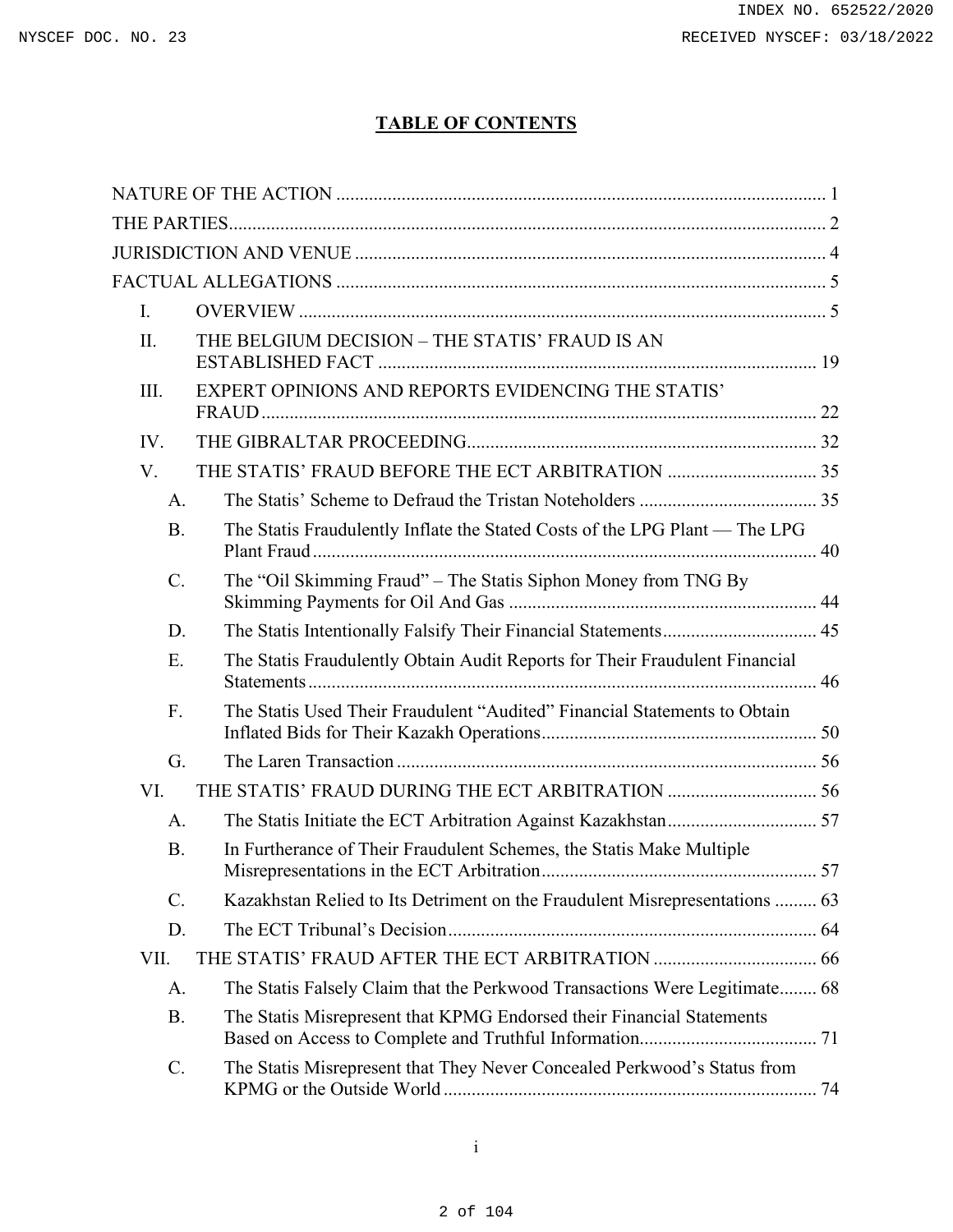| The Statis Misrepresent by Omission the Incriminating KPMG         |  |
|--------------------------------------------------------------------|--|
|                                                                    |  |
|                                                                    |  |
| DEFENDANTS' KNOWLEDGE OF AND PARTICIPATION IN THE                  |  |
|                                                                    |  |
|                                                                    |  |
|                                                                    |  |
| Defendants' Website, Press Releases, and Other False Statements 89 |  |
| NOTICE OF INTENT TO RAISE ISSUES UNDER ENGLISH LAW  93             |  |
|                                                                    |  |
|                                                                    |  |
| <b>COUNT III UNLAWFUL MEANS CONSPIRACY UNDER ENGLISH LAW  98</b>   |  |
|                                                                    |  |
|                                                                    |  |
|                                                                    |  |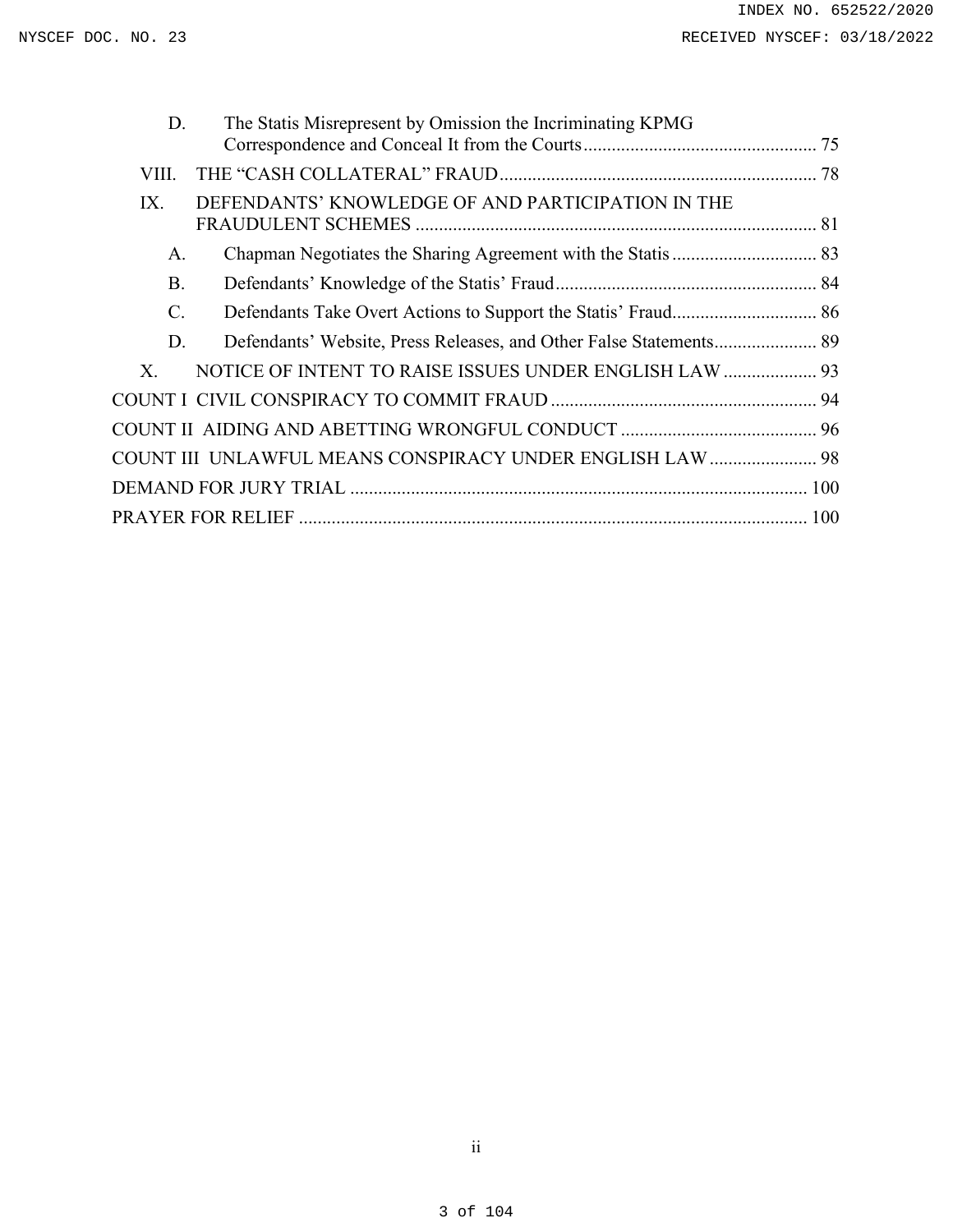1. Plaintiff Republic of Kazakhstan ("**Kazakhstan**"), by and through its undersigned counsel, brings this action against Defendants Daniel Chapman, Argentem Creek Holdings LLC, Argentem Creek Partners LP, Pathfinder Argentem Creek GP LLC, and ACP I Trading LLC (collectively, "**Defendants**"). In support thereof, Kazakhstan alleges as follows:

## **NATURE OF THE ACTION**

<span id="page-3-0"></span>2. This case arises from Defendants' knowing participation in, conspiracy to commit, and aiding and abetting of, long-running, multi-faceted, and ongoing fraud schemes that have damaged Kazakhstan.

3. Specifically, Defendants are, and have been, conspiring with, and aiding and abetting, a series of fraud schemes engineered by Moldovan oligarch Anatolie Stati, his son Gabriel Stati, and a murky web of companies that they control, often secretly (collectively the "**Statis**").

4. The Statis' fraud is an established fact. In November 2021, the Court of Appeal of Brussels in Belgium (the "**Belgium Court of Appeal**") considered the full evidence of the Statis' fraud – the first court ever to do so – and conclusively held that the Statis had engaged in the multiple fraud schemes asserted by Kazakhstan.<sup>[1](#page-3-1)</sup>

5. The Statis' fraud schemes also are attested to by a veritable "who's who" list of the world's leading experts in international law, international arbitration, and accounting.

6. Further confirmation of the Statis' fraud was provided by the Statis' own auditors, KPMG, which on August 21, 2019 withdrew all of its audit reports for the Statis' financial statements. KPMG took this extraordinary step after it "concluded an independent assessment" of

<span id="page-3-1"></span> $<sup>1</sup>$  A true and correct copy of the Belgium Decision is attached hereto as Exhibit 1, both in a verified English</sup> translation and in its original French.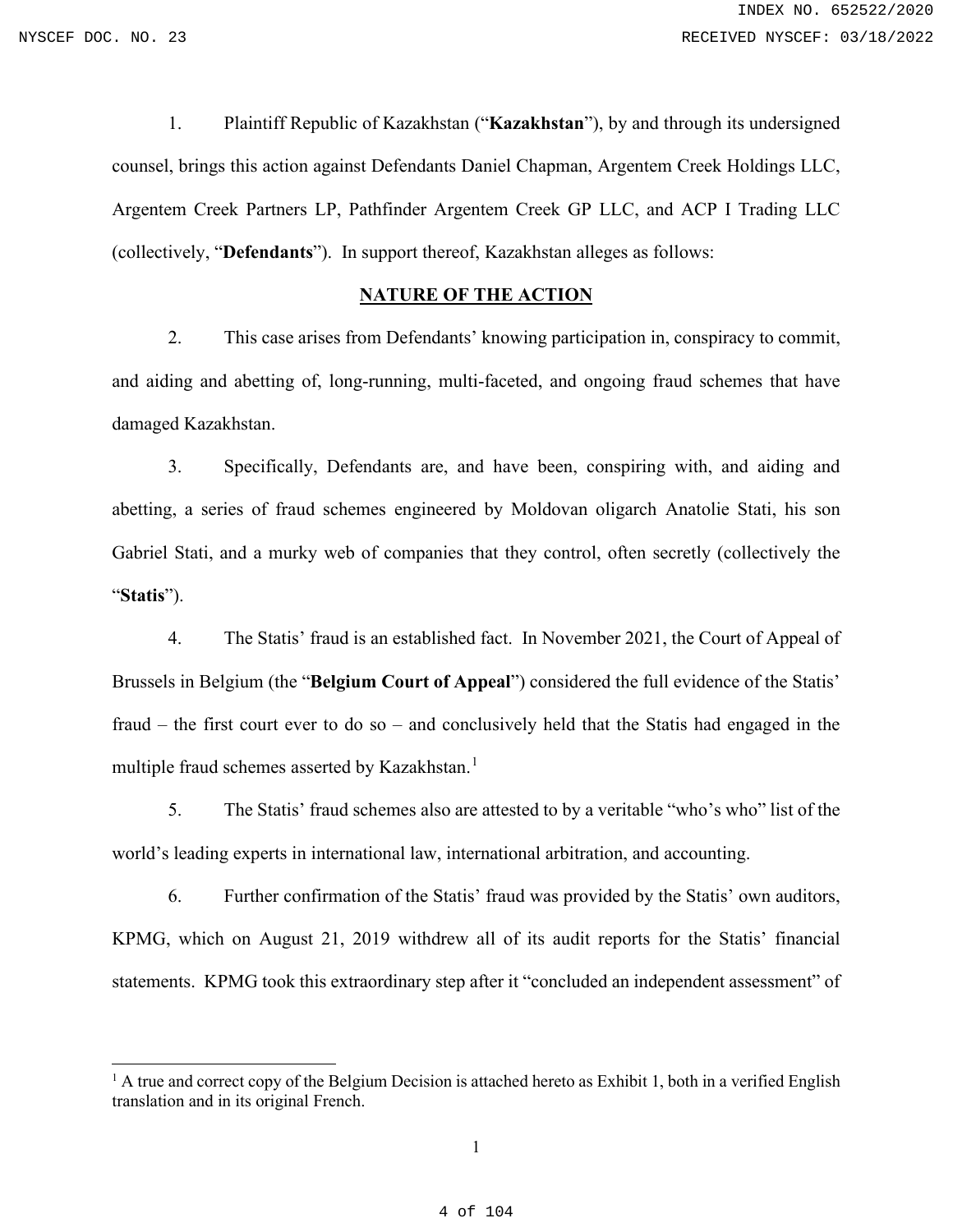the Statis' fraud, including reviewing sworn testimony from the Statis' former CFO that the Statis' financial statements were materially misstated and that the Statis had repeatedly lied to KPMG.

7. Despite all this, Defendants continue to conspire with, and aid and abet, the Statis. The reason Defendants are engaging in these unlawful acts is the oldest in the world – money.

8. Defendants are investors in the Statis' former business operations and, ironically, were one of the original victims of the Statis' fraud. However, after Defendants discovered or otherwise were put on notice of the fraud, Defendants decided not to pursue legal action against the Statis, but rather to conspire with and aid and abet the Statis' efforts to defraud Kazakhstan.

9. In so doing, Defendants' actions are akin to those of a victim of a Ponzi scheme who, rather than taking legal action that would risk collapsing and exposing the scheme, decides to join and support it. Here, this means trying to obtain money from a new victim (Kazakhstan) rather than seeking to recover from the party (the Statis) that had actually harmed Defendants.

10. The purpose of this lawsuit is to bring Defendants to justice and to obtain the full measure of compensation available under applicable law for their unlawful acts and the damage they have caused Kazakhstan.

#### **THE PARTIES**

<span id="page-4-0"></span>11. Plaintiff Kazakhstan is a sovereign state.<sup>[2](#page-4-1)</sup>

12. Defendant Daniel Chapman ("**Chapman**") is the founder, Managing Partner, Chief Executive Officer, and Chief Investment Officer of Argentem Creek Partners LP. He also wholly

<span id="page-4-1"></span><sup>2</sup> On December 31, 2020, Outrider Management, L.L.C. ("**Outrider**") joined this action as a plaintiff through the filing of the amended complaint. On April 20, 2021, Defendants removed this action to the U.S. District Court for the Southern District of New York. By order dated February 11, 2022, the District Court (i) remanded Kazakhstan's claims and (ii) granted Defendants' motion to compel arbitration of Outrider's claims and stayed those claims. Accordingly, Outrider's claims remain under the jurisdiction of the District Court and are not included in the Third Amended Complaint. Outrider reserves its right to seek to re-join this action should that become possible.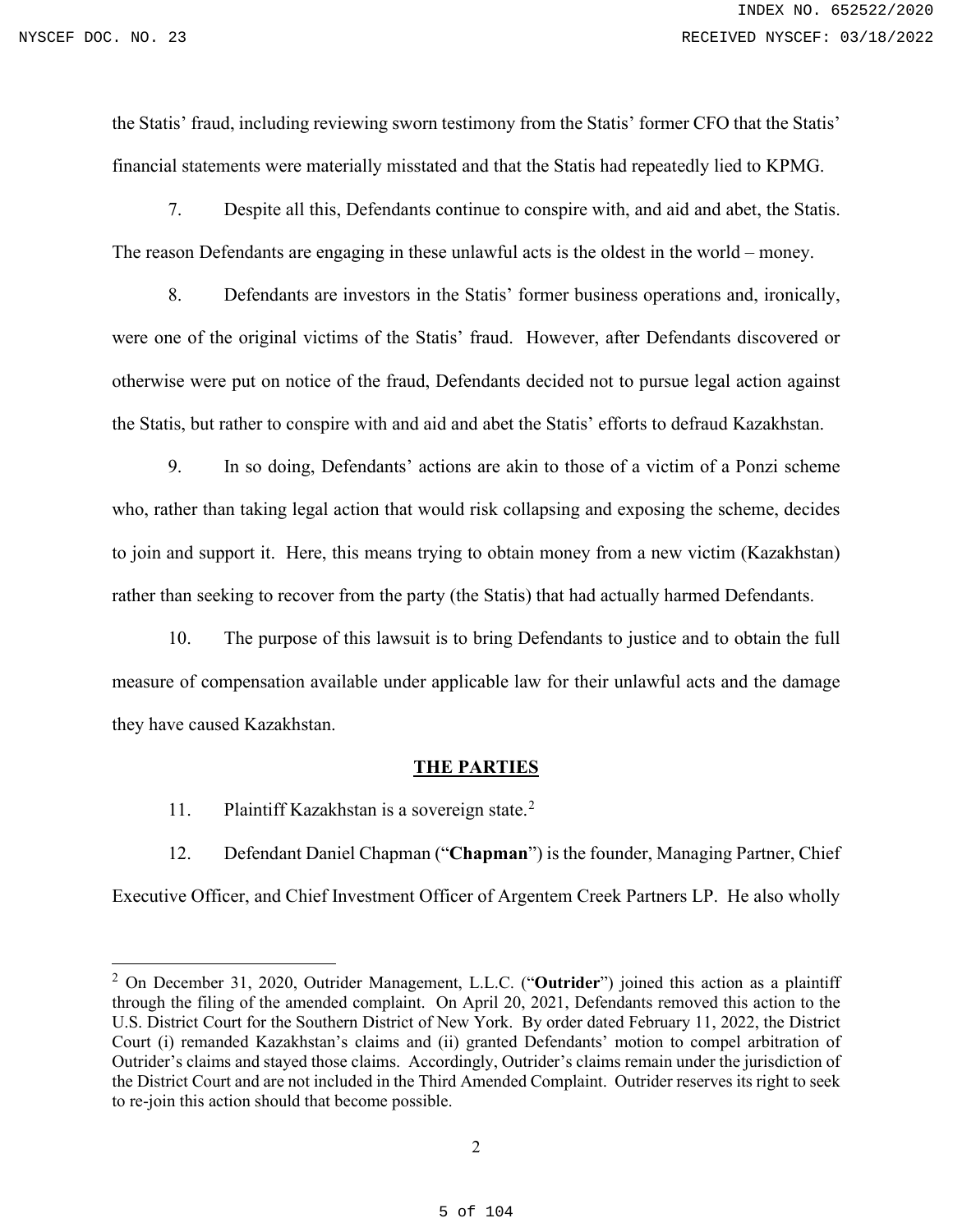owns Argentem Creek Holdings LLC. Prior to founding Argentem Creek Partners LP, Chapman was a Senior Managing Director at Black River Asset Management LLC ("**Black River**"). Chapman resides at 165 West 91st Street, New York, NY 10024.

13. Defendant Argentem Creek Holdings LLC ("**Argentem Creek Holdings**") is a limited liability company organized under the laws of the State of Delaware. Argentem Creek Holdings is the controlling owner of Argentem Creek Partners LP. Argentem Creek Holdings' principal place of business is located at 12 East 49th Street, New York, NY 10017.

14. Defendant Argentem Creek Partners LP ("**Argentem Creek Partners**") is a registered investment advisor organized as a limited partnership under the laws of the State of Delaware. Upon information and belief, Argentem Creek Holdings and Argentem Creek Partners were formed in connection with a spin-off from Black River in December 2015 that Chapman engineered. Argentem Creek Partners' principal place of business is located at 12 East 49th Street, New York, NY 10017.

15. Defendant Pathfinder Argentem Creek GP LLC ("**Pathfinder**") is a limited liability company organized under the laws of the State of Delaware. Pathfinder's principal place of business is located at 12 East 49th Street, New York, NY 10017. Pathfinder, upon information and belief, is the general manager of two other Chapman-related entities that, as alleged herein, are relevant to this case: Pathfinder Strategic Credit LP and Pathfinder Strategic Credit II LP.

16. Upon information and belief, Defendant ACP I Trading LLC ("**ACP I**") is a limited liability company organized under the laws of the Cayman Islands. Its legal address is P.O. Box 309, Ugland House, South Church Street, George Town KY1-1104, Cayman Islands. ACP I's principal place of business is located at 12 East 49th Street, New York, NY 10017.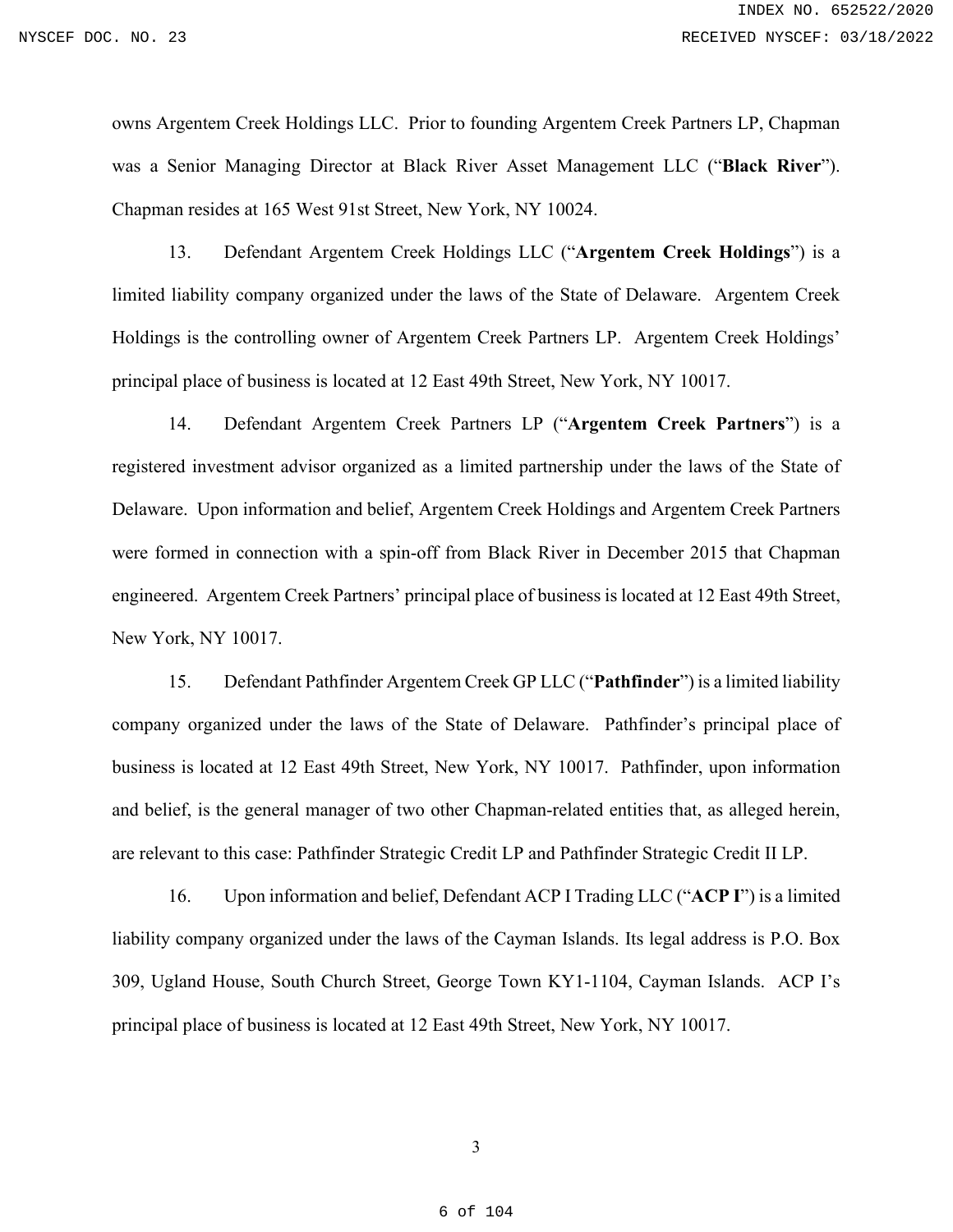17. Upon information and belief, Chapman controls each of the corporate defendants:

Argentem Creek Holdings, Argentem Creek Partners, Pathfinder, and ACP I.

18. Set forth below is a chart that, upon information and belief, depicts the relationship between the above alleged entities that Chapman owns and/or controls.



## **JURISDICTION AND VENUE**

<span id="page-6-0"></span>19. The Supreme Court of New York, County of New York, has personal jurisdiction over Defendants under CPLR § 302(1) and (2) because they transact business within the State and have committed tortious acts within the State. The Supreme Court of New York, County of New York, also has personal jurisdiction under CPLR  $\S 302(4)$  because, upon information and belief, Defendants own, use, or possess real property situated within the State.

20. Venue is proper in New York County pursuant to CPLR §§ 503(a) and 503(d), because Defendants reside and/or have their principal place of business in this County, and a substantial part of the events or omissions giving rise to the claims occurred in this County.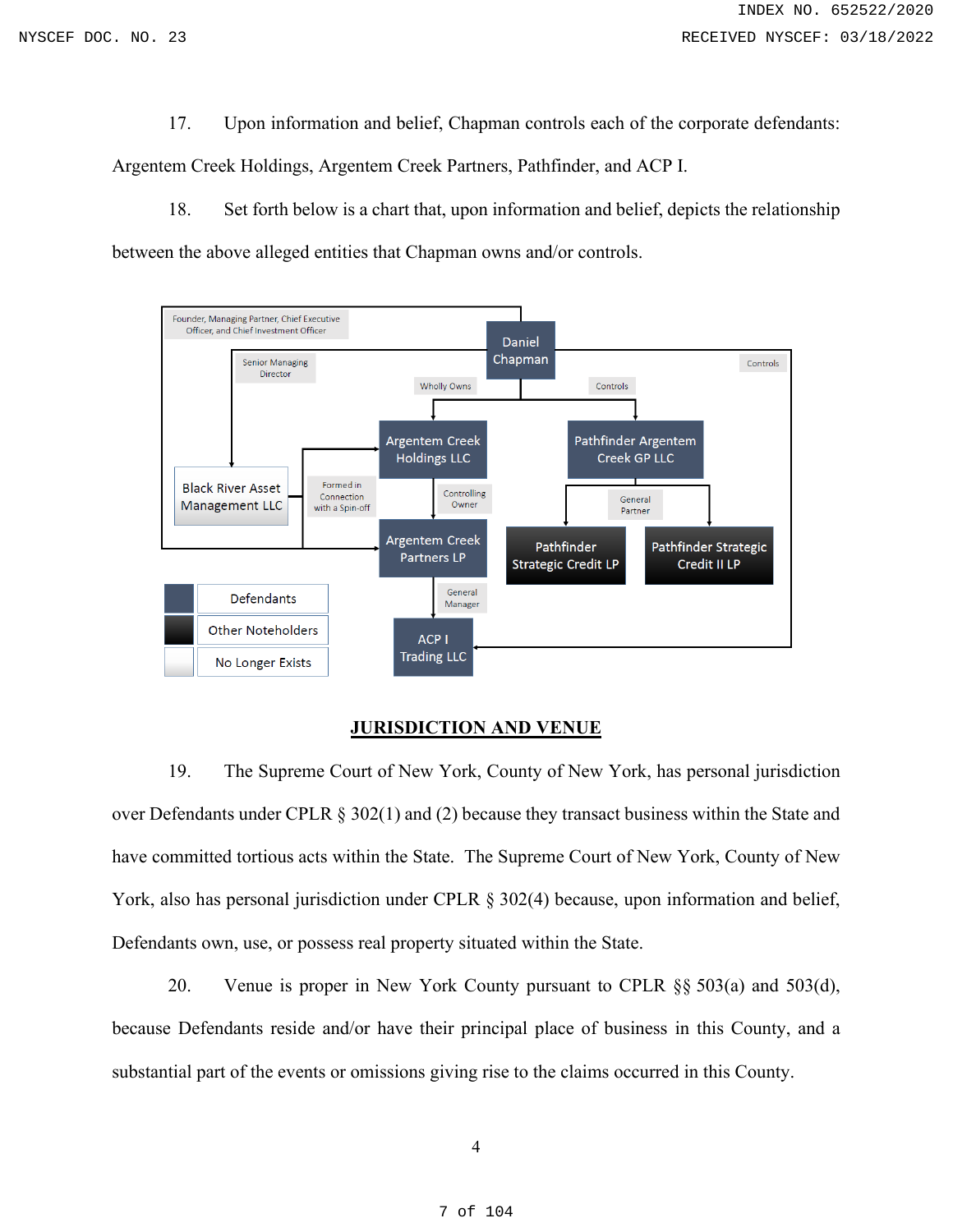### **FACTUAL ALLEGATIONS**

### <span id="page-7-1"></span><span id="page-7-0"></span>**I. OVERVIEW**

21. Defendants are, and have been, conspiring with, and aiding and abetting, a series of fraud schemes engineered by the Statis, *i.e*., the Moldovan oligarch Anatolie Stati, his son Gabriel Stati, and a murky web of companies that they control, often secretly.

22. The Statis' base of operations is Moldova. However, between 1999 and 2004, the Statis purchased two Kazakh companies – Kazpolmunay LLP ("**KPM**") and Tolkynneftegaz LLP ("**TNG**") – that had existing licenses to engage in oil and gas activities in Kazakhstan. TNG was wholly owned by Terra Raf Trans Traiding Ltd. (**"Terra Raf**"), which is owned in equal shares by Anatolie and Gabriel Stati. KPM was wholly owned by Ascom Group S.A. ("**Ascom**"), which is wholly owned by Anatolie Stati. At all relevant times, the Statis had the power to direct the actions of KPM and TNG.

23. The Statis, it is now known, used KPM and TNG as vehicles to accomplish their fraudulent schemes. For the purported purpose of raising funds to finance the operations of KPM and TNG, the Statis sold notes to third-party investors.

24. Specifically, in 2006 and 2007, the Statis used their special-purpose entity Tristan Oil Ltd. ("**Tristan Oil**") to sell two tranches of notes in the aggregate principal amount of \$420 million (the "**Tristan Notes**") to investors (the "**Tristan Noteholders**") via the investment banking firm Jefferies & Company, Inc. ("**Jefferies**"), which acted as the "Initial Purchaser" for the offering.

25. One of the Tristan Noteholders was Black River, which invested through several of its funds. Chapman managed the investments for Black River and, upon information and belief, was responsible for Black River's decision to purchase the Tristan Notes. Subsequently, in or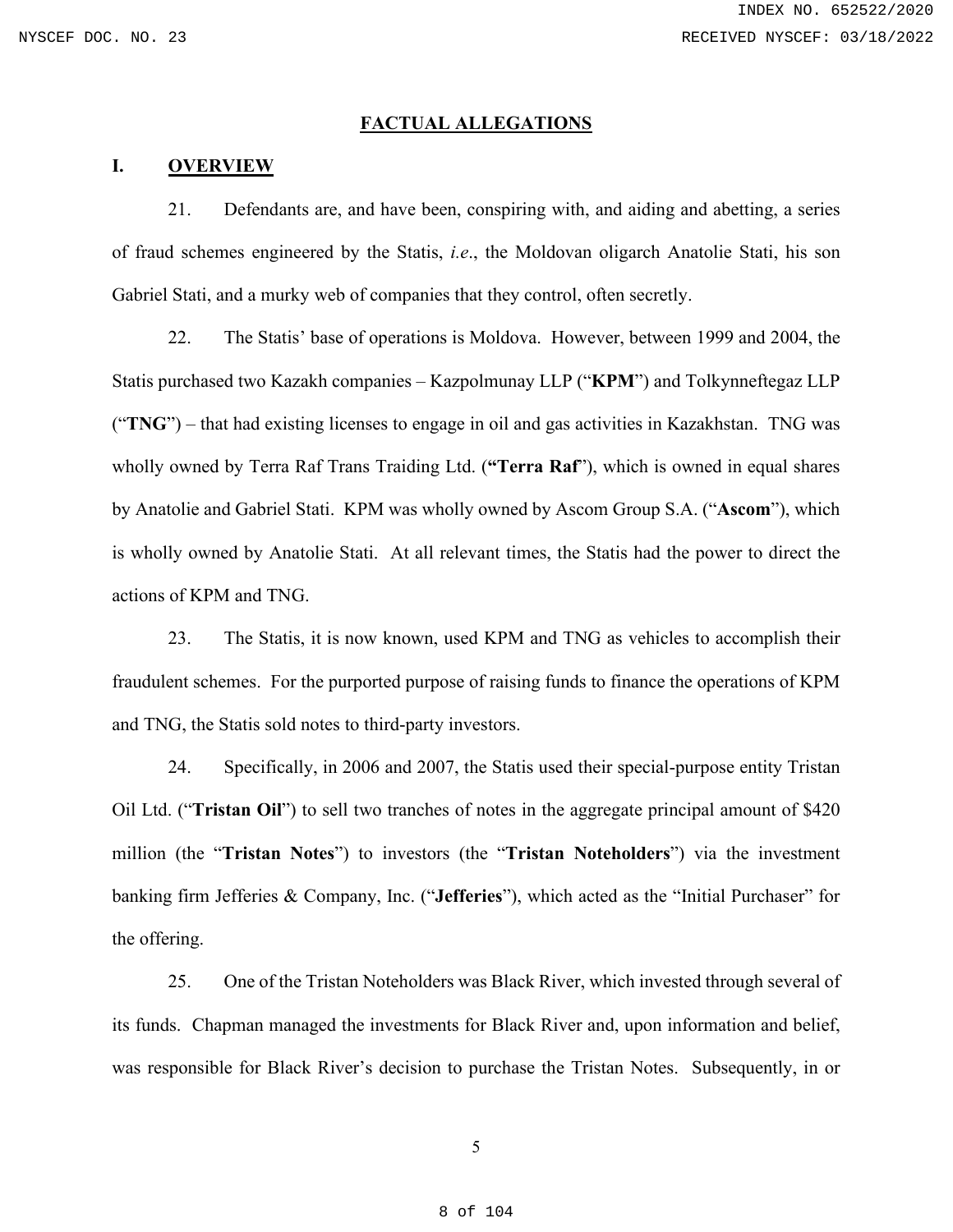about December 2015, Chapman formed Argentem Creek Holdings and its subsidiary Argentem Creek Partners. Chapman is the owner and CEO of Argentem Creek Partners.<sup>[3](#page-8-0)</sup> Upon information and belief, Argentem Creek Partners is a Tristan Noteholder.

26. The Statis represented to investors in the Tristan Notes that the monies raised from the sale of the Tristan Notes would be used for legitimate business expenses in Kazakhstan; specifically, to repay debts of TNG, to make a shareholder distribution, and for working capital and general corporate purposes of KPM and TNG. The Statis caused KPM and TNG to guarantee the Statis' obligations to repay the Tristan Notes.

27. In fact, the Statis always intended to defraud the Tristan Noteholders. The Statis did this by engaging in multiple fraudulent related-party transactions.

28. The Statis' fraud has taken several forms, including but not limited to the following five schemes:

> a. The "**Tristan Circular Fraud**" – The Statis represented to investors in the Tristan Notes that \$70 million of the monies raised from the sale of the Tristan Notes would be applied by the Statis to repay amounts which one of their other companies, Terra Raf, owed to TNG. In fact, the Statis did not use the \$70 million for this purpose but instead diverted it to their other companies.

> b. The "**LPG Plant Fraud**" – The Statis fraudulently inflated the construction expenses of an unfinished liquefied petroleum gas plant (the "**LPG Plant**") in Kazakhstan. This was done through a series of covert, fraudulent related-party transactions. For example, the principal equipment for this LPG Plant, it is now

<span id="page-8-0"></span><sup>&</sup>lt;sup>3</sup> Upon information and belief, Black River no longer exists as an operating entity. Chapman has denied that Argentem Creek Partners is the successor-in-interest to Black River.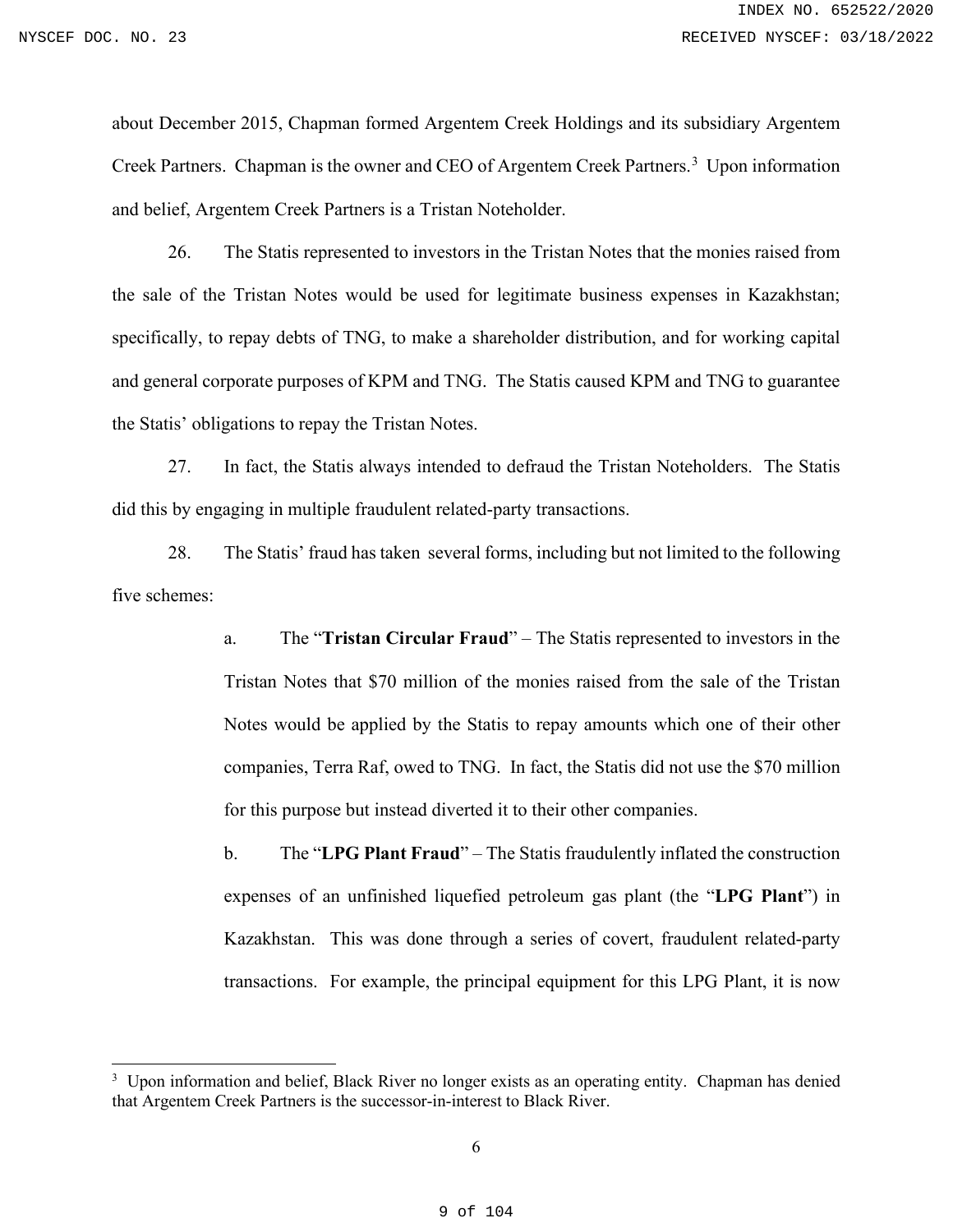known, cost the Statis only circa \$35 million, but in their financial statements the Statis claimed that they had invested \$245 million in the construction of the LPG Plant. The Statis diverted into their own pockets the difference between the amount of their actual costs and the fraudulently inflated \$245 million.

c. The "**Oil Skimming Fraud**" – The Statis fraudulently skimmed circa \$228 million from sales of oil and gas from the Kazakh fields. They did this by "selling" the oil and gas at artificially low prices to their own companies, and then re-selling it to a third party at market prices. The Statis then diverted the amount of the price differential into their own pockets rather than, as they should have, returning the full market price to their Kazakh companies (KPM and TNG).

d. The "**Laren Transaction Fraud**" – The Statis made fraudulent misrepresentations concerning Tristan Oil's issuance of an additional \$111,110,000 in notes to Laren Holdings Ltd. ("**Laren**") in June 2009.

e. The "**Cash Collateral Fraud**" – In violation of the documents governing the issuance of the Tristan Notes, the Statis used for their own purposes cash that should have been sequestered as collateral for repayment of the Tristan Notes.

29. In addition, the Statis paid their own companies – including Kaspy Asia Service Company Limited ("**KASKO**") and Ascom – an estimated half billion dollars for drilling services at artificially inflated prices. And the Statis paid nearly \$100 million in "salaries," "dividends," and "management fees" directly to themselves, despite a lack of any justification for these payments.

30. The Statis perpetrated these fraudulent schemes through a series of lies. A key lie of the Statis was that their fraudulently inflated related-party transactions were legitimate business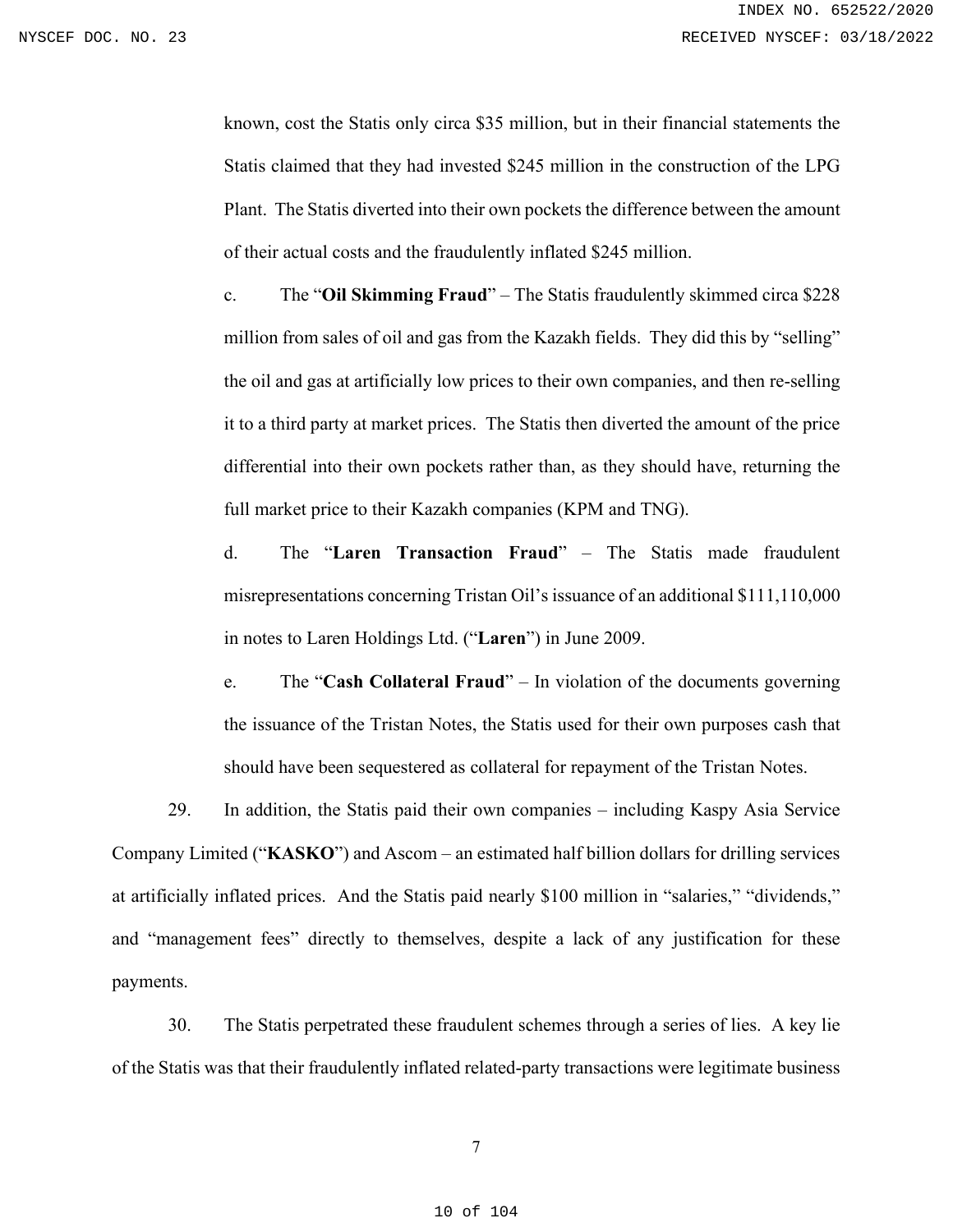expenditures. The Statis began telling this lie as early as 2006, when they contrived their schemes and put them into action.

31. The Statis told this key lie to multiple persons, including to Kazakhstan. They also told it to their investors, their auditors and at least one business partner. The Statis have also told this key lie to multiple arbitral tribunals and courts.

32. To cover up this key lie and maintain their fraudulent schemes, the Statis had to tell other lies. To the investors in the Tristan Notes, the Statis, *inter alia*, fraudulently stated that the monies raised from the sale of the Tristan Notes would be spent on legitimate business expenditures in Kazakhstan, when in fact the Statis intended to defraud the Tristan Noteholders. To their auditors, KPMG Audit LLC ("**KPMG**"), the Statis, *inter alia*, fraudulently represented that the companies through which they effected their fraudulent related-party transactions were not Stati companies and fraudulently represented the costs of their investments in Kazakhstan. To their business partner, Vitol, the Statis, *inter alia*, fraudulently inflated the costs of their joint business operation in Kazakhstan. To Kazakhstan, the Statis, *inter alia*, falsely represented that their fraudulent related-party transactions were legitimate business transactions, and thereby falsely inflated the value of their operations in Kazakhstan.

33. To perpetuate their fraudulent schemes, the Statis cooked up years of materially false financial statements, all of which recorded their fraudulently inflated related-party transactions as legitimate and at arm's length. The Statis provided these fraudulent financial statements to multiple persons, including but not limited to: their investors; their auditors; Kazakhstan; and multiple courts (and an arbitral tribunal). The Statis are continuing, with Defendants' support, to rely on these fraudulent financial statements through the present.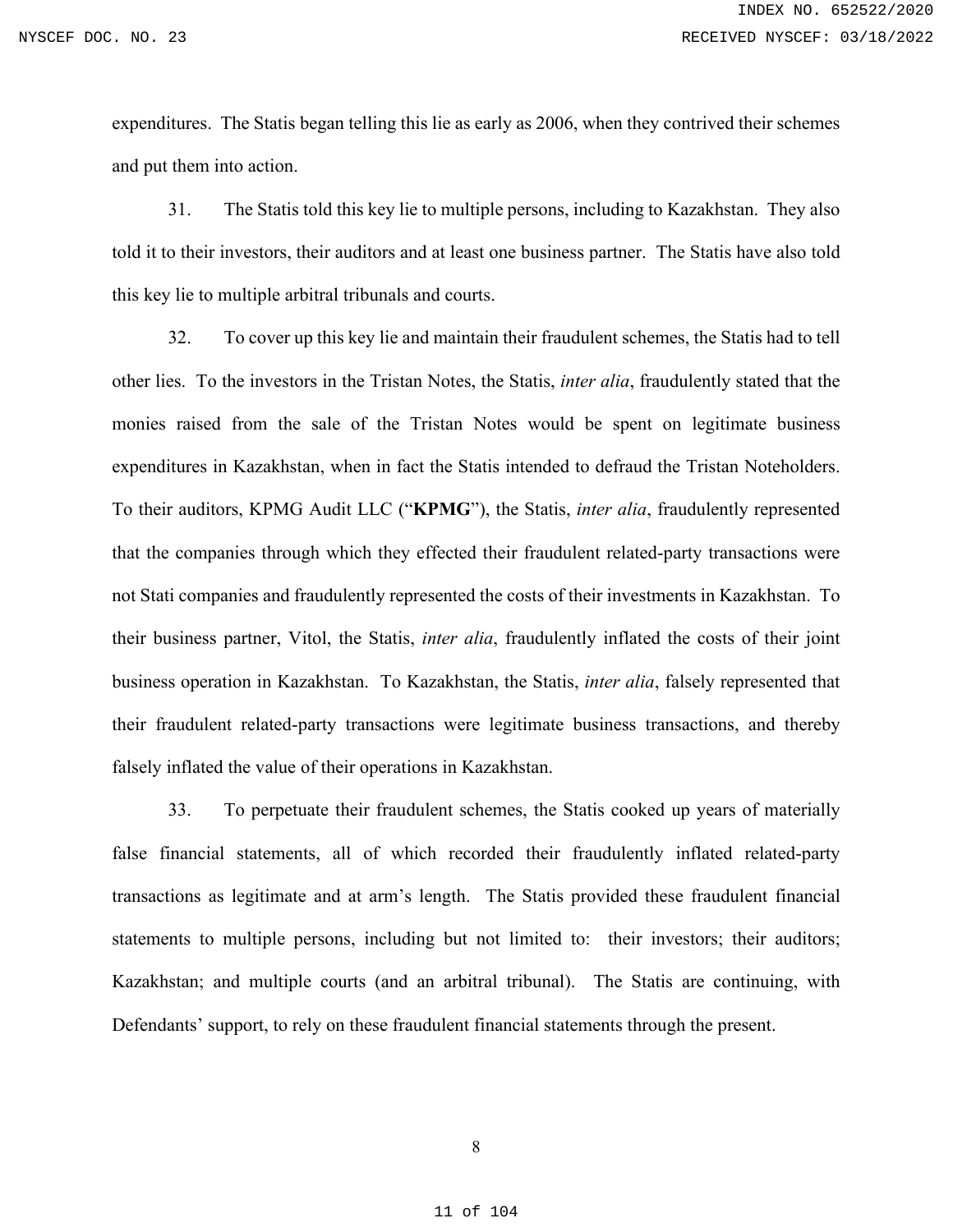34. The Statis made material misrepresentations to obtain audit reports from KPMG opining that these financial statements were materially correct when in fact they were materially false. The Statis repeatedly relied on the KPMG audit reports to bolster their fraudulent financial statements, including providing them to multiple persons, such as: their investors; Kazakhstan; and multiple courts (and an arbitral tribunal). As with their fraudulent financial statements, the Statis are continuing, with Defendants' support, to rely on these fraudulently obtained KPMG audit reports through the present.

35. On July 1, 2010, the Statis defaulted on the interest payments due to the Tristan Noteholders. The Statis feigned a lack of resources necessary to make the July 1, 2010 interest payments, but that was another lie.

36. On July 21, 2010, the Statis initiated an international arbitration against Kazakhstan under the terms of the Energy Charter Treaty (the "**ECT Arbitration**"). In the ECT Arbitration, the Statis repeated their key lie, *i.e.*, that their fraudulent related-party transactions were legitimate business expenditures. To support this lie, the Statis produced and relied upon the fraudulent financial statements and the fraudulently obtained KPMG audit reports. The Statis' purpose in perpetuating this lie in the arbitration was to obtain damages from Kazakhstan to replace the monies that the Statis themselves had stolen, embezzled and/or misappropriated.

37. Chapman, upon information and belief, discovered the Statis' fraudulent schemes while the ECT Arbitration was ongoing, in or about 2011. Specifically, Chapman learned that the Statis had defrauded the Tristan Noteholders through their related-party transactions. However, rather than taking legal action against the Statis, Chapman decided to conspire with and support the Statis in the perpetuation of their fraudulent schemes, including in particular perpetrating the Statis' key lie that the fraudulent related-party transactions were legitimate business expenditures.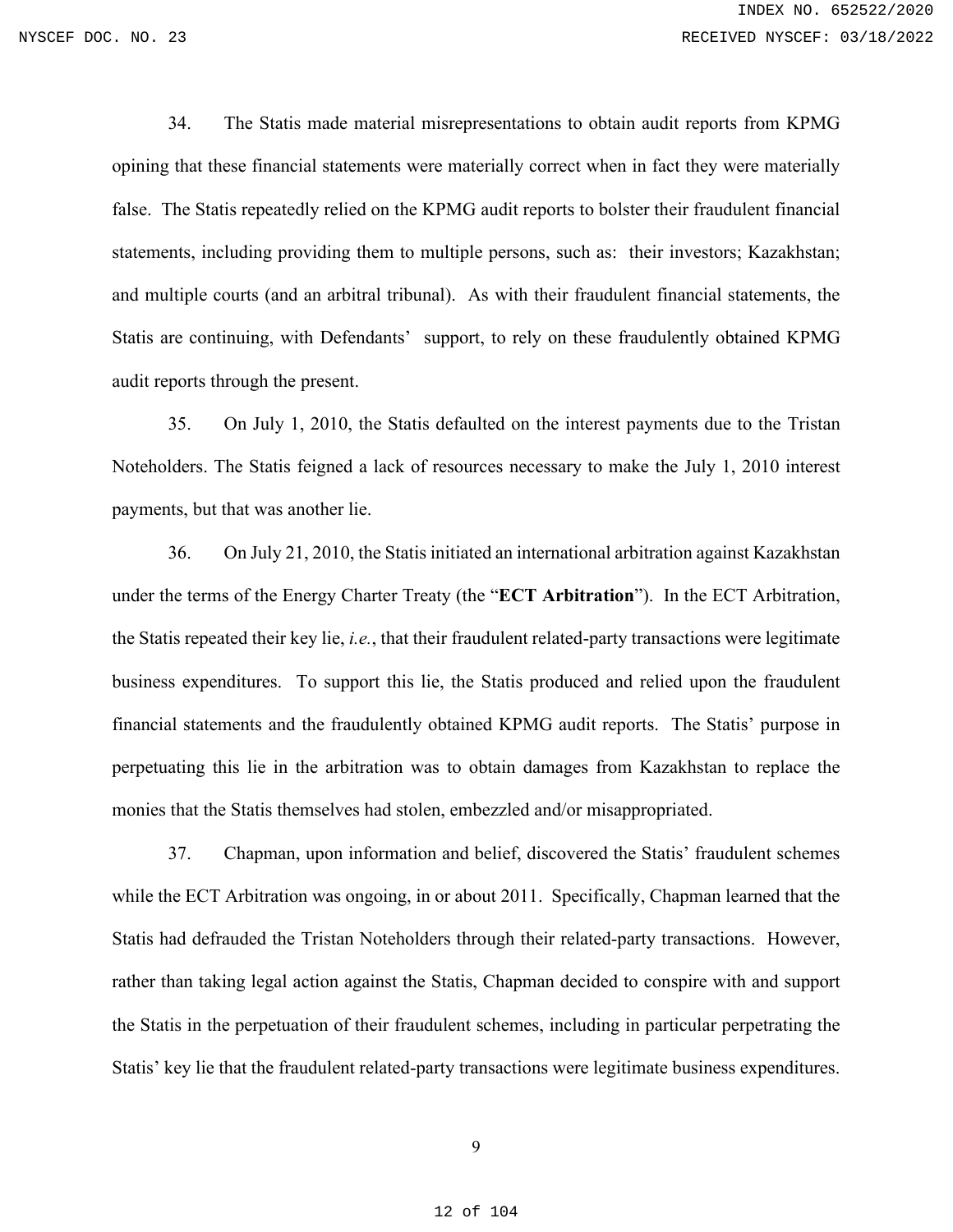38. On December 17, 2012, several (but not all) of the Tristan Noteholders signed an agreement with the Statis to share in the proceeds of any arbitral award against Kazakhstan (the "**Sharing Agreement**"). Black River was one of the Tristan Noteholders that signed the Sharing Agreement on behalf of its various funds. The Tristan Noteholders that signed the Sharing Agreement on behalf of their funds are defined in the Sharing Agreement as "**Participating Noteholders**."

39. Chapman, who at the time was a member of Black River's management, led the negotiations with the Statis regarding the Sharing Agreement and was in direct contact with the Statis throughout the negotiations. Chapman also led an investigation into the Statis' business activities in an effort to gain informational leverage for the negotiations of the Sharing Agreement. Chapman, despite having learned of the Statis' fraudulent schemes, encouraged other Tristan Noteholders to enter into the Sharing Agreement and thereby align with the Statis rather than exercise their legal rights against the Statis.

40. Under the Sharing Agreement, the Participating Noteholders agreed to forbear from prosecuting legal claims against the Statis in exchange for seventy percent (70%) of any amounts collected by the Statis on any award issued in their favor and against Kazakhstan in the ECT Arbitration. The Sharing Agreement thereby gave Chapman a powerful financial incentive to conspire with, and aid and abet, the Statis in perpetuating their fraudulent schemes.

41. The Statis kept Chapman apprised of the developments and legal strategy in the ECT Arbitration. As a result, and given Chapman's knowledge of the Statis' fraud, Chapman would have known that the Statis were making and relying upon fraudulent misrepresentations in the ECT Arbitration. Despite this, Chapman and eventually (as a result of his ownership and control) the corporate Defendants chose to join and support the Statis' fraudulent schemes.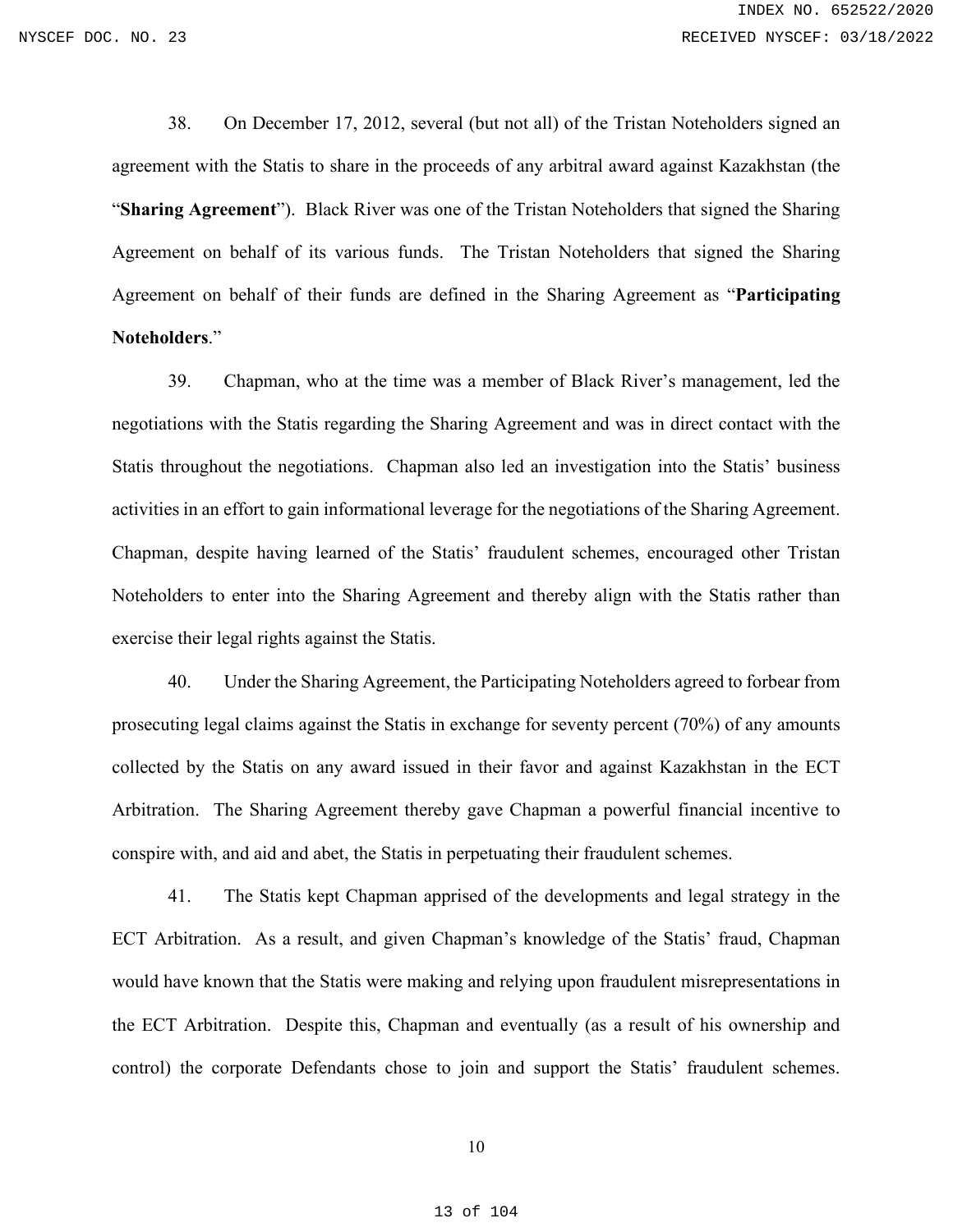Defendants did so maliciously, in an attempt to obtain hundreds of millions of dollars from Kazakhstan for Defendants' and the Statis' own personal self-enrichment and for the wrongful enrichment of others. This wrongful conduct has continued through the present. Defendants, despite knowing about the Statis' misrepresentations, are continuing to support the Statis in their efforts, and are taking efforts of their own, to wrongfully obtain from Kazakhstan compensation for the monies that the Statis had stolen, embezzled and/or misappropriated.

42. Defendants conspired with and/or aided and abetted the Statis' ongoing fraud for their own financial benefit. Defendants did so with a willful, wanton, and/or malicious disregard for the rights of Kazakhstan, so that Kazakhstan would unknowingly be forced to pay Defendants for the monies that the Statis had stolen, embezzled and/or misappropriated.

43. In December 2013, the tribunal in the ECT Arbitration (the "**ECT Tribunal**") issued an award (the "**ECT Award**") in favor of the Statis and against Kazakhstan in the total amount of \$497,685,101.00, plus \$8,975,496.40 in costs, of which \$199 million was awarded to the Statis for the LPG Plant. Because the Statis continued to make material misrepresentations and cover up their fraud throughout the arbitration, including from Kazakhstan, the ECT Tribunal issued the award without knowledge of the fraud.

44. Once they fraudulently obtained the ECT Award, the Statis initiated proceedings against Kazakhstan in several jurisdictions to confirm and enforce it. This included proceedings in Sweden, the United States, England, Belgium, the Netherlands, Luxembourg, and Italy (collectively, the "**Enforcement Proceedings**"). In each of these proceedings, the Statis maintained and propagated their key lie that their fraudulent related-party transactions were legitimate business expenditures.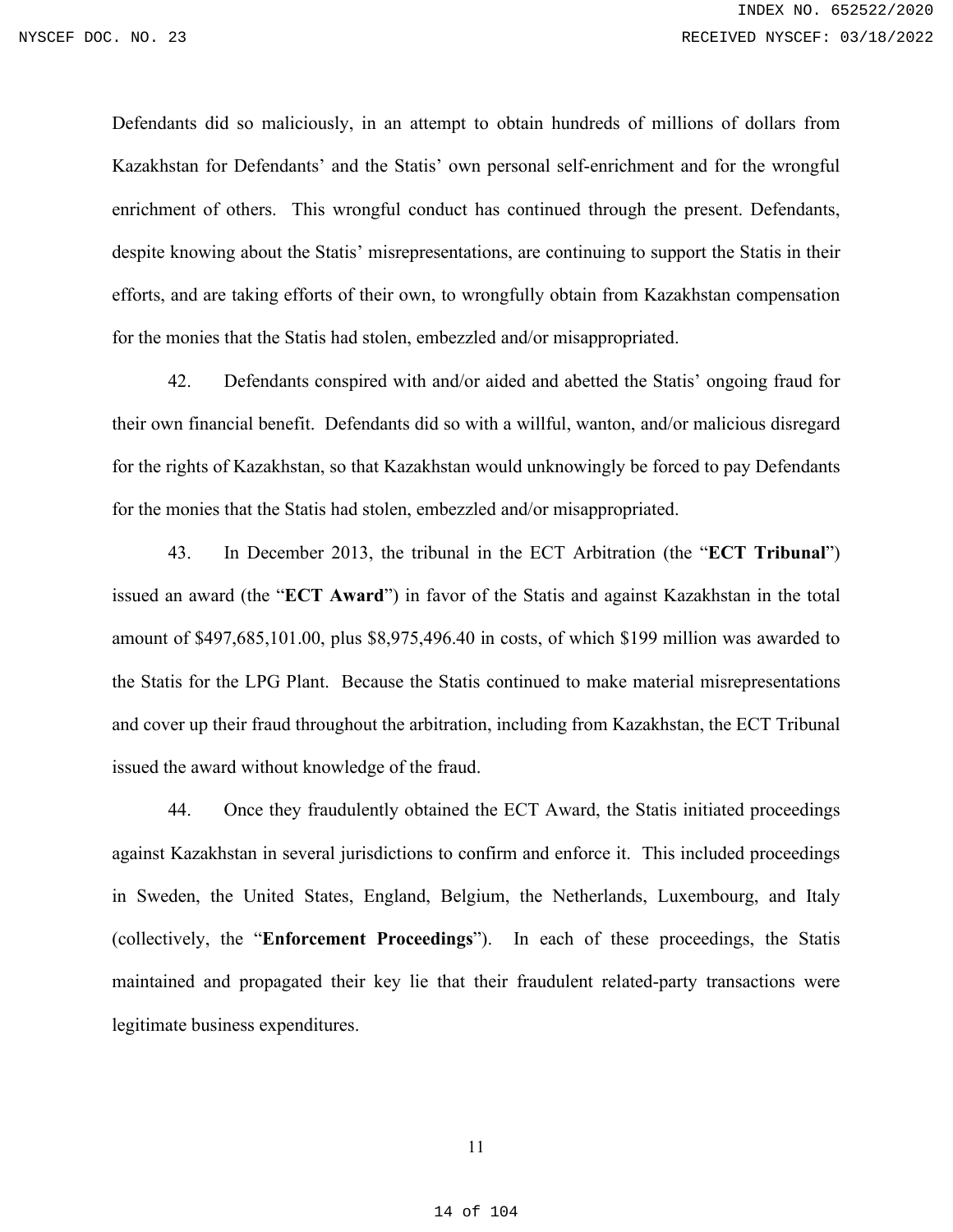45. The Statis did this with the active encouragement and support of Defendants, who consulted with the Statis on legal strategy and provided critical financing that allowed the Statis to engage in these legal proceedings against Kazakhstan, despite having knowledge of the Statis' fraudulent schemes.

46. Kazakhstan justifiably relied to its detriment on the Statis' misrepresentations during the ECT Arbitration and Enforcement Proceedings. This detriment, at minimum, took the form of legal fees and costs that were wasted, and other damages. Kazakhstan would not have incurred these costs or suffered these injuries but for the Statis' fraudulent misrepresentations and/or Defendants' wrongful and malicious assistance to the Statis. Kazakhstan's defenses in these proceedings were, by definition, prepared in response to and in reliance on the Statis' claims and allegations, as supported by Defendants. Had the Statis made truthful instead of fraudulent representations in these proceedings, Kazakhstan would have asserted different defenses, would not have incurred the legal fees and costs that it did, and the conduct of these proceedings would have been materially different.

47. In June 2017, the English High Court (Justice Knowles) ruled on the LPG Plant Fraud – the one Stati fraud scheme for which Kazakhstan had uncovered evidence at the time. This ruling was issued in legal proceedings that the Statis had commenced in England in February 2014 to attempt to recognize and enforce the ECT Award (the "**English Enforcement Proceedings**"). In August 2015, after its initial discovery of evidence that the Statis had inflated the costs of the LPG Plant, Kazakhstan applied for permission to amend its pleadings to introduce the defense that the ECT Award was unenforceable as a matter of English public policy because one of its material components – the \$199 million award for the LPG Plant – was obtained by fraud. The Statis opposed this application. The English Court held a two-day hearing on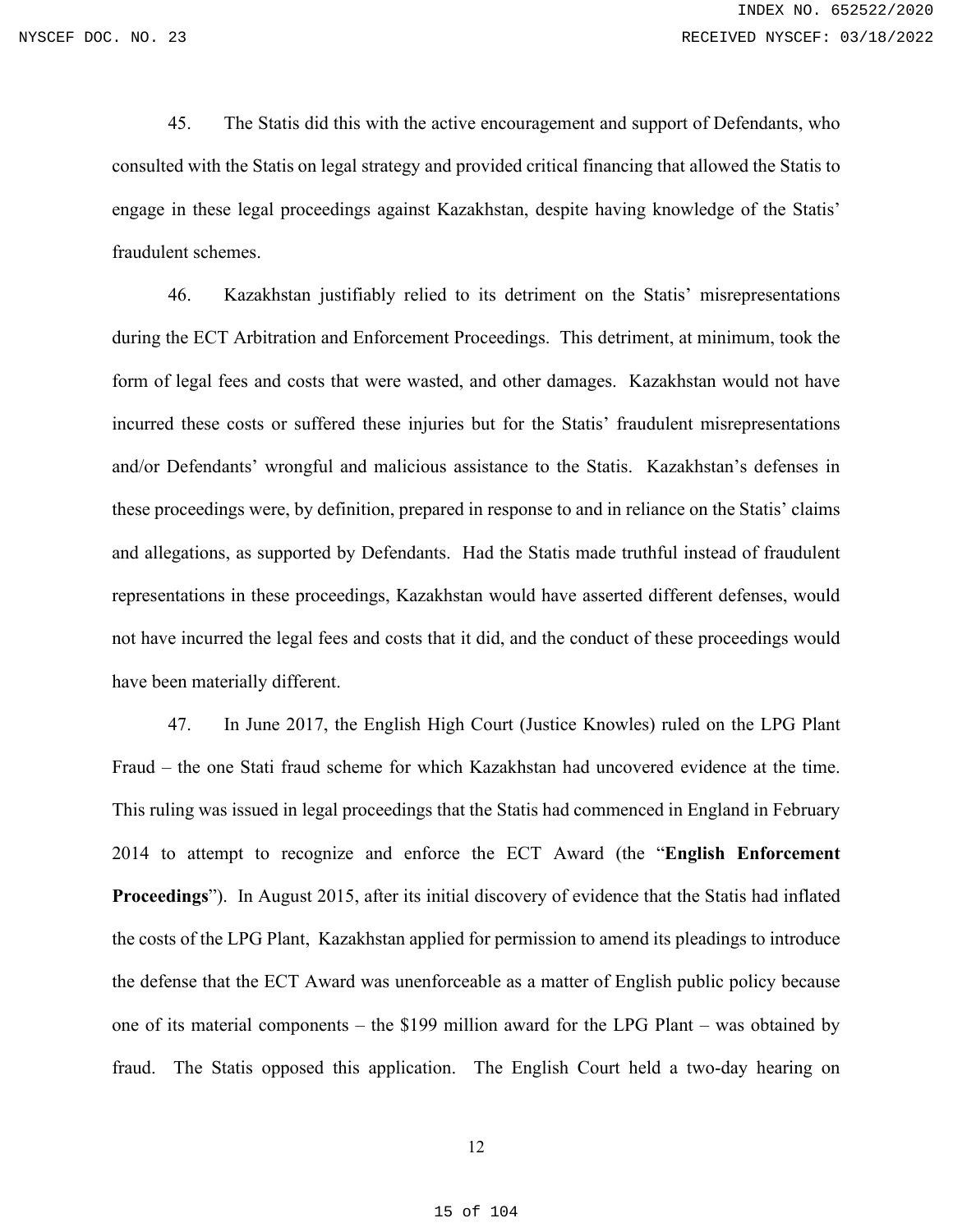Kazakhstan's application in February 2017. In advance of this hearing, Kazakhstan presented the then-available evidence of the LPG Plant Fraud and the parties made extensive written submissions. At the hearing itself, the parties made extensive oral submissions.

48. On June 6, 2017, the English High Court granted Kazakhstan's application. In a 22-page, fully reasoned opinion, the English High Court reviewed the available evidence and submissions and held that "there is a sufficient prima facie case that the Award was obtained by fraud" and that the Statis had committed "fraud on the [ECT] Tribunal." It further held that the "interests of justice" required Kazakhstan's allegations regarding the LPG Plant Fraud to be "examined at trial and decided on their merits."[4](#page-15-0)

49. However, in February 2018, in advance of a pre-trial disclosure deadline, the Statis unexpectedly filed a notice to voluntarily discontinue the English Enforcement Proceedings. The English High Court rejected this notice, finding that the Statis' stated basis for discontinuance – a supposed lack of funds – was not credible and that, in reality, the Statis only were seeking to avoid the risks of the impending trial and final judgment on the LPG Plant Fraud. On appeal, the Statis were allowed to discontinue, but only after they were required to agree to three harsh conditions: (i) to never again attempt to enforce the ECT Award in England; (ii) to reimburse Kazakhstan for its legal fees and costs; and (iii) to vacate an earlier English court order that had deemed the ECT Award enforceable.

50. The consequence of the English appeal court's ruling was that the Statis suffered a permanent loss in England – the ECT Award is unenforceable in England because of the LPG

<span id="page-15-0"></span><sup>4</sup> A copy of this judgment is reported at 2017 EWHC 1348 (Comm) and can be found online at <http://www.bailii.org/ew/cases/EWHC/Comm/2017/1348.html> (last accessed March 17, 2022).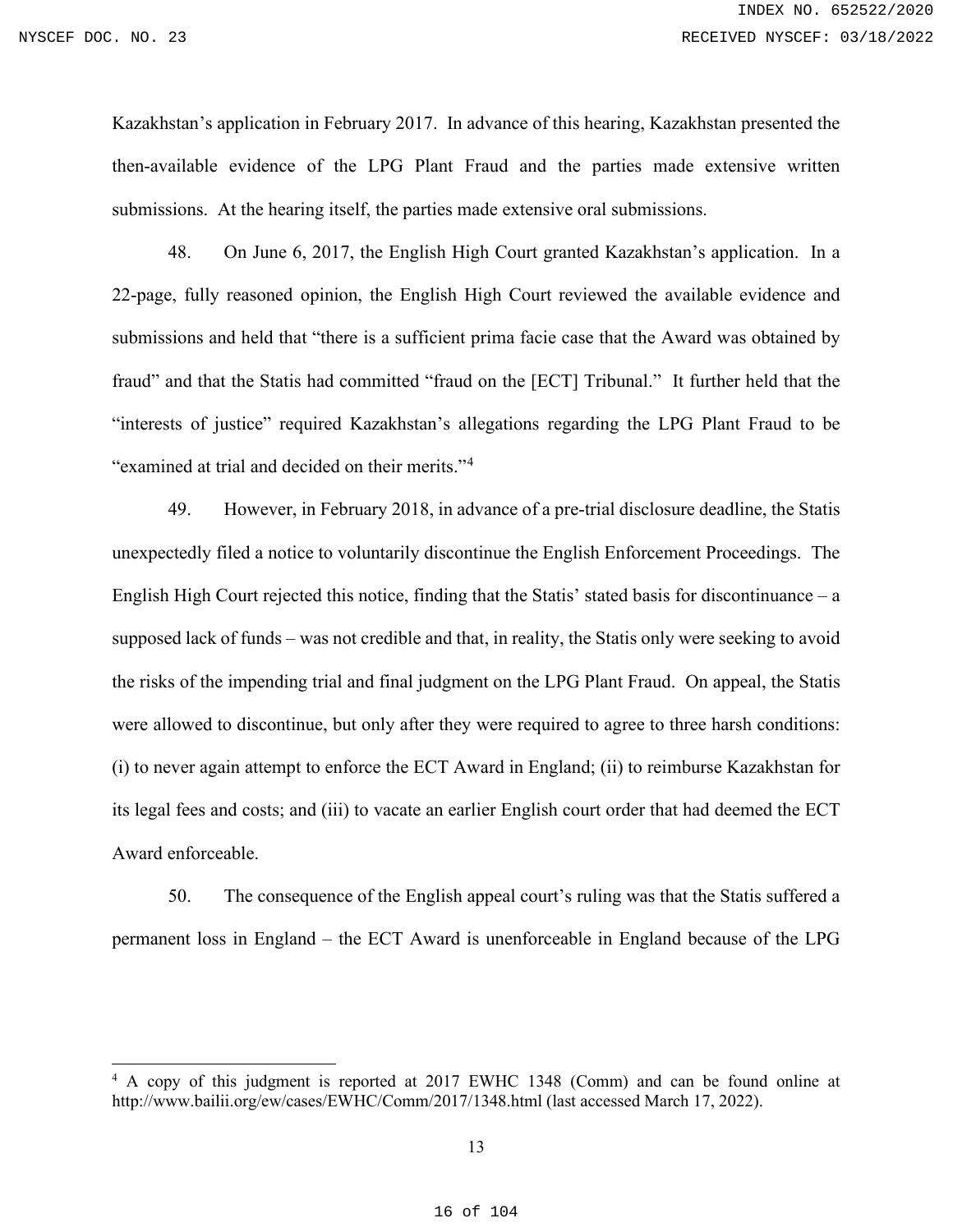Plant Fraud – but the Statis were able to escape trial and a final judgment on merits of the LPG Plant Fraud.

51. Defendants funded the Statis' escape in the English proceedings. By letter dated July 30, 2018, attorneys for the Statis disclosed to Kazakhstan that costs relating to the appeal in the English Enforcement Proceedings were funded by entities controlled by Chapman. Specifically, the letter stated:

> With respect to paragraph 4 of your letter, the Noteholders who have agreed to fund Mr Foxton QC's representation of the Stati Parties in the Court of Appeal are **Pathfinder Strategic Credit LP**, **Pathfinder Strategic Credit II LP**, and **ACP I Trading LLC**, respectively, (the "Noteholders"). There is no repayment obligation as the Noteholders are funding this matter at their own expense and in order to protect their interests under the Sharing Agreement. (Emphasis added).

52. The Statis, thus, identified the following entities as "Noteholders": Pathfinder Strategic Credit LP, Pathfinder Strategic Credit II LP, and ACP I. Pathfinder, upon information and belief, is the general manager of Pathfinder Strategic Credit LP and Pathfinder Strategic Credit II LP. Argentem Creek Partners is the general manager of ACP I.

53. In April 2019, Kazakhstan obtained sworn deposition testimony from Mr. Artur Lungu, the former Chief Financial Officer of Tristan Oil and Vice President of Ascom. Mr. Lungu testified, *inter alia*, that Anatolie Stati repeatedly made material misrepresentations to KPMG in connection with its reviews and audits of the Stati financial statements.

54. On August 21, 2019, KPMG issued a letter to the Statis in which it confirmed that the Statis had failed to disclose material transactions in their financial statements and withdrew all of its audit reports for the Stati financial statements – 18 audit reports covering three years of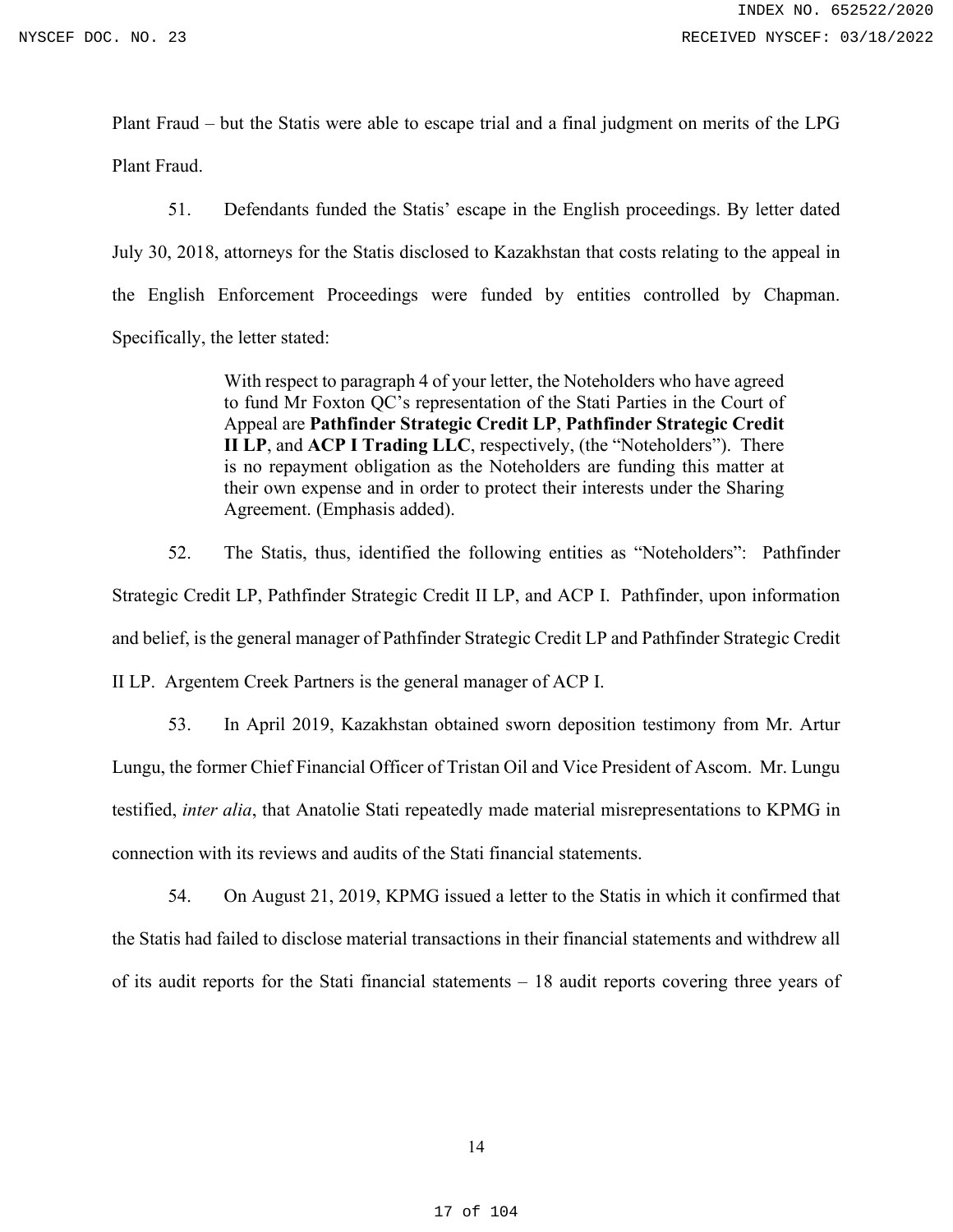financial statements.<sup>[5](#page-17-0)</sup> KPMG took this extraordinary action after it "concluded an independent assessment" of evidence of the Statis' misrepresentations, including the Lungu deposition transcript and its own "workpapers." KPMG also stated that, consistent with International Standards of Auditing, it had asked the Statis to respond to this evidence but the Statis had not responded.

55. In its August 21, 2019 letter, KPMG informed the Statis that they "should immediately take all necessary steps to prevent any further, or future, reliance on" the KPMG audit reports. KPMG stated: "This includes ensuring that anyone in receipt of the relevant financial statements and Reports is informed of this development."

56. In violation of KPMG's instructions, the Statis did not, and have not to date, taken any of the "necessary steps to prevent any further, or future, reliance on" the KPMG audit reports. Upon information and belief, the Statis have not informed any person in receipt of their fraudulent financial statements and the audit reports of this "development," *i.e.*, KPMG's withdrawal of the audit reports, including Kazakhstan, the Tristan Noteholders, the ECT Tribunal, and the various courts.

57. Upon information and belief, Chapman, either through the above-referenced entities and/or other entities he controls, has provided additional funding to the Statis in the Enforcement Proceedings beyond that identified in this July 30, 2018 letter from the Statis. Upon information and belief, this funding from Chapman and his entities, including the corporate Defendants, has been of material assistance to the Statis' ability to continue their campaign of lies.

<span id="page-17-0"></span><sup>5</sup> *See* August 21, 2019 KPMG Letter, *Republic of Kazakhstan et al. v. Chapman et al.,* Case No. 1:21-cv-03507-JGK (S.D.N.Y. 2021) ("**SDNY Docket**"), ECF 47-1 (Exhibit A).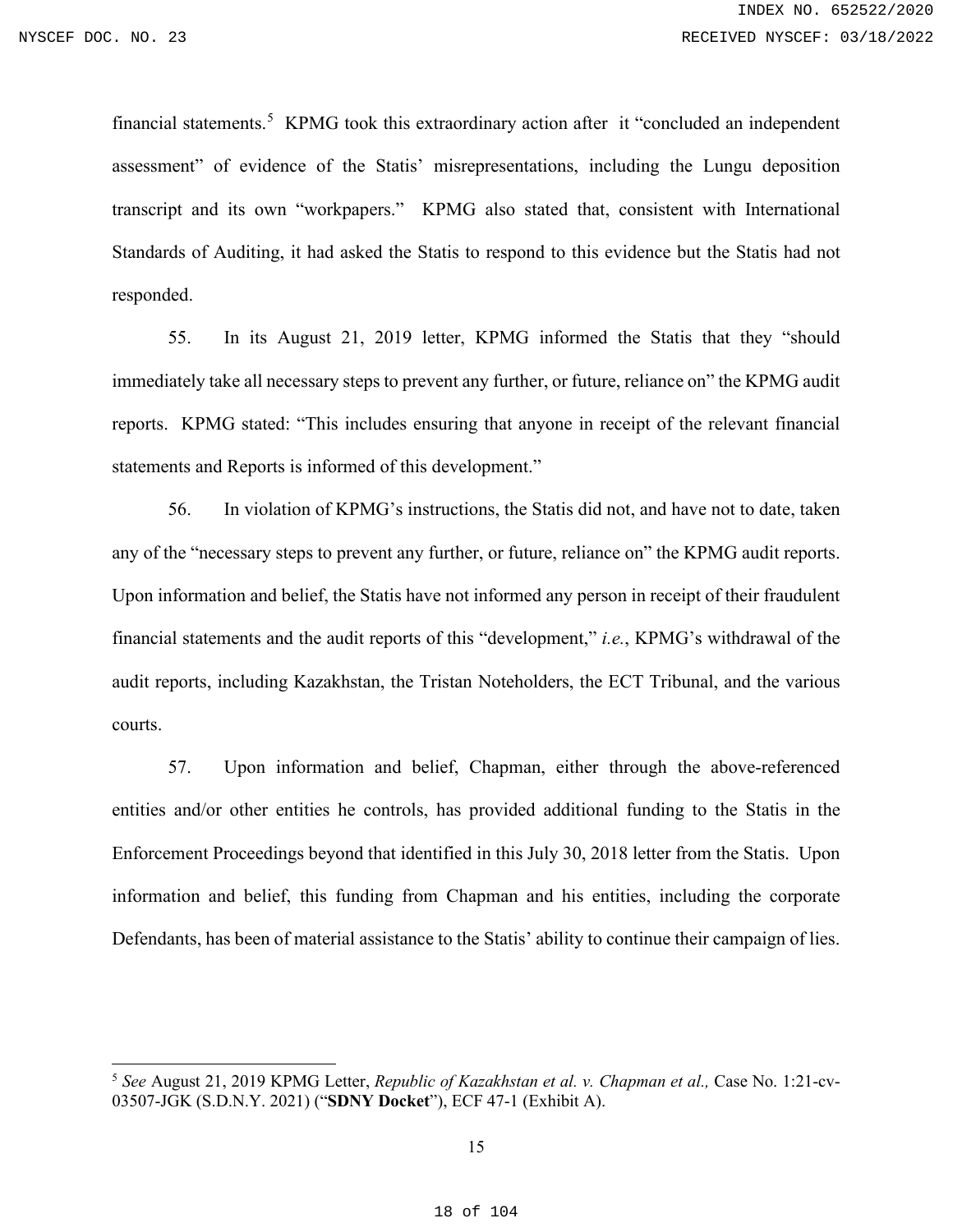58. In the ongoing Enforcement Proceedings in various jurisdictions, the Statis, with the substantial assistance of Defendants, have continued to make a series of representations that the Statis and Defendants know are materially false. These misrepresentations have been made in order to perpetuate the Statis' original key lie, *i.e.*, that the Statis' fraudulent related-party transactions were legitimate business expenditures when, in fact, and as Defendants know, these transactions were fraudulent. These misrepresentations have also been made in order to cover up the Statis' schemes. These misrepresentations have damaged Kazakhstan by, among other things, increasing Kazakhstan's legal expenses and other costs in the Enforcement Proceedings.

59. Defendants, as part of their efforts to conspire with and aid and abet the Statis in the perpetration of their fraudulent schemes, are propounding **a new key lie**, *i.e.*, that the merits of Kazakhstan's current fraud allegations against the Statis have already been decided and rejected by multiple courts. This is false, for several reasons, and Defendants know it is false.

60. First, in November 2021, the Belgium Court of Appeal considered the full evidence of the Statis' fraud – the first court ever to do so – and conclusively held that the Statis engaged in the multiple fraudulent schemes before, during, and after the ECT Arbitration and, as a result, overturned recognition of the ECT Award in Belgium. Further, in June 2017, the High Court of England issued a judgment determining that Kazakhstan had established *prima facie* that the Statis had committed the one fraud that was known to Kazakhstan at that time – the LPG Plant Fraud. As a result, the Statis were forced to flee the English proceedings, and the ECT Award is unenforceable in England.

61. Second, the legal proceedings relied upon by Defendants to make this misrepresentation did not decide the merits of Kazakhstan's fraud allegations. To the contrary, in these proceedings, the courts assessed only one narrow issue – did the then-existing evidence of

#### 16

#### 19 of 104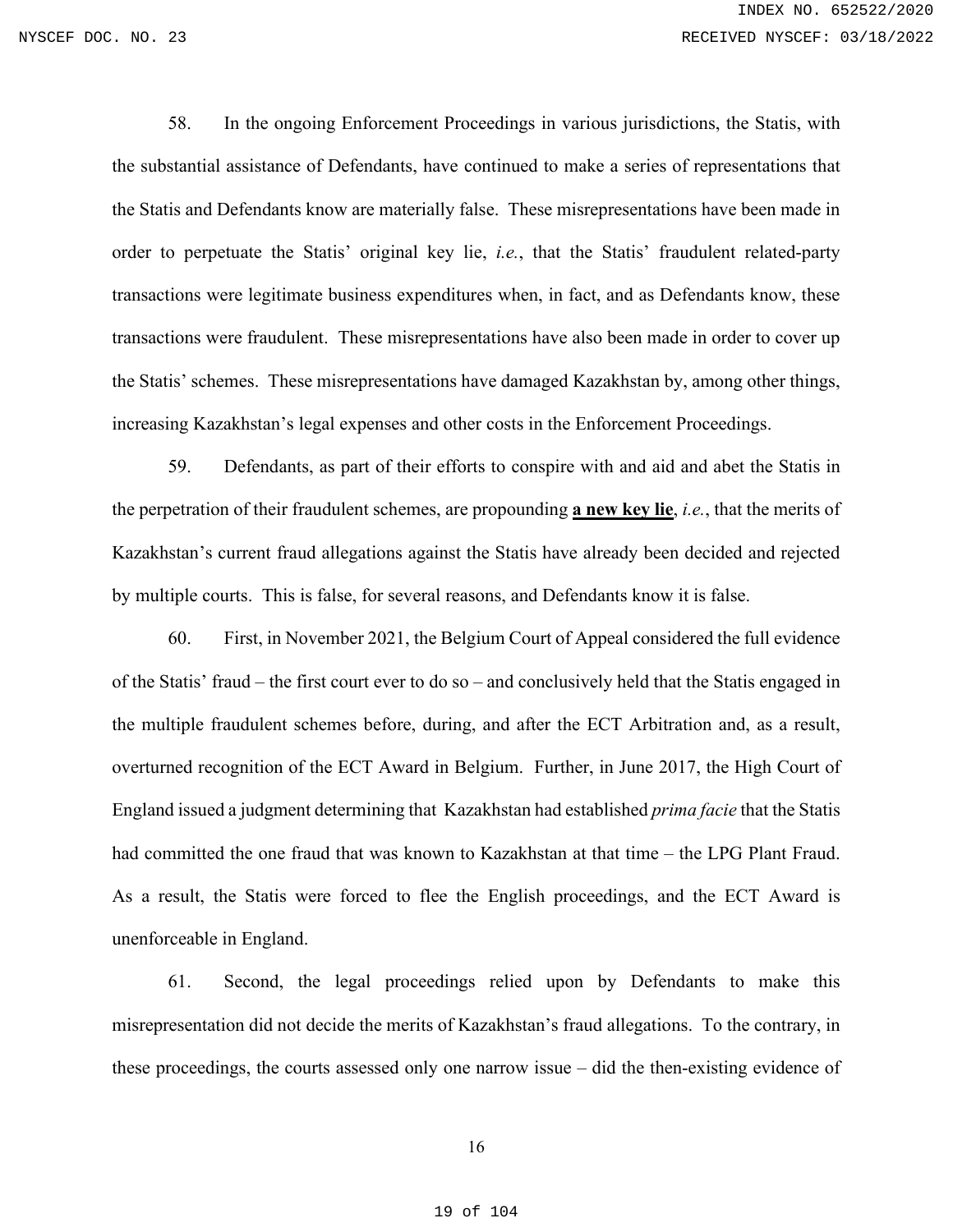the Statis' fraud justify a refusal to deny recognition of the ECT Award under the domestic law of the countries in which those courts sit. That such courts did not decide the merits of Kazakhstan's current fraud allegations was confirmed by the Belgium Court of Appeal overturning recognition of the ECT Award. It also was confirmed by the U.S. District Court for the District of Columbia in its March 2021 decision, when it rejected Defendants' motion for leave to attempt to enjoin the present action in this Court. Despite these clear holdings, Defendants have continued to falsely represent that the U.S. District Court for the District of Columbia, and other courts, have decided the merits of Kazakhstan's current fraud allegations.

62. Third, in making this misrepresentation, Defendants consistently omit or misrepresent the material fact that those prior proceedings have considered only one of the Statis' fraud schemes – the LPG Plant Fraud. Now, because of new evidence – including but not limited to the April 2019 Lungu deposition, the August 2019 KPMG withdrawal of its audit reports, the August 2019 discovery of the Statis' Latvian banking records, and the October 2019 discovery of additional KPMG correspondence – four additional Stati fraud schemes have been discovered.

63. Fourth, in making this misrepresentation, Defendants consistently omit or misrepresent the material fact that the prior proceedings considering this one then-known Stati fraud scheme – the LPG Plant Fraud – were themselves based on false and fraudulent statements and machinations by the Statis in those proceedings. For example, as alleged herein, the Statis violated their duty of candor and truth to the Swedish courts during the prior proceedings initiated by Kazakhstan to set aside and/or invalidate the fraudulent ECT Award. This is confirmed by the expert opinion of Patrik Schöldström, now a judge on the Svea Court of Appeal, as alleged herein. It is further confirmed by the Belgium Court of Appeal in its November 2021 decision, as well as in the comprehensive expert opinion of Professor George Bermann, as alleged herein.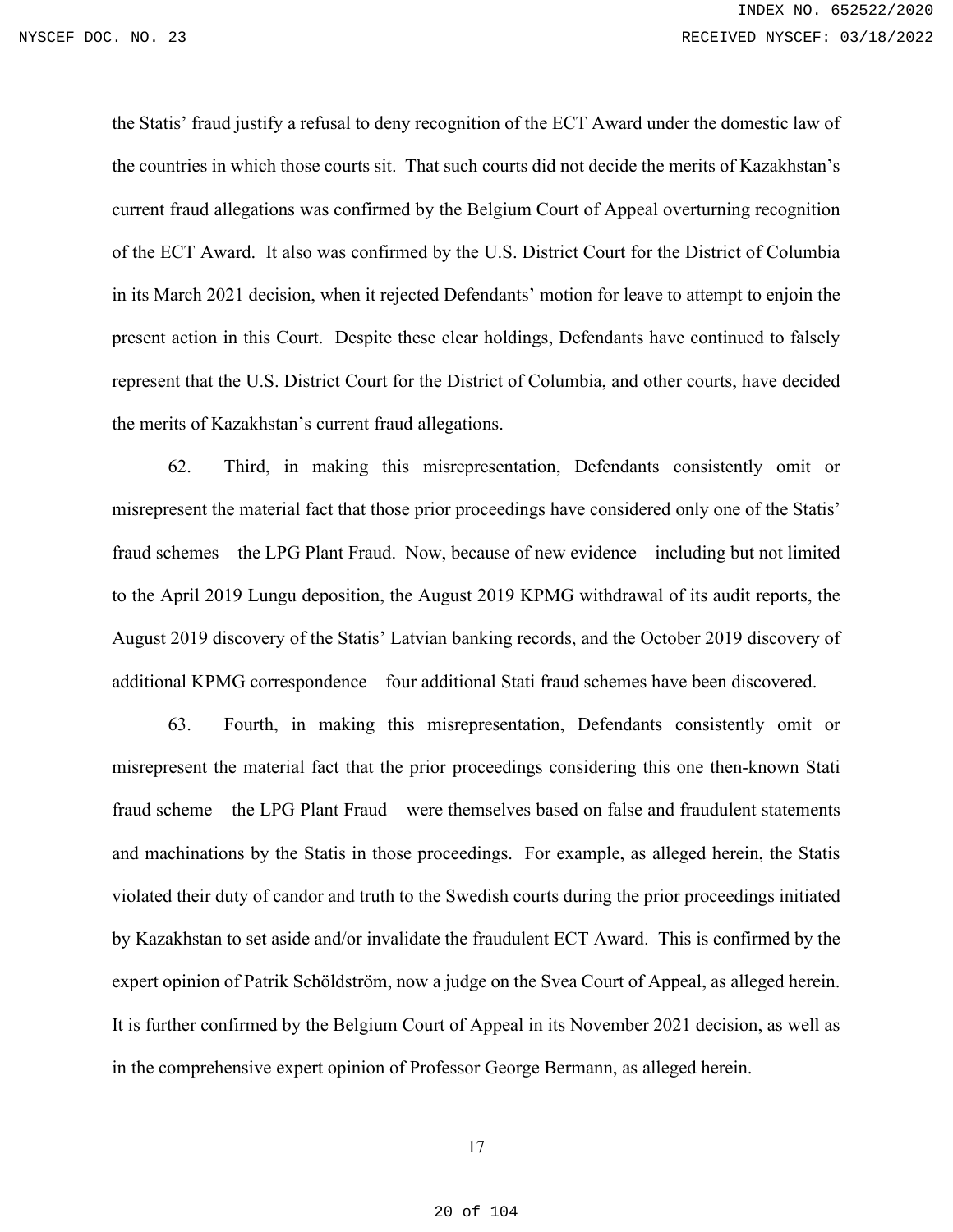64. Defendants – in promulgating this **new key lie** – also omit or misrepresent the material fact that as the new evidence of the Statis' fraud has been revealed, the courts have reversed course. For example:

> a. on February 11, 2021, the Luxembourg Court of Cassation granted Kazakhstan's cassation application and annulled the judgment of the Luxembourg Court of Appeal, which had confirmed the enforcement of the ECT Award, on the basis that the Court of Appeal had incorrectly dealt with crucial pieces of evidence of the Statis' fraud;

> b. on November 16, 2021, the Belgium Court of Appeal overturned recognition of the ECT Award, finding that the Statis had committed fraud before, during, and after the ECT Arbitration. The Court of Appeal further held that the substantial evidence gathered since the award was rendered demonstrates "beyond any possible doubt the fraudulent behavior of the Statis," including that they "firstly deceived" their auditors, KPMG, then obtained the award by multiple fraudulent acts, and then "deliberately misled" Swedish courts during the annulment proceedings;

> c. on December 2, 2021, the Court of Appeal of Luxembourg ruled in favor of Kazakhstan and stayed the Statis' efforts to recognize and enforce the ECT Award pending the ongoing criminal court proceedings against the Statis in Luxembourg for forgery, fraud, and money laundering;

> d. on December 24, 2021, the Dutch Supreme Court granted Kazakhstan's appeal in cassation and confirmed that the Statis instituted their exequatur proceedings in the wrong court. It therefore reversed the prior judgment granting exequatur and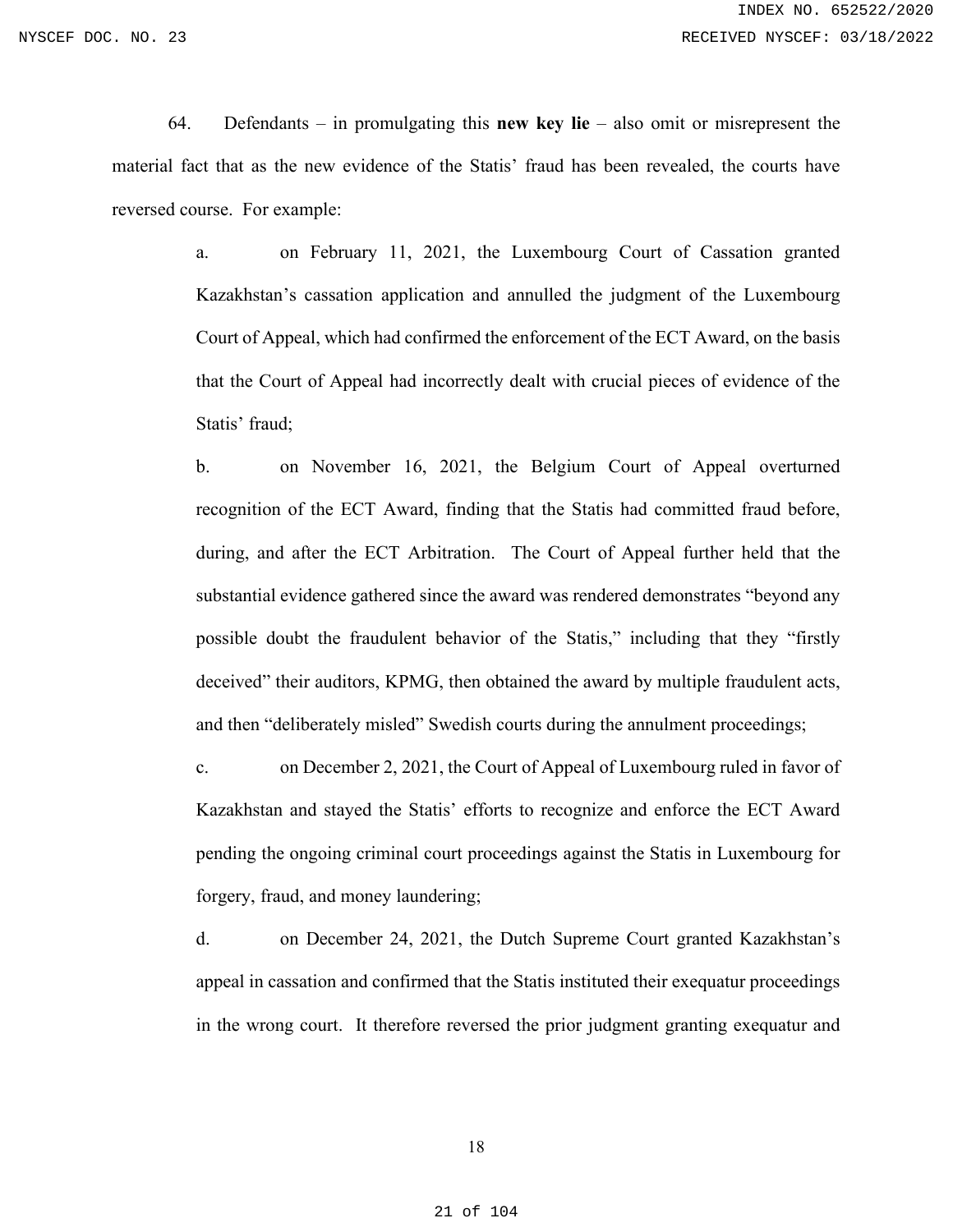remanded the case for new proceedings to the correct court, during which Kazakhstan will be able to present its full fraud case.

# <span id="page-21-0"></span>**II. THE BELGIUM DECISION – THE STATIS' FRAUD IS AN ESTABLISHED FACT**

65. The only court in the Enforcement Proceedings to have reviewed the full evidence of the Statis' fraud is the Belgium Court of Appeal, and it conclusively determined that the Statis engaged in multifaceted and long-running fraudulent schemes that defrauded not only Kazakhstan and ECT Tribunal, but also the Swedish courts during subsequent proceedings initiated by Kazakhstan to annul the award. The Statis' fraud, the court held, had a direct impact on the ECT Tribunal's findings both on liability and damages. On this basis, the court reversed the lower court's order that granted recognition to the ECT Award.

66. In a 32-page Judgment issued on November 16, 2021, the Belgium Court of Appeal found that the Statis had committed fraud before, during, and after the ECT Arbitration. With respect to the fraud committed before the arbitration, the court found that (i) "[t]he Statis had purposefully misled their auditor [KPMG] in order to give credibility to their financial statements in the eyes of third parties,"[6](#page-21-1) and (ii) they have since "admitted to concealing (Stati-owned company) Perkwood from their financial statements, in clear violation of IFRS, with the view in particular to avoid a review of the transactions between Perkwood and TNG by an independent third party" in order to "deliberately conceal<sup>[]</sup> the true status of Perkwood."<sup>[7](#page-21-2)</sup>

67. With respect to the Statis' fraud committed during the ECT Arbitration, the Belgium Court of Appeal found that the following acts by the Statis, among others, were fraudulent or deceptive:

<span id="page-21-1"></span><sup>6</sup> *Id.* at 27.

<span id="page-21-2"></span><sup>7</sup> *Id.* at 27 and 29.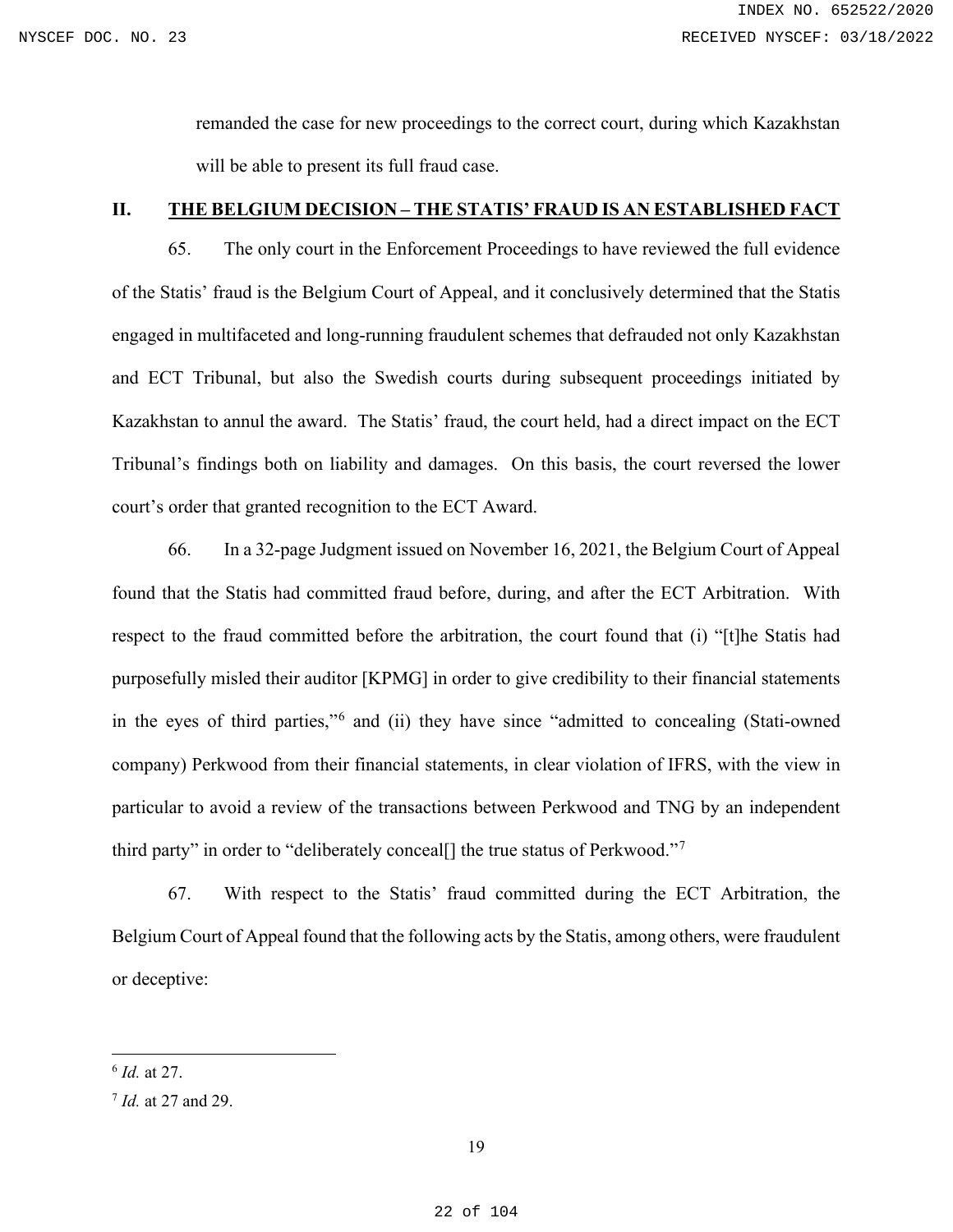a. The Statis legitimized their fraudulent financial statements in the ECT Arbitration by relying on audit reports which were later "withdrawn" in August 2019 by KPMG so that "no reliance should be placed on [them]";<sup>[8](#page-22-0)</sup>

b. The Statis obtained damages in the ECT Arbitration on the basis of an indicative offer from KMG that they knew was based on their fraudulent financial statements and fraudulently obtained audit reports;<sup>[9](#page-22-1)</sup>

c. The Statis failed to disclose to the ECT Tribunal the true status of Perkwood, which the Statis secretly owned but falsely represented as an independent third party supplier of the LPG Plant in Kazakhstan, and the failure to disclose this was the result of a purposeful scheme by the Statis to manipulate the costs of construction of the LPG Plant; $10$ 

d. The Statis relied on documents in the ECT Arbitration that their former CFO, Mr. Artur Lungu, confirmed were materially false;  $11$ 

e. The Statis insisted in the ECT Arbitration on the supposed "reliability" of their financial statements to demonstrate the legality of their investment in Kazakhstan, and that they had been audited by a "Big Four" auditing firm, without disclosing that the auditors had been deceived.<sup>[12](#page-22-4)</sup>

68. On this basis, the Belgium Court of Appeal found that the ECT Tribunal, in reaching its decision, "relied on evidence that is now known to be inaccurate and tainted by

- <span id="page-22-2"></span><sup>10</sup> *Id.* at 29.
- <span id="page-22-3"></span><sup>11</sup> *Id.* at 21–22
- <span id="page-22-4"></span><sup>12</sup> *Id.* at 23.

<span id="page-22-0"></span><sup>8</sup> *Id.* at 24.

<span id="page-22-1"></span><sup>9</sup> *Id.* at 27–28.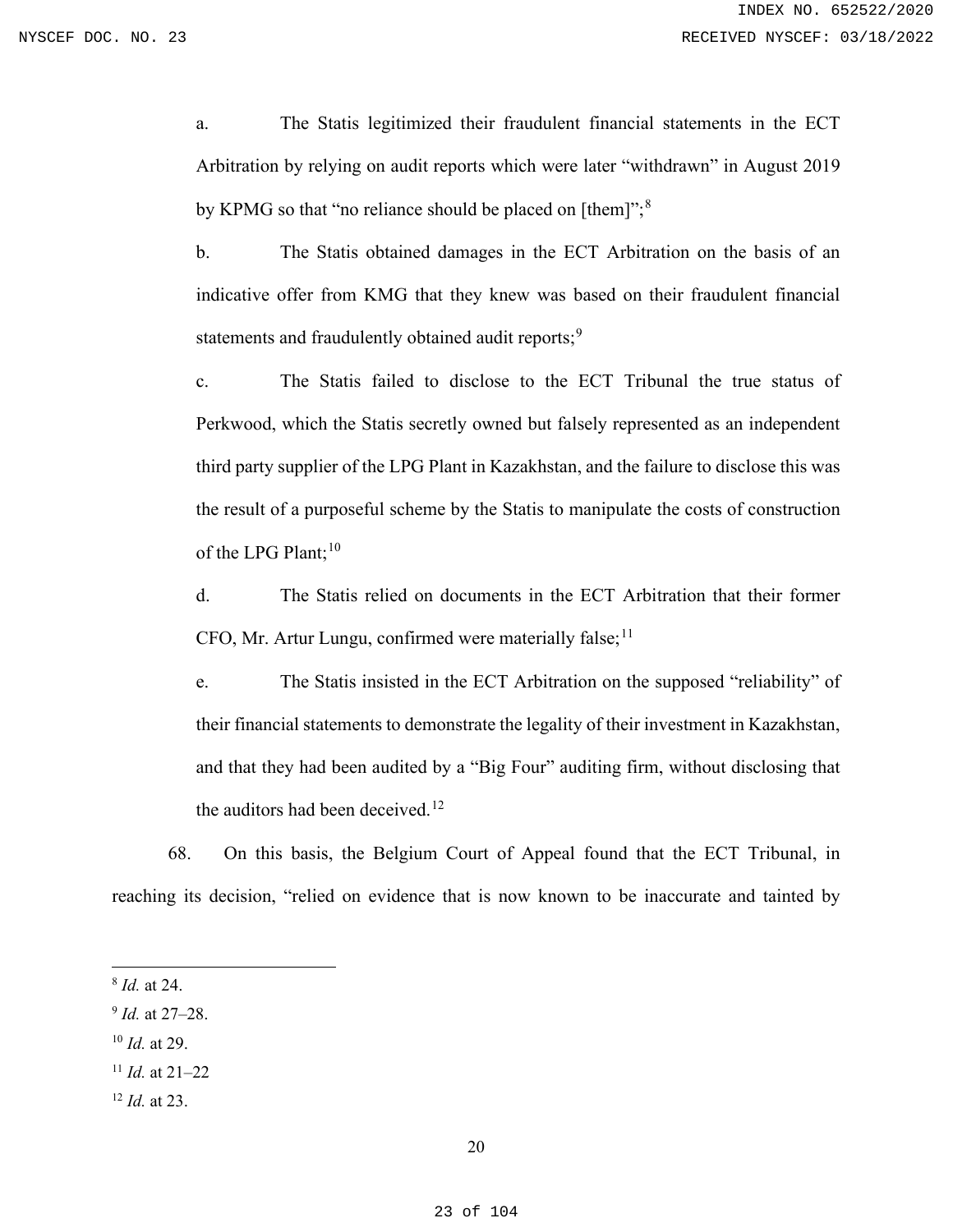misstatements" and that "the documents and evidence discovered after the notification of the Award would have had a fundamental impact on the Award."<sup>[13](#page-23-0)</sup> It further found that all the evidence gathered by Kazakhstan since the ECT Award was handed down demonstrates "beyond any possible doubt the fraudulent behavior of the Statis" and shows that "the Statis' investment in Kazakhstan was conducted in bad faith."<sup>[14](#page-23-1)</sup>

69. With respect to the Statis' fraud committed *after* the ECT Arbitration, the Belgium Court of Appeal found that the Statis defrauded the Swedish courts during the annulment proceeding initiated by Kazakhstan in 2014 to set-aside the ECT Award. Specifically, the court held that the Statis "knowingly concealed... the truth" and "deliberately misled the Swedish courts…which –purposefully – prevented these jurisdictions from ruling on the matter on the basis of all information and evidence available."[15](#page-23-2) 

70. Based on these findings, the Belgium Court of Appeal rejected the Statis' claim that any of the prior Swedish court judgments were entitled to res judicata effect, and that subsequent courts that had relied on the Swedish decisions, such as the U.S. District Court for the District of Columbia when it granted the Statis' motion to confirm the ECT Award, similarly did not have all the relevant information and evidence.<sup>16</sup> In this respect, the Belgium Court of Appeal found that the Statis concealed evidence from the various courts and discontinued the English Enforcement Proceedings to avoid the risk that Kazakhstan would succeed in its fraud case at trial. The Belgium Court of Appeal analyzed the decisions in each jurisdiction and found that no other court had the opportunity to consider Kazakhstan's full fraud case on the merits.

- <span id="page-23-1"></span><sup>14</sup> *Id.* at 29.
- <span id="page-23-2"></span><sup>15</sup> *Id.* at 7–8.
- <span id="page-23-3"></span><sup>16</sup> *Id.* at 8.

<span id="page-23-0"></span><sup>13</sup> *Id.* at 22, 24.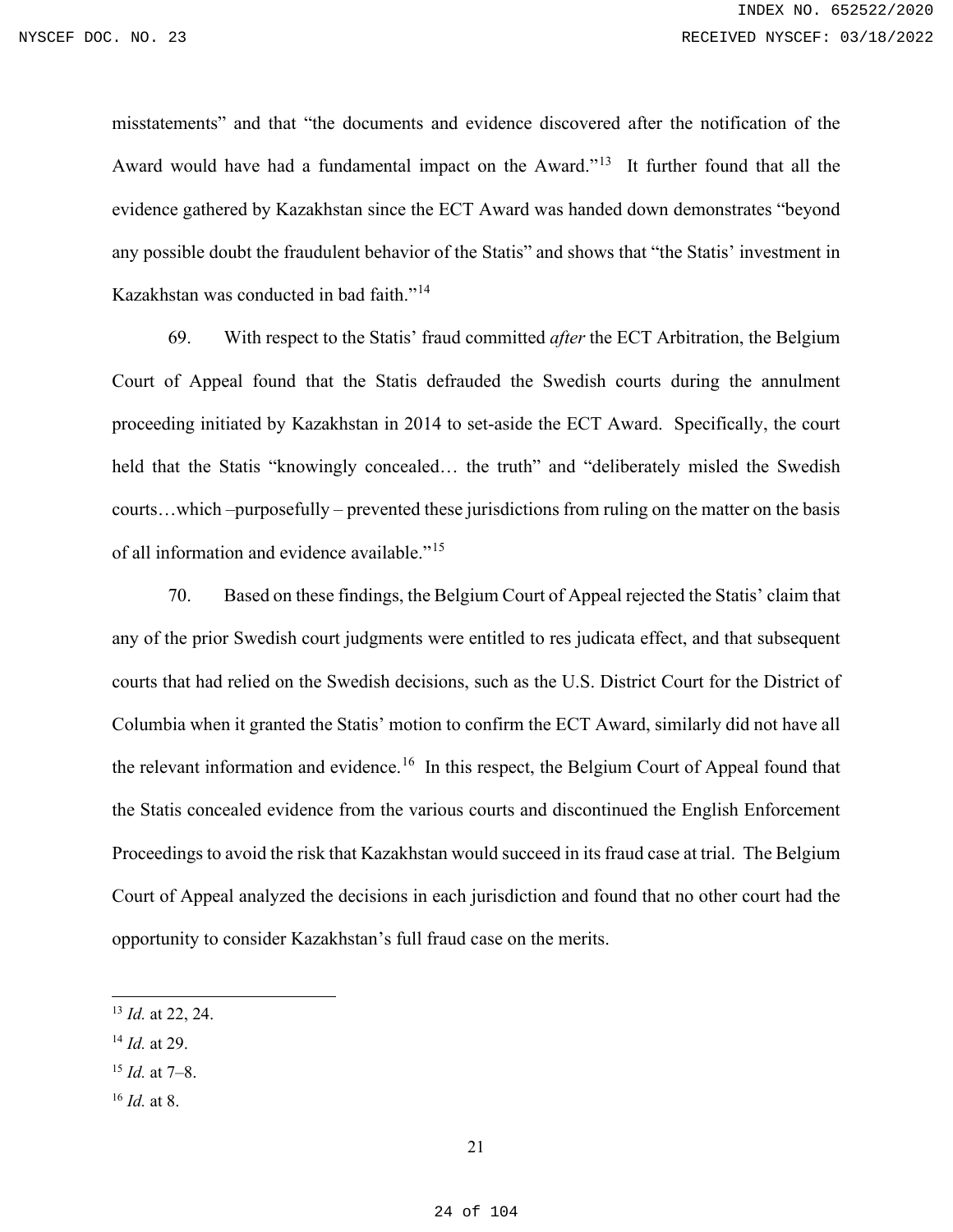### <span id="page-24-0"></span>**III. EXPERT OPINIONS AND REPORTS EVIDENCING THE STATIS' FRAUD**

71. The wide-ranging fraud schemes perpetrated by the Statis have also been attested to by multiple experts.

72. In January 2017, Deloitte GmbH ("**Deloitte**") issued an expert report assessing the LPG Plant Fraud in the context of the then-pending English Enforcement Proceedings. Deloitte found that the compensation awarded to the Statis for the LPG Plant was "based on the amount stipulated in" an indicative offer letter submitted by a subsidiary of KazMunaiGas (**"KMG**"), which in turn, was "based on the historical costs of the LPG plant shown in TNG's financial statements," and that these historical costs were "massively inflated in several ways without recognizable cause or justification . . . [b]y an amount of up to approx. USD 130 million."<sup>[17](#page-24-1)</sup> Deloitte concluded, *inter alia*: "This unjustified inflation had a direct impact on KMG's indicative offer amount and, consequently, on the amount awarded by the Arbitral Tribunal."[18](#page-24-2)

73. In February 2019, **Steef Huibregtse**, the CEO of Transfer Pricing Associates Global ("**TPA Global**"), a transfer pricing firm with a global network of over 5,000 tax professionals, issued an expert opinion on the transfer pricing aspects of intercompany transactions between three Stati companies – Azalia Ltd. ("**Azalia**"), Perkwood Investment Limited ("**Perkwood**"), and TNG – in the context of the LPG Plant Fraud. He concluded, *inter alia*, that the Statis' "actions . . . to minimise the taxable base of the corporate income tax . . . [were] without any economic substance and therefore *clearly a sham*."<sup>19</sup> For example, Mr. Huibregtse classified the Statis' use of Azalia and Perkwood to internally re-sell the equipment actually supplied by

<span id="page-24-1"></span><sup>&</sup>lt;sup>17</sup> Expert Report of Deloitte, January 12, 2017, SDNY Docket, ECF 47-2 (Exhibit B),  $\P$  27, 28(e).

<span id="page-24-2"></span><sup>18</sup> *Id.*

<span id="page-24-3"></span><sup>&</sup>lt;sup>19</sup> Expert Opinion of TPA Global, February 6, 2019, SDNY Docket, ECF 47-3 (Exhibit C), 1 107 (emphasis added).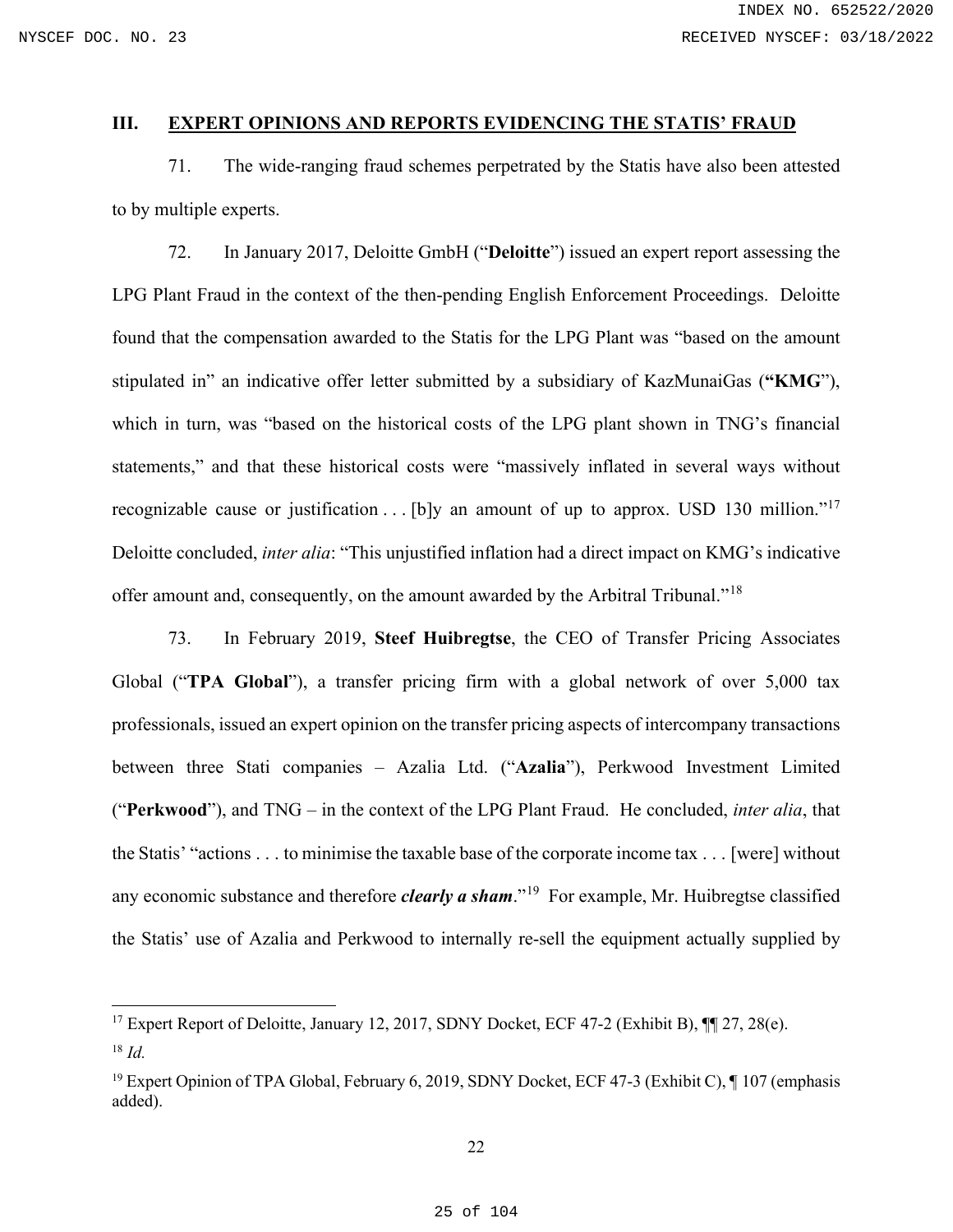third-party TGE Gas Engineering GmbH, formerly Tractebel Gas Engineering GmbH ("**Tractebel**"), and the charging of a management fee by Perkwood, as a "*series of sham transactions*[.]"[20](#page-25-0) Mr. Huibregtse further concluded that the Statis' conduct violated the "standards of reporting taxable income" in Russia, the United Kingdom, and Kazakhstan,  $21$  and that such conduct would be "punishable with, at the very least, administrative fines and . . . additional criminal charges."[22](#page-25-2)

74. In August 2019, after Mr. Lungu's deposition was taken, PricewaterhouseCoopers LLP ("**PwC**"), one of the world's largest professional services networks, issued its first report concerning the Statis' misconduct ("**PwC I**"), in which it analyzed the Statis' financial statements and considered "whether the transactions with Perkwood were recorded and disclosed in these financial statements in accordance with applicable financial reporting standards." PwC concluded, *inter alia*, that:

- a. "Based on the information contained in the representation letters that [it] ha<sup>[d]</sup> been provided with and on the deposition testimony of Mr Lungu, TNG's auditors [*i.e.*, KPMG] were provided with false representations as to Perkwood's status as an unrelated party"; and that
- b. "each of the material misstatements and the serious impairment of the integrity of TNG's management would render [TNG's audited financial statements] unreliable."<sup>[23](#page-25-3)</sup>
- 75. In November 2019, BDO Mälarden AB ("**BDO**"), a member of the BDO international network of public accounting, tax, consulting, and business advisory firms, issued an expert opinion on the "effect from an auditor's perspective of KPMG's letter dated August 21,

<span id="page-25-0"></span><sup>20</sup> *Id.* ¶ 109 (emphasis added).

<span id="page-25-1"></span><sup>21</sup> *Id.*

<span id="page-25-2"></span><sup>22</sup> *Id.* ¶ 108.

<span id="page-25-3"></span><sup>23</sup> PwC I, August 19, 2019, SDNY Docket, ECF 47-4 (Exhibit D), ¶¶ 52, 57.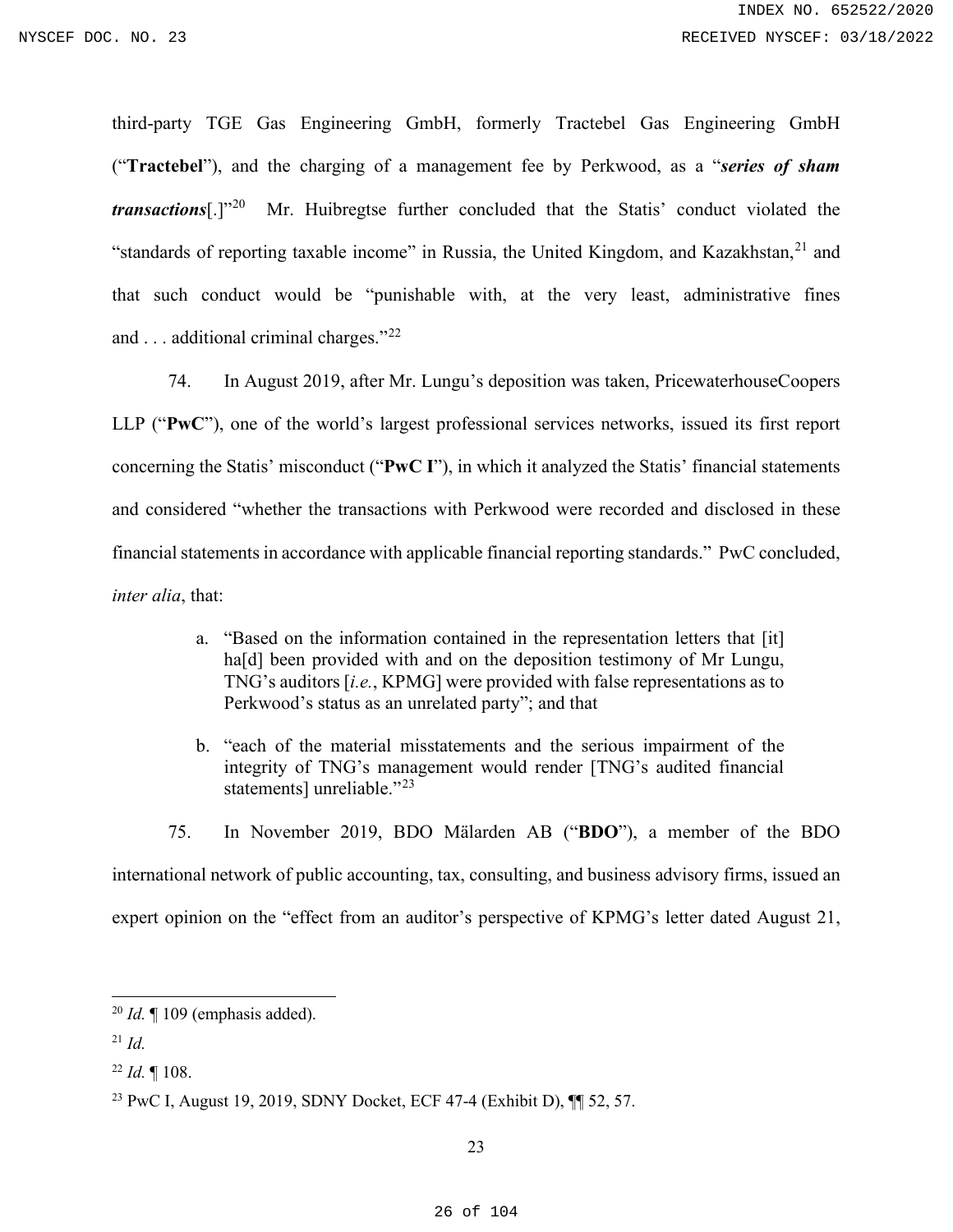2019" withdrawing all of its audit reports for the Stati financial statements. It concluded, *inter* 

*alia*, that:

- a. KPMG's decision to withdraw its audit reports was made on the basis of a "proper investigation" by KPMG;<sup>[24](#page-26-0)</sup> and
- b. KPMG's decision to "actively work to ensure that no one relies on" its audit reports was in compliance with the International Accounting Standards  $("IAS")$ ,<sup>[25](#page-26-1)</sup> specifically IAS 560, which "provides guidance on how an auditor should act when the auditor becomes aware of facts after the auditor submits its report."<sup>[26](#page-26-2)</sup>
- 76. In January 2020, **Professor Christoph Schreuer**, a leading expert in the field of

international investment law and arbitration, issued a legal opinion on "the question of the effect

of false or fraudulent evidence" on the ECT Award. He concluded, *inter alia*, that:

- a. the evidence of the Statis' fraud that led to KPMG's withdrawal of its audit reports "would have had a material impact on the ECT Arbitration and the Award"; $^{27}$  $^{27}$  $^{27}$
- b. the "unusual and serious step of auditors withdrawing their audits, because their client has provided them with false information, renders the entire financial information relating to the investment unreliable and thus deprives the [ECT] Award providing compensation for losses relating to such investment of any reliable basis";<sup>[28](#page-26-4)</sup> and
- c. the evidence of the Statis' fraud uncovered by Kazakhstan, including the KPMG correspondence and the fraudulent financial statements, "clearly demonstrates the [Statis'] illicit conduct and bad faith."[29](#page-26-5)
- 77. Also in January 2020, **Professor George A. Bermann**, an internationally

recognized expert on the law of international arbitration, transnational litigation, European Union

<span id="page-26-4"></span><sup>28</sup> *Id.*

<span id="page-26-5"></span><sup>29</sup> *Id.* ¶ 72.

<span id="page-26-0"></span><sup>&</sup>lt;sup>24</sup> Expert Opinion of BDO, November 25, 2019, SDNY Docket, ECF 47-5 (Exhibit E),  $\P$  39.

<span id="page-26-1"></span><sup>25</sup> *Id.*

<span id="page-26-2"></span><sup>26</sup> *Id.* ¶ 24.

<span id="page-26-3"></span><sup>&</sup>lt;sup>27</sup> Legal Opinion of Professor Christoph Schreuer, January 21, 2020, SDNY Docket, ECF 47-6 (Exhibit F),  $\P$  71.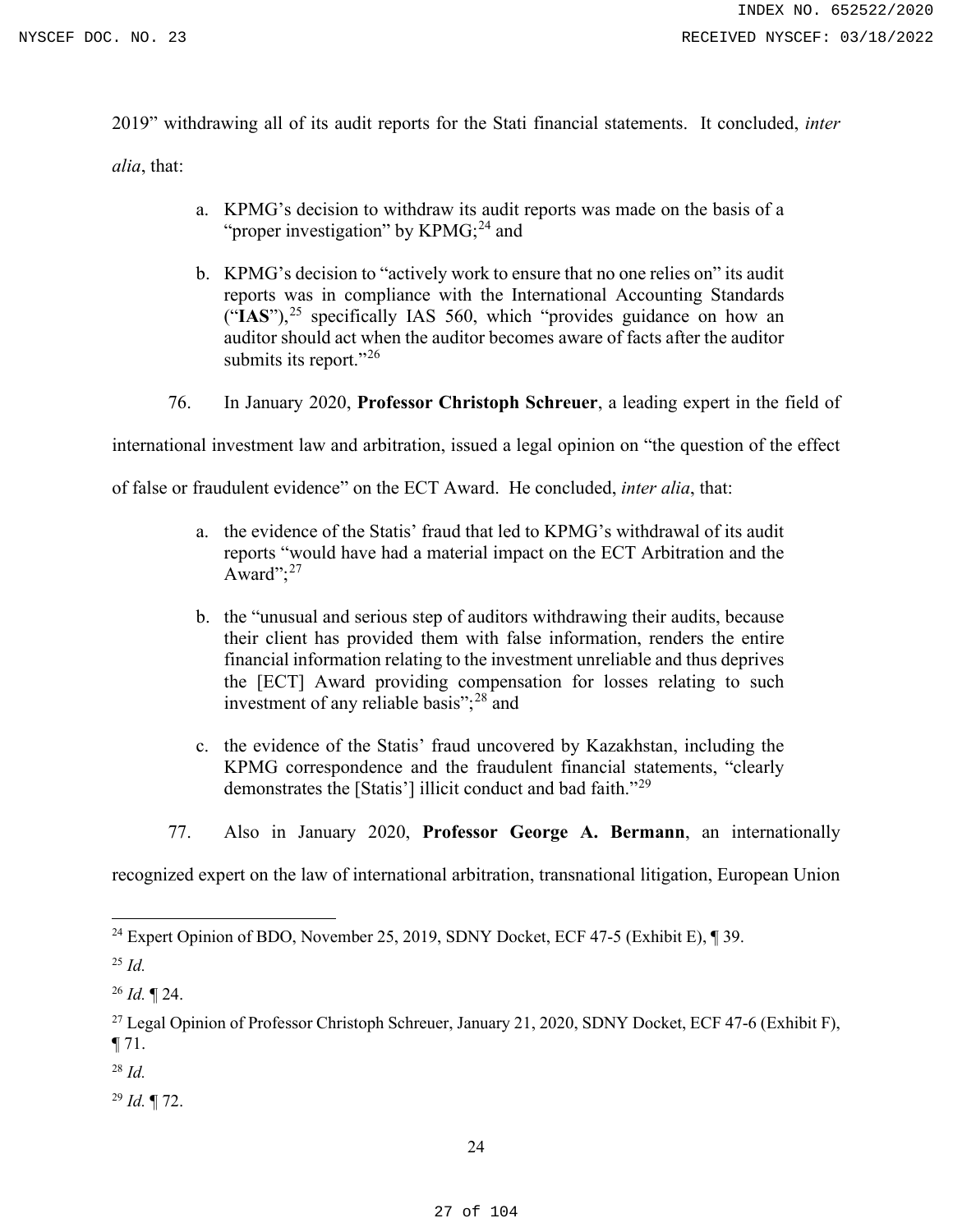law, and the law of multiple European jurisdictions, and a professor at Columbia Law School,<sup>[30](#page-27-0)</sup> issued an expert opinion on, *inter alia*, "whether there exists in this case credible evidence of fraud and a causal link between fraud and the outcome" of the ECT Arbitration. Professor Bermann opined, *inter alia*, that:

- a. "the seriousness of fraud under the public policy of most jurisdictions, the credible evidence of fraud and causation in this case, and the absence of a prior merits determination by the Swedish court that fraud did or did not occur – militate in favor of a court conducting a searching investigation into the fraud allegations";<sup>[31](#page-27-1)</sup> and
- b. "it cannot be doubted that there exist in this case both credible evidence of fraud and a sufficient connection between such fraud and the outcome of the arbitration."<sup>[32](#page-27-2)</sup>

78. Also in January 2020, **PwC** issued its second report ("**PwC II**"), in which it concluded, *inter alia*, that "the Financial Statements to which [the KPMG] audit reports refer have been relied upon by the [Statis] in the ECT Arbitration, their witnesses, their experts, and their counsel, as well as the Arbitral Tribunal, and they continue to be part of the court records in the court proceedings following the [award]."<sup>[33](#page-27-3)</sup>

<span id="page-27-0"></span><sup>&</sup>lt;sup>30</sup> Professor Bermann joined the Columbia Law School Faculty in 1975. He is the director of the Center for International Commercial & Investment Arbitration, and founded both the Columbia Journal of European Law and the European Legal Studies Center, where he serves as the director. He also is an affiliated faculty member of the School of Law of Sciences Po in Paris and the MIDS Masters Program in International Dispute Settlement in Geneva. Previously, he was the chief reporter for the American Law Institute (ALI) for its Restatement of the Law, The U.S. Law of International Commercial and Investor-State Arbitration, a 12-year project that was completed in 2019; it was the first ALI Restatement on this area of the law. Professor Bermann is also co-author of the UNCITRAL Guide to the New York Convention on the Recognition and Enforcement of Foreign Arbitral Awards, chair of the Global Advisory Board of the New York International Arbitration Center (NYIAC), co-editor in chief of the American Review of International Arbitration, and founding member of the governing body of the ICC Court of Arbitration and a member of its standing committee.

<span id="page-27-1"></span><sup>&</sup>lt;sup>31</sup> First Expert Opinion of Professor George A. Bermann, January 21, 2020, SDNY Docket, ECF 47-7 (Exhibit G), ¶ 56.

<span id="page-27-2"></span> $32$  *Id.*  $\text{T}$  60.

<span id="page-27-3"></span><sup>33</sup> PwC II, January 21, 2020, SDNY Docket, ECF 47-8 (Exhibit H), ¶ 32.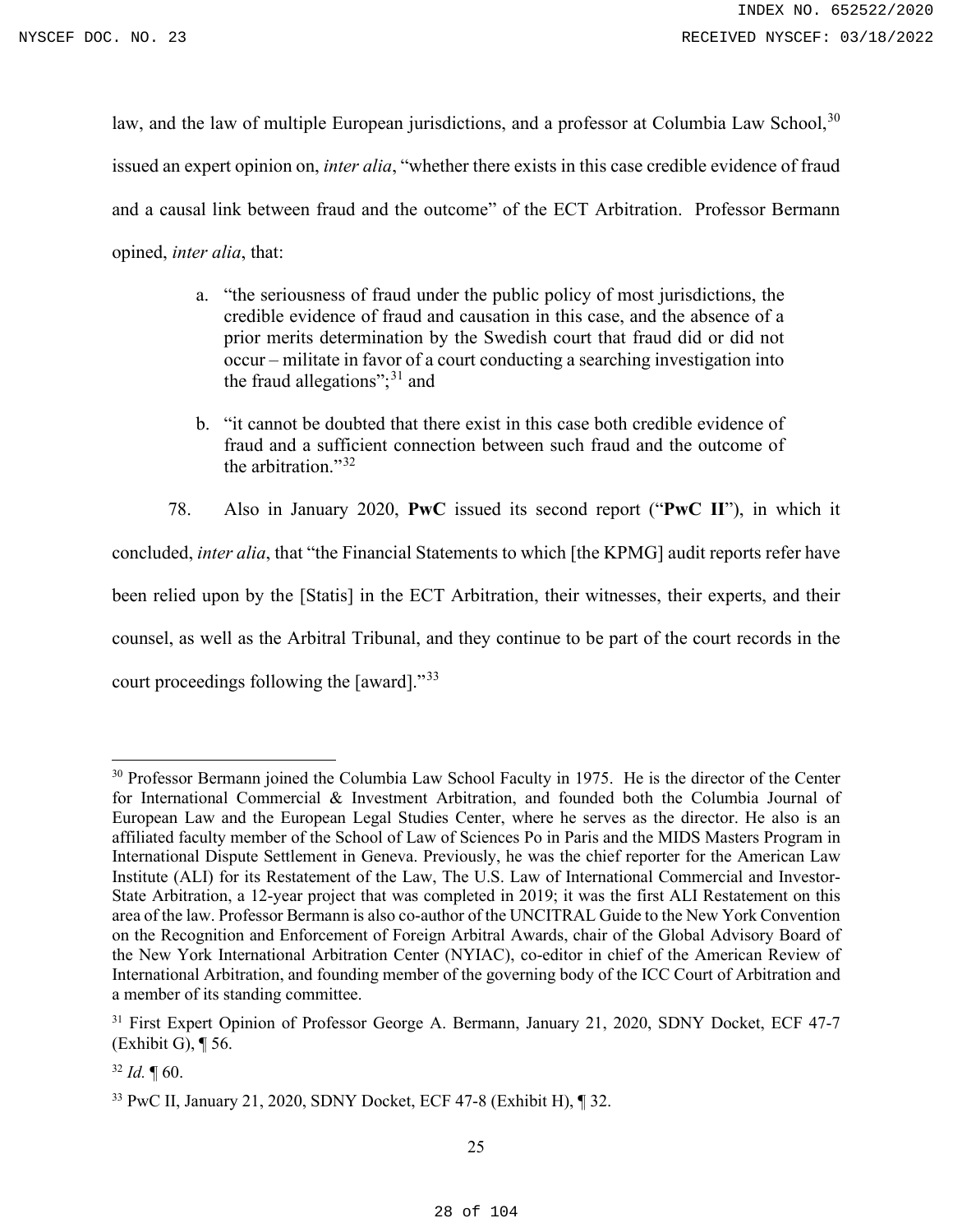## 79. PwC further opined:

The decision by KPMG in 2019 to take steps to prevent any further, or future, reliance on the audit opinions that had previously been issued by KPMG in respect of TNG et al. is a highly unusual and serious issue. The actions taken by KPMG do not only go to specific transactions, for example in relation to those between Perkwood and TNG, but represent in effect a complete 'withdrawal' by KPMG of its audit opinions over all of the financial information of the Financial Statements. This includes but is not limited to KPMG's report on the TNG financial statements to 30 June 2008 that formed the basis of the costs and EBITDA figures that fed into the calculation of the Awarded Amount. As set out in the KPMG Correspondence, it further extends as well to a wider range of 26 sets of financial statements prepared by the Stati Parties for which KPMG had previously issued audit reports.[34](#page-28-0)

80. In July 2020, **Alexander Layton QC**, an expert in private international law and state immunity, issued an opinion on the English Enforcement Proceedings.<sup>[35](#page-28-1)</sup> Mr. Layton opined that Justice Knowles of the English High Court, in his June 2017 judgment, had found with regard to the LPG Plant Fraud that there was "a sufficient prima facie case that the ECT Award was obtained by fraud and directed that the allegations of fraud should be determined at a trial."[36](#page-28-2) Specifically, Mr. Layton said that Justice Knowles had found that "there was a sufficiently strong case that there had been fraud on the Tribunal, on the basis that the Stati parties had submitted the KMG Offer in the full knowledge of that offer not being reliable evidence because it was based on false financial information provided to KMG by the Stati parties."[37](#page-28-3) Mr. Layton concluded, *inter alia*, that Kazakhstan had produced evidence of fraud "which was not available to [it] at the time of the" ECT Arbitration and that the evidence was "so strong that if examined at a trial it would

<span id="page-28-3"></span><span id="page-28-2"></span> $37$  *Id.*  $\P$  41.

<span id="page-28-0"></span><sup>34</sup> *Id.* ¶ 31.

<span id="page-28-1"></span><sup>&</sup>lt;sup>35</sup> Legal Opinion of Alexander Layton, QC, July 27, 2020, SDNY Docket, ECF 47-9 (Exhibit I), 1. <sup>36</sup> *Id.* ¶ 15.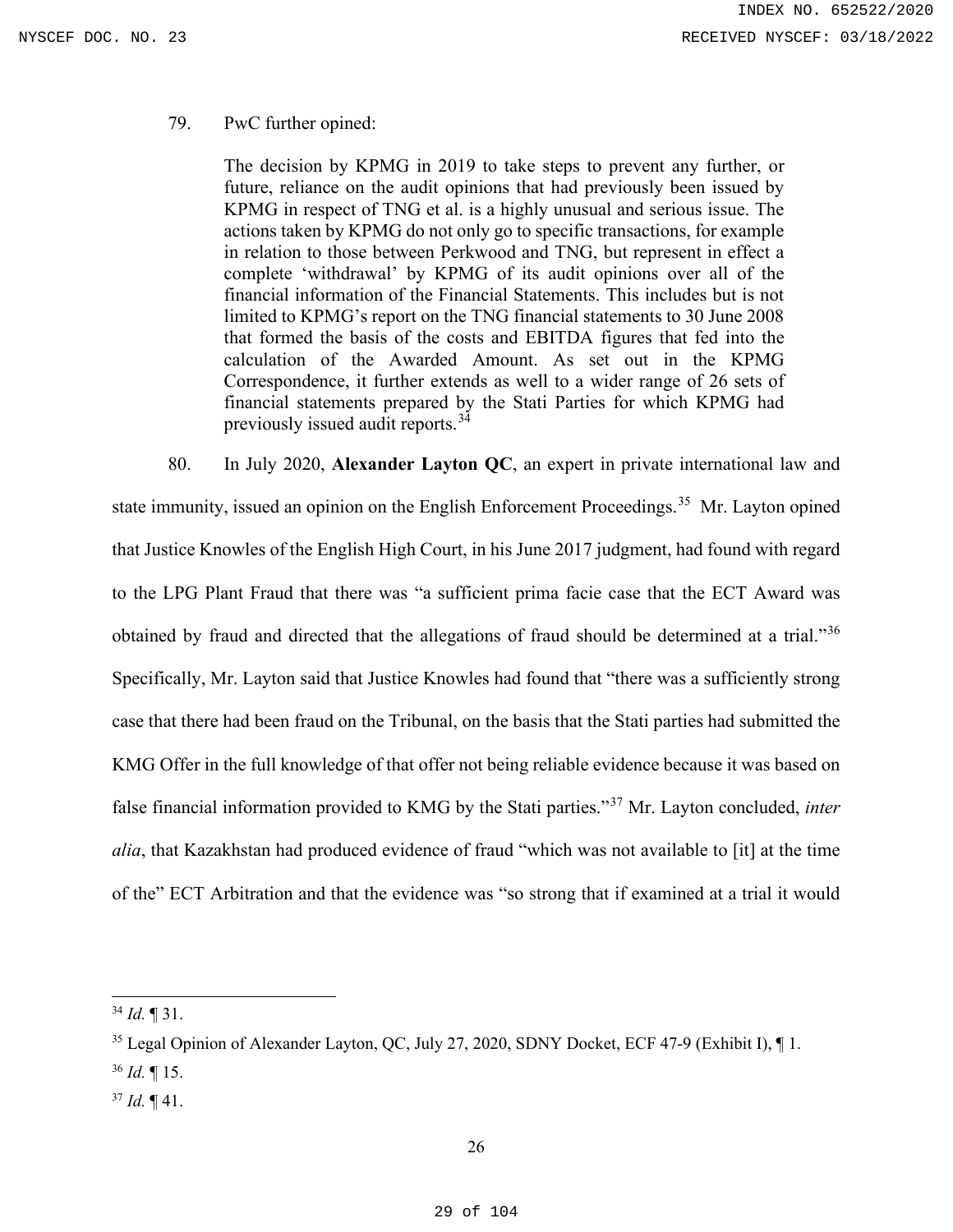reasonably be expected to be decisive[.]"[38](#page-29-0) He further opined that Justice Knowles' judgment was "final and has binding (*res judicata*) effect in respect of the issues which it necessarily decided."[39](#page-29-1)

81. Also in July 2020, **PwC** issued two further reports – **PwC III** and **PwC IV**. These reports were based on accounting data of TNG and KPM and bank statements of over 30 Stati companies that became available to Kazakhstan in late 2019.

82. **PwC III** stated that PwC had identified "a significant number of related party transactions for which we have been unable to establish the commercial basis" and concluded, *inter alia*, that:

- a. "the related party transactions undertaken by TNG and KPMG were not at arm's length" and "do not appear to have been undertaken in accordance with the requirements of the [Indenture]" governing the Tristan Notes;<sup>[40](#page-29-2)</sup> and
- b. there were "over USD 150 million of related party transactions between 2007 and 2009 which were not disclosed as related party transactions in TNG's and KPM's audited financial statements" and that "to the extent that such documents . . . also failed to disclose the related party transactions  $\dots$ , then those statements too would be inaccurate."<sup>[41](#page-29-3)</sup>

83. **PwC IV** identified "a number of transactions by the [Statis] which display characteristics that are relevant to the risk set out under the red flags of money laundering" and "an effective 'ring' of related parties (some of which the [Statis] failed to identify as related parties to professional advisors such as their auditors, KPMG) established by the [Statis] around TNG and

<span id="page-29-3"></span> $41$  *Id.*  $\text{T}$  6.23.

<span id="page-29-0"></span><sup>38</sup> *Id.* ¶ 55.

<span id="page-29-1"></span> $39$  *Id.*  $\P$  41.

<span id="page-29-2"></span><sup>&</sup>lt;sup>40</sup> PwC III, Review of the application of TNG and KPM funds by the Stati Parties, July 29, 2020, SDNY Docket, ECF 47-10 (Exhibit J), ¶ 6.22.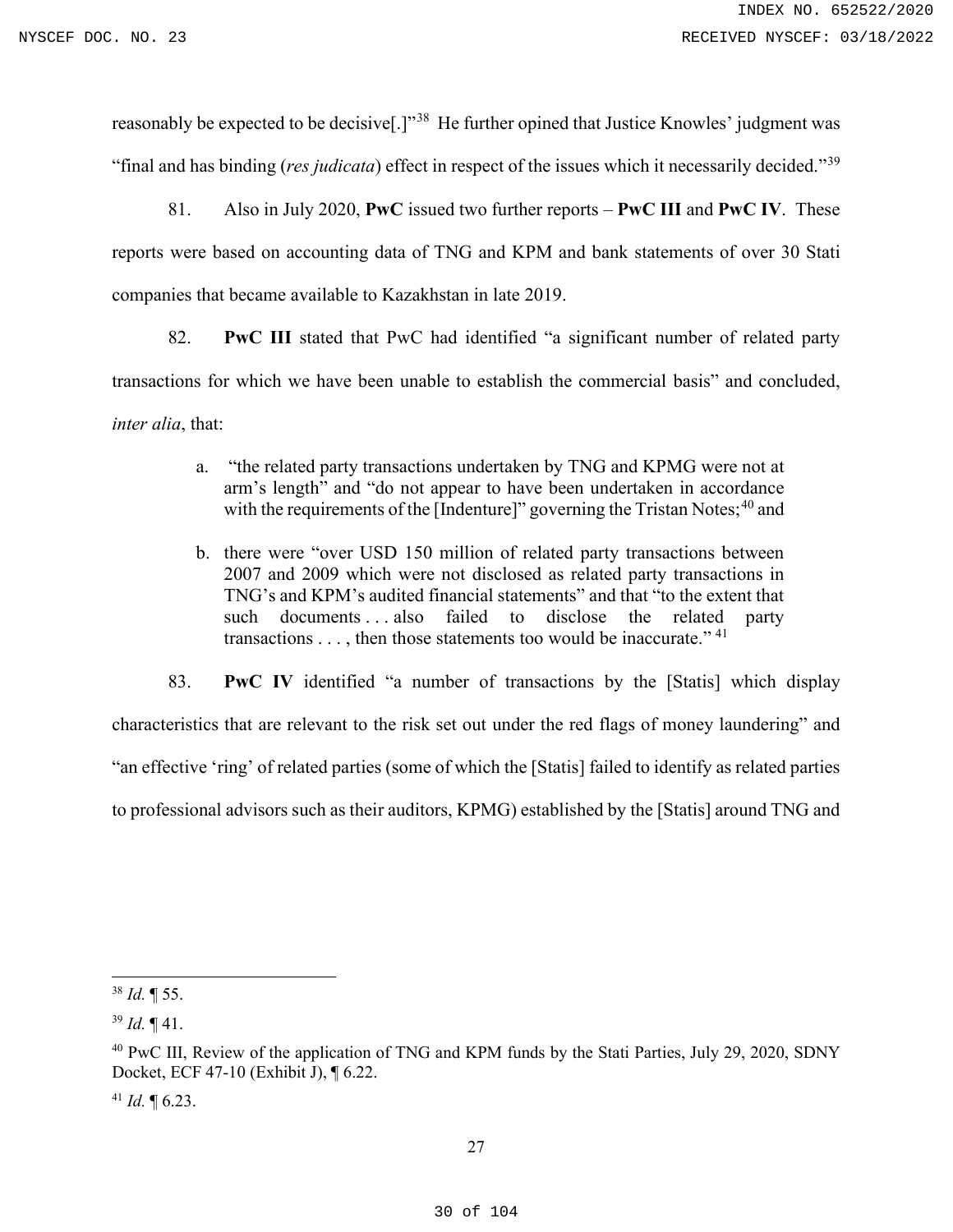KPM."[42](#page-30-0) It concluded, *inter alia*, that "the use of the related party structure that was established by the [Statis]  $\dots$  display characteristics which fall under the red flags of money laundering[.]<sup>[43](#page-30-1)</sup>

84. Also in July 2020, **Stefan D. Cassella**, former Deputy Chief of the U.S. Department of Justice's Asset Forfeiture and Money Laundering Section, issued an expert opinion in which he assessed the then-existing evidence of the Statis' fraud in the context of potential violations of money laundering laws of the United States and other jurisdictions. Mr. Cassella opined *inter alia* that: the Statis' "transactions involving . . . fraudulently obtained funds constitute criminal violations of Latvian money laundering laws" and that "because one part of the [Statis'] scheme involved investors in the United States whose funds were transferred overseas, . . . the transactions constituted criminal violations of US money laundering laws as well." He further opined that "it appears that the [Statis] may have perpetuated a fraud upon the Tribunal in the ECT Arbitration[,]" and in such a case, the "ECT Award would constitute the proceeds of crime (i.e. fraud), and any attempt by the [Statis] to collect on the Award could constitute a money laundering offense under US law or the law of any other country where the collection occurred." On this basis, he concluded that there is evidence that the Statis "could be prosecuted criminally in Latvia for money laundering offenses involving the proceeds of the Tristan Notes scheme, the Sales of Oil and Gas scheme, and the Perkwood scheme, and in the United States and in other jurisdictions for conducting any future financial transaction involving the Award from the Tribunal in the ECT Arbitration."<sup>[44](#page-30-2)</sup>

<span id="page-30-0"></span> $42$  PwC IV, Review of transactions by the Stati Parties for characteristics of money laundering risks, July 29, 2020, SDNY Docket, ECF 47-11 (Exhibit K), ¶ 3.73.

<span id="page-30-1"></span><sup>43</sup> *Id.* ¶ 3.74.

<span id="page-30-2"></span><sup>44</sup> Legal Opinion of Stefan D. Cassella, July 30, 2020, SDNY Docket, ECF 47-12 (Exhibit L), 20–21.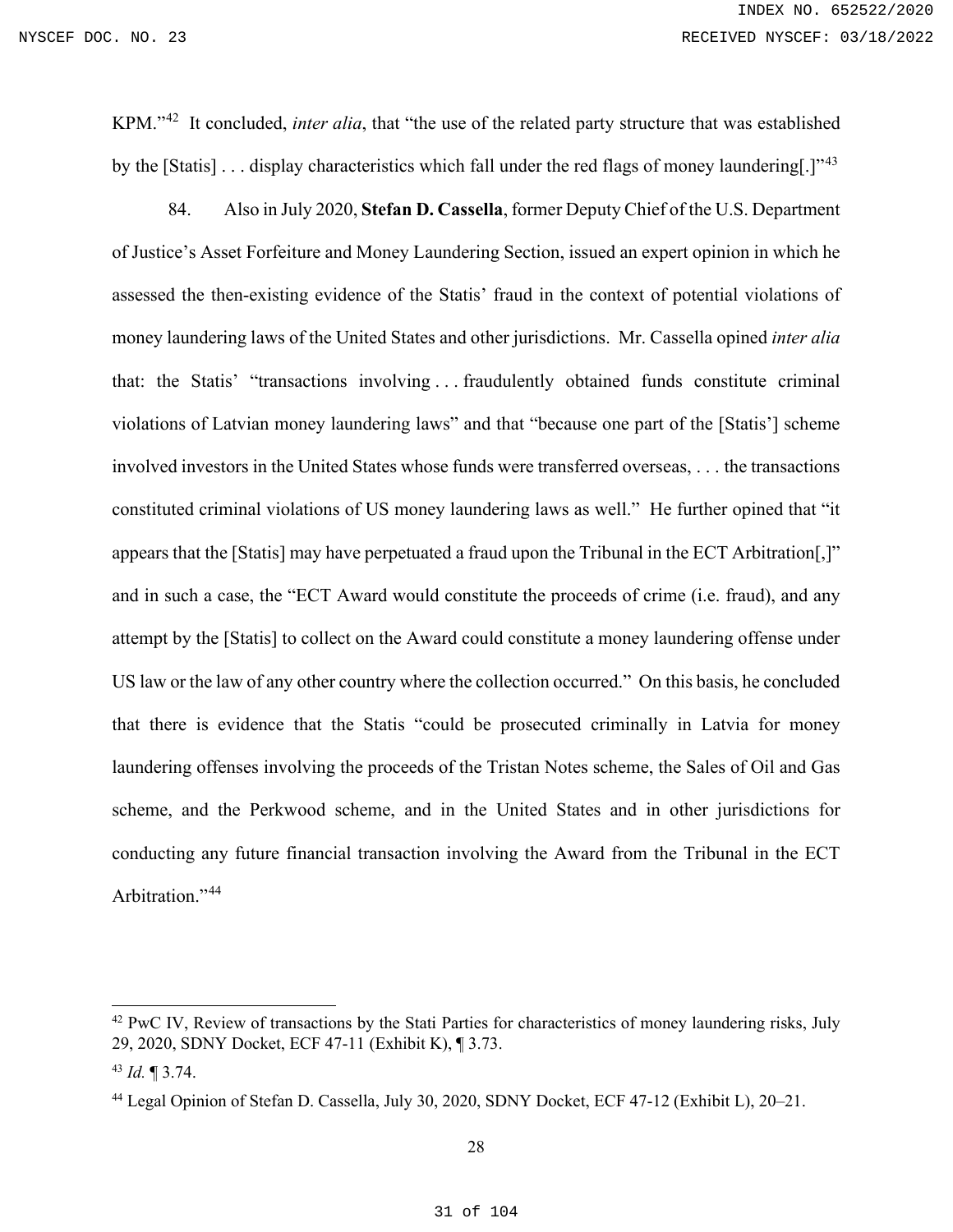85. In August 2020, **Patrik Schöldström**, now a Judge on the Svea Court of Appeal,

issued an expert opinion on various questions concerning the ECT arbitration proceedings (which were seated in Sweden) and Kazakhstan's applications to set aside and/or invalidate the ECT Award (which were heard in the Swedish courts). Mr. Schöldström concluded, *inter alia*, that:

- a. "there is credible evidence that the Stati[s]... procured the Award by actions and omissions that under Swedish law amount to criminal fraud";<sup>[45](#page-31-0)</sup>
- b. the arbitral tribunal relied on KMG's indicative bid that the Statis had obtained "with the help of 'fraudulent financial reporting and fraudulently obtained audit reports'"; [46](#page-31-1) and
- c. that this amounts to "essentially deceit" by the Statis, "from which they have gained at the expense of" Kazakhstan.<sup>[47](#page-31-2)</sup>

86. With respect to the annulment proceedings brought by Kazakhstan in Sweden, Mr. Schöldström concluded that the Statis "violated the duty to tell the truth and the duty not to litigate 'against better knowledge'<sup>1[48](#page-31-3)</sup> and that accordingly, the Svea Court "did not have a correct and truthful basis for its 2016 Decision" in which it refused to set aside the ECT Award.<sup>[49](#page-31-4)</sup>

87. In January 2021, **Professor Bermann** issued another expert opinion in which he conducted a comprehensive assessment of the evidence of the Statis' fraud before, during, and after the ECT Arbitration. Based on this evidence, Professor Bermann concluded, *inter alia*, that:

> a. the Statis operated in Kazakhstan by means of a "deceptive corporate structure" and "sham companies" through which they were able to "enrich themselves at the expense of others;"<sup>[50](#page-31-5)</sup>

<span id="page-31-0"></span><sup>45</sup> Legal Opinion of Patrik Schöldström, August 23, 2020, SDNY Docket, ECF 47-13 (Exhibit M), ¶ 82.

<span id="page-31-1"></span><sup>&</sup>lt;sup>46</sup> *Id.* (quoting First Expert Opinion of Professor George Bermann, January 21, 2020, ¶ 46).

<span id="page-31-2"></span><sup>47</sup> *Id.* ¶ 83.

<span id="page-31-3"></span><sup>48</sup> *Id.* ¶ 84.

<span id="page-31-4"></span><sup>49</sup> *Id.* ¶ 87.

<span id="page-31-5"></span><sup>&</sup>lt;sup>50</sup> Second Expert Opinion of Professor George A. Bermann, SDNY Docket, ECF 47-14 (Exhibit N), January 17, 2021, ¶ 90.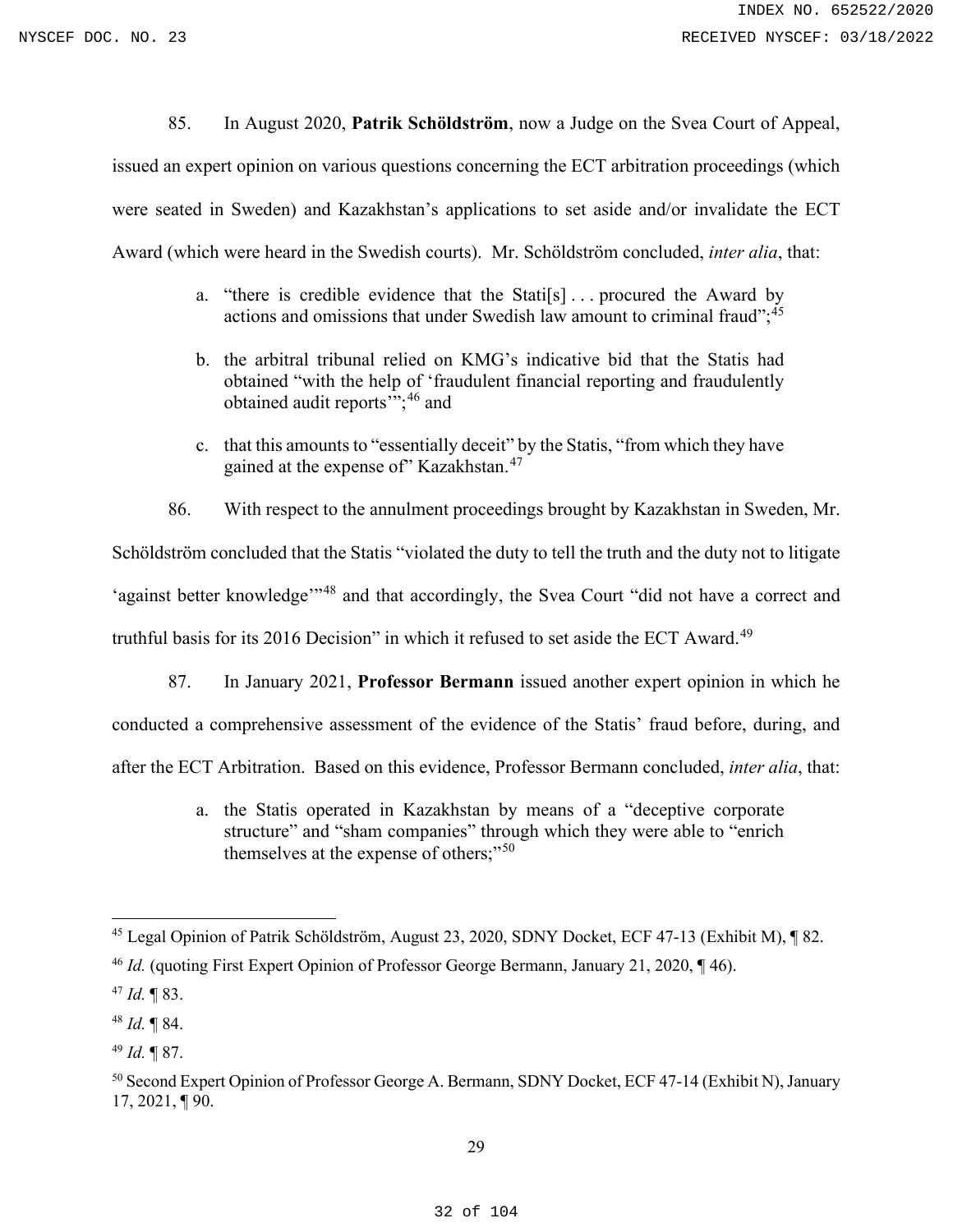- b. during the ECT Arbitration, "had the Tribunal been aware of the full measure of the Statis' fraudulent conduct, it would have most likely come to the conclusion that the Statis unlawfully stripped the Kazakh companies of hundreds of millions of dollars, blamed Kazakhstan for the financial distress of these companies and unjustifiably requested the Tribunal to order Kazakhstan to pay compensation for these 'lost' funds";<sup>[51](#page-32-0)</sup> and further
- c. the "fraud did not end with the Kazakh operations, the Arbitration, or the post-Award proceedings. It is continuing today by ongoing misrepresentations in the actions pending in various courts"; $52$  specifically,
- d. "the Statis systematically misled the national courts on a number of critical issues" and that the national courts – other than those of the U.K. – "assumed the truthfulness of the information provided by the Statis and ruled in favor of them, without realizing the extent to which the Statis' case, as well as their presentation of it, were the product of fraud $153$ ; and
- e. the Statis have "repeatedly misrepresented the findings of one court to another" in order to perpetuate their fraud.<sup>[54](#page-32-3)</sup>
- 88. Also in January 2021, **Professor Catherine Rogers**, a leading expert in the field

of ethics in international arbitration and a professor at Pennsylvania State University School of Law, issued an expert opinion regarding "the applicable ethics rules and related considerations that apply when a party to an international arbitration is credibly accused of submitting false or fraudulent evidence to the arbitral tribunal." Professor Rogers reviewed the operative facts of the fraud, focusing on KPMG's withdrawal of its audit reports for the Stati financial statements. Professor Rogers found, *inter alia*, that "the tribunal's decision-making would have been affected by a determination by the [Statis'] own independent professional auditors that their financials were completely unreliable and had been procured through material misstatements or omissions."<sup>[55](#page-32-4)</sup>

<span id="page-32-0"></span><sup>51</sup> *Id.* ¶ 199.

<span id="page-32-1"></span><sup>52</sup> *Id.* ¶ 205.

<span id="page-32-2"></span><sup>53</sup> *Id.* ¶ 201.

<span id="page-32-3"></span><sup>54</sup> *Id.* ¶ 202.

<span id="page-32-4"></span><sup>&</sup>lt;sup>55</sup> Expert Opinion of Professor Catherine Rogers, January 17, 2021, SDNY Docket, ECF 47-20 (Exhibit O), ¶ 190.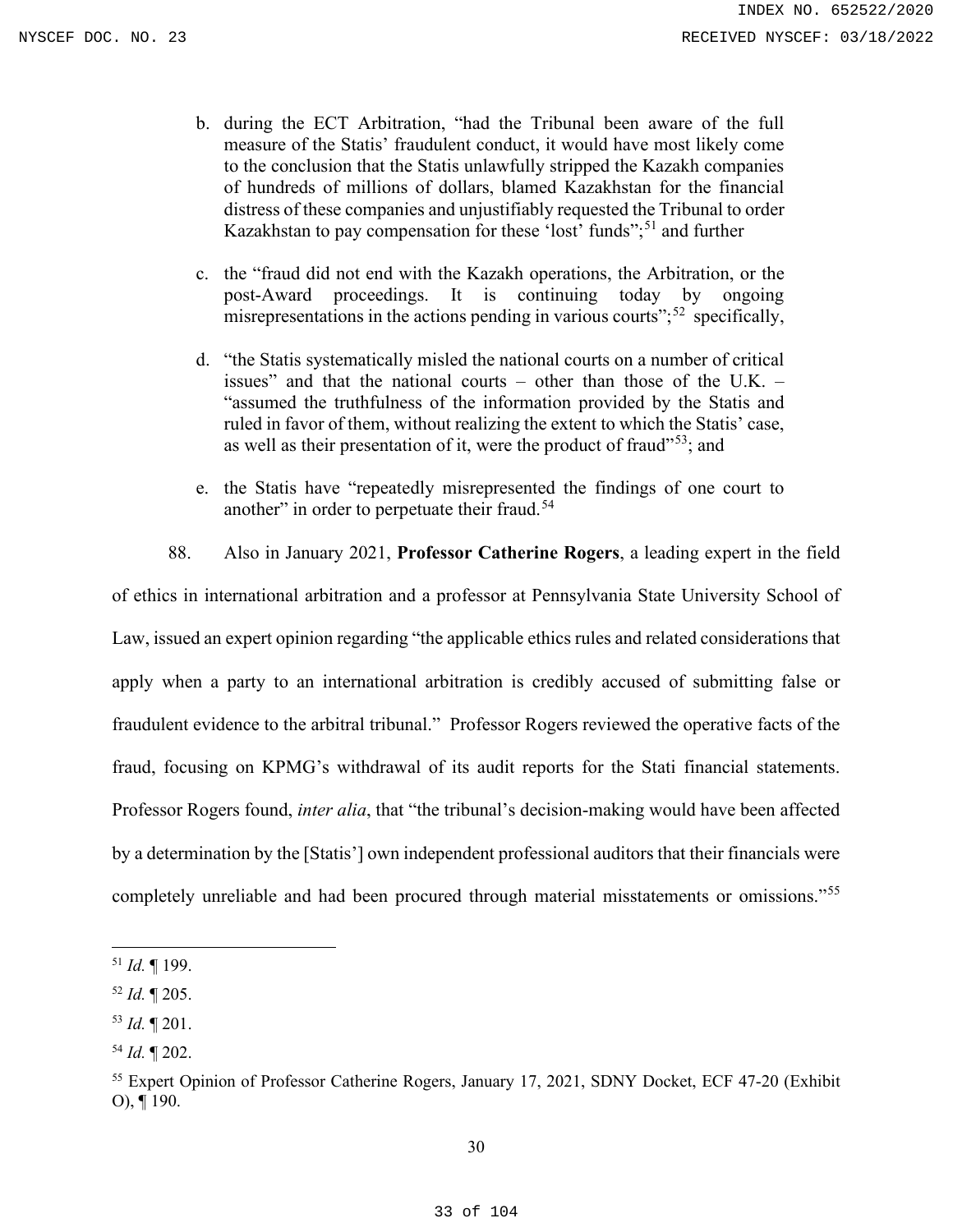Professor Rogers concluded that "this new evidence would have raised independent concerns that the [Statis] had engaged in underlying fraud and corruption that should preclude them altogether from bringing claims in investment arbitration."[56](#page-33-0)

89. In April 2021, **Professor Bernard Hanotiau**, an expert in international commercial law and arbitration, issued an expert opinion on "whether the facts and evidence discovered after the [ECT] Award was made could have affected the arbitration proceedings and the Arbitral Tribunal's rulings" on, *inter alia*, jurisdiction and arbitrability, the assessment of liability, the causal link, and the quantum of damages, in particular with regard to the Belgian enforcement proceedings.[57](#page-33-1) Professor Hanotiau concluded, *inter alia*, that: "it seems obvious to me that if the documents and evidence obtained after notification of the Award had been in the possession of the Arbitral Tribunal, they would have had a material and fundamental impact on the Award."<sup>[58](#page-33-2)</sup> Specifically, he opined that "had the new elements and evidence discovered since the notification of the Award been known at the time of the arbitration proceedings, both Kazakhstan and the Arbitral Tribunal would have been dealing with a dispute of a totally different nature and content" and that "[t]he new documents and evidence would have had a fundamental impact on the arbitral proceedings and on the Award."[59](#page-33-3) He further opined that "[t]he Arbitral Tribunal would have given no credibility, or at most, little weight to testimony, financial statements, statements and other erroneous or falsified documents produced by the Statis"[60](#page-33-4) and that "it is certain that the

<span id="page-33-4"></span><sup>60</sup> *Id.* ¶ 156.

<span id="page-33-0"></span><sup>56</sup> *Id.*

<span id="page-33-1"></span><sup>57</sup> Expert Opinion of Professor Bernard Hanotiau, April 20, 2021, SDNY Docket, ECF 47-21 (Exhibit P),  $\P 2$ .

<span id="page-33-2"></span><sup>58</sup> *Id.* ¶ 148.

<span id="page-33-3"></span><sup>59</sup> *Id.* ¶ 154.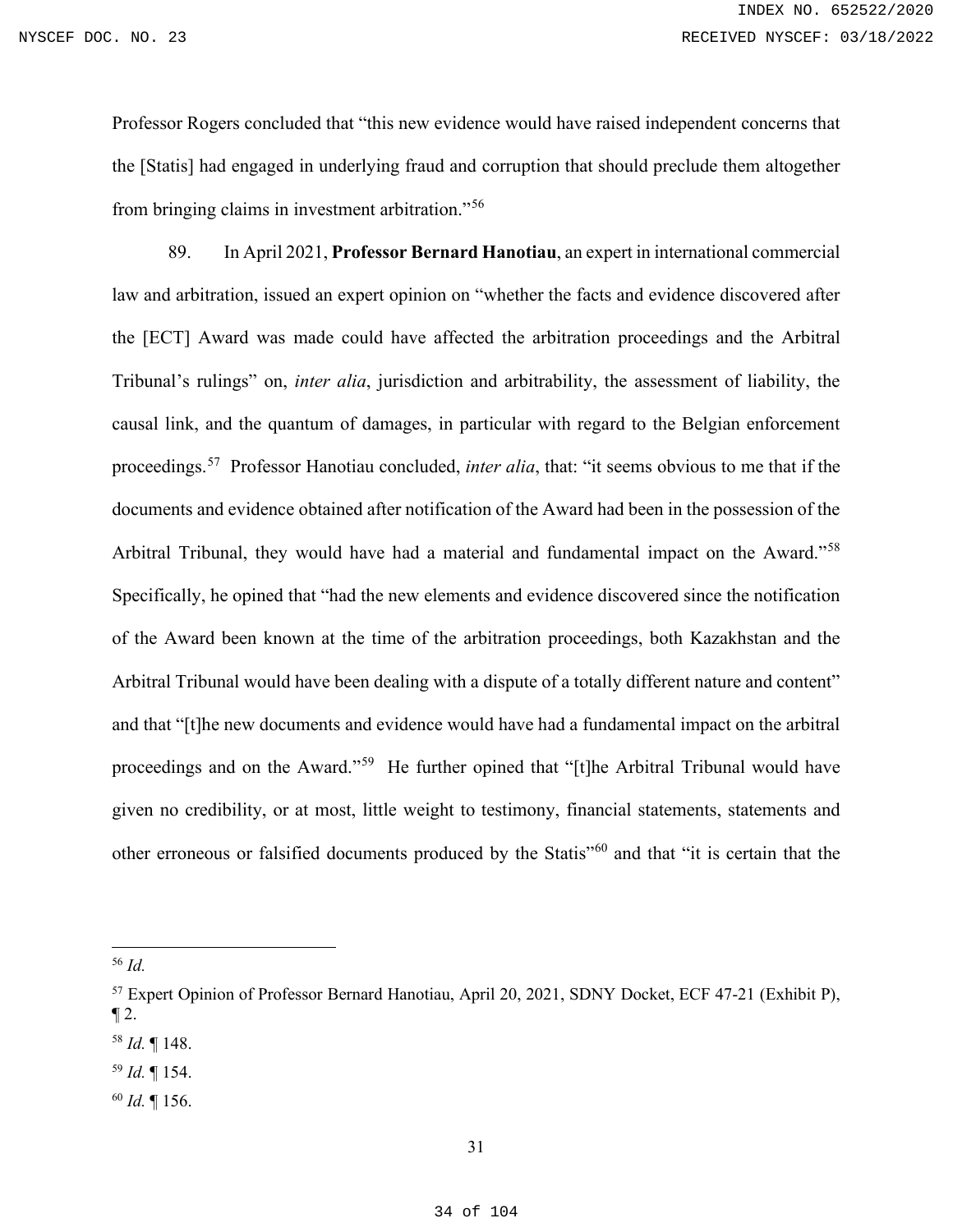content of the Award and the conclusions of the Arbitral Tribunal regarding its competence, responsibility, causality and the quantum would have been totally different."<sup>[61](#page-34-1)</sup>

# <span id="page-34-0"></span>**IV. THE GIBRALTAR PROCEEDING**

90. The Statis' fraud schemes are the subject of pending legal proceedings other than the Enforcement Proceedings. In November 2020, in one such proceeding (the "**Gibraltar Proceeding**"), the Gibraltar Supreme Court (the "**Gibraltar Court**")<sup>[62](#page-34-2)</sup> assessed evidence relating to four of the Statis' schemes – the Tristan Circular Fraud, the LPG Plant Fraud, the Oil Skimming Fraud, and the Laren Transaction Fraud. Applying Gibraltar law, the court found that claims based on each of these frauds had a "real prospect of success."

91. The background to the Gibraltar Proceeding is that in 2019, Kazakh tax authorities filed a bankruptcy claim against TNG, the Statis' former company, in Kazakhstan. TNG was declared bankrupt on September 27, 2019, and this entered into force on February 25, 2020.

92. On July 17, 2020, TNG's bankruptcy manager, acting on his own behalf and on behalf of TNG, initiated the Gibraltar Proceeding by filing claims in the Gibraltar Court against Terra Raf, Anatolie Stati and Gabriel Stati (as directors and shareholders of Terra Raf), and Tristan Oil.<sup>[63](#page-34-3)</sup> The claims asserted are for fraudulent misrepresentation, unlawful interference, and unlawful means conspiracy under Gibraltar law.

93. On November 27, 2020, the Gibraltar Court issued its judgment granting TNG's application for permission to serve the Statis (the "**Gibraltar Decision**"). The Gibraltar Decision was based on the court's review of evidence submitted by the Claimants in support of their

<span id="page-34-1"></span><sup>61</sup> *Id.* ¶ 157.

<span id="page-34-2"></span><sup>&</sup>lt;sup>62</sup> The Gibraltar Supreme Court is an intermediary court.

<span id="page-34-3"></span><sup>63</sup> *See* Judgment of the Supreme Court of Gibraltar, 2020/ORD/02, November 27, 2020, SDNY Docket, ECF 47-22 (Exhibit Q), ¶ 9.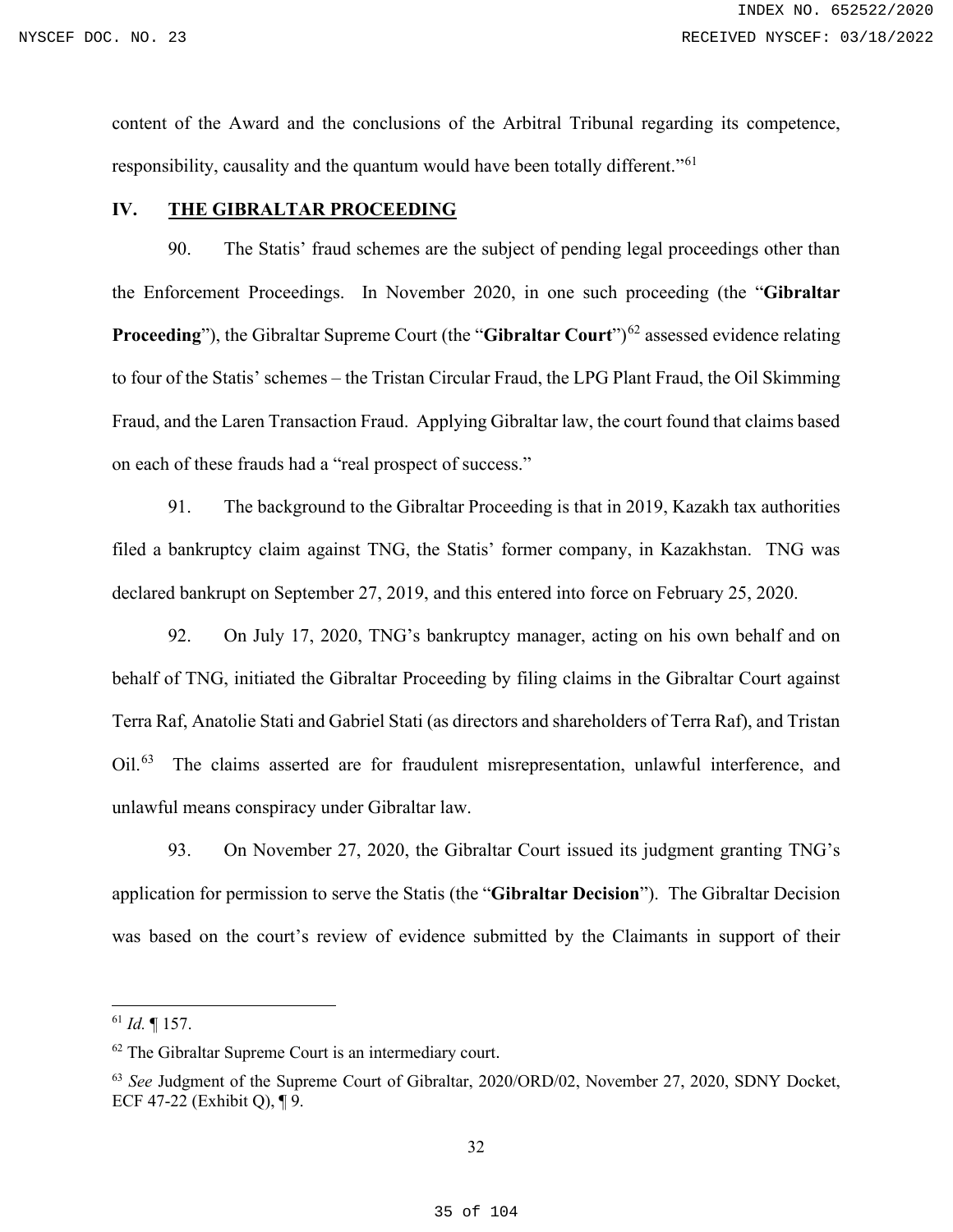allegations, consisting of witness statements, expert opinions, and several volumes of documents from other proceedings involving the Statis, and argument from counsel for the Claimants.

94. As the Gibraltar Decision noted, in order to serve any defendants outside of Gibraltar, such as the Statis, TNG was required to show that there was a "real issue" to be tried on the merits with respect to each of its four claims.<sup>64</sup>

95. Under applicable Gibraltar law, the term "real issue" is defined as: "A claim is made against a person ('the defendant') on whom the claim form has been or will be served (otherwise in reliance of this paragraph) and (a) there is between the claimant and the defendant a real issue which it is reasonable for the court to try; and (b) the claimant wishes to serve the claim form on another person who is a necessary or proper party to that claim."<sup>[65](#page-35-1)</sup> To make this determination, the Gibraltar Court stated that it must answer these three questions:

> "Firstly, is there a good arguable case that between the claimants and the anchor defendant (Terra Raf) there is a real issue which is reasonable for the court to try."[66](#page-35-2)

> "Secondly, is there a serious issue to be tried as between the claimants and the foreign defendants (the Statis and Tristan). Both the question whether there is a real issue which is reasonable to try between the claimants and the anchor defendant and the question of whether there is a serious issue to be tried between the claimants and the foreign defendants, involve the application of the summary judgment test."<sup>67</sup>

> "Thirdly, is there a good arguable case that the foreign defendants are necessary or proper parties to the claim."[68](#page-35-4)

<span id="page-35-4"></span><sup>68</sup> *Id.* ¶ 18.

<span id="page-35-0"></span><sup>64</sup> *Id.* ¶ 13.

<span id="page-35-1"></span><sup>65</sup> *Id.* ¶ 12 (quoting paragraph 3.1(3) of the Practice Direction).

<span id="page-35-2"></span><sup>66</sup> *Id.* ¶ 17.

<span id="page-35-3"></span> $^{67}$  *Id.*.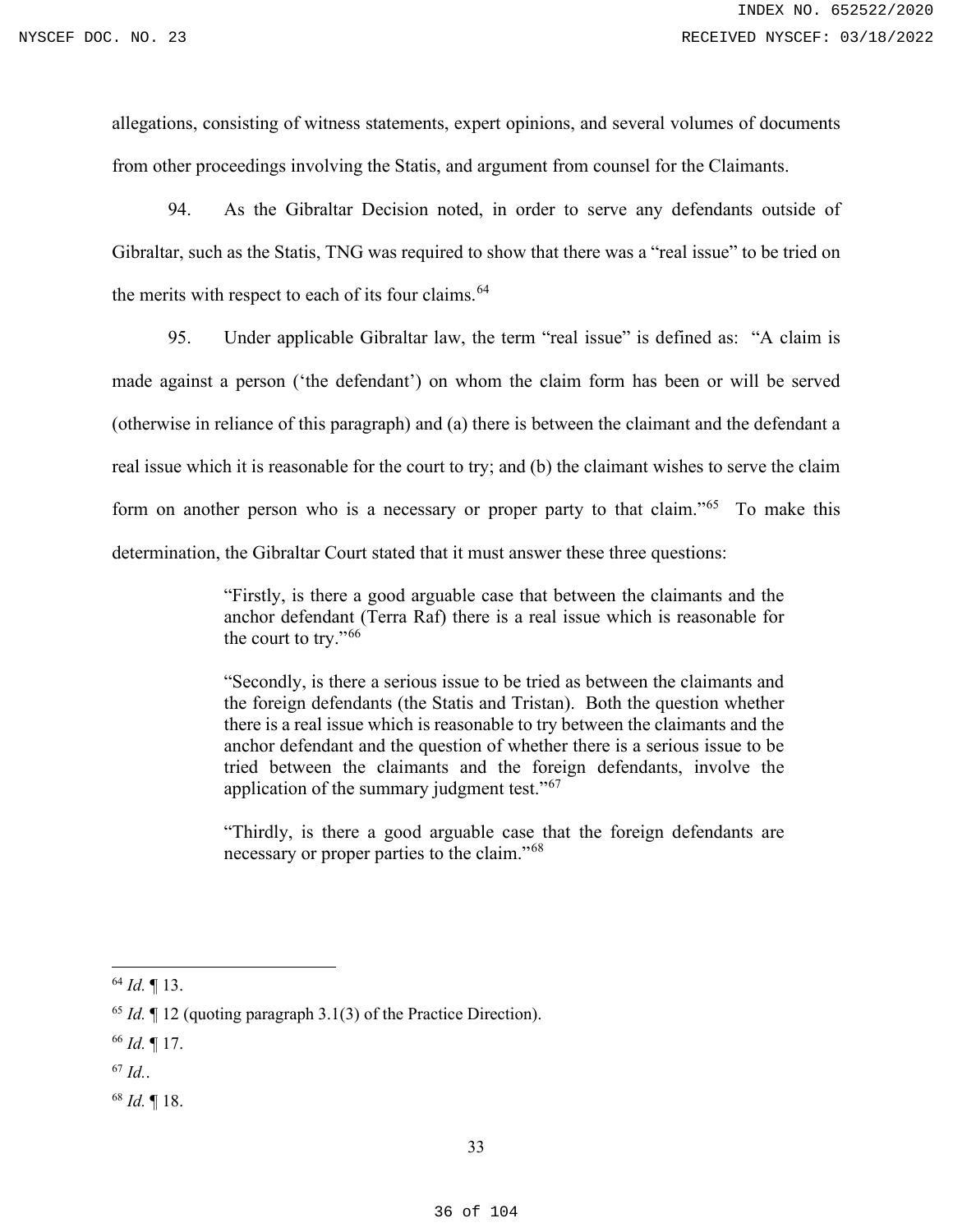96. As described in the Gibraltar Decision, TNG's first claim – relating to the **Tristan Circular Fraud** – alleges that Anatolie Stati made fraudulent misrepresentations related to the Tristan Notes issued in 2006 and 2007 to "pay the existing indebtedness of TNG" and "provide it with working capital." More specifically, the fraudulent misrepresentations were that \$70 million "was to be applied by Terra Raf to repay sums which it owed to TNG and KPM" but that "Terra Raf did not do so and instead transferred funds via other companies controlled by the Statis to interests they had in South Sudan."[69](#page-36-0) The Gibraltar Court found that TNG has a "**real prospect of success**" with respect to this claim and "the assertion that the representation made by or on behalf of Terra Raf was a fraudulent representation is not fanciful."<sup>[70](#page-36-1)</sup>

97. As described by the Gibraltar Court, the second claim – relating to the **LPG Plant Fraud** – alleges that the Statis used payments by TNG to Perkwood, a dormant company secretly owned by the Statis, to inflate the cost of the equipment to construct the LPG plant, with the balance of these funds also misappropriated by the Statis.<sup>71</sup> The Gibraltar Court similarly concluded that TNG has "**a real prospect of success against Terra Raf in relation to the second claim**" and "it would therefore be reasonable to try it."<sup>[72](#page-36-3)</sup>

98. The third claim described in the Gibraltar Decision – relating to the **Oil Skimming Fraud** – asserts that TNG produced and exported millions of barrels of oil and gas to a Dutch company, Vitol FSU B.V. ("**Vitol**") via intermediary companies owned by the Statis, and that Vitol paid approximately \$665 million for the oil and gas, but only approximately \$437 million was paid to TNG, with the remainder being used by the Statis for other business interests or

<span id="page-36-0"></span><sup>69</sup> *Id.* ¶ 4.

<span id="page-36-1"></span><sup>70</sup> *Id.* ¶ 43 (emphasis added).

<span id="page-36-2"></span> $^{71}$  *Id.* ¶ 5.

<span id="page-36-3"></span><sup>72</sup> *Id.* (emphasis added).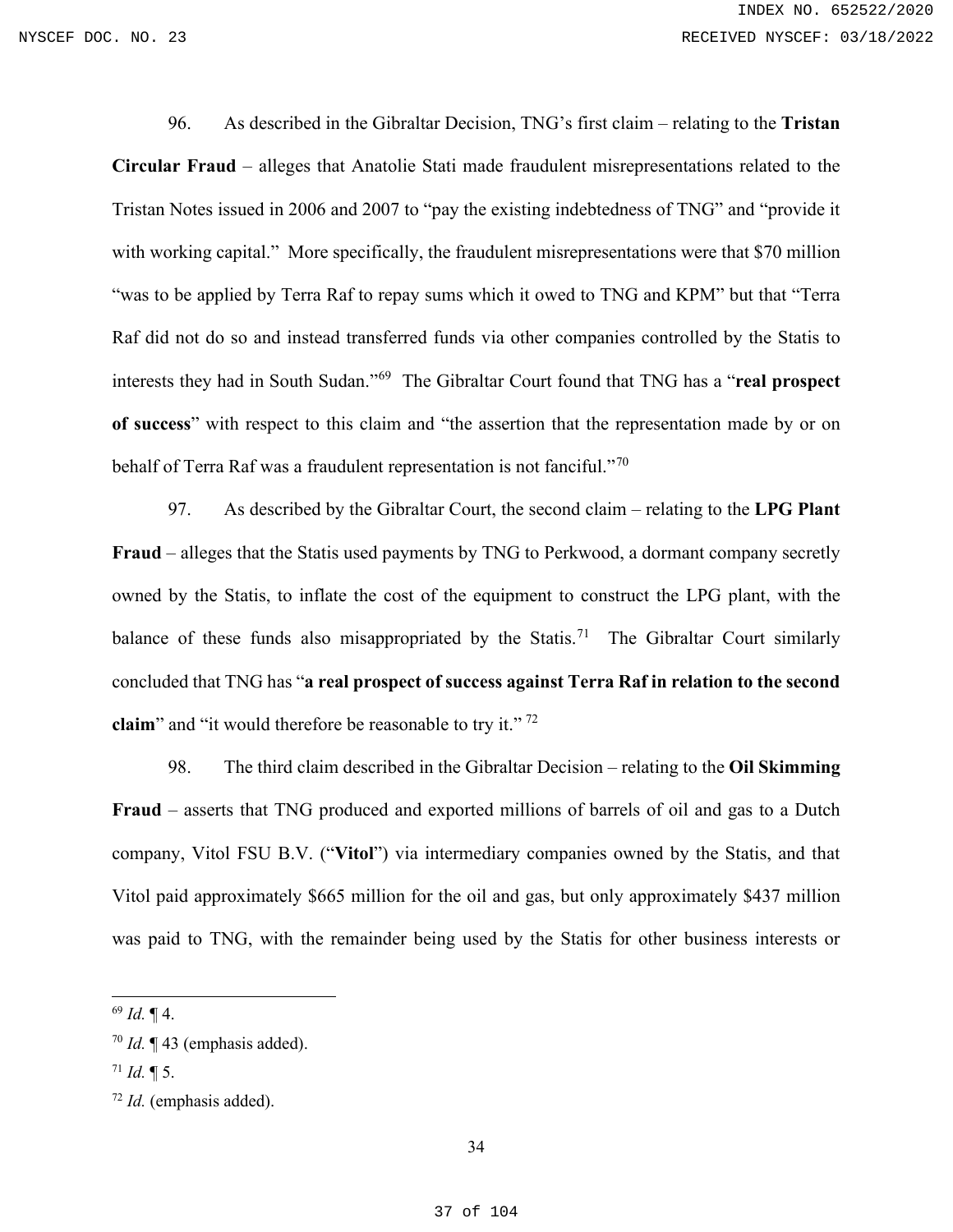personal use.[73](#page-37-0) With respect to the third claim, the Gibraltar Court found that "[t]he evidence of New York law supports the claimants' assertion that the sale by TNG was not a fair market value," and "[l]ike with the previous claims, it is reasonable to try the claim, [and] **the prospects of success are realistic**."[74](#page-37-1)

99. With respect to the fourth claim – relating to the **Laren Transaction Fraud** – the Gibraltar Court noted that it arises from alleged fraudulent misrepresentations made by Terra Raf, the Statis, and Tristan Oil, to enable Tristan Oil's issuance of the Laren notes in 2009, and is "substantial." As with the other claims, the Gibraltar Court found that the fourth claim had "**real prospects of success.**"[75](#page-37-2)

100. After finding that there was a "serious issue to be tried on all four claims," the Gibraltar Court granted TNG and its bankruptcy manager permission to serve the Statis out of the jurisdiction.<sup>[76](#page-37-3)</sup>

101. The Gibraltar Proceeding is ongoing.

# **V. THE STATIS' FRAUD BEFORE THE ECT ARBITRATION**

## **A. The Statis' Scheme to Defraud the Tristan Noteholders**

102. In 2006 and 2007, the Statis raised money through the capital markets by causing Tristan Oil, a company wholly owned by Anatolie Stati, to issue notes to investors.

103. Pursuant to an Indenture and its amendments (collectively, the "**Indenture**"), Tristan Oil issued 10.5% senior secured loan notes in the aggregate principal amount of \$300 million on or about December 20, 2006 and a second tranche of notes in the aggregate principal

<span id="page-37-0"></span> $^{73}$  *Id.*  $\P$  6.

<span id="page-37-1"></span><sup>74</sup> *Id.* ¶¶ 61, 65 (emphasis added).

<span id="page-37-2"></span><sup>75</sup> *Id.* ¶ 70 (emphasis added).

<span id="page-37-3"></span><sup>76</sup> *Id.* ¶ 72.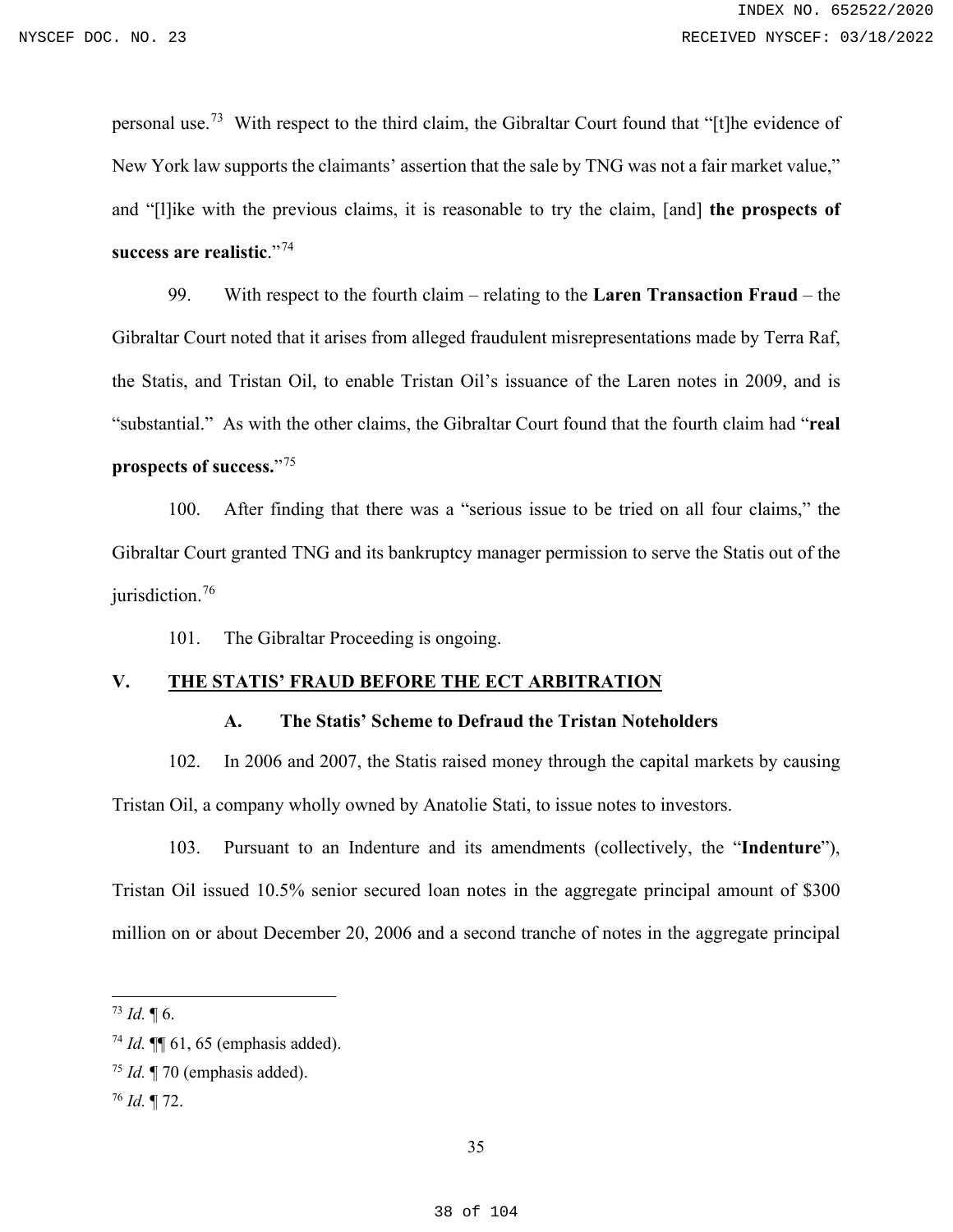amount of \$120 million on or about June 7, 2007. Through Jefferies, these Tristan Notes were fully subscribed. The maturity date of the notes was January 1, 2012. Prior to maturity, the Indenture required that the Statis make regular interest payments to the Tristan Noteholders.

104. The following investors, among possibly others, purchased Tristan Notes, either in the initial offering or subsequently: (i) Argo Capital Investors Fund SPC – Argo Global Special Situations Fund; (ii) Argo Distressed Credit Fund; (iii) Black River Emerging Markets Fund Ltd.; (iv) Black River EMCO Master Fund Ltd.; (v) Black River Emerging Markets Credit Fund Ltd.; (vi) BlueBay Multi-Strategy (Master) Fund Limited; (vii) BlueBay Specialised Funds: Emerging Market Opportunity Fund (Master); (viii) CarVal Master S.a.r.l; (ix) CVI GVF (Lux) Master S.a.r.l. (by CarVal Investors, LLC Its Attorney in-Fact); (x) Deutsche Bank AG London; (xi) Goldman Sachs International; (xii) Gramercy Funds Management LLC (not in its individual capacity but solely on behalf of its investment funds and managed accounts holding the notes); (xiii) Latin America Recovery Fund LLC; (xiv) Outrider Management LLC (on behalf of Outrider Master Fund, LP); (xv) Standard Americas, Inc.; and (xvi) Standard Bank Plc.

105. Black River Emerging Markets Fund Ltd., Black River EMCO Master Fund Ltd., and Black River Emerging Markets Credit Fund Ltd. were funds managed by Black River and therefore, as noted *supra*, were managed by Chapman.

106. An after-market in these Notes developed in which the original Noteholders sold their Notes and/or purchased Notes from other Noteholders.

107. The Statis falsely represented to the purchasers of the Tristan Notes that the funds raised from them would be used for legitimate business purposes of KPM and TNG. Specifically, the Statis represented that proceeds from the Tristan Notes would be used to repay KPM's and TNG's existing debt, to make a shareholder distribution, and to fund their working capital, general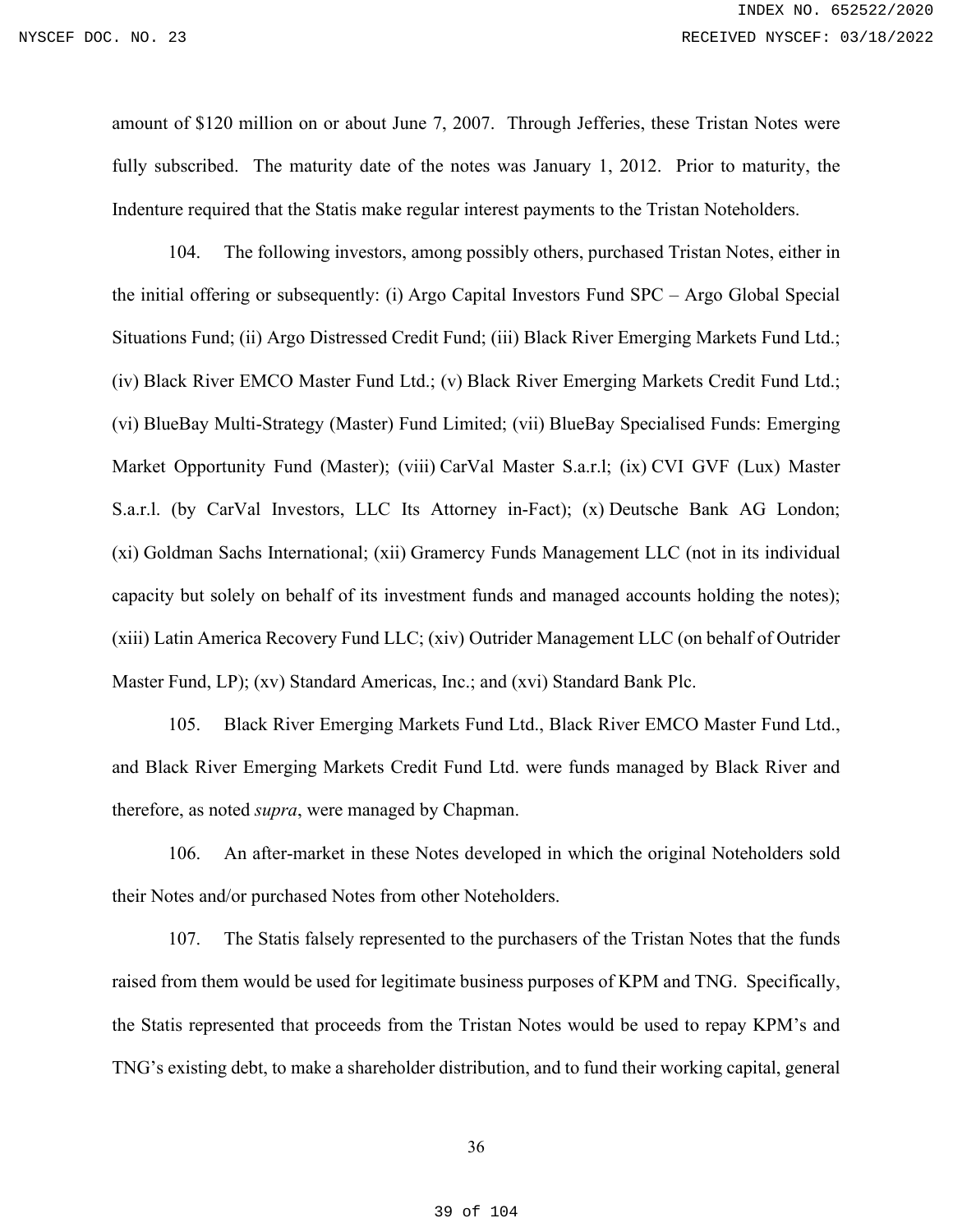corporate purposes, and capital expenditures, including for construction of the LPG Plant. These representations were false, and known by the Statis to be false, when made. As described below, through the mechanism of multiple fraudulent related-party transactions, the Statis inflated the stated costs of KPM and TNG, stole, embezzled and/or misappropriated the delta and defrauded the Tristan Noteholders.

108. The Indenture named Wells Fargo N.A. ("**Wells Fargo**") as the Trustee for the Tristan Notes and KPM and TNG as the Guarantors of the Statis' obligations thereunder.<sup>[77](#page-39-0)</sup> Anatolie Stati executed the Indenture on behalf of Tristan Oil, KPM, and TNG. He also executed a Tristan Note Guarantee on behalf of KPM and TNG.

109. The Indenture included a mechanism by which related-party transactions between Tristan Oil, KPM, and TNG, and any other Stati company, defined as "**Affiliates**,"[78](#page-39-1) were prohibited unless the Statis satisfied certain conditions, with the conditions increasing in line with the dollar value of the related-party transaction.

110. Specifically, Section 4.12 of the Indenture stated that Tristan Oil, KPM, and TNG could not "make any payment to, or sell, lease, transfer or otherwise dispose of any of its properties or assets to, or purchase any property or assets from, or enter into or make or amend any

<span id="page-39-1"></span><span id="page-39-0"></span><sup>77</sup> Effective March 8, 2021, Wells Fargo resigned as Trustee and was replaced by GLAS Trust Company. <sup>78</sup> The Indenture defined the term "Affiliate" as follows:

<sup>&</sup>quot;*Affiliate*" of any specified Person means any other Person directly or indirectly controlling or controlled by or under direct or indirect common control with such specified Person. For purposes of this definition, "control," as used with respect to any Person, means the possession, directly or indirectly, of the power to direct or cause the direction of the management or policies of such Person, whether through the ownership of voting securities, by agreement or otherwise; *provided* that beneficial ownership of 10% or more of the Voting Stock of a Person will be deemed to be control. For purposes of this definition, the terms "*controlling*," "*controlled by*" and "*under common control with*" have correlative meanings.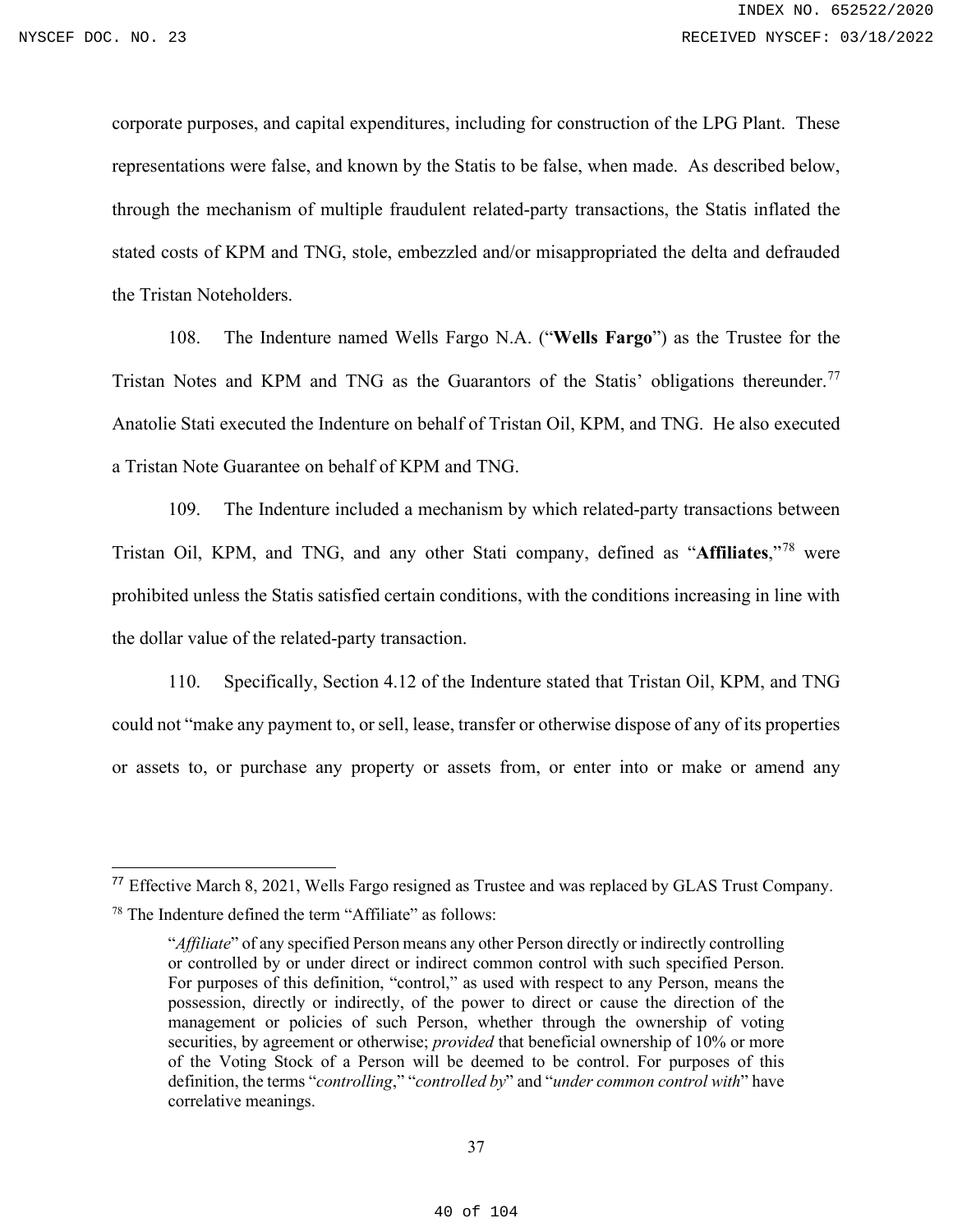transaction, contract, agreement, understanding, loan, advance or guarantee with, or for the benefit of, any Affiliate" unless the Statis satisfied the following conditions:

> a. Transactions greater than \$1 million (in aggregate) were required to be on an arm's length basis (*i.e.*, they must be on terms no less favorable than a comparable transaction "with an unrelated Person").

> b. Transactions greater than \$3 million further required that the Statis deliver to the Trustee (Wells Fargo) a board resolution and an officer's certification that a majority of the disinterested members of the board and at least one independent director determined that the terms were no less favorable than a comparable transaction at an arm's length basis.

> c. Transactions greater than \$10 million further required an independent fairness opinion, *i.e.*, an opinion "issued by an accounting, appraisal or investment banking firm of national standing" as to the fairness of the transaction to Tristan, TNG, or KPM, as applicable.

111. The Indenture also required that the Statis provide audited financial statements to the Tristan Noteholders on a regular basis. Specifically, Section 4.03 of the Indenture required that the Statis furnish the Tristan Noteholders with combined financial statements of Tristan Oil, KPM, and TNG on a quarterly and annual basis, as well as a reserve report from an independent petroleum engineer on an annual basis. The combined financial statements were to include audit reports by a certified independent accountant.

112. Tristan Oil, KPM, and TNG also were required to conduct conference calls to discuss the information furnished in the audited financial statements and reserve reports and to post the audited financial statements on Tristan Oil's website.

#### 38

#### 41 of 104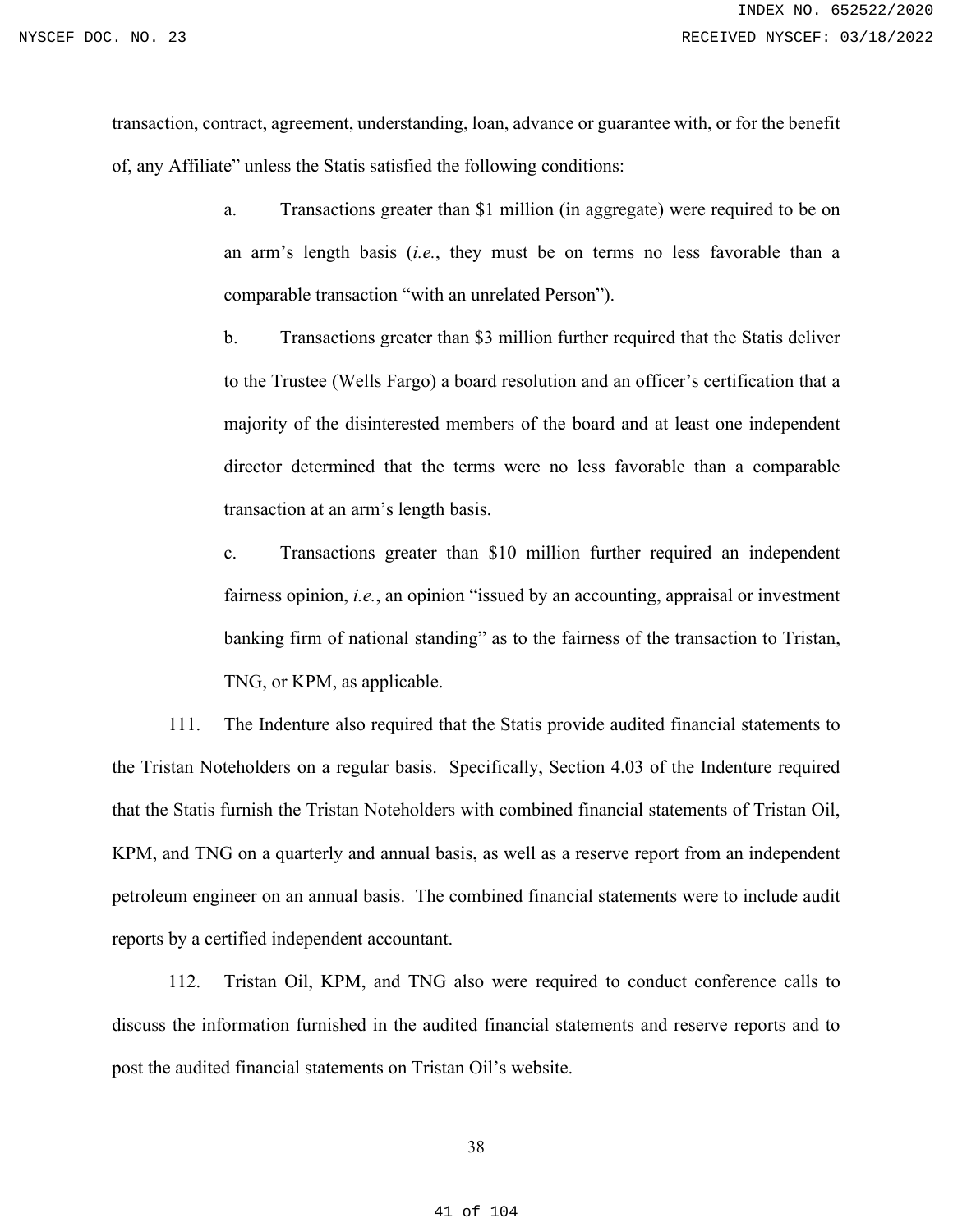113. Section 4.04(b) of the Indenture required that the year-end financial statements delivered pursuant to Section 4.03 be accompanied by a written statement of Tristan Oil's independent public accountants that "in making the examination necessary for certification of such financial statements, nothing has come to their attention that would lead them to believe that [Tristan Oil] has violated any [of the Indenture's] provisions."

114. As alleged herein, the Statis violated the above terms of the Indenture by, *inter alia*, falsely certifying the identity of related parties and related-party transactions to their auditors, failing to obtain the necessary approvals for certain related-party transactions, and circulating to the Tristan Noteholders the fraudulent financial statements and fraudulently obtained audit reports. The Statis repeated these misrepresentations in their quarterly conference calls with the Tristan Noteholders. Through such conduct, the Statis defrauded the Tristan Noteholders.

115. The Statis' schemes breached each of the covenants in Section 4.12(a) of the Indenture that prohibited related-party transactions.

116. Also in breach of their representations and covenants under the Indenture, the Statis diverted millions of dollars of the proceeds of the Tristan Notes received from investors to a Stati company in South Sudan, Ascom Sudd Operating Limited, which was subsequently placed on the U.S. Department of Commerce's list of companies "reasonably believed to be involved, or to pose a significant risk of being or becoming involved, in activities contrary to the national security or foreign policy interests of the United States." According to the U.S. Government, the companies on this list contribute to the crisis in South Sudan because they supply the country with significant "revenue that, through public corruption, is used to fund the purchase of weapons and other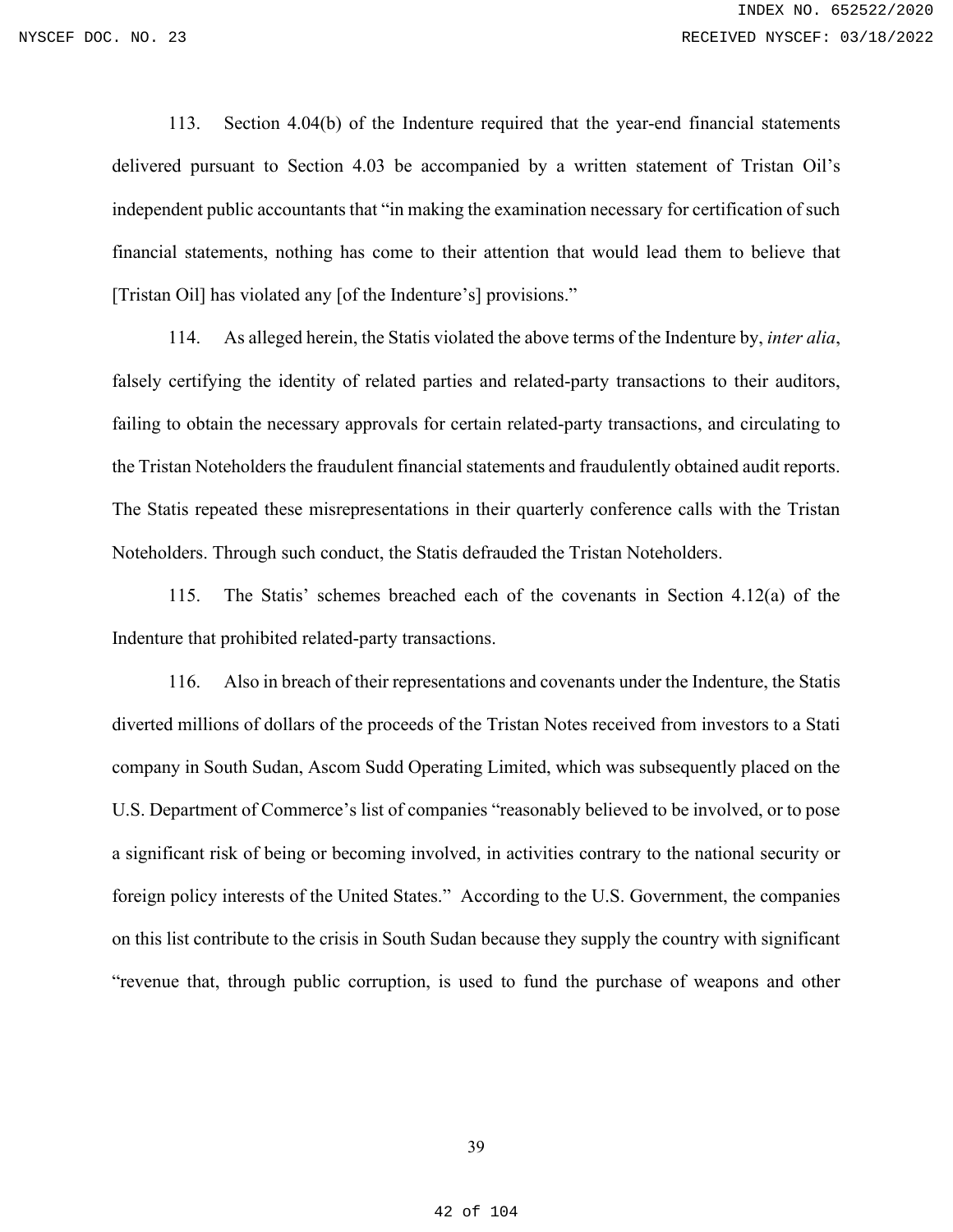material that undermine the peace, security, and stability of South Sudan rather than support the welfare of the South Sudanese people."<sup>[79](#page-42-0)</sup>

117. At his April 2019 deposition, Mr. Lungu (the Statis' former CFO) confirmed that the Stati related-party transactions alleged herein triggered the \$10 million threshold under the Indenture. However, as Mr. Lungu further testified, because Anatolie Stati fraudulently concealed the related parties in the financial statements, the Statis avoided having to obtain and provide the Tristan Noteholders with the board resolution and independent fairness opinion required by the Indenture. In so doing, the Statis further perpetrated their fraud on the Tristan Noteholders.

118. One of the Statis' motives in misleading the Tristan Noteholders was to cover up the fact that they were defrauding the Tristan Noteholders of hundreds of millions of dollars that, as alleged herein, had been advanced to TNG by Tristan Oil.

## **B. The Statis Fraudulently Inflate the Stated Costs of the LPG Plant — The LPG Plant Fraud**

119. The LPG Plant was to be owned by TNG and operated jointly by Ascom and an affiliate of Vitol. The principal equipment for the LPG Plant was supplied by Tractebel Gas Engineering GmbH ("**Tractebel**"), an independent third party.

120. Rather than having TNG purchase the equipment directly from Tractebel, the Statis instead interposed two sham companies that they owned and/or controlled. Specifically, the Statis structured the transactions so that **Azalia** (a Stati sham company) would purchase the equipment from Tractebel at the market price of approximately \$35 million. The Statis then had Azalia "sell" the same equipment at wildly inflated prices to **Perkwood** (another sham company the Statis

<span id="page-42-0"></span><sup>79</sup> *Addition of Certain Persons to the Entity List and Removal of Certain Persons From the Entity List; Correction of License Requirements*, 83 Fed Reg. 12,475–12,476 (Mar. 22, 2018); 15 South Sudanese Entities Added to the Entity List (Mar. 22, 2018), U.S. DEPARTMENT OF COMMERCE, https://www.bis.doc.gov/index.php/regulations/export-administration-regulations-ear/17-regulations.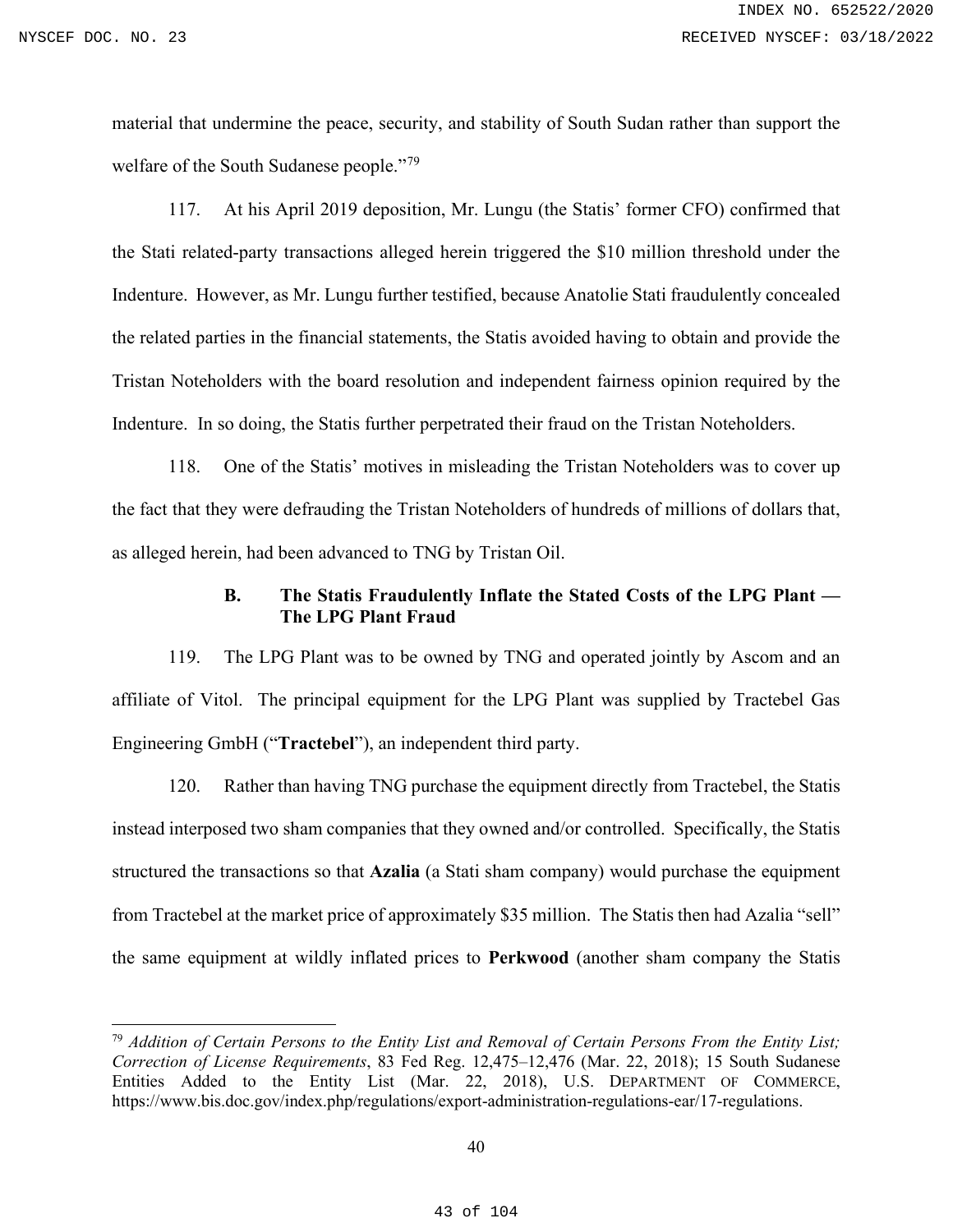secretly owned) for a total of \$93 million. Then, the Statis created a sham contract – the "**Perkwood Agreement**" – under which the same equipment was again "re-sold" to TNG at the same wildly inflated prices. Through these machinations, and others described herein, the Statis falsely inflated the price of the LPG Plant equipment and defrauded the Tristan Noteholders of in excess of \$100 million.

121. Perkwood was a critical element in the Statis' fraudulent schemes. To the outside world, the Statis presented Perkwood as an independent, London-based company with which they engaged in arm's length business transactions. In fact, Perkwood was a sham company, covertly owned and operated by the Statis, and used by the Statis for the fraudulent purposes alleged herein.

122. The Statis took extraordinary measures to conceal the fact that Perkwood was their company. They created a series of forged documents, including their financial statements, and made a series of false declarations to present Perkwood as an independent third party. This was done to give the impression that payments from TNG to Perkwood were legitimate and at arm's length, when in fact the payments were fraudulently inflated.

123. The Perkwood transactions were a sham and intended by the Statis to disguise the fact that they were defrauding the Tristan Noteholders. A number of facts confirm this:

> a. Perkwood was under the ultimate ownership and control of the Statis at all times.

> b. Anatolie Stati and Gabriel Stati were the signatories and sole beneficiaries of Perkwood's bank account at Rietumu Bank in Latvia.

> c. Perkwood was a shell company. It had no employees, premises, or operations. It paid no taxes, salaries, or rent, and it did not incur any costs normally incurred by a company that actually carries out business. From 2006 to 2009 – the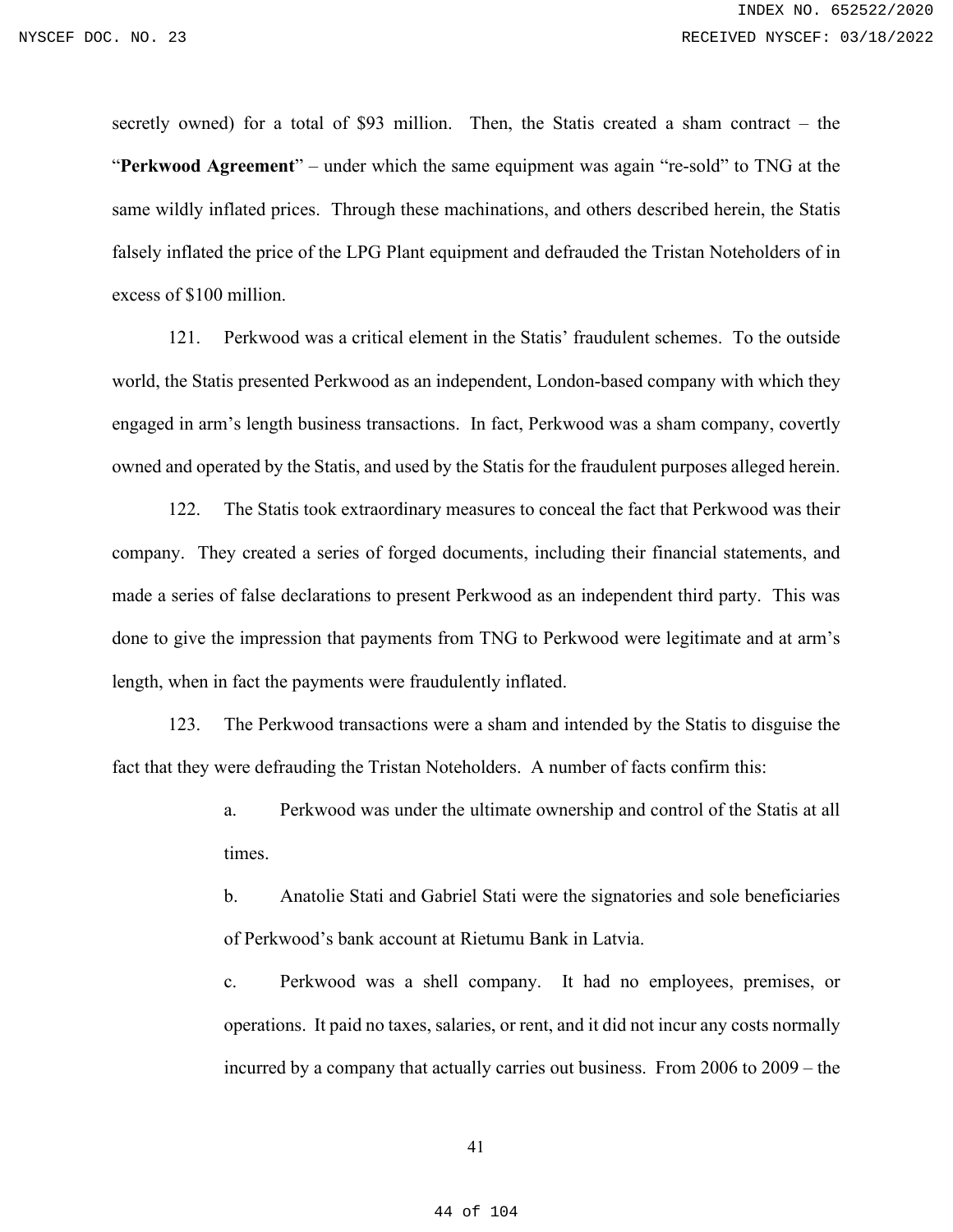same time period when TNG was recording on its books purchases of LPG Plant equipment from Perkwood in the amount of hundreds of millions of dollars – the Statis filed dormant accounts for Perkwood with the British Companies House. Under English law, for a company to legally file dormant accounts, that company must not have carried out any substantial business transactions for the relevant time period.

d. The sole director and shareholder of Perkwood was Sarah Petre-Mears. Her husband, Edward Petre-Mears, was the company secretary. Mr. and Mrs. Petre-Mears are identified in public documents as sham directors and the "directors" of thousands of companies. $80$  In furtherance of the fraudulent scheme, Mr. and Mrs. Petre-Mears granted a series of general powers of attorney to Anatolie Stati and Gabriel Stati to act for Perkwood.<sup>[81](#page-44-1)</sup>

e. Franjo Zaja was the lead engineer for Tractebel, the German company that actually supplied the main equipment for the LPG Plant. Mr. Zaja was personally involved in the construction of the LPG Plant and worked on site until the Statis abandoned the construction in early 2009. Mr. Zaja testified in a witness statement that he was not aware of a company called Perkwood. Mr. Zaja further testified that the equipment "sold" from Perkwood to TNG is the identical equipment that Tractebel delivered to the Statis under its contract with Azalia, but that it was

<span id="page-44-0"></span><sup>80</sup> James Ball, The Guardian, *Sham Directors: the woman running 1,200 companies from a Caribbean rock,*  Nov. 25, 2012, [https://www.theguardian.com/uk/2012/nov/25/sham-directors-woman-companies](https://www.theguardian.com/uk/2012/nov/25/sham-directors-woman-companies-caribbean)[caribbean.](https://www.theguardian.com/uk/2012/nov/25/sham-directors-woman-companies-caribbean)

<span id="page-44-1"></span><sup>&</sup>lt;sup>81</sup> Kazakhstan first obtained copies of these powers of attorney in 2016 and filed them with the Svea Court of Appeal in Sweden. It was only thereafter, on the first day of the hearing in the Swedish annulment proceedings in September 2016, that the Statis admitted that Perkwood was a Stati company. Prior to this, the Statis had consistently concealed and/or falsely denied this fact.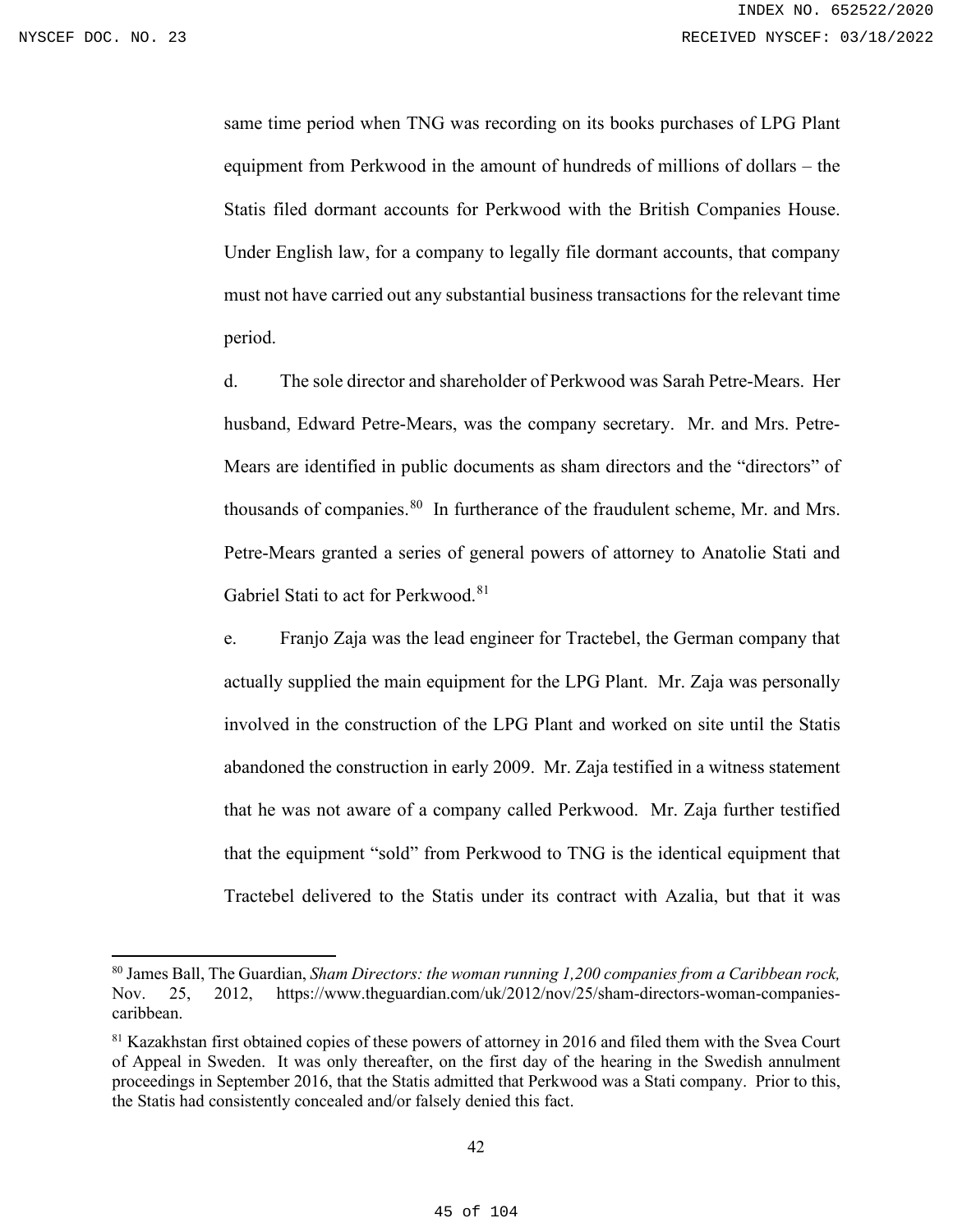presented by the Statis in the Perkwood Agreement as different equipment and at materially inflated prices.

124. The Statis used multiple, overlapping schemes to fraudulently inflate the LPG Plant construction costs. These schemes included: (1) the "**Resale Fraud**;" (2) the "**Double-Billing Fraud**;" (3) the "**Equipment for Construction Fraud**;" (4) the "**Management Fee Fraud**;" and (5) the "**Interest Fraud**." Alleged below is an overview of each scheme:

> a. **Resale Fraud** – The Statis had Perkwood "sell" to TNG, and TNG pay for, the LPG Plant equipment already purchased from Tractebel, but at almost triple the price – inflating the stated LPG Plant costs by approximately \$58 million;

> b. **Double-Billing Fraud** – The Statis had Perkwood "sell" to TNG certain of the same LPG Plant equipment twice, using differently worded descriptions – inflating the stated LPG Plant costs by approximately \$22 million;

> c. **Equipment for Construction Fraud** – The Statis included non-existent equipment in the Perkwood Agreement – inflating the stated LPG Plant costs by approximately \$72 million;

> d. **Management Fee Fraud** – The Statis had TNG "pay" Perkwood a fictitious "management fee" – inflating the stated LPG Plant costs by approximately \$44 million; and

> e. **Interest Fraud** – The Statis charged inter-company interest on the fraudulently inflated LPG Plant costs – inflating the stated LPG Plant construction costs by up to approximately \$60 million.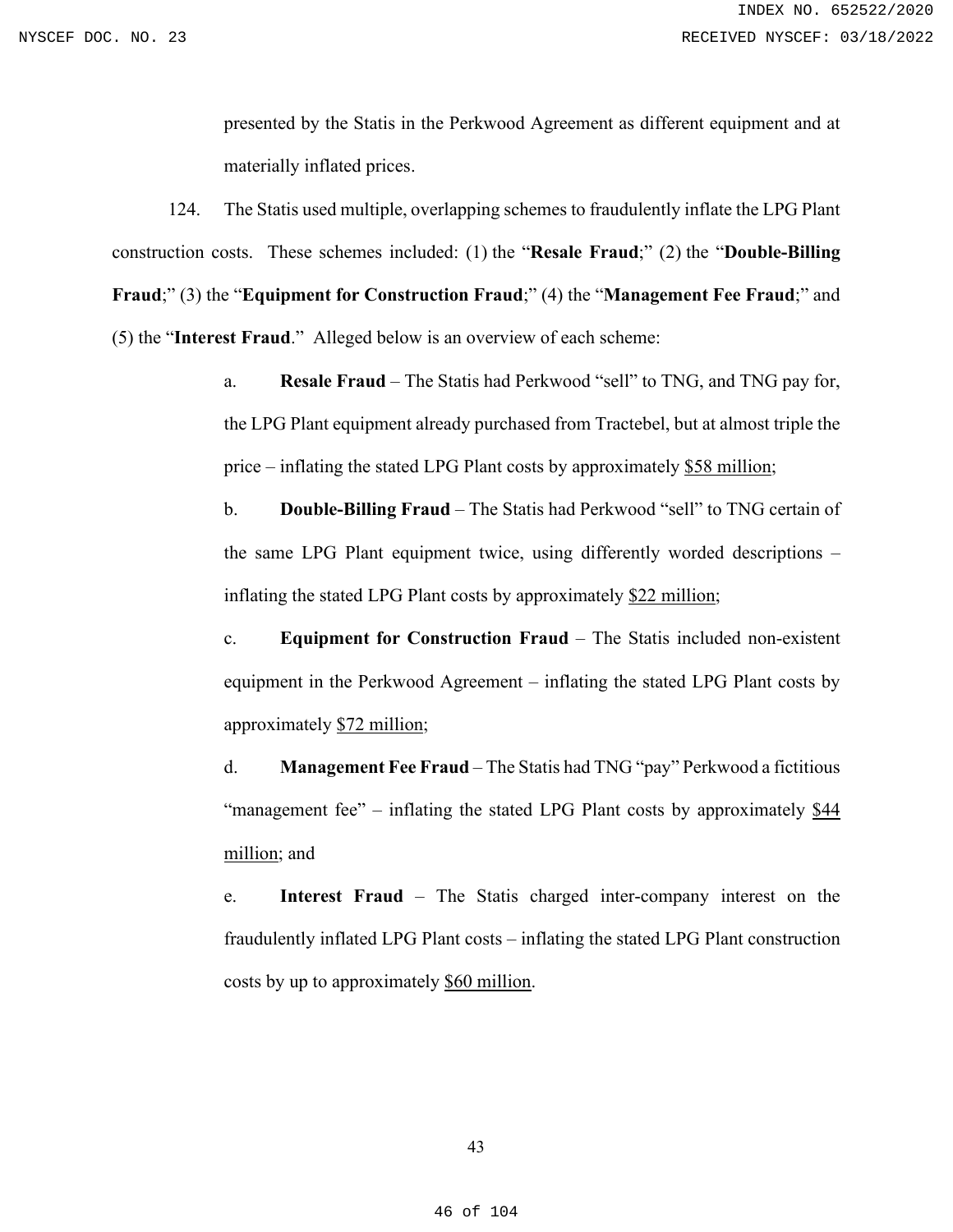125. **Payments to Perkwood.** Between on or about April 19, 2006 and on or about April 14, 2009, the Statis caused TNG to pay the total sum of approximately \$175 million to Perkwood using the monies invested by the Tristan Noteholders.

126. The bulk of this \$175 million was then laundered by the Statis through their various companies. During the same period, Perkwood paid approximately \$175 million to Azalia. In addition to making legitimate payments to Tractebel of approximately \$34 million, Azalia also paid a total of approximately \$148 million to two Stati companies – approximately \$94 million to Hayden Intervest Ltd. ("**Hayden**") and the remainder (approximately \$54 million) to Terra Raf . Neither company had any contractual entitlement to receive this money from Azalia.

127. Because the \$148 million paid to Hayden and Terra Raf was the product of the Statis' fraud, and was paid by the Statis to themselves using the monies of the Tristan Noteholders, the Statis thus defrauded the Tristan Noteholders.

# **C. The "Oil Skimming Fraud" – The Statis Siphon Money from TNG By Skimming Payments for Oil And Gas**

128. Between 2005 and 2010, TNG produced and exported millions of barrels of oil and gas to third party Vitol. It did so via intermediary companies owned by the Statis, including Terra Raf. The contracts by which the sales were executed were sham contracts pursuant to which Terra Raf sold the oil and gas to Stati-controlled intermediaries at below-market prices.

129. Specifically, Vitol made payments of circa \$665 million for the oil and gas to Staticontrolled intermediaries. Only circa \$437 million was ultimately paid to TNG. The balance of circa \$228 million was stolen, embezzled and/or misappropriated by the Statis through relatedparty transactions.

130. In TNG's audited financial statements for 2007, the Statis stated that market prices were being paid for TNG's oil and gas. That statement was knowingly false.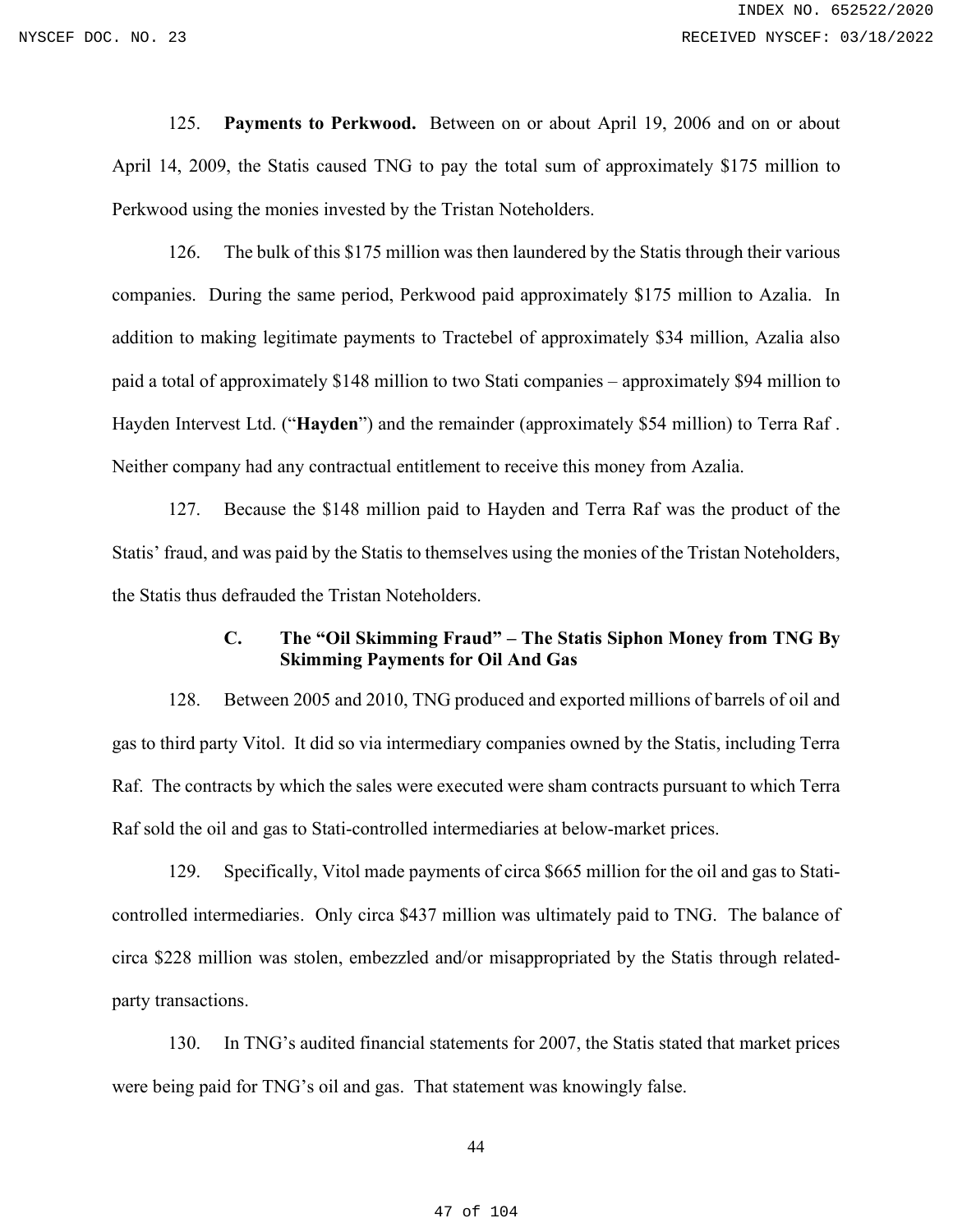#### **D. The Statis Intentionally Falsify Their Financial Statements**

131. The Statis included the fraudulently inflated LPG Plant costs in their financial

statements and knew that such costs were false. This made the financial statements materially false.

132. In the combined 2007 annual report for Tristan Oil, KPM, and TNG, the Statis made the following representation:

> **LPG Plant**. TNG is currently building a new LPG processing facility for liquid petroleum gas. As of December 31, 2007 TNG has made advance payments of approximately \$158.6 million related to the LPG project. TNG expects to spend a total of \$232.6 million in capital expenditures on this project through 2008.

133. This representation was knowingly false and fraudulent. The Statis had not invested these amounts in the construction of the LPG Plant, nor did they intend to. These figures were based on the amounts of the related-party transactions through which the Statis fraudulently inflated the stated construction costs of the LPG Plant.

134. In Tristan Oil's 2008 annual report, the Statis made the following representation:

**LPG Plant**. TNG is currently building a new LPG processing facility for liquid petroleum gas. As of December 31, 2008 TNG has invested approximately \$223.2 million in the LPG project. TNG expects to spend a total of \$241.7 million in capital expenditures on this project through 2009.

135. This representation was knowingly false and fraudulent. The Statis had not invested these amounts in the construction of the LPG Plant, nor did they intend to. These figures were based on the amounts of the related-party transactions through which the Statis fraudulently inflated the stated construction costs of the LPG Plant.

136. In Tristan Oil's 2009 annual report, the Statis represented that the costs of construction of the LPG Plant as of December 31, 2009 were more than \$248 million.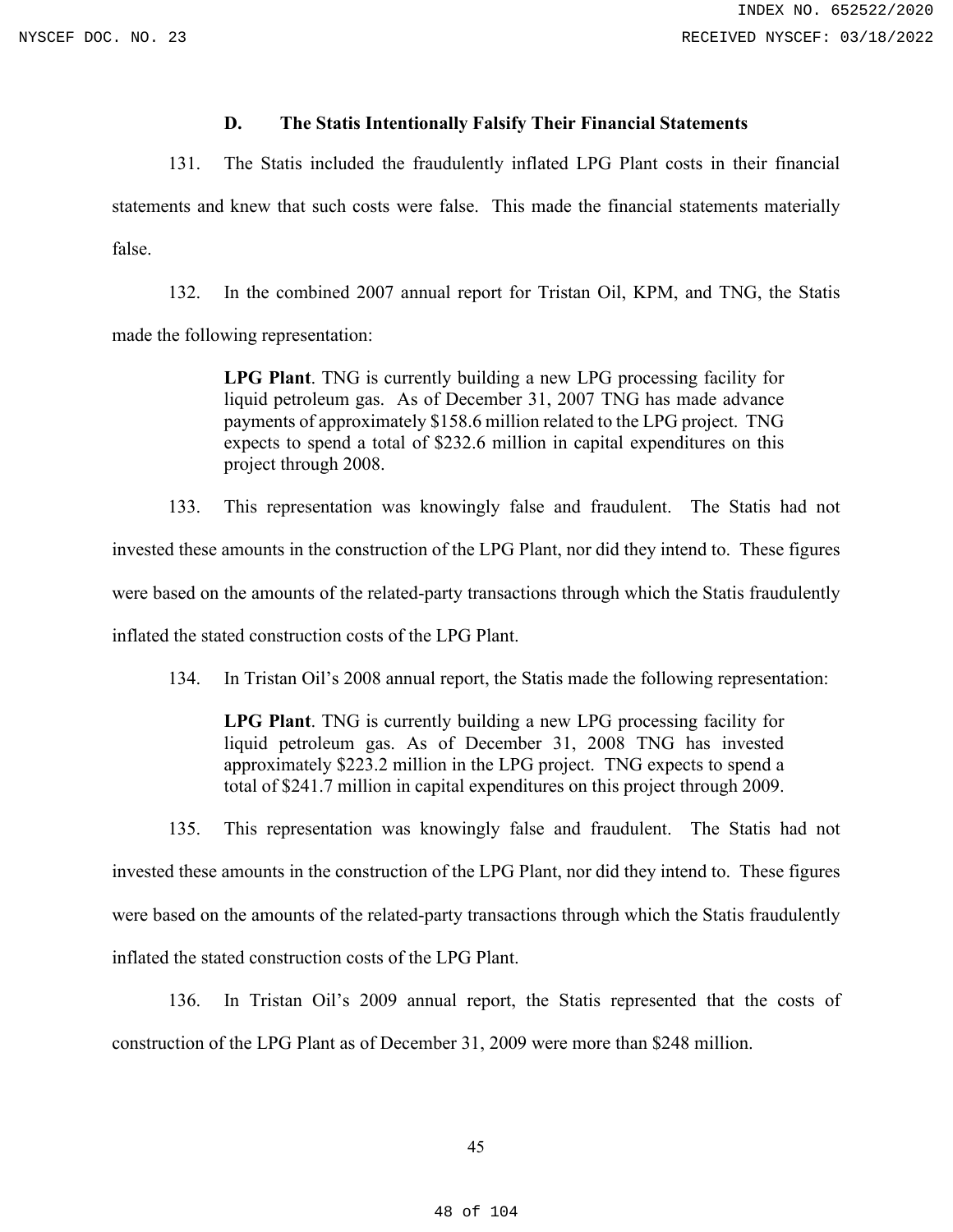137. This representation was false. The Statis had not invested these amounts in the construction of the LPG Plant, nor did they intend to. This figure was based on the amounts of the related-party transactions through which the Statis fraudulently inflated the stated construction costs of the LPG Plant.

### **E. The Statis Fraudulently Obtain Audit Reports for Their Fraudulent Financial Statements**

138. Another key step in the Statis' schemes was to legitimize the fraudulent transactions recorded in their financial statements by obtaining the stamp of approval of an international accounting firm. They accomplished this by falsely representing to their auditors that the transactions were on arm's length terms and by falsely representing that Perkwood was an independent third party when, in fact, it was a Stati company.

#### **1. Principles Governing Financial Statements and Auditing**

139. A company's financial statements are the primary source of financial information available to interested third parties for the purpose of making economic decisions on the business. To be of value for its intended users, financial statements are prepared in compliance with an accounting standards framework.

140. Financial statements are normally subject to an independent audit that ensures that the financial statements are complete, fair, and accurate. To achieve this outcome, audit procedures are regulated by international standards, in particular the audit standards developed by the International Auditing and Assurance Standards Board ("**IAASB**"), which include the International Standards on Auditing ("**ISA**").

49 of 104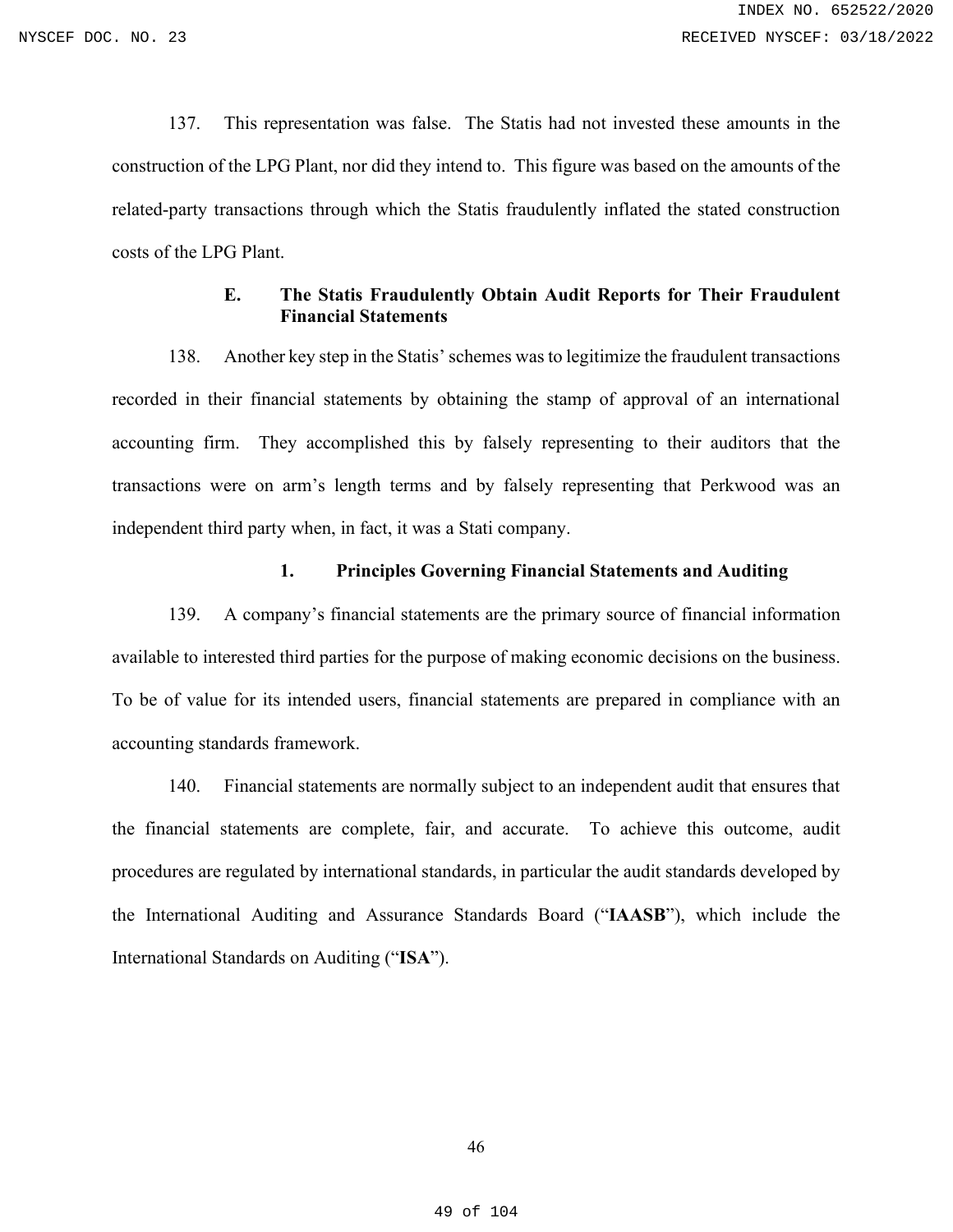# **2. The Importance of Accurate Identification of "Related Parties" and Related-Party Transactions: The IAS 24 Standard**

141. One of the fundamental items of information that must be disclosed in a company's

financial statements is the identity of "related parties," as well as any transactions and outstanding

balances with related parties.

142. The objective regarding "Related Party Disclosures" is set forth in IAS 24.1:

The objective of this standard is to ensure that an entity's financial statements contain the disclosures necessary to draw attention to the possibility that its financial position and profit or loss may have been affected by the existence of related parties and by transactions and outstanding balances of such parties.

143. Per IFRS, a related party is "a person or an entity that is related to the reporting

entity" as follows:

A person or a close member of that person's family is related to a reporting entity if that person has control, joint control, or significant influence over the entity or is a member of its key management personnel.

An entity is related to a reporting entity if, among other circumstances, it is a parent, subsidiary, fellow subsidiary, associate, or joint venture of the reporting entity, or it is controlled, jointly controlled, or significantly influenced or managed by a person who is a related party. $82$ 

144. The importance of identifying related parties and related-party transactions is due,

in particular, to the heightened risk that transactions between related parties may not reflect normal

market conditions (the concept of "arm's length").

145. IAS 24.6 explains the reasons why related parties must be identified:

A related party relationship could have an effect on the profit or loss and financial position of an entity. Related parties may enter into transactions that unrelated parties would not. For example, an entity that sells goods to its parent at cost might not sell on those terms to another customer. Also, transactions between related parties may not be made at the same amounts as between unrelated parties. (Emphasis added.)

<span id="page-49-0"></span><sup>82</sup>https://www.ifrs.org/issued-standards/list-of-standards/ias-24-related-party-disclosures/(emphasis added).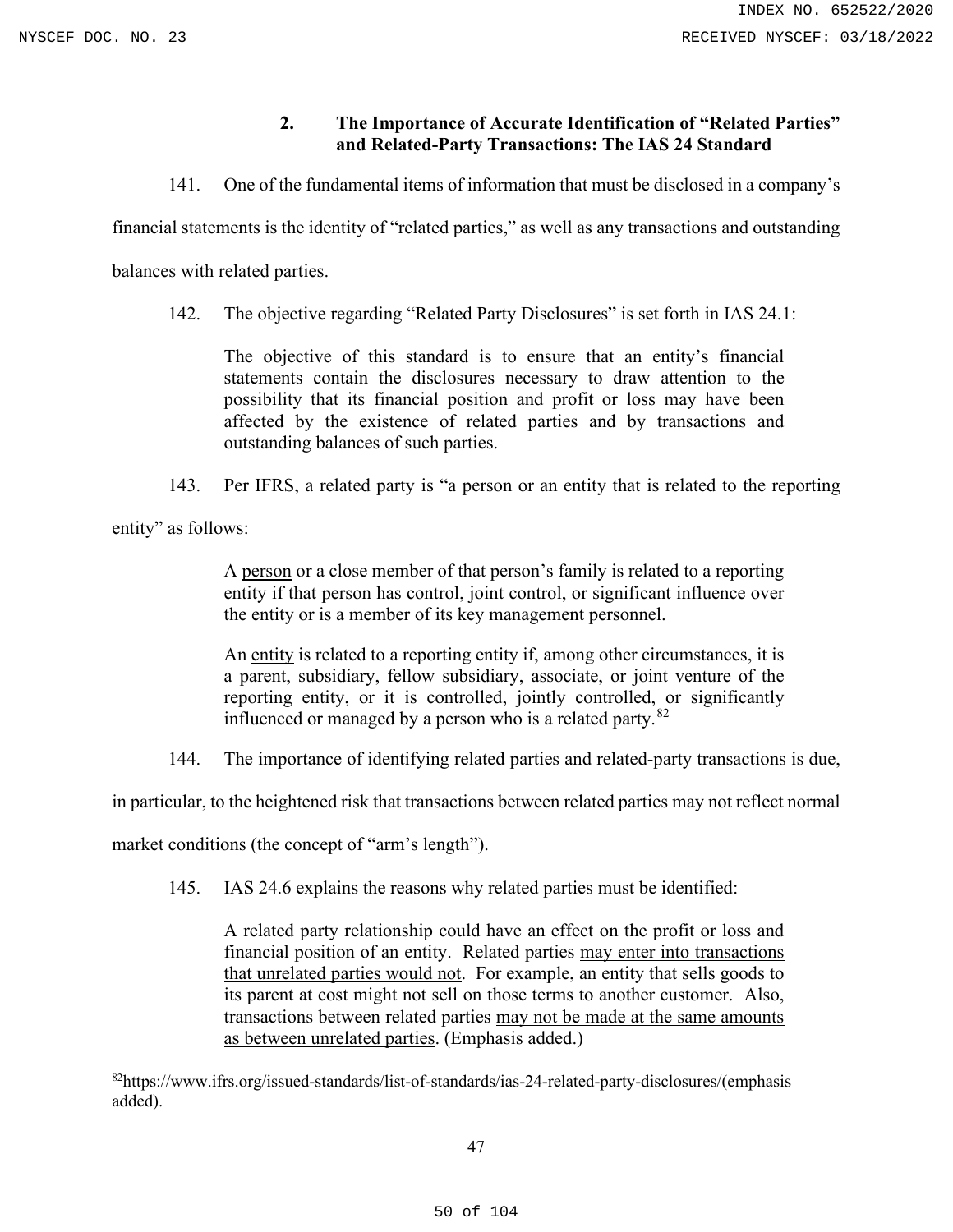146. For these reasons, and others, it is essential that a company and its management truthfully identify to their auditors all related parties and related-party transactions.

# **3. The Statis Fraudulently Conceal that Perkwood Was a Related Party**

147. The Statis fraudulently represented that their financial statements were prepared in accordance with the International Financial Reporting Standards ("**IFRS**").

148. KPMG audited the individual and combined financial statements of Tristan Oil, TNG, and KPM (collectively referred to by KPMG as the "**Companies**) for 2007, 2008, and 2009. Deloitte audited the Stati financial statements for 2006.

149. The Stati financial statements disclose that transactions with related parties were a key part of the Statis' "business model." For example, the combined 2008 financial statements state that a "significant proportion of the Companies' business is conducted through transactions with related parties and the effect of these, on the basis determined between the related parties is reflected below. The Companies' ultimate controlling party is Anatolie Stati."

150. Because TNG (and Ascom) are and were at all relevant times controlled by the Statis, and Perkwood was also at all relevant times under the ownership and/or control of the Statis, Perkwood was at all relevant times a "related party" to TNG (and Ascom) within the meaning of IAS 24.

151. Pursuant to the requirements of IFRS (and, in particular, IAS 24), the Statis should have disclosed that Perkwood was a related party, and should have identified all of the transactions between TNG and Perkwood as related-party transactions.

152. IAS 24 also required that TNG's financial statements provide all of the information that was "necessary for an understanding of the potential effect of the relationship [between TNG and Perkwood] on the financial statements."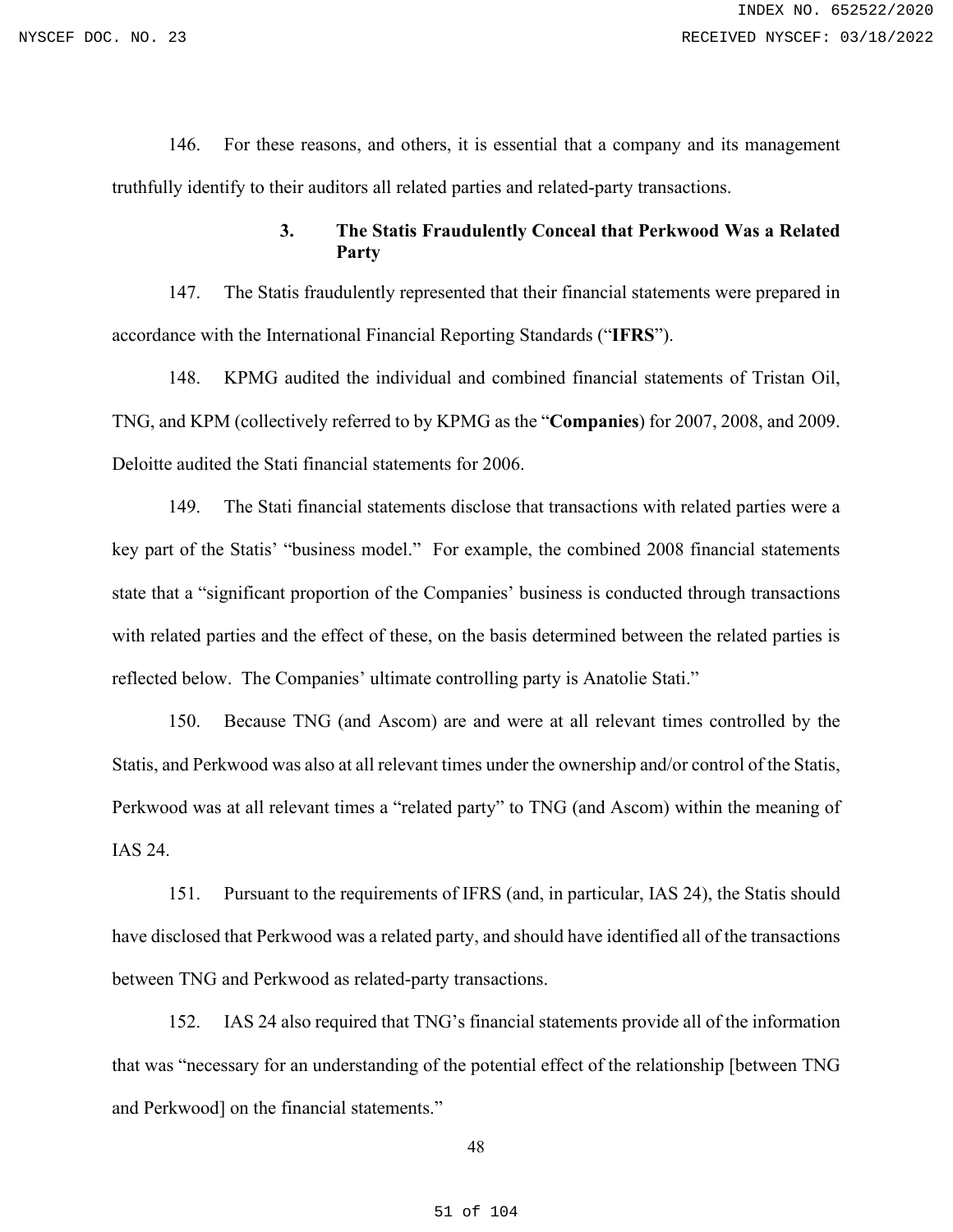153. In violation of these requirements, TNG's audited financial statements for 2007 to 2009 did not (i) disclose that Perkwood was a related party; (ii) identify the transactions between TNG and Perkwood as related-party transactions; or (iii) disclose the information regarding those transactions required by IAS 24.

154. Instead, and even though the financial statements stated that a "significant proportion of the Company's business is conducted through transactions with related parties and the effect of these, on the basis determined between the related parties is reflected below," the Statis fraudulently omitted Perkwood from the list of Stati related companies.

155. The Statis falsely stated that the (only) related parties with whom TNG had conducted transactions during the relevant time period were: (i) Ascom; (ii) Arpega Trading S.R.L.; (iii) General Affinity; (iv) KASKO; (v) KASKO-Petrostar; (vi) KPM; (vii) Stadoil; (viii) Terra Raf; (ix) Tristan Oil.

156. As alleged above, Artur Lungu, the former Chief Financial Officer of Tristan Oil and Vice President of Ascom, testified at his April 2019 deposition that Anatolie Stati knowingly misled KPMG by failing to identify Perkwood as a related party in the financial statements. Mr. Stati did this by falsely stating to KPMG in multiple management representation letters in 2008, 2009, and 2010 that all related parties and related-party transactions were accurately disclosed, when in fact Perkwood was not disclosed as a related party and the transactions with Perkwood were not disclosed as related-party transactions. Mr. Lungu confirmed in his testimony that these omissions rendered the management representation letters materially false.

157. As a result of the failure to disclose that Perkwood was a related party, the Statis concealed the materially falsified LPG Plant construction costs that they engineered through the sham Perkwood transactions, as set forth above.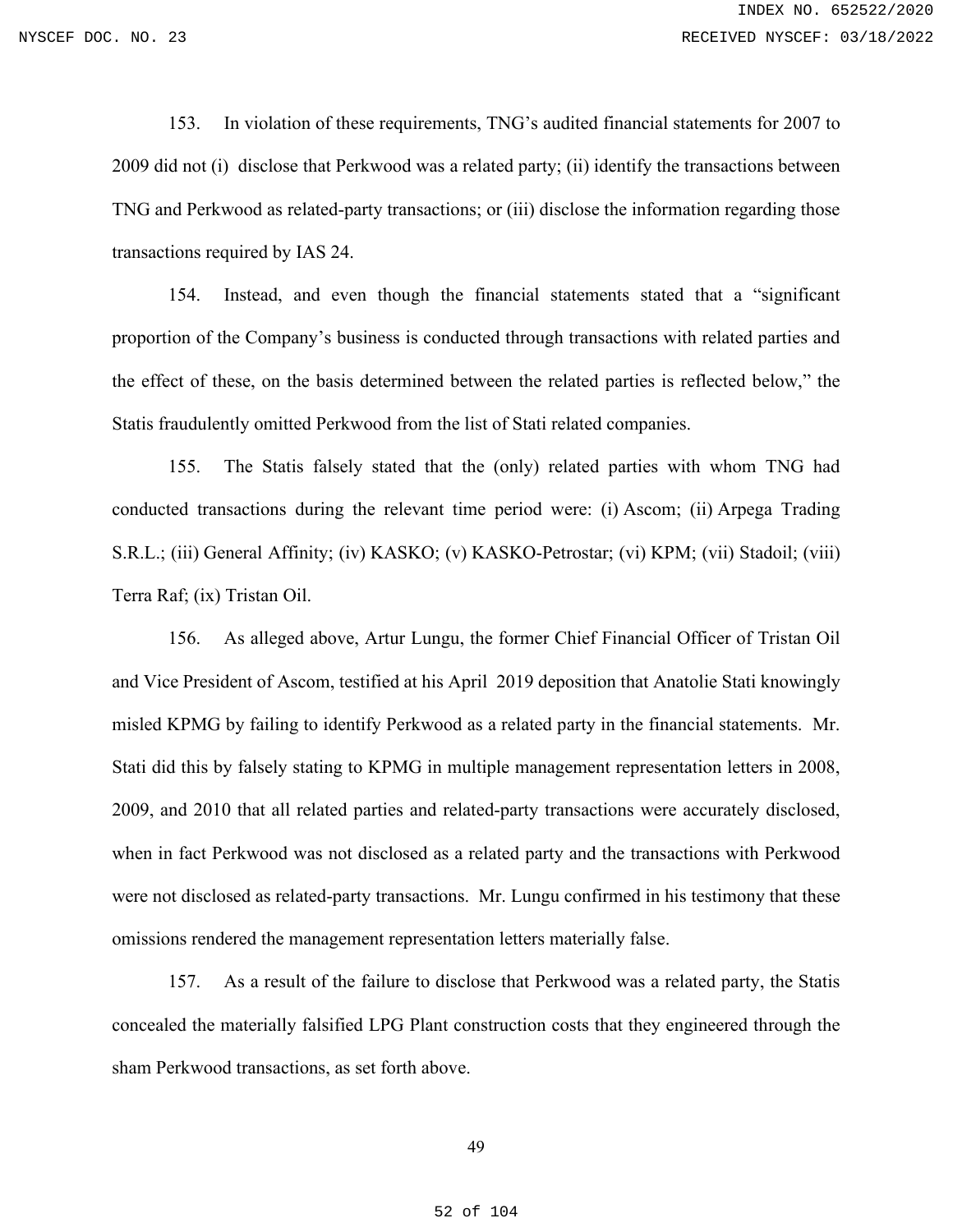158. The Statis knew and intended that the fraudulently obtained audit reports would be relied upon by the Tristan Noteholders. Confirming this, Mr. Lungu admitted in his deposition that the audited financial statements were required under the Tristan Trust Indenture so that the Tristan Noteholders would have a true and accurate understanding of the financial position of KPM, TNG, and Tristan Oil.

159. Mr. Lungu further confirmed in his testimony that each of the year-end combined financial statements of Tristan Oil, TNG, and KPM for 2007, 2008, and 2009, as well as various interim financial statements, were materially false because they failed to identify Perkwood as a related party and failed to identify the transactions between TNG and Perkwood as related-party transactions.

160. After receipt of these fraudulent misrepresentations, KPMG issued audit reports for 2007 to 2009 that opined that the combined financial statements of Tristan Oil, TNG, and KPM fairly presented their combined financial position, their combined financial performance, and their combined cash flows in accordance with IFRS. In fact, these financial statements were materially false.

161. After receipt of these fraudulent misrepresentations, KPMG approved the combined interim financial statements for the periods ending March 31, 2008, June 30, 2008, September 30, 2008, March 31, 2009, June 30, 2009, and September 30, 2009. All of these financial statements were materially false.

## **F. The Statis Used Their Fraudulent "Audited" Financial Statements to Obtain Inflated Bids for Their Kazakh Operations**

162. In June 2008, the Statis used their fraudulent "audited" financial statements to obtain bids for their Kazakh operations from prospective purchasers. This was done through a bidding process that the Statis called "Project Zenith." The Statis then deployed these fraudulently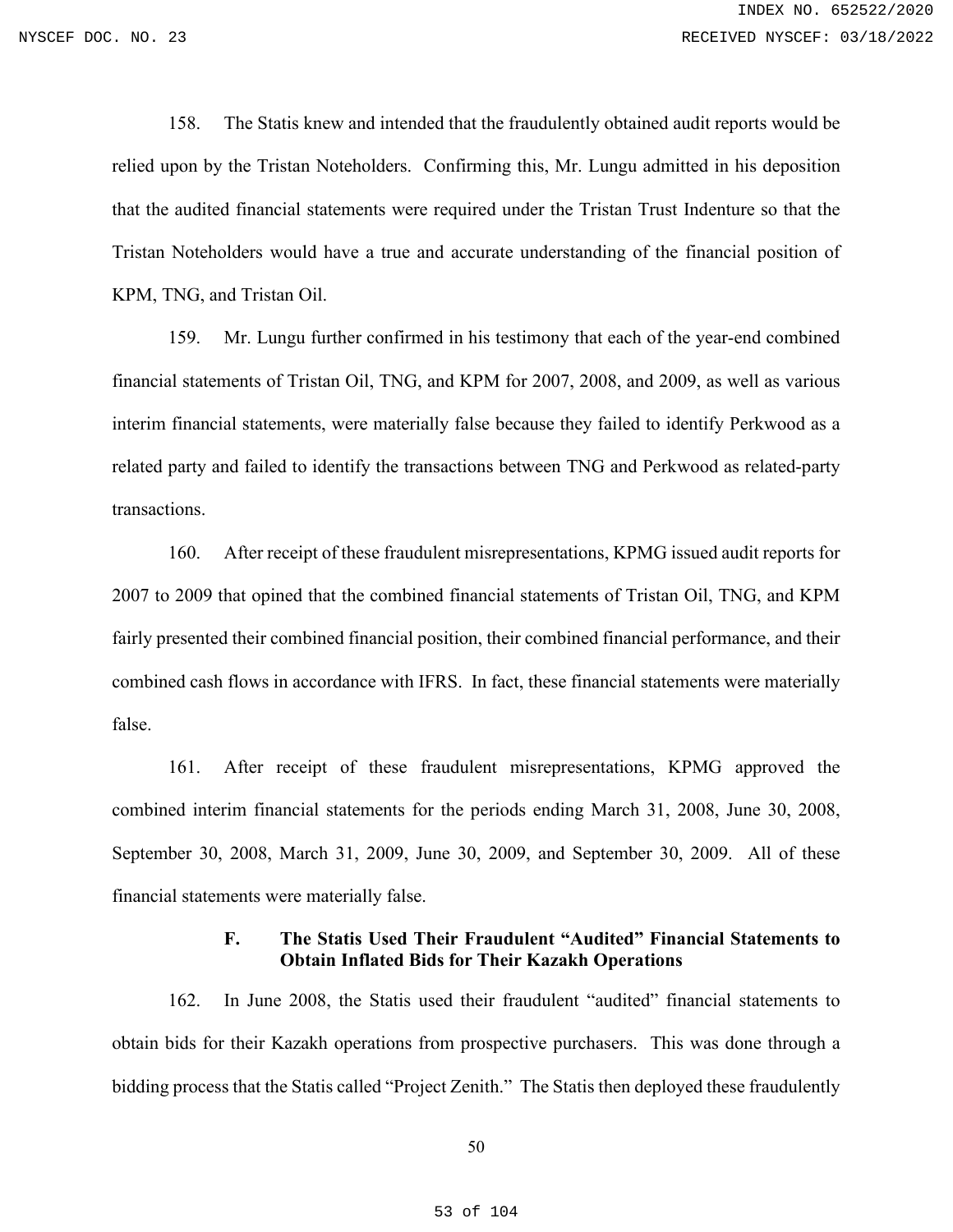obtained bids in the ECT Arbitration, along with their fraudulent "audited" financial statements, to obtain an award of \$199 million for the LPG Plant.

# **1. The Project Zenith "Teaser" Contained Misleading, False and/or Fraudulent Information**

163. In June 2008, the Statis caused Ascom and Terra Raf (as the shareholders of KPM and TNG) to retain Renaissance Securities (Cyprus) Limited and Renaissance Capital Central Asia JSC (together, "**Renaissance Capital**") as the financial advisor for Project Zenith.

164. In July 2008, Renaissance Capital distributed a "teaser" offer (the "**Teaser**") to 129 potential purchasers. The prospective purchasers included companies located in the United States, Europe, the Middle East, Russia, Asia, and Kazakhstan. The Teaser stated that the information contained therein – "assembled by the management" of Tristan Oil, TNG, and KPM with the assistance of Renaissance Capital – was "believed to be accurate and reliable."

165. The Teaser further stated that the Statis expected to spend a minimum of \$230 million in capital expenditures on the LPG Plant and had already spent \$160 million to date. For the reasons alleged herein, these statements were knowingly false, as they reflected the fraudulently inflated LPG Plant construction costs.

## **2. The Project Zenith "Information Memorandum" Contained Misleading, False and/or Fraudulent Information**

166. For those parties that responded to the Teaser, the Statis caused Renaissance Capital to distribute an August 2008 Information Memorandum that contained false information about KPM and TNG (the "**Information Memorandum**"). The stated "sole purpose" of the Information Memorandum was to "assist" potential purchasers in "evaluating" the Statis' operations in Kazakhstan.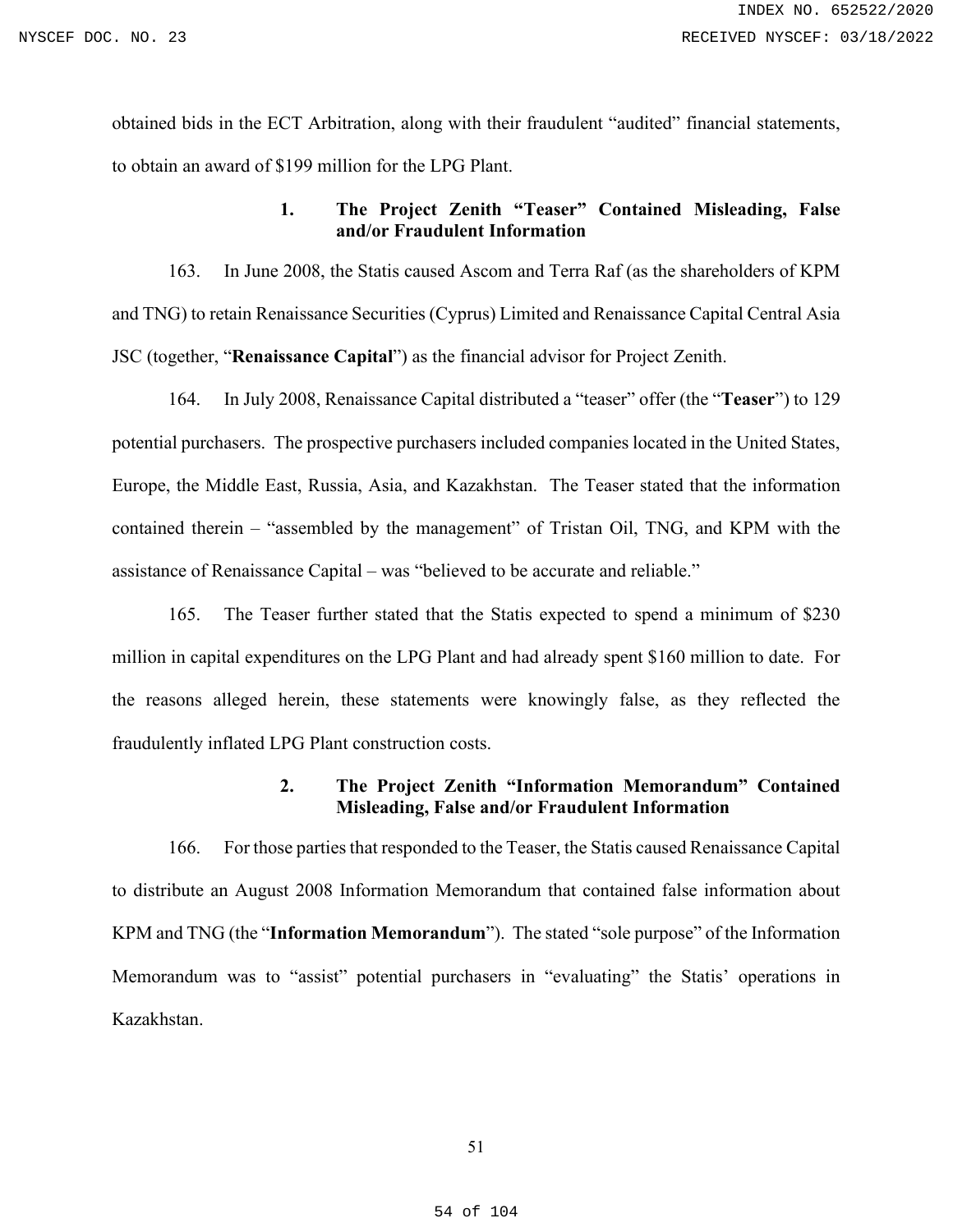167. Like the Teaser, the Information Memorandum stated that the information contained therein was "assembled by the management" of KPM and TNG with the assistance of Renaissance Capital and "believed to be accurate and reliable."

168. The Information Memorandum included false financial information regarding the Statis' operations offered for sale, including the LPG Plant. It stated that this financial information was derived from, among other things, the audited financial statements of KPM, TNG, and Tristan Oil from 2005 to 2007. Mr. Lungu confirmed at his 2019 deposition that the Information Memorandum was false to the extent it relied on the underlying fraudulent financial statements.

169. The Information Memorandum further represented that these financial statements were audited and had been prepared in accordance with IFRS:

> [KPM's, TNG's,] and Tristan Oil's financial statements have been prepared in accordance with International Financial Reporting Standards ("IFRS"). Prior to 01 January 2007, the combined and individual financial statements of Tristan Oil, KPM and TNG were audited by Deloitte. Following the best practice to change auditors periodically, the Companies and Tristan Oil changed to KPMG as auditor for the year ended 31 December 2007 and thereafter.

170. This representation was fraudulent, for the reasons alleged herein. The financial statements had not been prepared in accordance with IFRS, and the Statis knew this.

171. The Statis also fraudulently represented in the Information Memorandum that they had changed auditors from Deloitte to KPMG because they were "[f]ollowing the best practice to change auditors periodically." In fact, the Statis changed auditors because Deloitte, despite having been appointed as the Statis auditor just a year before, had begun asking questions regarding the Statis' related-party transactions.

172. The Information Memorandum also repeated the misrepresentations from the Stati financial statements regarding the LPG Plant construction costs. Specifically, the Information Memorandum stated that the "LPG plant is expected to be commissioned in the second quarter of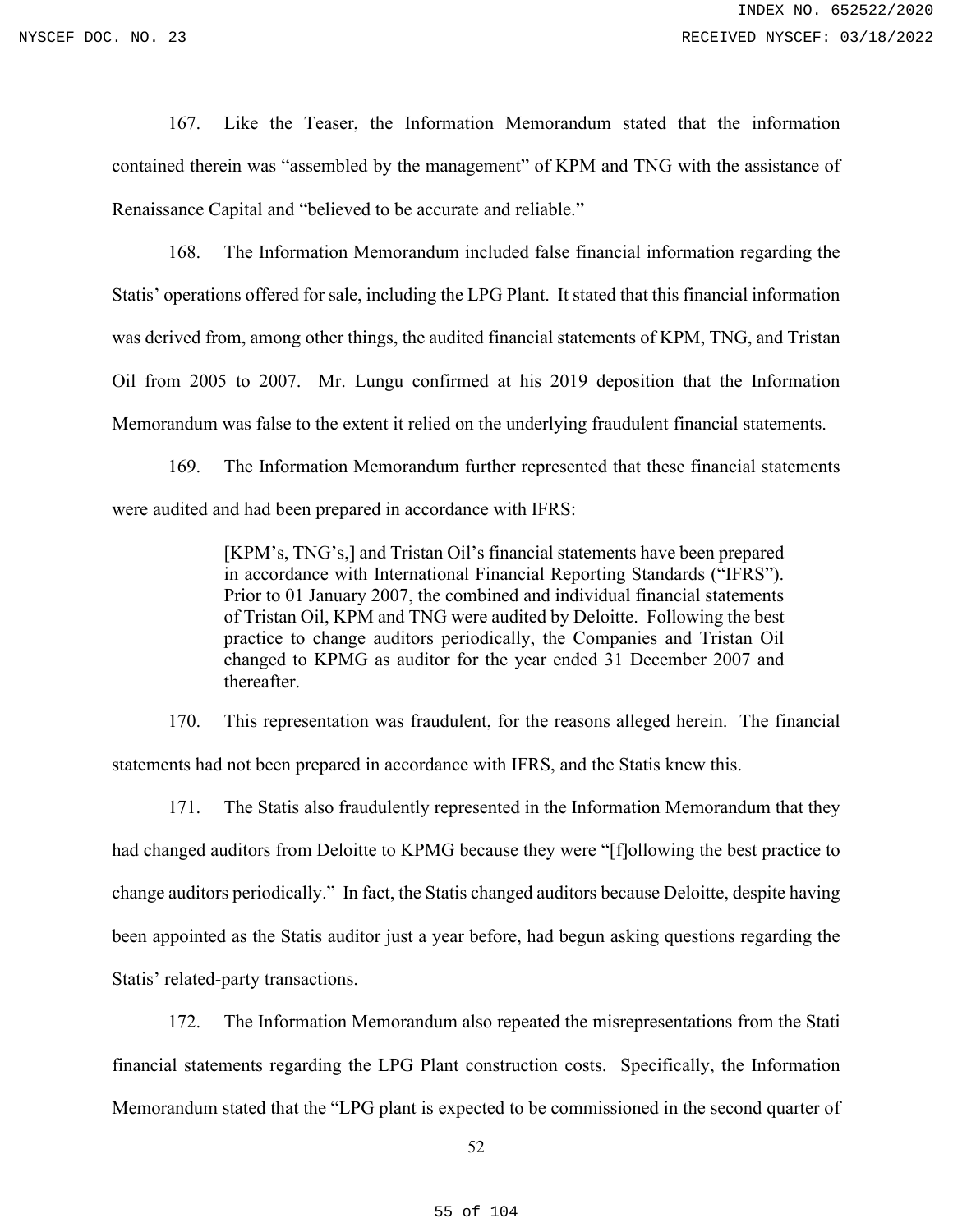2009 with total CAPEX requirement of US\$233 million." It also stated that "[a]s of 1 July 2008, TNG had spent approximately US\$193 million on the LPG plant." These representations were misleading, false and/or fraudulent, for the reasons alleged above.

173. The Information Memorandum also described the Tristan Notes. It highlighted the Indenture's covenant limiting the ability of Tristan Oil, KPM, and TNG to enter into related-party transactions unless the requisite approvals and/or independent fairness opinions were obtained. The Statis highlighted this to create the false and deceptive impression that there were no Stati related-party transactions on the books of Tristan Oil, KPM, and TNG that did not have the approvals and/or independent fairness opinions required by the Indenture's covenants.

## **3. The KPMG Vendor Due Diligence Report**

174. In connection with Project Zenith, the Statis retained KPMG's Tax and Advisory department to prepare a financial "Vendor Due Diligence" document intended to be circulated to potential investors, entitled "*Project Zenith – Vendor Due Diligence Report*" ("**VDD Report**"). The Statis induced KPMG to prepare this report so that it falsely stated that Perkwood was an independent third party, and not a Stati-related party.

175. The purpose of the VDD Report was to report on the combined businesses of Tristan Oil, KPM, and TNG. The "primary source" for the data in the VDD Report was information and representations made to KPMG by the Statis.

176. The final VDD Report stated that its contents had been reviewed in detail by the directors of Tristan Oil, KPM, and TNG, who confirmed the factual accuracy of the report in writing and represented that there were no material facts or information omitted from the report that "may cause the view it gives of the Tristan Oil Group to be misleading."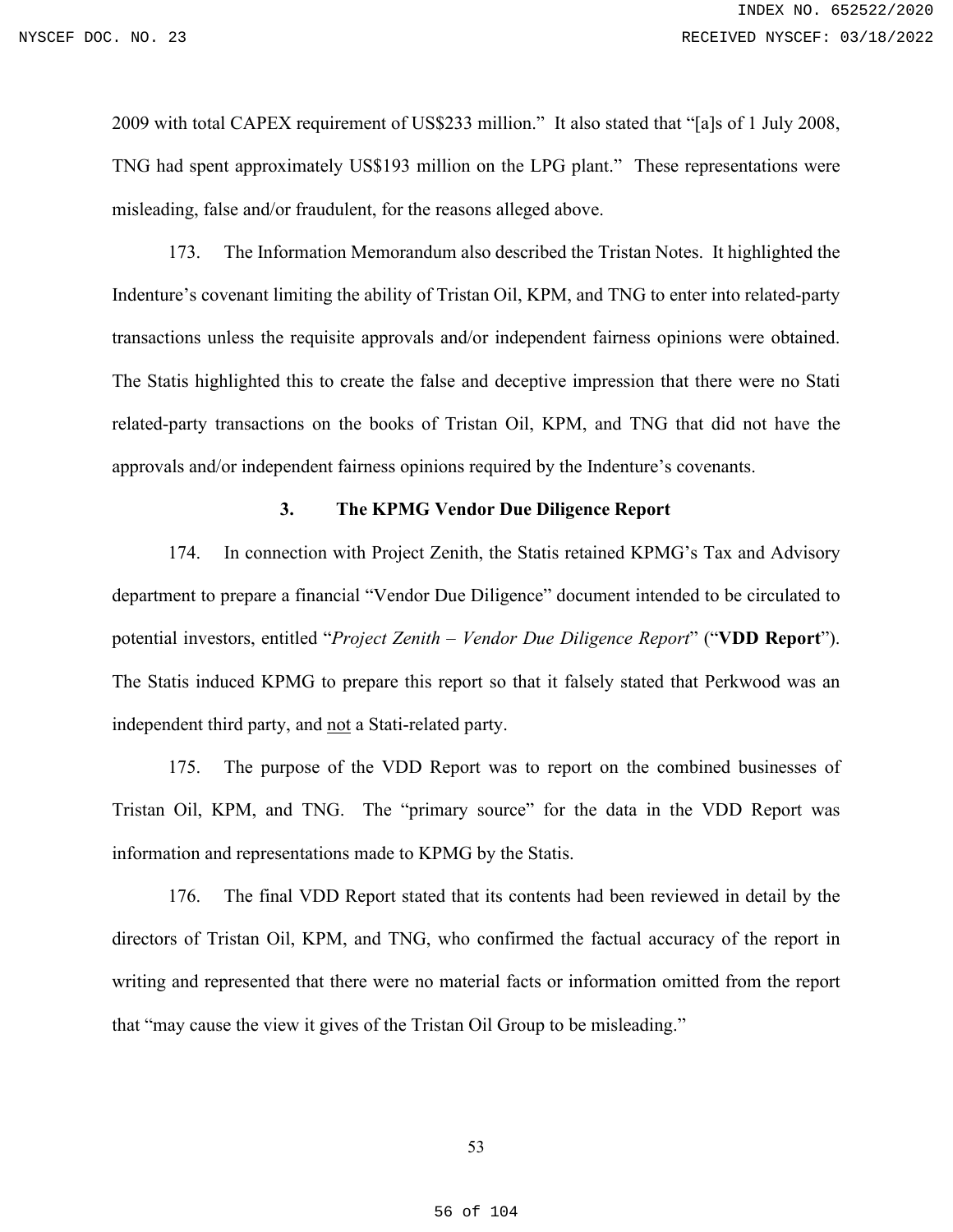177. One of the VDD Report's key areas of analysis was related-party transactions. In this respect, KPMG stated that its scope of work was to:

> Identify significant related party transactions, enquire into their rationale, the underlying terms and nature of such transactions; [e]nquire if these transactions have been at arms' length and assess the financial impact and related risks; and [c]omment on the impact of discontinuing related party transactions on the business of the target companies.

178. On August 31, 2008, KPMG provided the Statis with a draft of the VDD Report.

This draft mentioned Perkwood four times and each time correctly identified Perkwood as a Stati "related party."

179. If KPMG had issued the VDD Report with Perkwood identified as a Stati company, it would have exposed the Statis' fraudulent schemes. Accordingly, the Statis had to procure the falsification of the report.

180. Mr. Lungu testified at his 2019 deposition that, upon receipt of the draft VDD Report, he held a telephone call with KPMG in which, on the basis of his understanding from Anatolie Stati, he expressly instructed KPMG to change all identifications of Perkwood in the VDD Report from that of a "related party" to that of an unrelated "third party." KPMG followed this instruction and changed the report. These changes materially falsified the VDD Report, as Mr. Lungu acknowledged at his deposition.

181. The VDD Report also repeated the misrepresentations from the Stati financial statements regarding the LPG Plant construction costs, *i.e.*, that the total cost of the LPG Plant construction was estimated to be \$233 million, of which \$193 million had already been invested as of June 30, 2008.

182. As a result of these misrepresentations, a document intended to be distributed to prospective purchasers for the Stati operations in Kazakhstan, including the LPG Plant, was intentionally falsified to describe Perkwood (the supplier of the LPG Plant equipment to TNG) as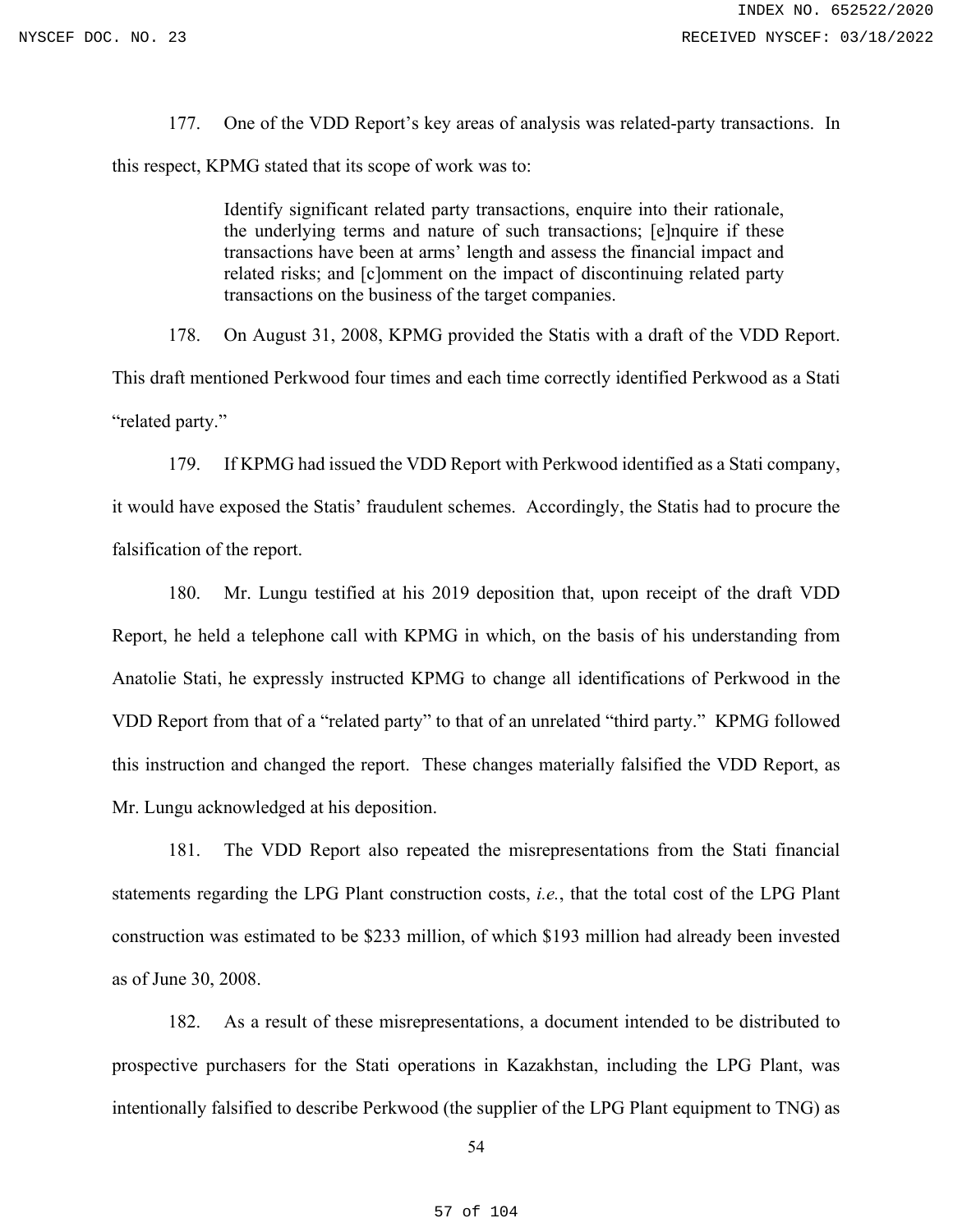an unrelated "third party" and to overstate the LPG Plant construction costs. The Statis deliberately engaged in these falsifications to conceal their fraudulent schemes and to deceive third parties.

## **4. KMG Submits Bid on the Basis of the Statis' Fraudulent Information**

183. KazMunaiGas ("**KMG**"), the state-owned oil and gas company of Kazakhstan, was one of the eight prospective purchasers that responded to the Teaser and the Information Memorandum.

184. KMG's response was an "indicative offer" dated September 25, 2008 (the "**KMG Indicative Offer**"). The KMG Indicative Offer relied on the false information provided by the Statis. It stated: "[i]n formulating our Indicative Offer, we have relied upon the information contained in the Information Memorandum and certain other publicly available information. Our valuation depends upon this information and assumptions being substantiated in the next round through due diligence materials and meetings." KMG also stated that any final bid depended on a review of the documents constituting "[s]tandard customary due diligence from a buyer's point of view," which included "commercial, financing and related parties' contracts."

185. With regard to the calculation of the value of the Statis' operations in Kazakhstan and in particular the LPG Plant, the Indicative Offer stated that among its "key assumptions" was that the \$193 million in LPG Plant construction costs stated in the Information Memorandum was accurate. Specifically, the Indicative Offer stated: "[O]ur estimates of the Company's value and the present Indicative Offer are based on the following key assumptions: . . . Historical production, revenues, costs and CAPEX were as reported in the Information Memorandum."

186. The Indicative Offer also made clear that its \$199 million valuation of the LPG Plant was calculated on the basis of the Statis' representation that they had incurred "[h]istorical costs of US \$193 million" in constructing the LPG Plant.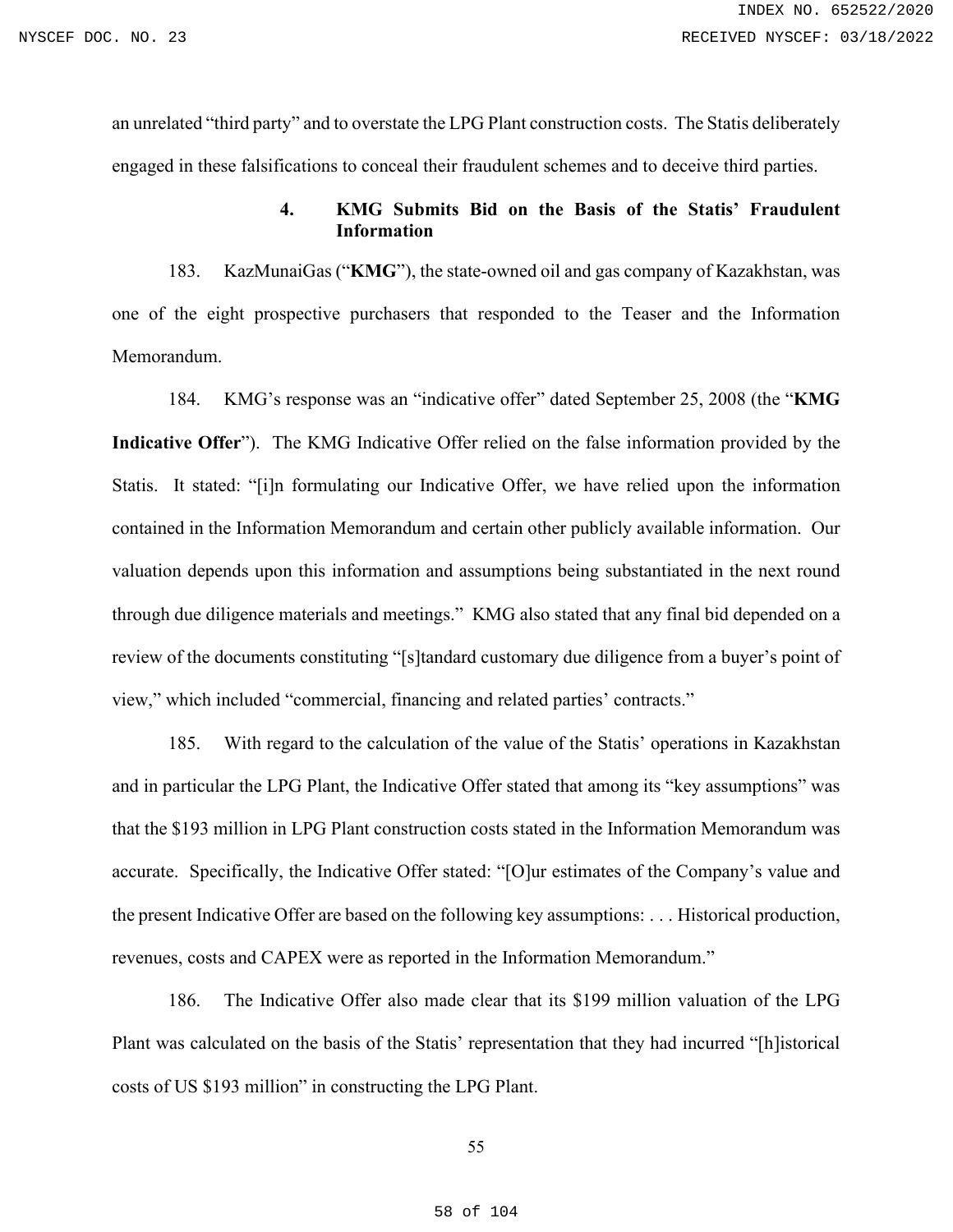187. Thus, the KMG Indicative Offer was expressly based upon information in the financial statements, the Teaser and the Information Memorandum that the Statis knew to be false, *i.e.*, the fictitiously inflated construction costs of the LPG Plant and the concealed related-party status of Perkwood.

188. If KMG had known of these false statements and the Statis' fraudulent schemes, it would not have made the KMG Indicative Offer. At a minimum, if KMG had instead been provided with the true construction costs of the LPG Plant, then its valuation of the LPG Plant in the Indicative Offer would have been materially lower.

#### **G. The Laren Transaction**

189. In June 2009, the Statis caused Tristan Oil to issue additional notes (the "**Laren Notes**") to new investors (the "**Laren Noteholders**"). The Laren Notes were issued at a significant discount to their face value. Specifically, Tristan Oil issued \$111,110,000 in notes to Laren Holdings, Ltd. ("**Laren**") in exchange for a \$30,000,000 loan. Laren then issued the Laren Notes to the Laren Noteholders (the "**Laren Transaction**").

190. The Laren Transaction was engineered by the Statis by deception that included at least two different elements.

191. First, Laren was an entity secretly created and controlled by the Statis. As was the case with Perkwood, Laren was falsely presented by the Statis as an independent third party.

192. Second, the Laren Transaction was structured so that Anatolie Stati could materially benefit from its supposed conditions. Specifically, in the event that Anatolie Stati timely repaid the "loan," he stood to receive a substantial kickback – referred to as an "upside."

### **VI. THE STATIS' FRAUD DURING THE ECT ARBITRATION**

193. As alleged above, the Statis' fraudulent schemes centered on the key lie that their fraudulent related-party transactions involving KPM and TNG were legitimate business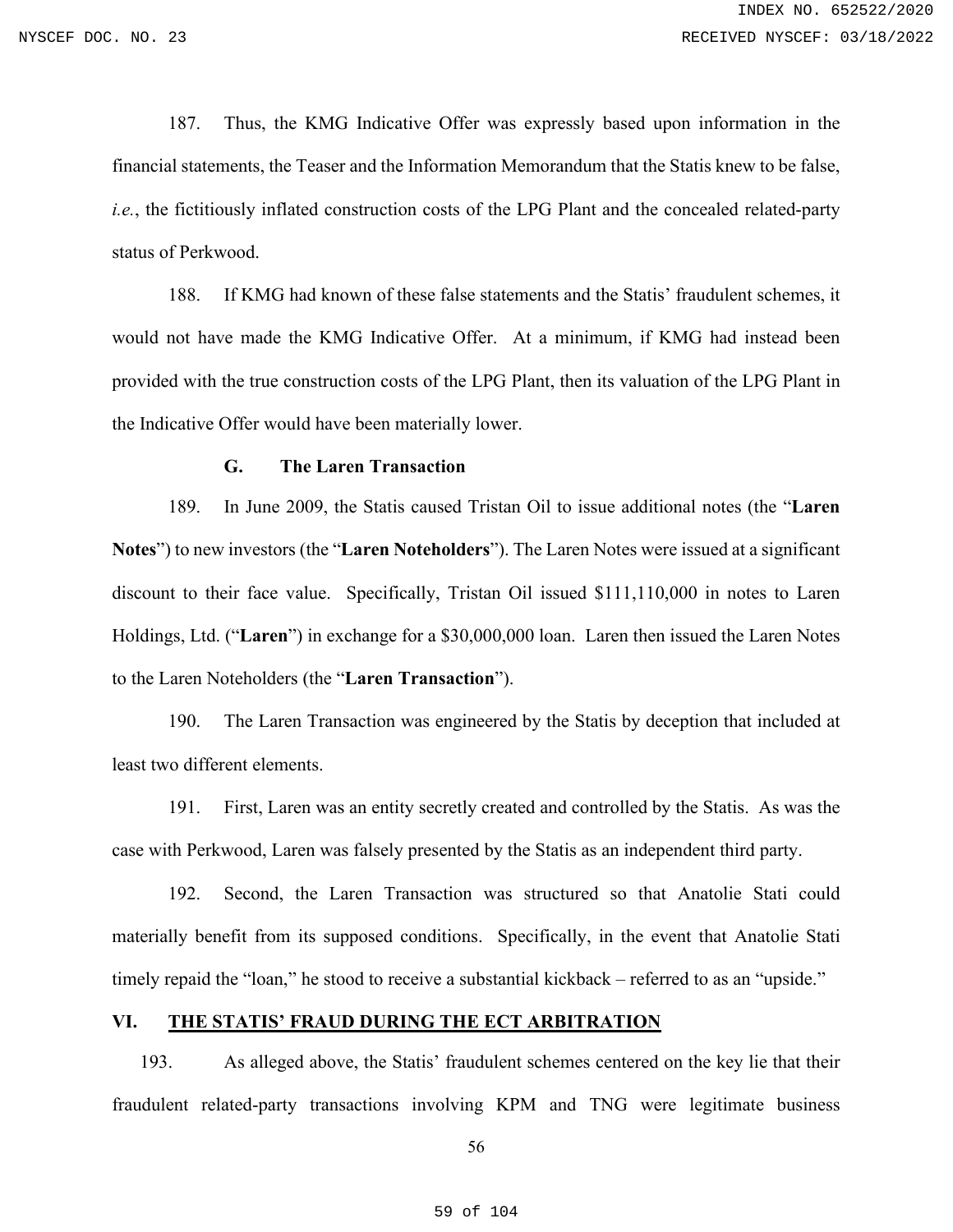expenditures. Through this key lie, the Statis stripped assets from KPM and TNG, laundered money through these companies, and falsely portrayed these companies as having more assets than they actually did. This key lie is at the center of the Statis' fraud. Defendants have joined and actively supported this fraud to accomplish their own unlawful plan.

#### **A. The Statis Initiate the ECT Arbitration Against Kazakhstan**

194. After the Statis defaulted on the interest payments due to the Tristan Noteholders on July 1, 2010, the Statis filed a Request for Arbitration with the Stockholm Chamber of Commerce on July 26, 2010, claiming that Kazakhstan had engaged in a "campaign of harassment" that violated various provisions of the ECT. In respect of the LPG Plant, the Statis claimed as damages (i) the purported amount of their actual investment in the LPG Plant, which they falsely claimed was approximately \$245 million; and (ii) the additional profit that they contended would have been realized from the LPG Plant but for Kazakhstan's alleged breaches of the ECT, which the Statis asserted constituted an additional \$84,077,000.

## **B. In Furtherance of Their Fraudulent Schemes, the Statis Make Multiple Misrepresentations in the ECT Arbitration**

195. During the ECT Arbitration, the Statis made a series of false statements and submitted falsified evidence on a range of subjects, including false evidence supporting their key lie that the related-party transactions were legitimate business expenditures.

196. With regard to the LPG Plant, the Statis contended that the LPG Plant should be valued based on the amount of the investment that they had allegedly made in the plant.

197. The Statis, in making their arguments regarding the quantum of damages, made several misrepresentations, the falsity of which Kazakhstan did not discover until years later.

198. First, the Statis, in reliance on the fraudulently obtained audit reports and fraudulent financial statements, represented that they had invested more than \$245 million in the development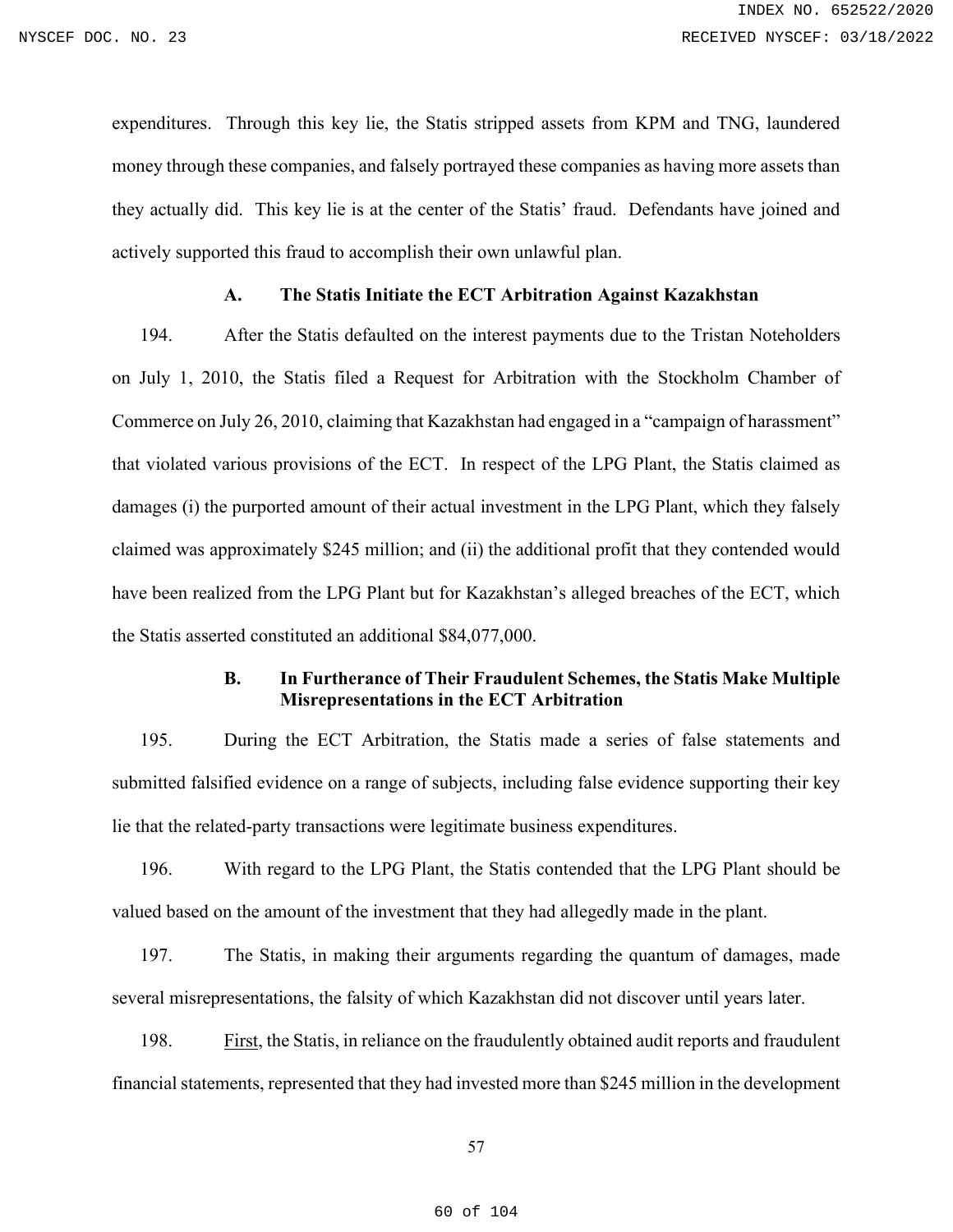and construction of the LPG Plant, and they demanded an award in that amount. In fact, the amount invested by the Statis in the development and construction of the LPG Plant was substantially less, and the claimed \$245 million had been fictitiously inflated through the LPG Plant Fraud scheme described above.

199. In addition to submitting fraudulent documentary evidence, the Statis made the following misrepresentations to the ECT Tribunal:

> a. The Statis' May 18, 2011 Statement of Claim stated that they "invested more than USD 245 million in development and construction of the LPG plant."

> b. The First Witness Statement of Mr. Lungu, dated May 17, 2011, asserted that "[w]hen the State seized KPM and TNG and all of their assets, including the LPG Plant, in July of 2010, more than USD 245 million had been invested in construction of the LPG Plant."

> c. The May 17, 2011 expert report of FTI Consulting, Inc. ("**FTI**") stated that "[p]er the audited financial statements for the period ended 31 December 2009, TNG has invested approximately \$245 million in the design and construction of the LPG Plant," and that "[a]s of 30 September 2008, TNG reported \$208.5 million related to total capital costs invested into the LPG Plant."

> d. The Statis' May 7, 2012 Reply Memorial on Jurisdiction and Liability stated that "in May of 2009, Claimants ceased their capital outlays for construction of the LPG Plant, having already invested more than US \$245 million in its construction."

> e. The Second Witness Statement of Anatolie Stati, dated May 7, 2012, stated that "[f]aced with this climate of fear and uncertainty, I [*i.e.*, Anatolie Stati] chose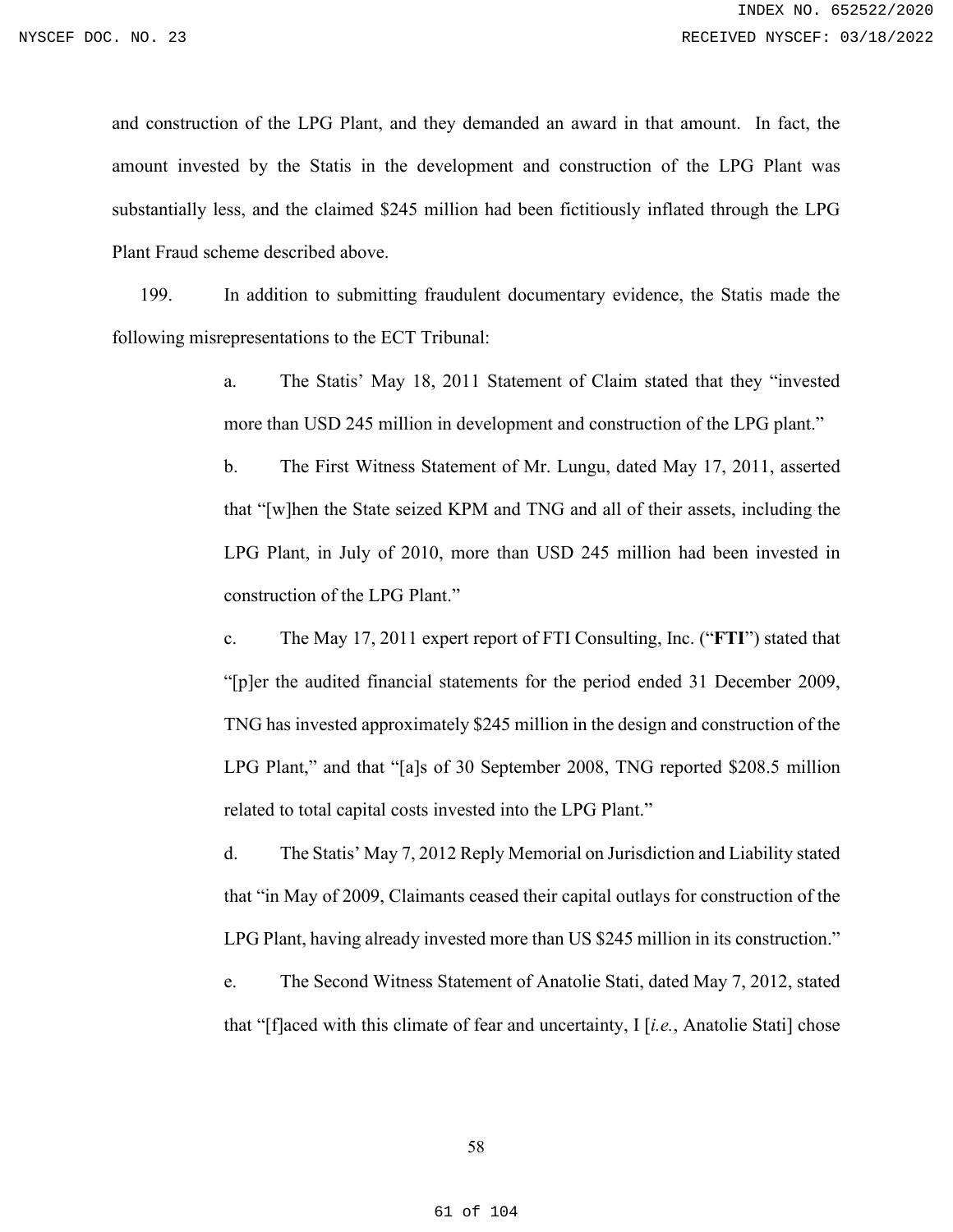in May of 2009 to postpone the LPG Plant project, having already spent more than USD 245 million toward its construction."

f. The supplemental expert report of FTI dated May 28, 2012 stated that the "[t]otal investment that the Claimants have invested in the LPG Plant is \$245 million."

g. The Statis' May 28, 2012 Reply Memorial on Quantum [*i.e*., damages] reiterated that "[i]n the event the Tribunal chooses not to award the prospective value of the LPG Plant, Claimants request an award of the investment value of the LPG Plant, as adjusted by FTI to account for the approximately US \$37 million in additional expenditures by Claimants through May, 2009, in the sum of US \$245 million."

h. In oral evidence at a hearing during the arbitration proceedings, on October 2, 2012, Anatolie Stati repeated the false statement made in his Second Witness Statement that more than \$245 million had been invested in the construction of the LPG Plant.

i. In oral evidence at a hearing in the arbitration on January 28, 2013, Mr. Lungu repeated the false statement made in his First Witness Statement that more than \$245 million had been invested in construction of the LPG Plant.

j. The Statis' April 8, 2013 First Post-Hearing Brief stated that "Claimants invested more than \$240 million in construction of the LPG plant," that the investment cost of the LPG Plant was \$245 million, and that they were claiming their investment cost of \$245 million for the LPG Plant.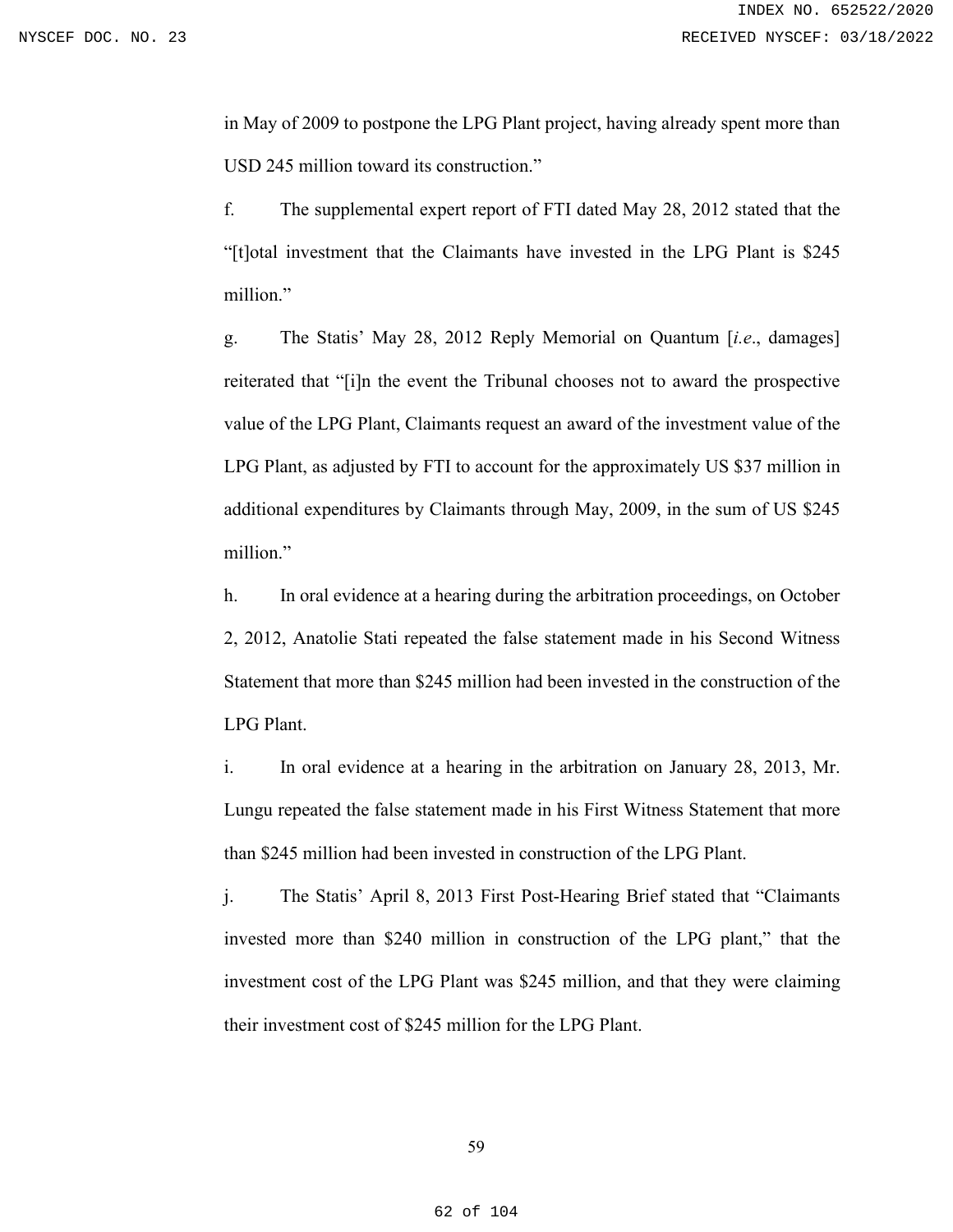k. The Statis' June 3, 2013 Second Post-Hearing Brief stated that "TNG's audited 2009 financial statements . . . list the net book value of the LPG Plant as US \$248 million at December 31, 2009, which corroborates FTI's assessment of US \$245 million. Data from the Claimants' historical financial records, particularly data from audited financial statements, is perfectly reliable evidence, and is not simply FTI parroting the Claimants."

l. On this basis, the Statis urged the ECT Tribunal to "award damages for the LPG Plant based on . . . Claimants' out-of-pocket investment costs of US \$245 million."

200. Each of the above statements was knowingly false because the Statis did not invest more than \$245 million in the construction of the LPG Plant. This \$245 million number was materially and fraudulently inflated by the Statis through the above-referenced schemes, that included (but may not have been limited to) the Resale Fraud, the Double-Billing Fraud, the Equipment for Construction Fraud, the Management Fee Fraud, and the Interest Fraud.

201. Second, the Statis concealed highly relevant documents from Kazakhstan during the arbitration. On February 3, 2012, the ECT Tribunal ordered the Statis to disclose to Kazakhstan, *inter alia*, documents in their possession, custody, or control "specifying the cost of construction and assembly operations, start-up and adjustment works in respect of basic facilities" of the LPG Plant. Documentation regarding the transfers between Tractebel, Azalia, and Perkwood all fell directly within the scope of this Order, and these contracts should have been disclosed by the Statis. In breach of the Order, the Statis failed to disclose these documents to Kazakhstan.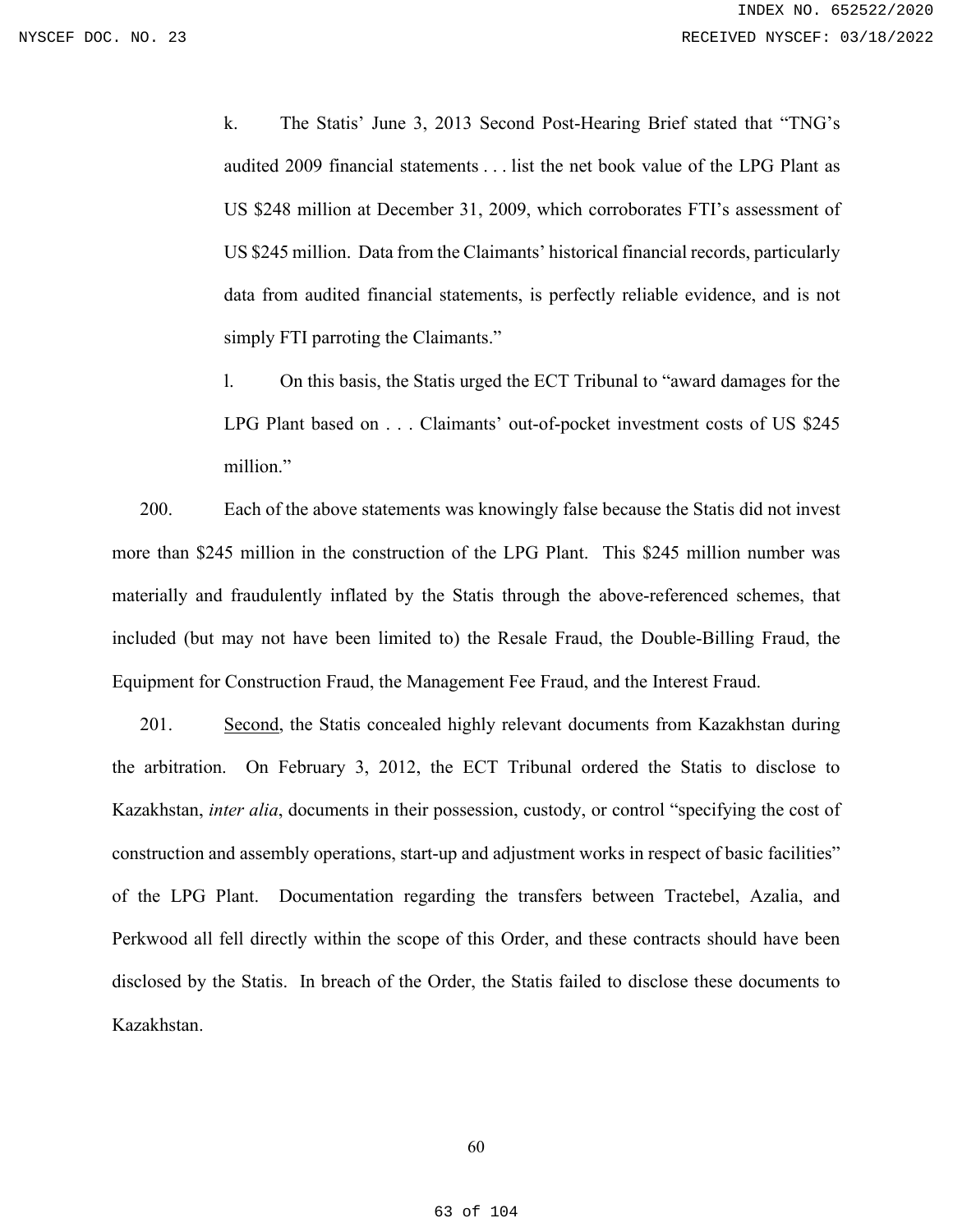202. Third, the Statis used the KMG Indicative Offer to claim that the value of the LPG Plant, at minimum, was the \$199 million included in the KMG Indicative Offer. The Statis did this despite knowing that (i) they had procured the KMG Indicative Offer by fraud, and (ii) the KMG Indicative Offer was not, and could not be regarded as, a valid indicator of the market value of the LPG Plant. For example, the Statis made the following misrepresentations:

> a. The Statis' May 18, 2011 Statement of Claim stated that "[t]he non-binding indicative offers . . . provide a record of the actual reaction of willing and able buyers to an offer of the properties by a willing and able seller, with each acting at arms' length in an open and unrestricted market, without compulsion to buy or sell, and each having knowledge of the relevant facts."

> b. The Statis' May 7, 2012 Reply Memorial on Jurisdiction and Liability twice referred to the KMG Indicative Offer, once again representing that it comprised a relevant (if conservative) guide to the value of its subject matter.

> c. The Statis' May 28, 2012 Reply Memorial on Quantum (*i.e.*, damages) invited the Tribunal to consider the KMG Indicative Offer in the following terms:

Indeed, the offer made for the LPG Plant by [KMG] at that time was US \$199 million. While Claimants did not accept these offers because at the time they deemed them too low and did not feel that they would lead to a sale, the Tribunal should note that State-owned [KMG] itself offered almost US \$200 million for the [LPG] Plant, more than six times the highest value assigned to the LPG Plant by Deloitte of US \$32 million. Little more is needed to demonstrate that Deloitte's salvage value assumptions and calculations are worthless.

d. The Statis' April 8, 2013 First Post-Hearing Brief, again referred to the

KMG Indicative Offer, directly and indirectly, representing that it comprised a

relevant (if conservative) guide to the value of its subject matter.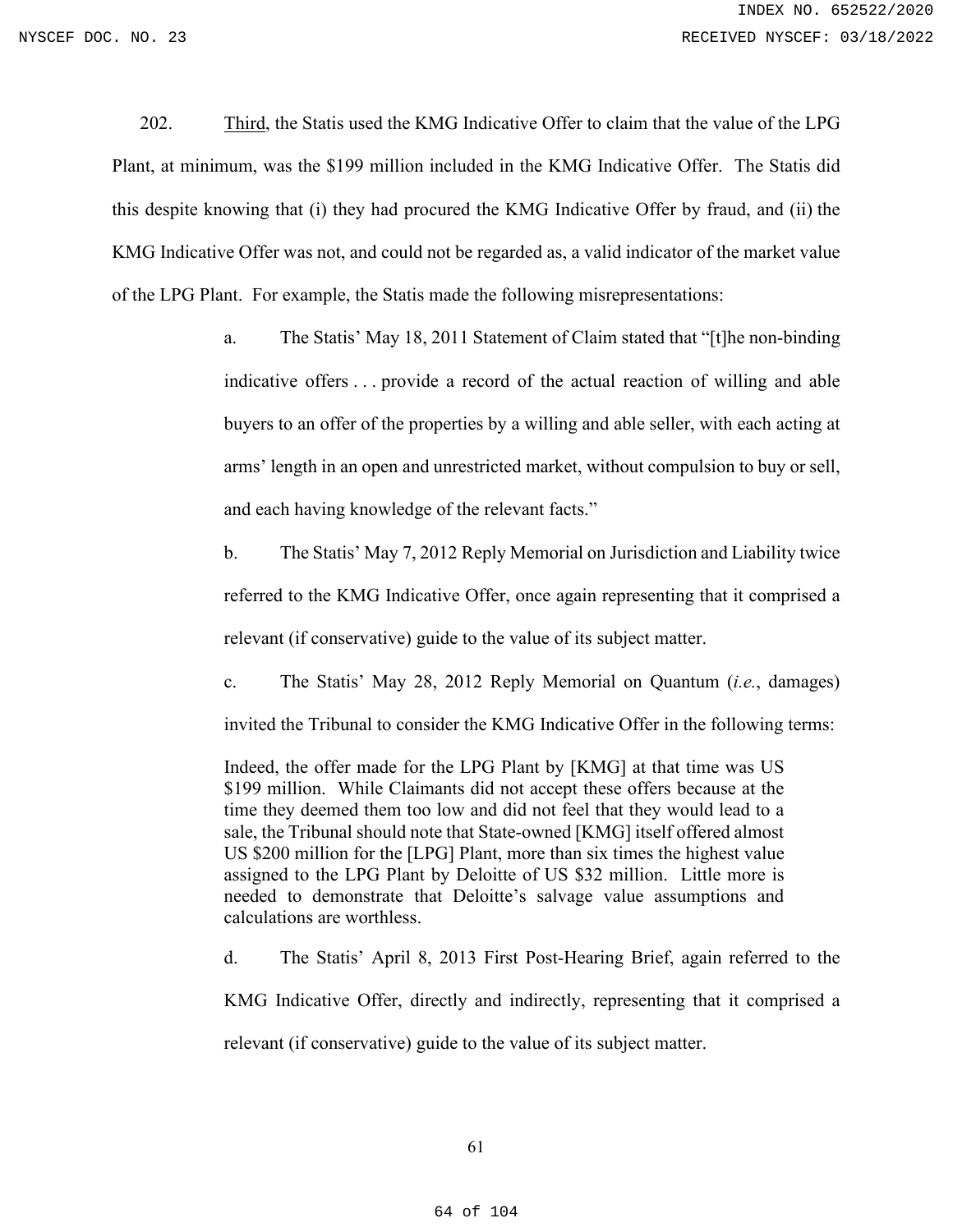e. At a hearing on damages on January 28, 2013, the Statis submitted that damages should, at a minimum, be awarded in the amount of the KMG Indicative Offer.

203. Fourth, the Statis submitted expert reports that relied on the fraudulently obtained audit reports, the fraudulent financial statements, the fraudulently obtained KMG Indicative Offer, and the false testimony of Anatolie Stati and Mr. Lungu.

204. For example, the Statis retained FTI to assess the economic damages related to their Kazakh operations, including the LPG Plant. FTI's May 28, 2012 supplemental expert report relied on two categories of the Statis' false information. First, in Paragraph 7.5, it cited the indicative offers on the LPG Plant, including KMG's \$199 million Indicative Offer, to demonstrate that the value of the LPG Plant was "well in excess of its salvage value":

> Offers made by interested buyers in 2008 for buying Claimants' assets . . . valued the LPG Plant at \$150 million on average. The offer made by state-owned KazMunaiGaz at that time was \$199 million for the LPG Plant. Hence it is clear that the value of the LPG Plant at the 2008 Valuation Date was well in excess of its salvage value.

205. This report also relied on the false representations in the Statis' fraudulent financial statements and annual reports when assessing the investment value of the LPG Plant.

206. At no point during the ECT Arbitration did the Statis disclose that the financial statements were fraudulent, the KPMG audit reports were fraudulently obtained, and the indicative offers on which they relied were based on these fraudulent documents. Instead, the Statis affirmatively relied on the fraudulent financial statements to support their claims. For example, in their Second Post-Hearing Brief, the Statis defended criticisms of FTI's assessment of the investment value of the LPG Plant on the basis that the financial statements and annual reports were "prepared for investors in the ordinary course of business, and not for the purposes of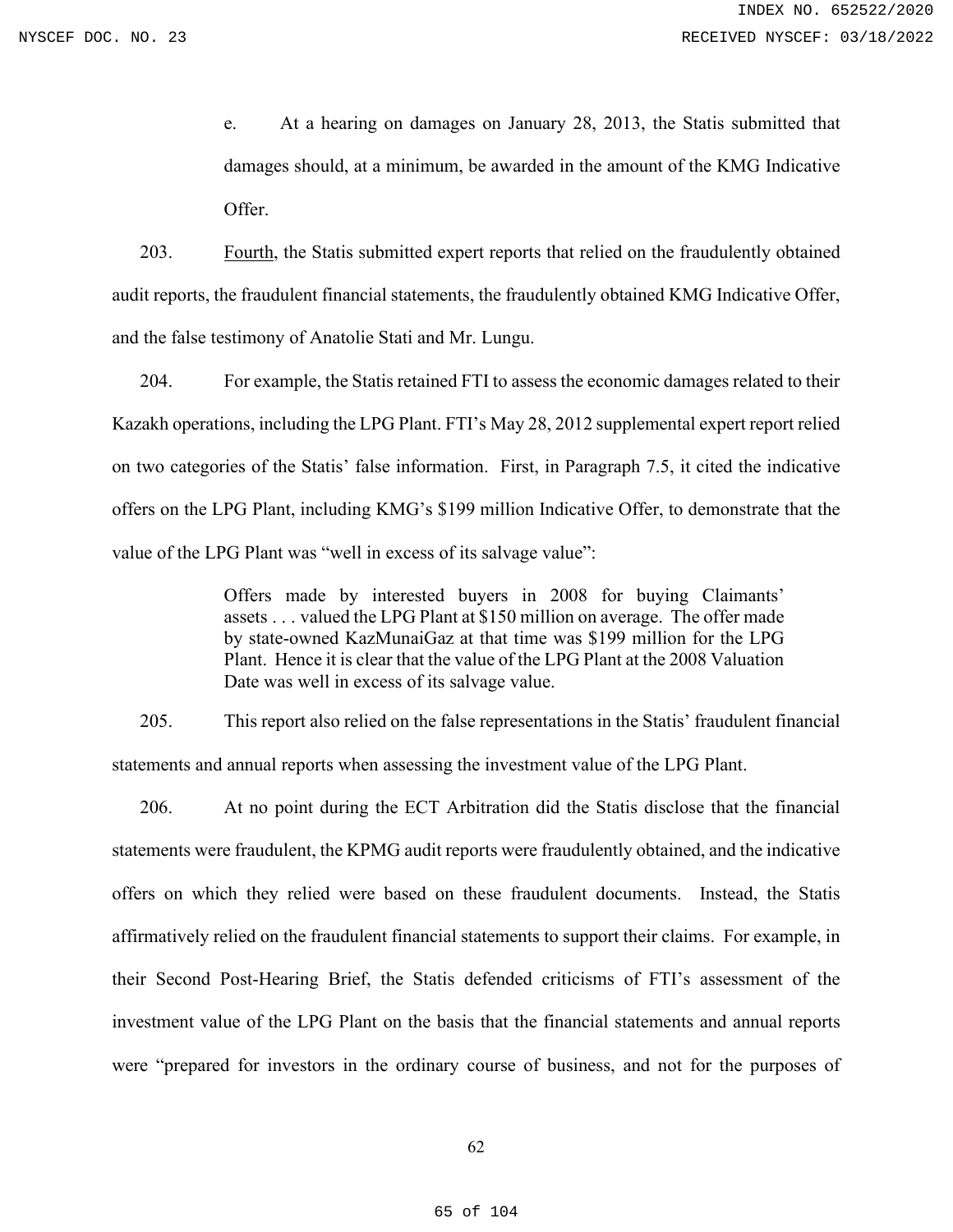litigation." In the same document, the Statis falsely represented that their "historical financial records, particularly data from audited financial statements," were "perfectly reliable evidence."

## **C. Kazakhstan Relied to Its Detriment on the Fraudulent Misrepresentations**

207. Kazakhstan justifiably relied to its detriment on the Statis' misrepresentations throughout the ECT Arbitration. This justifiable reliance took multiple forms.

208. First, in preparing and presenting its defenses on jurisdiction, Kazakhstan relied on the Statis' misrepresentations – in their financial statements, pleadings, and expert evidence – that the expenses stated therein were legitimately and lawfully incurred. Had the Statis not made these misrepresentations, and instead disclosed the truth – that the Statis materially and knowingly falsified the financial statements and obtained the KPMG audit reports by fraud – Kazakhstan's defenses would have been materially different. As a result of the Statis' misrepresentations, Kazakhstan incurred damages, including litigation costs in connection with preparing its defenses on jurisdiction and liability, and other costs, which were wasted.

209. Second, in preparing and presenting its defenses concerning liability, Kazakhstan relied on the Statis' misrepresentation that their financial statements were materially correct, as evidenced by the KPMG audit reports. Had the Statis not made this misrepresentation, and instead disclosed the truth – that the Statis materially and knowingly falsified the financial statements and obtained the KPMG audit reports by fraud – Kazakhstan's defenses would have been materially different. As a result of the Statis' misrepresentations, Kazakhstan incurred damages, including litigation costs in connection with preparing its defenses concerning jurisdiction, liability, damages, and other costs, that were wasted.

210. Third, in preparing and presenting its defenses concerning the value of the LPG Plant, Kazakhstan relied on the Statis' misrepresentations – in their financial statements, pleadings,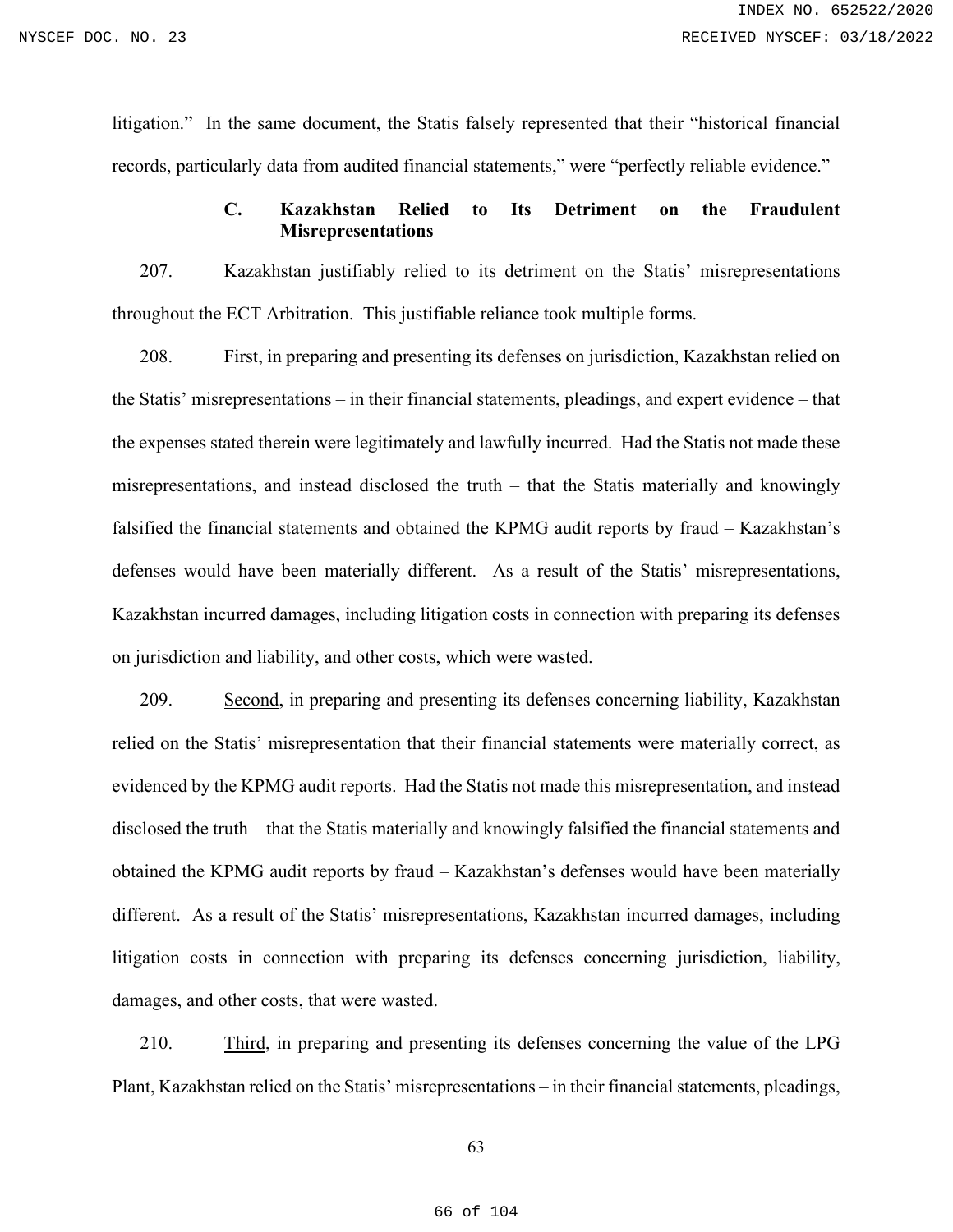and expert evidence – that they had invested \$245 million in the construction of the LPG Plant. For example, Kazakhstan relied on the Statis' misrepresentation of the LPG Plant's costs to calculate how much the Statis lost as a result of building the plant.<sup>[83](#page-66-0)</sup>

211. Had the Statis not made these misrepresentations, and instead disclosed the truth – that the Statis materially and knowingly falsified the financial statements and obtained the KPMG audit reports by fraud – Kazakhstan's defenses would have been materially different. As a result of the Statis' misrepresentations, at minimum, Kazakhstan incurred damages, including litigation costs in connection with preparing its defenses concerning damages, and other costs, that were wasted.

#### **D. The ECT Tribunal's Decision**

212. The Statis' fraud had a substantial impact on the ECT Tribunal's determinations regarding jurisdiction, liability, and damages, as now confirmed by the Belgium Court of Appeal. For example, with respect to damages, the ECT Tribunal awarded the Statis total compensation in the amount of \$497,685,101, comprised of the following: (i) \$277.8 million for two oil and gas fields; (ii) \$31.3 million for another contract area; and (iii) \$199 million for the LPG Plant. After deducting \$10,444,899 in the Statis' debts (not including debt related to the Laren Transaction), the ECT Tribunal issued the final award in the amount of  $$497,685,101$ .<sup>[84](#page-66-1)</sup>

213. The ECT Tribunal concluded that the LPG Plant should be assessed in the amount of \$199 million based on the amount of the KMG Indicative Offer.<sup>[85](#page-66-2)</sup> This decision was the result of fraud committed by the Statis, for at least three reasons.

<span id="page-66-1"></span><span id="page-66-0"></span><sup>83</sup> ECT Award ¶ 1728 (citing Kazakhstan's Second Post-Hearing Brief, June 3, 2013, ¶¶ 829–32). <sup>84</sup> *Id*. ¶¶ 1856–59.

<span id="page-66-2"></span><sup>85</sup> *Id*. ¶ 1747.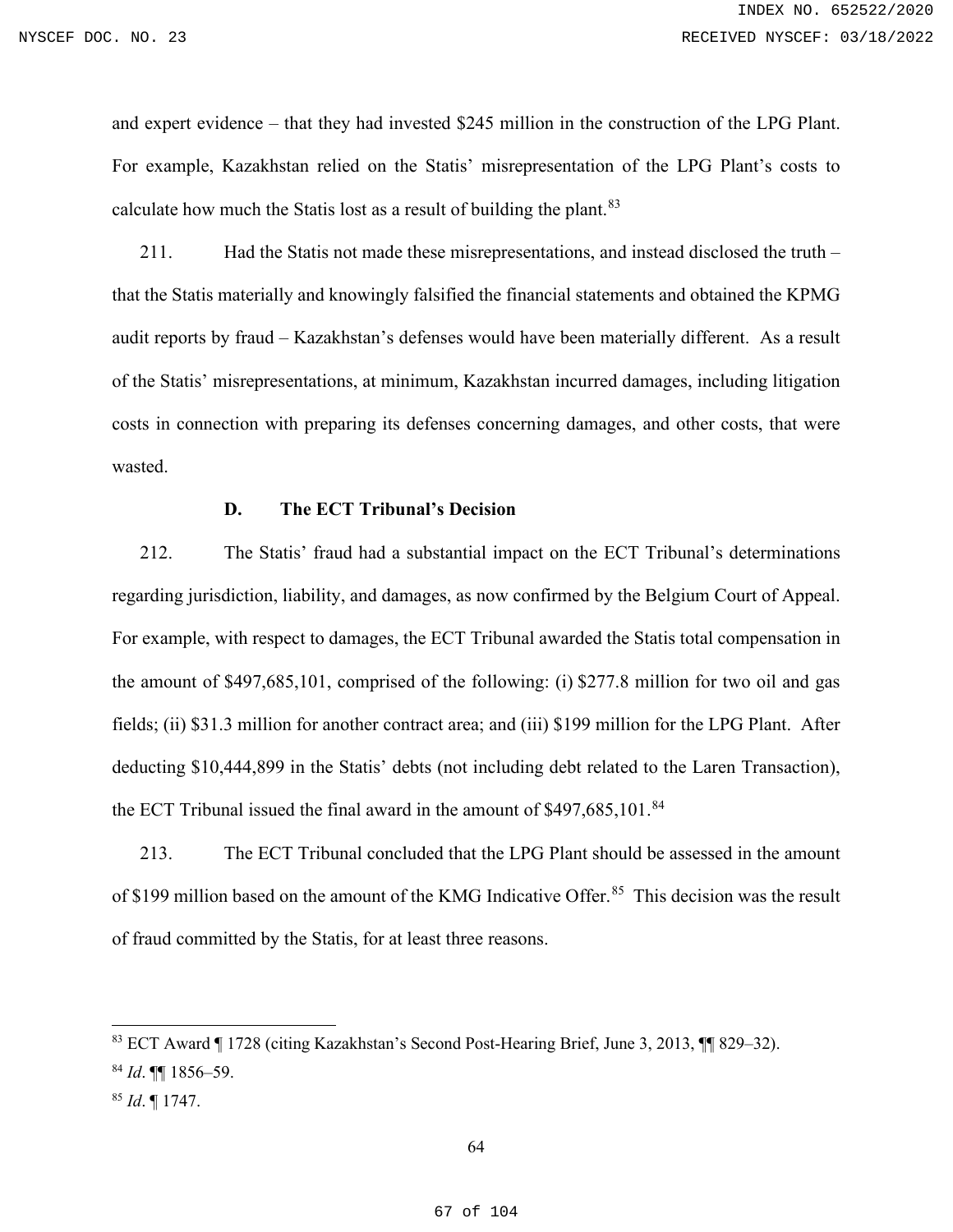214. First, KMG almost certainly would not have issued the KMG Indicative Offer had it known of the Statis' fraudulent schemes, and particularly had it known that the audit opinions for the Statis' financial statements had been fraudulently obtained and that the LPG Plant costs stated in the financial statements were materially falsified and heavily inflated. If the KMG Indicative Offer had not existed, the Tribunal could not have relied upon it to award the Statis \$199 million in compensation for the LPG Plant.

215. Second, the KMG Indicative Offer was expressly based on the historical costs of construction of the LPG Plant set forth in the Information Memorandum.<sup>86</sup> The Information Memorandum was prepared by the Statis using the materially inflated and fictitious construction costs from the sham transactions with Perkwood (which they secretly owned) and Azalia. The Information Memorandum failed to mention the Perkwood/Azalia transactions and presented the construction costs as if they corresponded to the costs of supply of Tractebel, the actual supplier of the LPG Plant equipment. Despite this, the Statis affirmatively introduced the KMG Indicative Offer into the ECT Arbitration and asked the ECT Tribunal to use the KMG Indicative Offer as a basis to award them damages.<sup>[87](#page-67-1)</sup> Given that the ECT Tribunal accepted the Statis' request and awarded them \$199 million on the basis of the fraudulently obtained KMG Indicative Offer, the Statis obtained the ECT Award by fraud.

216. Third, the ECT Tribunal relied on the \$199 million amount in the KMG Indicative Offer on the grounds that in its view, this was "the relatively best source of information."<sup>[88](#page-67-2)</sup> However, this conclusion was based on the Statis' fraud, in that the Statis:

<span id="page-67-0"></span><sup>86</sup> *Id*.

<span id="page-67-2"></span><sup>88</sup> *Id*. ¶ 1747.

<span id="page-67-1"></span><sup>87</sup> *Id*. ¶ 1707.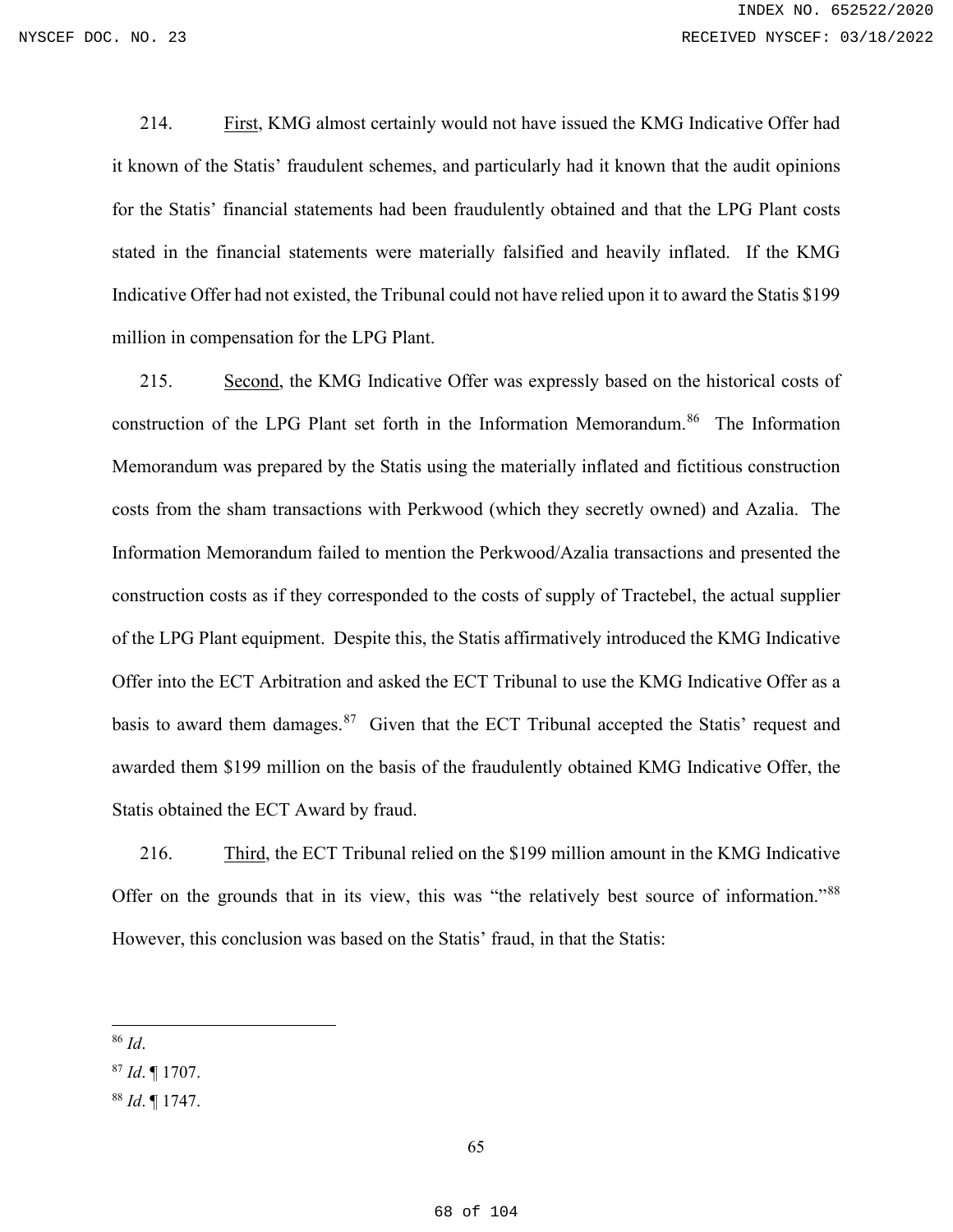a. Concealed a series of essential elements that determined the \$199 million amount in the KMG Indicative Offer, including the artificially inflated costs and the fact that the suppliers of equipment at fictitiously inflated prices were related parties;

b. Filed in the ECT Arbitration falsified and fraudulent documents (*e.g.*, the altered VDD Report, the annual accounts of TNG, the Information Memorandum, among other items described above), and on this basis falsely represented to the Tribunal that they had invested \$245 million in construction costs for the LPG Plant; and

c. Urged the Tribunal to rely on the submitted KMG Indicative Offer as a valid minimum valuation for the LPG Plant.

217. These facts caused the English High Court to find in its June 2017 judgment:

If construction costs were ... fraudulently inflated by the Claimants . . . then, because the . . . Indicative Bid valued the LPG Plant [on the basis of these inflated construction costs] there is the clearest argument that the . . . Indicative Bid would have been lower.

[I]n asking the Tribunal to rely on the . . . Indicative Bid in circumstances (concealed from the Tribunal, as from the bidder) of the alleged fraud, there was a fraud on the Tribunal.<sup>[89](#page-68-0)</sup>

218. The Statis, as alleged above, rather than attempt to defend against the fraud allegations in the English proceedings, dismissed their own action to enforce the arbitral award (after agreeing to harsh conditions imposed by the English court). Defendants materially assisted the Statis in these actions by, *inter alia*, funding the Statis' legal fees for these appeal proceedings.

#### **VII. THE STATIS' FRAUD AFTER THE ECT ARBITRATION**

219. After the Statis obtained the fraudulent ECT Award, they began recognition and enforcement proceedings against Kazakhstan in a series of jurisdictions, including England, Italy,

<span id="page-68-0"></span><sup>89</sup> Anatolie Stati, Gabriel Stati. Ascom Group S.A. and Terra Raf Trans Traiding Ltd., Case no. CL‐2014‐ 000070 (June 6, 2017), ¶¶ 43, 48.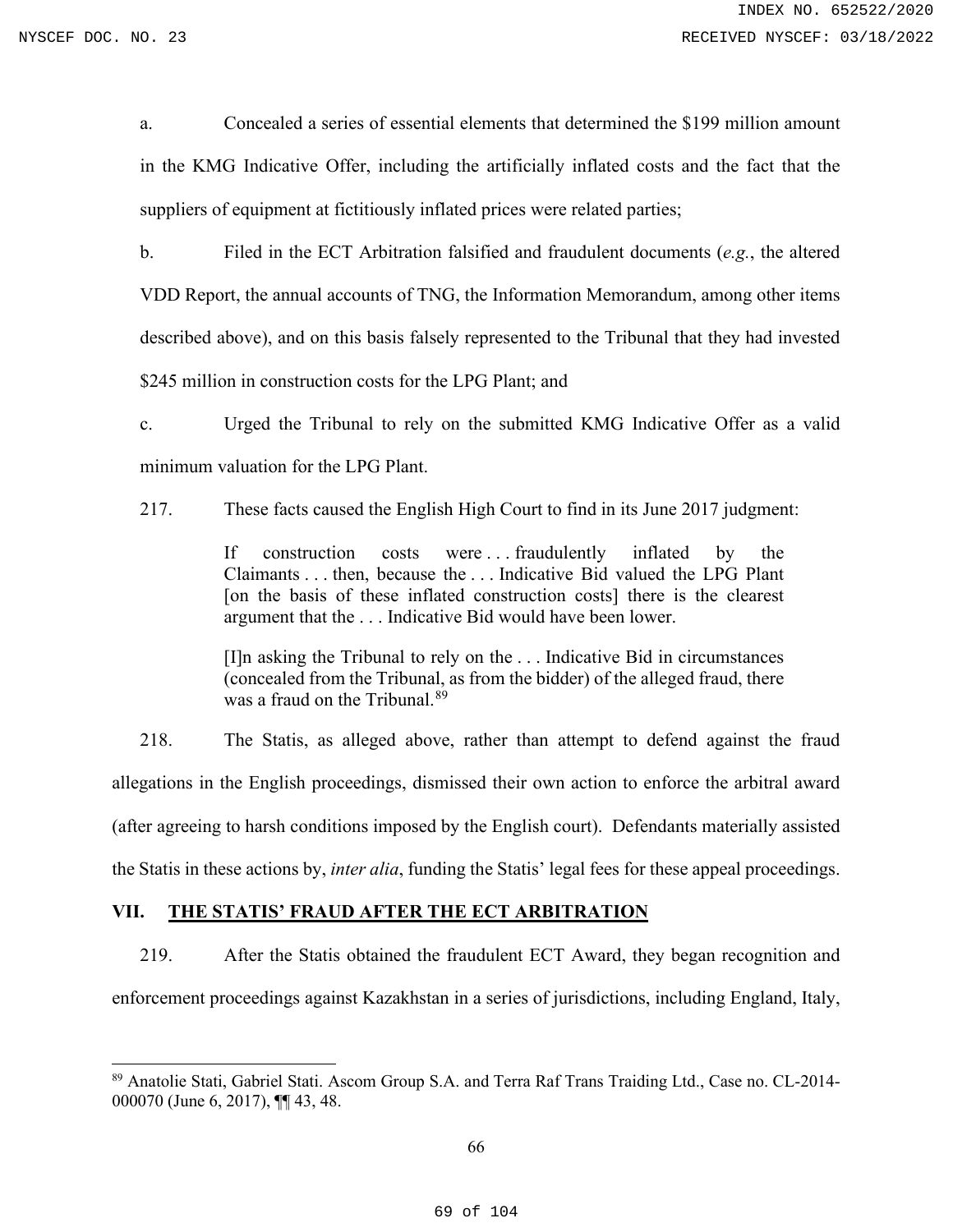the Netherlands, Luxembourg, Belgium, and the United States. Kazakhstan initiated proceedings in Sweden to have the award set aside or invalidated. In these proceedings, and as now confirmed by the Belgium Court, the Statis continued to perpetrate their fraudulent schemes. They did so with the substantial assistance of Defendants, and to the detriment of Kazakhstan.

220. In these proceedings, upon information and belief, Defendants worked with the Statis to provide funding and to create legal strategy. They did so, in part, through the communications alleged herein. After discovering initial evidence of the Statis' fraud, rather than trying to recoup their investments through lawful means, Defendants joined and assisted the Statis' fraudulent schemes so that they could unlawfully have Kazakhstan pay them the amounts that the Statis had stolen, embezzled and/or misappropriated. In so doing, Defendants entered into a civil conspiracy to commit fraud, of which Kazakhstan was a victim, and aided and abetted the Statis' wrongful activities.

221. As the Statis prosecuted or defended these proceedings, they and their counsel engaged in a series of misrepresentations to the various courts and Kazakhstan. This conduct furthered the fraud. Although the Statis and their counsel have made dozens of different misrepresentations in numerous proceedings, summarized below are five categories of material misrepresentations.

222. Upon information and belief, Defendants knew that these representations were false and that the Statis were attempting to enforce an arbitral award that they had procured by fraud in order to continue the cover-up of the underlying fraud. Nevertheless, Defendants encouraged and supported the Statis in these enforcement efforts, and continue to do so, including by providing guidance and critical funding for these efforts.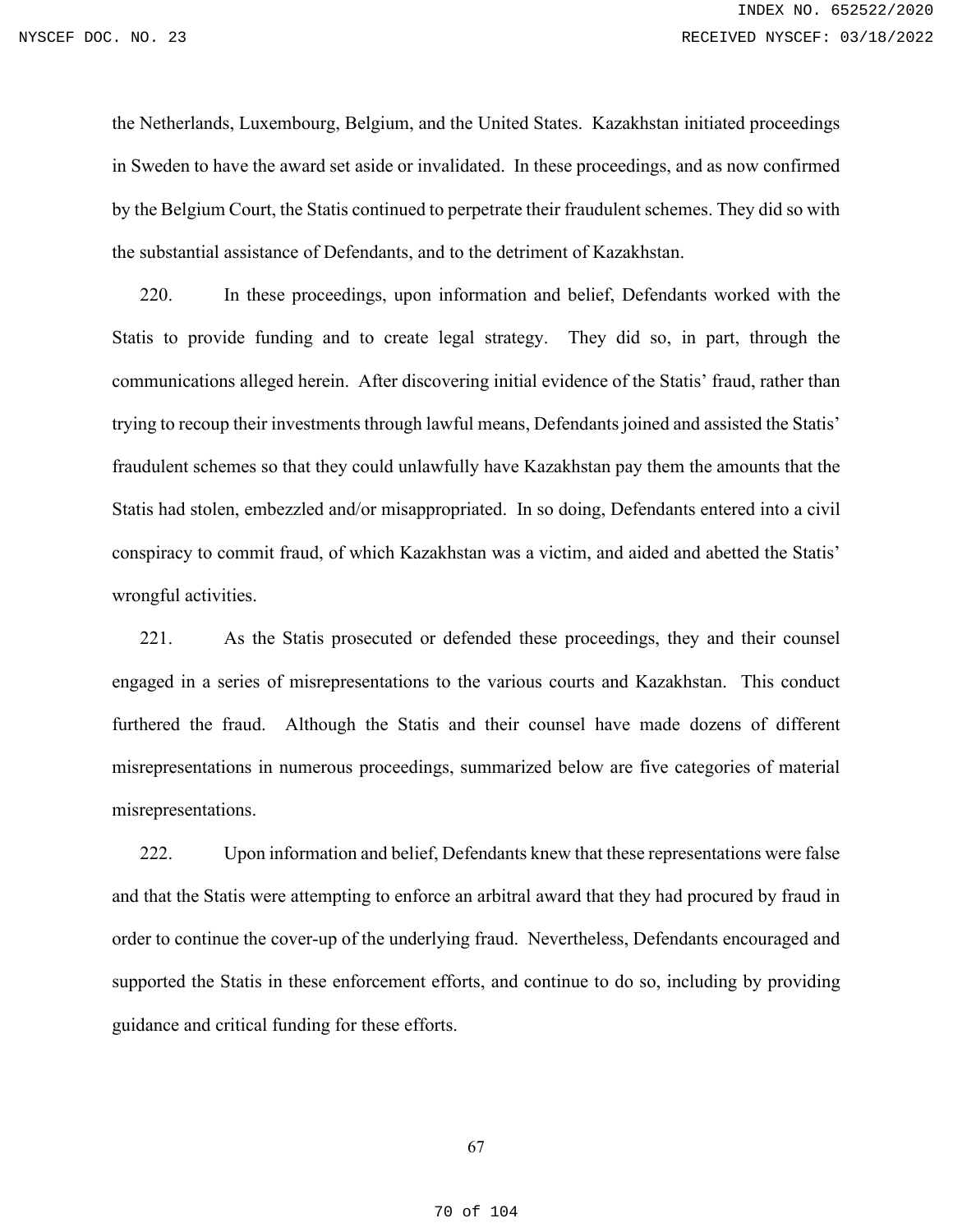# **A. The Statis Falsely Claim that the Perkwood Transactions Were Legitimate**

223. As alleged above, one component of the Statis' fraud was the fraudulent accounting at the LPG Plant, in which they falsely inflated the costs of the plant through related-party transactions. After Kazakhstan discovered the LPG Plant Fraud, and presented it in the post-ECT enforcement proceedings, the Statis made new misleading, false and/or fraudulent representations.

224. After the Statis belatedly admitted that they actually owned Perkwood after hiding this fact for years, they continued to hide the fraudulent LPG Plant costs by falsely claiming in several proceedings that Perkwood was an operational company that handled the delivery of equipment to Kazakhstan, so the markups could be attributed to delivery costs. For example:

a. The Statis falsely told the Svea Court of Appeal in Sweden, without evidence or explanation, that "Perkwood did deliver. They did perform services."

b. The Statis falsely asserted to the Luxembourg Court of Appeal that:

[D]espite being part of the group of companies that the Statis controlled/owned, the Perkwood Company had a separate legal personality, distinct from the Statis as individuals and other entities within the Statis' group of companies. The Perkwood company was able to have rights and obligations, regardless of the fact that it did not own any premises or employees . . . . [T]he Perkwood company was fully operational. The company was set up to take care of the bidding process and to take over equipment delivery to Kazakhstan, in order to allow the construction of the LPG [Plant] by TNG.

c. Before the Rome Court of Appeals, the Statis falsely asserted that Perkwood was a fully functional company. Using circular logic (and no evidence), the Statis argued that the fact that Perkwood filed dormant company accounts in the U.K. during all relevant years was irrelevant because Perkwood was a fully operational company.

225. The Statis also made the false representation in various proceedings that the sham Perkwood transactions were a "bona fide transfer pricing agreement" and that their decision to use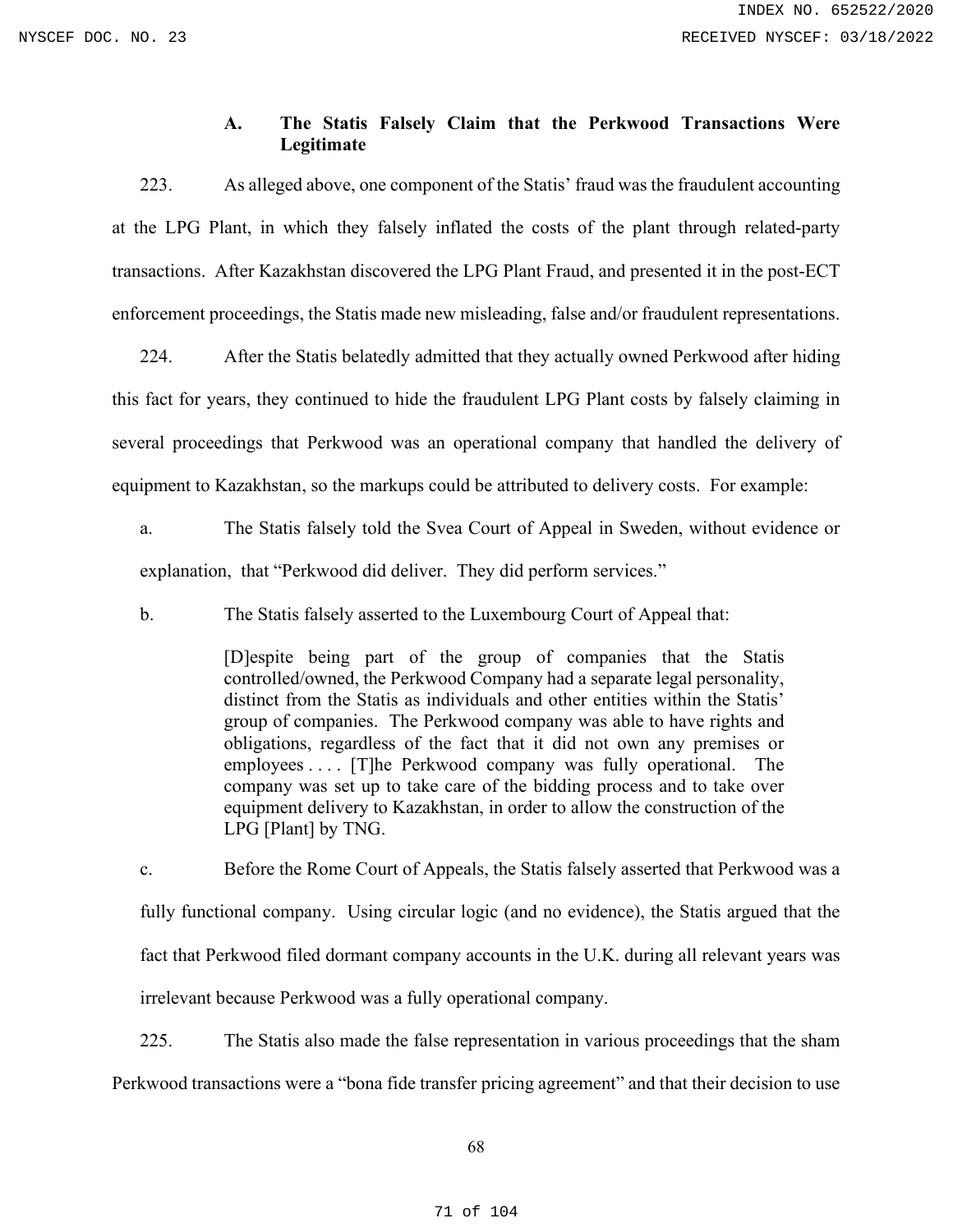related parties was a legitimate "tax optimization scheme." These misrepresentations were made notwithstanding the fact that the Statis knew that Perkwood was a sham company without employees or offices for which the Statis filed dormant company reports, and which could not offer any value.

226. For example, in the Swedish proceedings:

a. The Statis falsely represented that the "Perkwood agreement was not a sham agreement. Perkwood's role was to manage the purchasing and delivery of equipment for the construction of the LPG Plant. . . . In other words, there has been no question of any misleading arrangement or sham agreement between TNG and Perkwood."

b. They falsely denied, without evidence, that the financial statements reflected the purchase of \$72 million in equipment that, in fact, never existed.

c. They falsely claimed, again without evidence, that up to \$60 million in interest costs "corresponds to the actual cost."

d. They falsely claimed that the "management fee" of \$44 million paid to Perkwood was a legitimate cost: "this assertion that the management fee that was paid to Perkwood without any basis in any agreement, no account of performance in the form of services, well, we know that from the bank history that was not true."

227. In England, the Statis repeated the key lie that the related-party transactions constituted a legitimate transfer pricing arrangement. In their "Points of Defence," they falsely claimed:

> Some of the Claimants' investments into the construction of the LPG Plant, in so far as they related to delivery of certain equipment for the LPG Plant, were structured using a transfer pricing arrangement involving transactions between related business entities affiliated with the Claimants . . . . This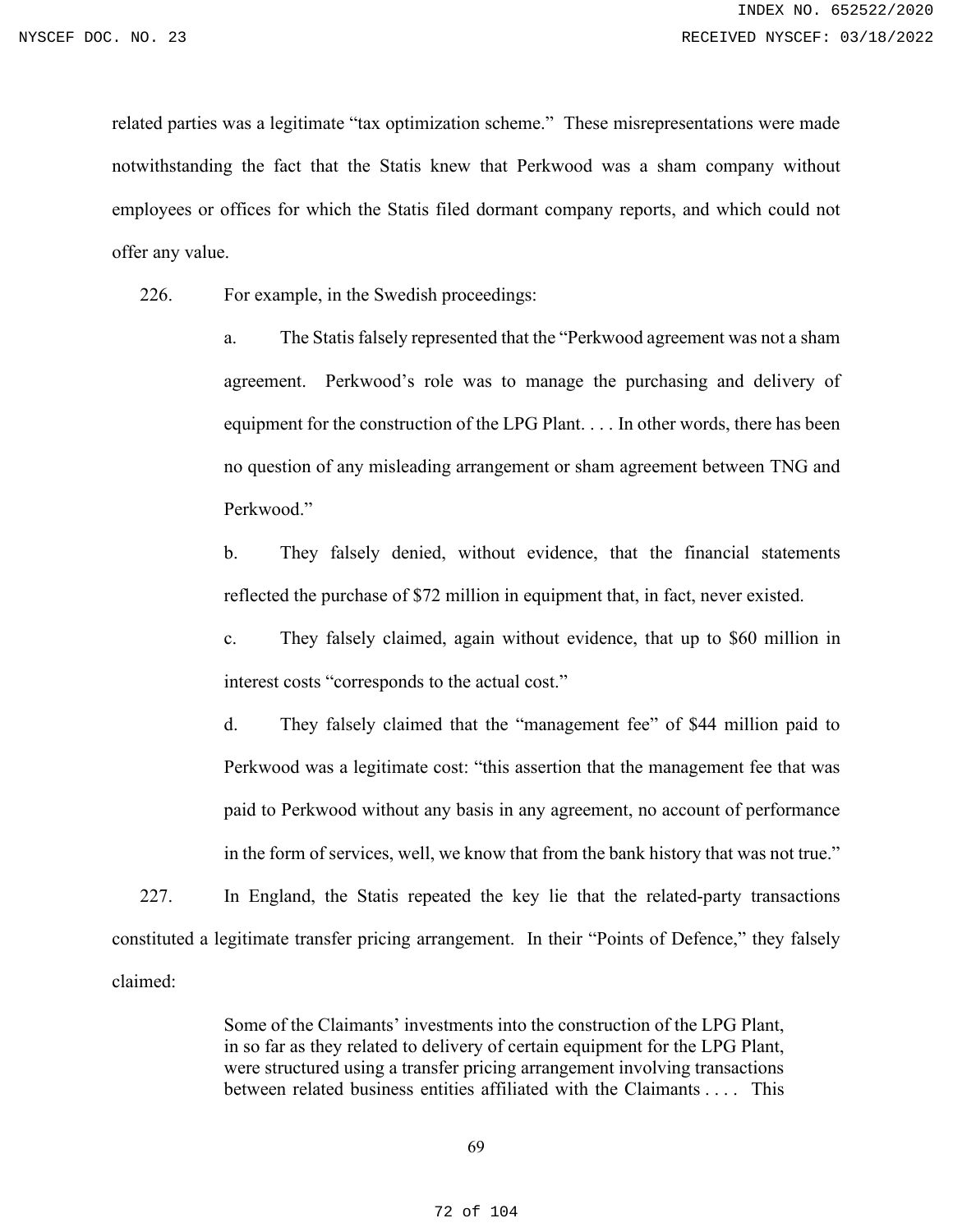constituted a lawful arrangement driven by tax optimisation purposes. At no point did this arrangement involve fraudulent trade or misinvoicing or any other dishonest practice.

228. To justify the fraudulent inflation, through which the stated cost of the LPG Plant equipment was tripled, the Statis falsely claimed "that Perkwood was responsible for the costly loading in Europe and unloading in Kazakhstan and the transportation in between" and that "Perkwood also bore all related insurance and storage costs relating to the requisite equipment during its delivery to Kazakhstan." The Statis also falsely claimed that the "management fee was a legitimate add‐on cost for the equipment supplied under the Perkwood Contract, corresponding to approximately a third of the total value of the Perkwood Contract." The Statis knew that Perkwood was a dormant company and that, therefore, these representations were false.

229. The Statis made the same false assertions in the Belgian exequatur proceedings, For example, they falsely asserted that: "Perkwood had to bear the excessive costs and much higher for the loading of goods in Europe, their unloading in Kazakhstan and the corresponding transport. Unlike Azalia, Perkwood also had to insure the goods concerned, as well as organize their storage to allow delivery to Kazakhstan." They also falsely asserted that "[s]uch a tax optimization is a perfectly legal arrangement and is customary in a group of companies and in complex construction projects of this magnitude . . . . This tax optimization mechanism allowed Perkwood (and Azalia) to minimise their tax base for corporate income tax in their country of incorporation, namely Russia (for the Azalia Company) and England (for the Perkwood Company)."

230. The Statis repeated these false assertions in the Luxembourg proceedings. For example, they falsely asserted that:

> The Perkwood Company and Contract were part of a Transfer Pricing Agreement, which involved operations between different entities, belonging to the Statis. It is around this Transfer Pricing Agreement, that a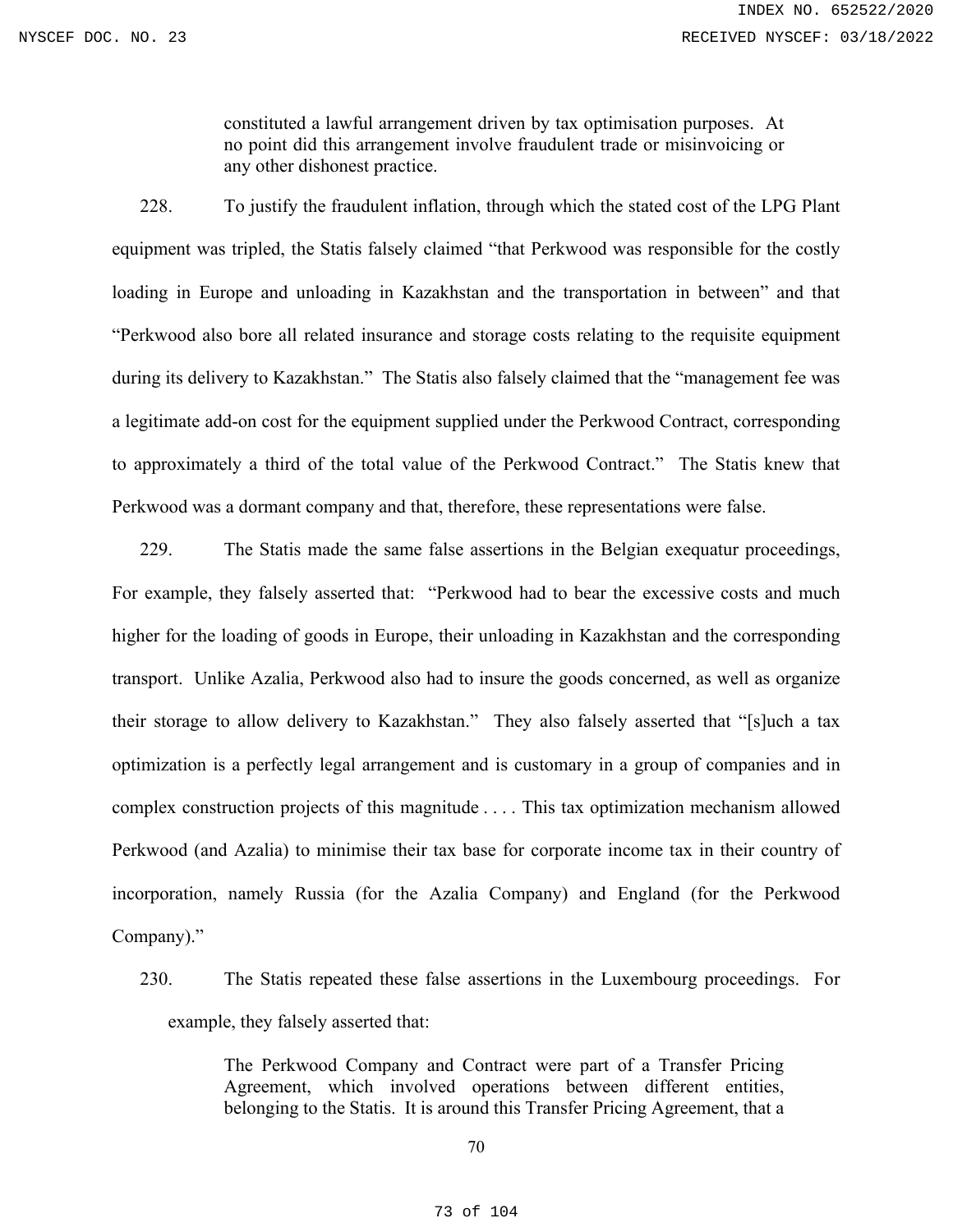part of the investments made by the Statis in the construction of the LPG Plant (in particular as regards the delivery of certain equipment) was structured. Such a mechanism is a perfectly legal arrangement for tax optimisation purposes, as is customary in a group of companies and in complex construction projects of this size .... [T]hese 'fees and management fees' were initially perfectly legitimate, since Perkwood bore all costs and expenses relating to deliveries, storage, insurance and costs related to the conversion of EUR/USD currencies in relationship to equipment deliveries from Europe to Kazakhstan. They corresponded to about a third of the value of the Perkwood contract.

231. In the Netherlands, the Statis also made these false assertions. For example, the Statis falsely claimed that a large part of the inflated LPG Plant costs were bona fide costs for the transport of equipment. Later, the Statis changed their position and falsely claimed that the (nonexistent) management fee was an explanation for the costs.

232. In Italy, the Statis also falsely asserted that the Perkwood transactions were part of a lawful transfer pricing arrangement. They falsely claimed that the price increase for the equipment was explained by transportation costs, insurance costs, and the floating exchange rate between the US dollar and the Euro. They also falsely asserted that the \$44 million management fee paid by TNG to Perkwood was a legitimate construction cost and had a sound legal basis.

# **B. The Statis Misrepresent that KPMG Endorsed their Financial Statements Based on Access to Complete and Truthful Information**

233. The Statis also relied heavily on the fact that their financial statements had been audited by KPMG to defend against Kazakhstan's allegation that the statements were fraudulent. In making this assertion, the Statis falsely claimed that KPMG had full access to all company records and that KPMG was fully aware of Perkwood's status as a related company.<sup>[90](#page-73-0)</sup>

234. For example:

<span id="page-73-0"></span> $90$  In its August 21, 2019 letter, KPMG confirmed that it was not aware that Perkwood was a related party and that transactions with Perkwood were related-party transactions.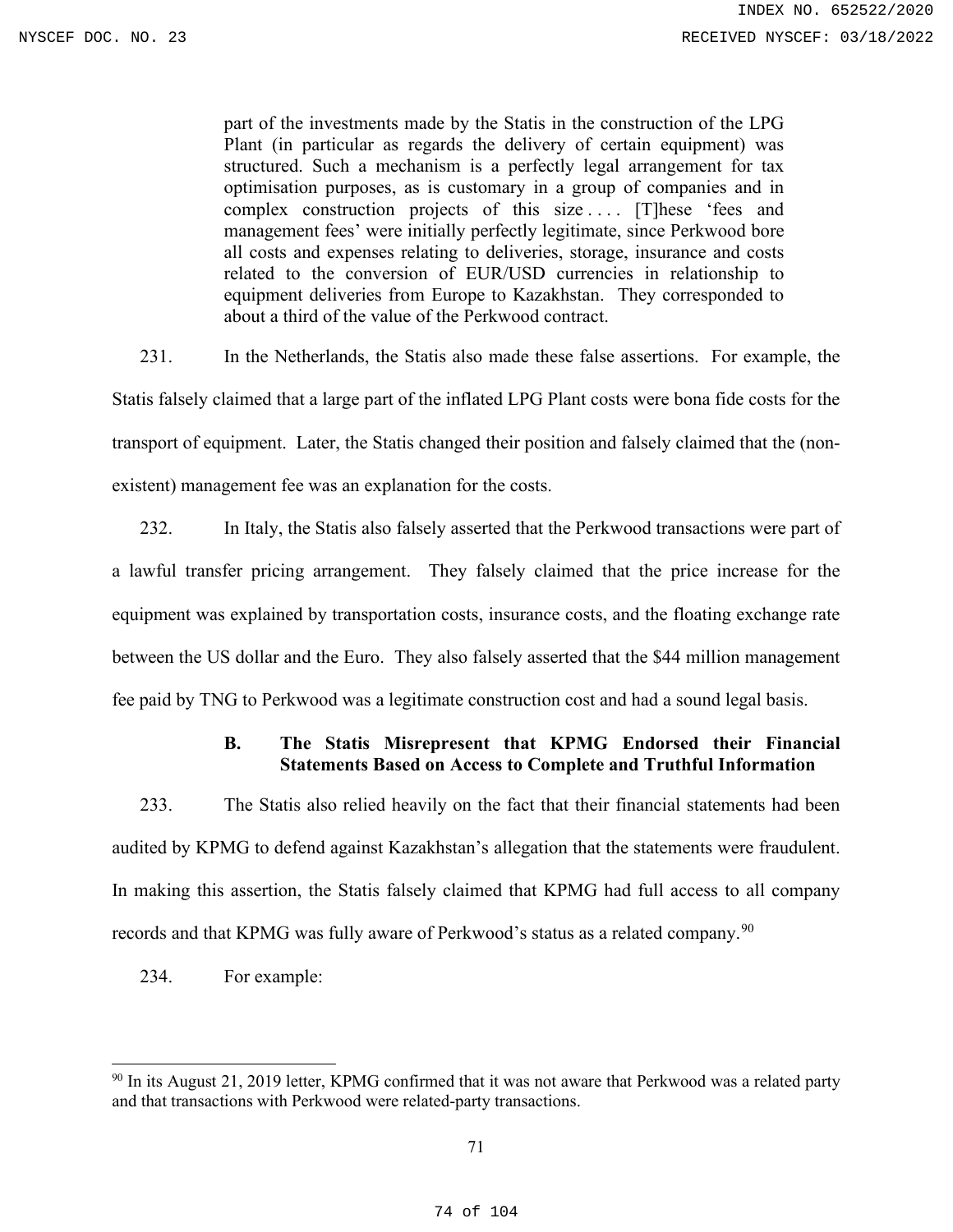a. The Statis falsely told the Swedish court that "[w]hen reviewing the prepared annual statements, TNG's auditors, KPMG, had full access to all accounting records. KPMG was aware of Perkwood's function." The Statis also reiterated the false statement that "KPMG was aware of Perkwood's function" and that "KPMG had full access to all accounting documents."

b. The Statis falsely told the Netherlands court that "[d]uring the examination of the annual financial accounts, TNG's auditors, KPMG, had full access to all the accounting records. KPMG was aware of Perkwood's function."

c. They falsely told the Luxembourg court that "TNG, who was also a cocontractor in the allegedly fictitious contract, was also independently audited by KPMG Audit LLC ('KPMG'), who had access to all of the accounting records concerning Perkwood. KPMG never issued the slightest remark regarding the existence of Perkwood or the incriminating contract."

235. These representations were knowingly false, given the clear evidence that Anatolie Stati deliberately concealed from KPMG the fact that Perkwood was a Stati-related party and, further, through Artur Lungu, instructed KPMG's Tax and Advisory department to remove any reference to Perkwood as a related company from relevant documents.

236. The knowing falsity of these Stati representations is proven by the February 2016 KPMG correspondence (that Kazakhstan discovered in October 2019). All of the misrepresentations alleged in this section were made after the Statis engaged in this correspondence with KPMG in 2016.

237. The Statis' representations regarding KPMG also are proven false by the August 2019 decision by KPMG to withdraw all of its audit reports for the Stati financial statements after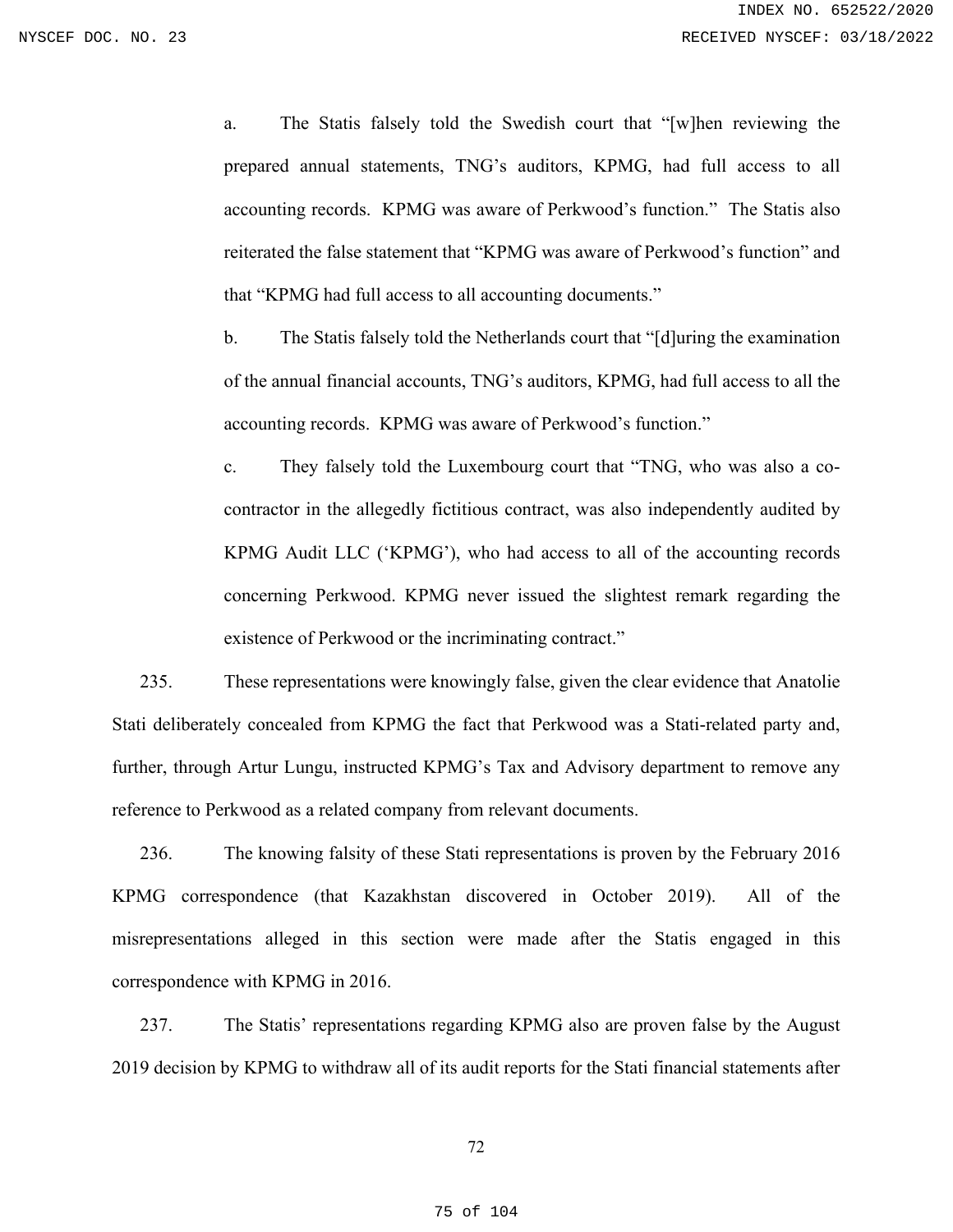KPMG was provided Mr. Lungu's deposition testimony and after Anatolie Stati refused to answer KPMG's questions.

238. In relation to their assertion that KPMG knew that Perkwood was a related company, the Statis falsely represented to the Netherlands court that the "Vendor Due Diligence report drawn up by KPMG, which was compiled in 2008 in the context of a possible sale of TNG by Stati, submitted in the ECT Arbitration, mentions Perkwood as a 'related party' and supplier of materials for the LPG Plant."

239. Similarly, in the Belgium proceedings the Statis falsely represented that:

Perkwood is further mentioned several times in a KPMG Due Diligence report entitled "Zenith Project" which was produced by the Statis in the course of the arbitral proceedings. More particularly, the report in question (i) refers to Perkwood as a 'related party' of the Statis; (ii) lists Perkwood as the main supplier of equipment for the LPG Plant; and (iii) was used by Kazakhstan during the arbitration proceedings, for the cross-examination conducted on the Statis and their witnesses (Anatolie STATI and Artur LUNGU).

240. The Statis also falsely represented to the English High Court that "Perkwood's status as a related party to TNG was set out in the vendor due diligence report for Project Zenith."

241. To the Luxembourg court, the Statis falsely represented that "Perkwood's status as a party affiliated to TNG was established in KPMG's due diligence report."

242. These representations were knowingly false. As Mr. Lungu admitted for the first time at his 2019 deposition, he instructed KPMG to change the draft Vendor Due Diligence Report so that it (falsely) stated that Perkwood was an unrelated third party. KPMG followed these instructions. The Vendor Due Diligence Report therefore did not identify Perkwood as a related party; it falsely identified Perkwood as an unrelated third party.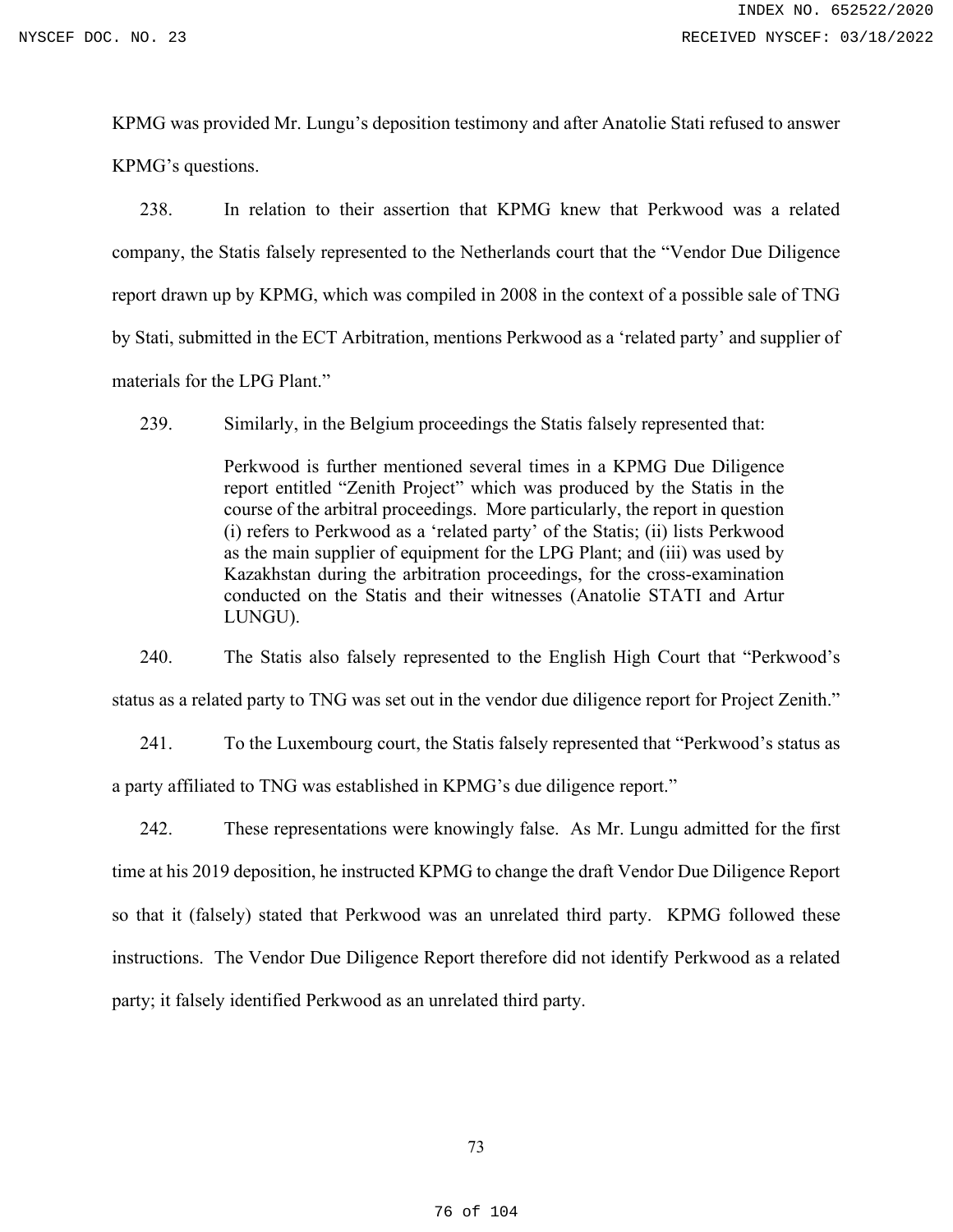243. The KPMG Vendor Due Diligence Report therefore was deliberately falsified by the Statis on the exact point – concealment of the fact that Perkwood was a Stati company – that the Statis are misrepresenting in the Enforcement Proceedings.

# **C. The Statis Misrepresent that They Never Concealed Perkwood's Status from KPMG or the Outside World**

244. The Statis consistently concealed the fact that Perkwood was a company they owned and controlled, and that the transactions with Perkwood were not at arm's length. The Statis misrepresented this fact to various courts.

245. For example, after evidence of the Statis' double accounting had been revealed in the U.S. discovery proceedings, the Statis continued to conceal the fact that Perkwood was a related party by refusing to admit or deny the fact before the Svea Court of Appeal. In a submission to that court, the Statis attempted to fend off Kazakhstan's complaint that they were evading the issue by stating that they "have not asserted that Perkwood was 'freestanding from the Investors' sphere.' What has been stated by the Investors is that they do not concede to the fact that Perkwood was an affiliate in some – yet unspecified by Kazakhstan – way." They also evaded the question by stating that they "have never been able to contest (but neither to admit) that Perkwood is in any particular way an 'affiliated' company."

246. Only on September 5, 2016, once Kazakhstan introduced documents that it had obtained from Latvian authorities showing that the Statis had full powers of attorney over Perkwood, were the Statis forced to admit that Perkwood was a Stati-related party.

247. Despite this clear example of attempting to conceal Perkwood's status, the Statis continued to falsely claim to the various courts that they had never tried to conceal that information. In Belgium, for example, they told the court that "it is therefore incorrect to claim that 'the Statis never informed KPMG of their relationship with Perkwood.'" They further insisted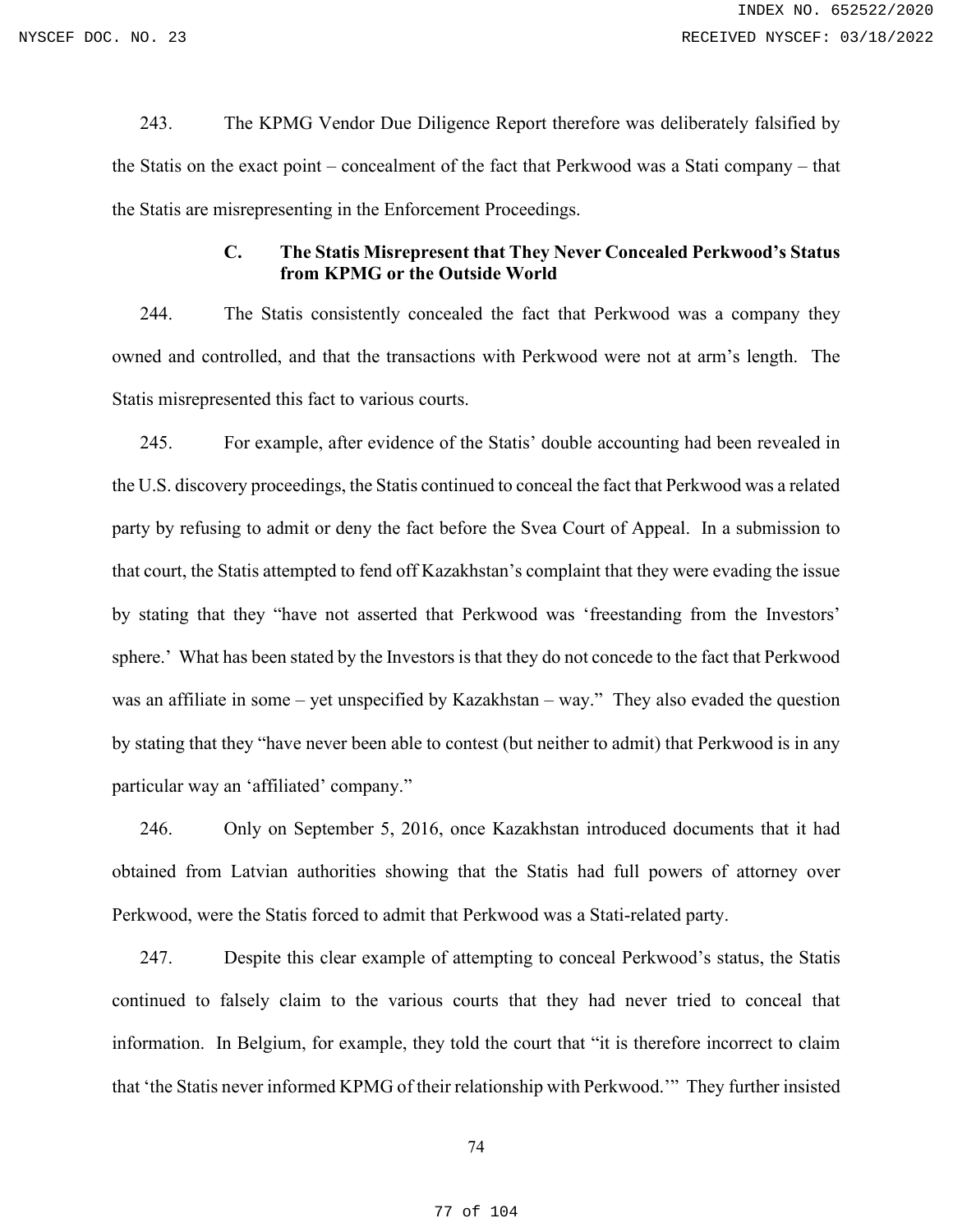(falsely) in the same submission that "[i]t should be recalled that the Statis have never tried to hide the Perkwood Contract and Company" and that "it should be noted that the Statis never sought to conceal the facts of Perkwood being part of the group of companies they controlled/owned."

248. The Statis continued to make such representations in Belgium in further submissions, stating that "it should be stressed that the Statis have never sought to conceal the status of Perkwood as part of the group of companies they controlled/possessed, unlike what Kazakhstan keeps repeating." Ultimately, in overturning recognition of the ECT Award in November 2021, the Belgium Court of Appeal did indeed find that the Statis "deliberately concealed the true status of Perkwood."[91](#page-77-0)

249. The Statis consistently made this misrepresentation to other courts. In England, the Statis falsely "denied that the Claimants at any time sought to conceal Perkwood's status as part of the group of companies owned and/or controlled by the Statis." In Luxembourg, the Statis falsely asserted "[t]here was no deliberate concealment of Perkwood's status as a party affiliated to TNG within the meaning of the IFRS standards and IAS 24 or in any manner whatsoever." In Italy, the Statis falsely asserted that neither Perkwood nor documentation regarding Perkwood had been concealed.

# **D. The Statis Misrepresent by Omission the Incriminating KPMG Correspondence and Conceal It from the Courts**

250. On February 2, 2016, after KPMG belatedly learned, as a result of the disclosures obtained by Kazakhstan, that Perkwood was a Stati company, KPMG reached out to the Statis for an explanation. It did so as part of its ongoing responsibility to revisit any audit reports "if we

<span id="page-77-0"></span><sup>&</sup>lt;sup>91</sup> Belgium Decision at 27 and 29.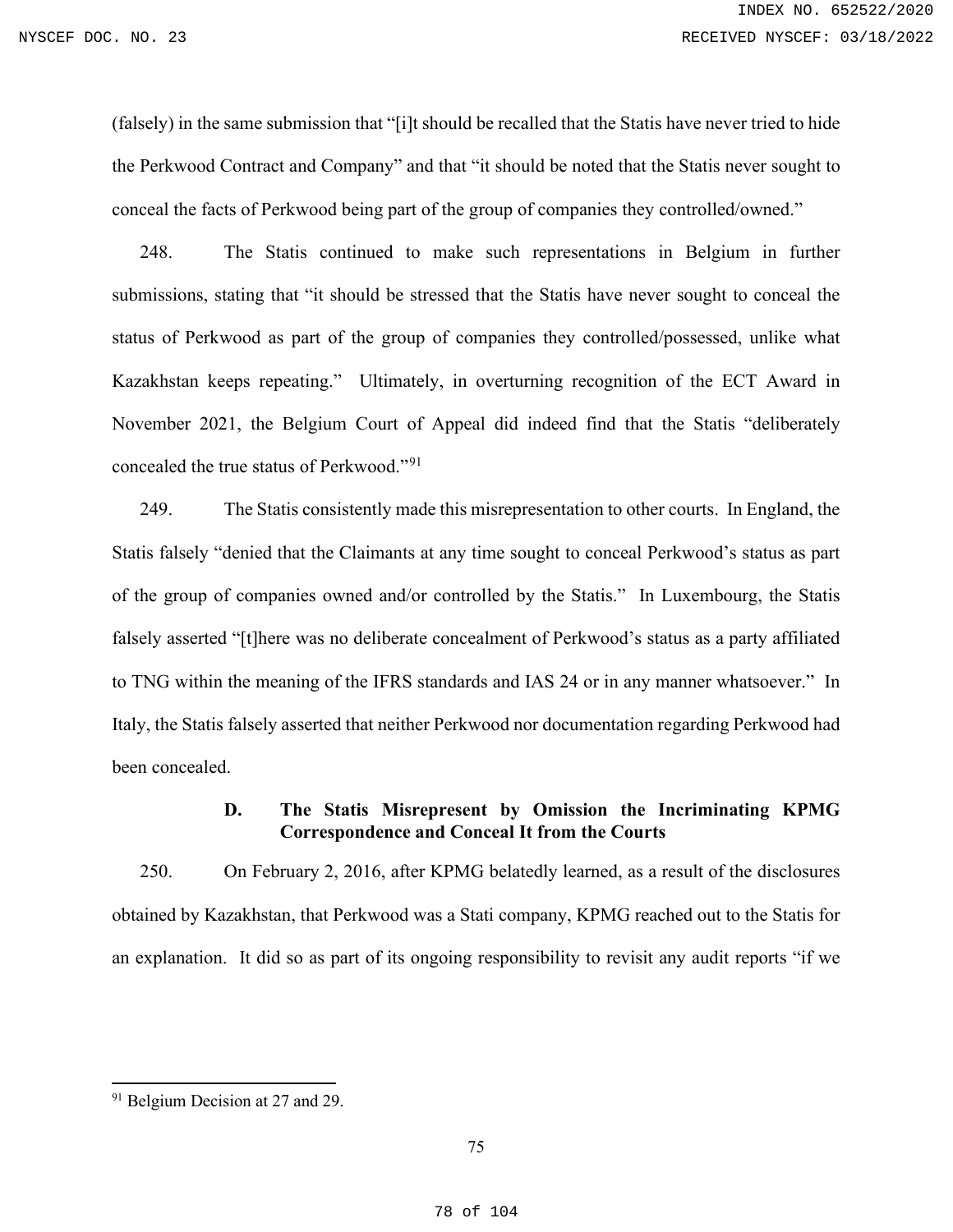become aware of facts which may have caused the audit reports to be amended, had such facts been known to us at the audit report date."

251. The 2016 KPMG letter (which Kazakhstan did not discover until October 2019) identified three primary issues that KPMG was unaware of at the time of the audits: (i) that Perkwood charged a management fee of approximately \$44 million; (ii) that Perkwood was a related party controlled by the Statis; and (iii) that Perkwood was not the "actual supplier of the equipment for the LPG Plant," but instead a dormant company that passed through costs that were "significantly different from the corresponding cost" charged by the actual supplier of the equipment.

252. KPMG, in its 2016 letter, demanded written responses from the Statis to a series of six questions regarding these issues and warned that if it did not receive this information, it could "prevent future reliance on our audit reports and in particular to withdraw our audit reports and to inform about such withdrawal all parties who are still, in our view, relying on these reports, including but not limited, [the] Ministry of Justice of Kazakhstan and the Svea Court of Appeals." The Statis, however, did not substantively respond to KPMG's questions, but instead threatened legal action against KPMG. The Statis never disclosed this 2016 correspondence to the courts or to Kazakhstan during the Enforcement Proceedings.

253. After the June 2018 disclosure by the Statis of documents in the then-ongoing English proceedings, Kazakhstan located Mr. Lungu in Houston, Texas and obtained his deposition in April 2019. Kazakhstan then provided this deposition transcript to KPMG, along with other materials evidencing the Statis' fraud. KPMG (as Kazakhstan subsequently discovered in October 2019) contacted Anatolie Stati and demanded an explanation. None was provided.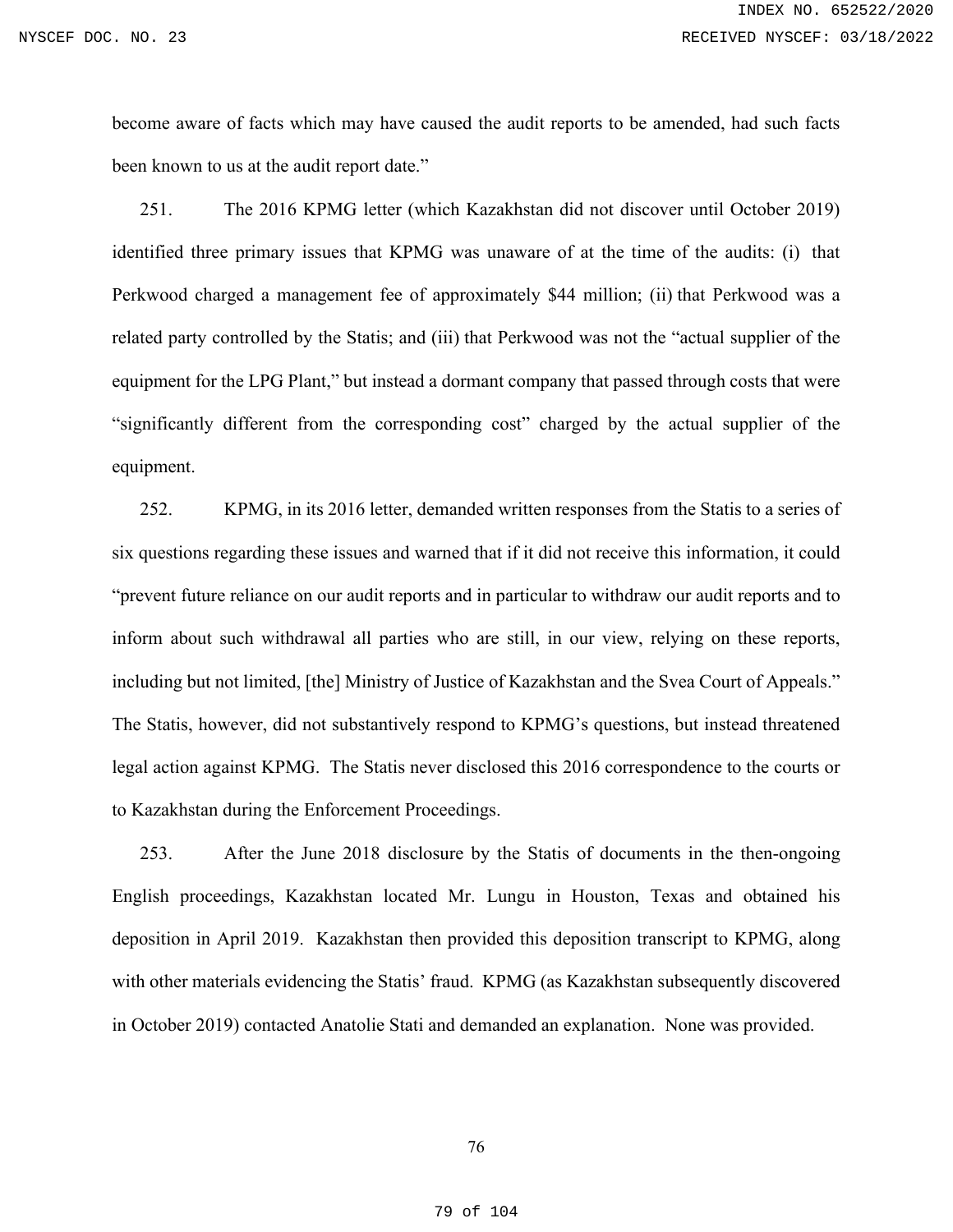254. For example, on August 5, 2019, KPMG reached out to the Statis and stated that "[o]ur audit files indicate that transactions with Perkwood were not disclosed in the financial statements of the [Stati] Companies, and that Perkwood was not included in the list of related parties which management provided to us during our audits." In this letter, KPMG again requested information regarding Perkwood's status.

255. On August 21, 2019, after receiving no response from the Statis, KPMG withdrew all of its audit reports for the Stati financial statements, and further instructed the Statis to "immediately take all necessary steps to prevent any further, or future, reliance" on the audit reports, including informing all parties in receipt of the financial statements or audit reports of this "development," *i.e.*, KPMG's decision to withdraw the reports.

256. Instead of complying with KPMG's instruction, the Statis continued to conceal the KPMG correspondence from Kazakhstan, their investors, and the various courts. The Statis did not inform any court, or other recipients of the audited financial statements, of KPMG's decision to withdraw its audit reports. The Statis also did not submit the KPMG correspondence to any of the courts that were in the process of adjudicating issues relating to the ECT Award in late 2019, including the Amsterdam Court of Appeal and the Luxembourg Court of Appeal.

257. Instead of preventing further reliance on the KPMG audit reports, the Statis continued to falsely represent to the courts that KPMG had performed its audits with full access to all documents and full knowledge of Perkwood's status despite knowing this was false. When Kazakhstan eventually learned of the KPMG correspondence in October 2019, the Statis sought to block Kazakhstan from introducing the correspondence.

258. For example, in Luxembourg, Kazakhstan asked the Statis in a November 15, 2019 letter to disclose the KPMG correspondence to the Court of Appeal of Luxembourg even though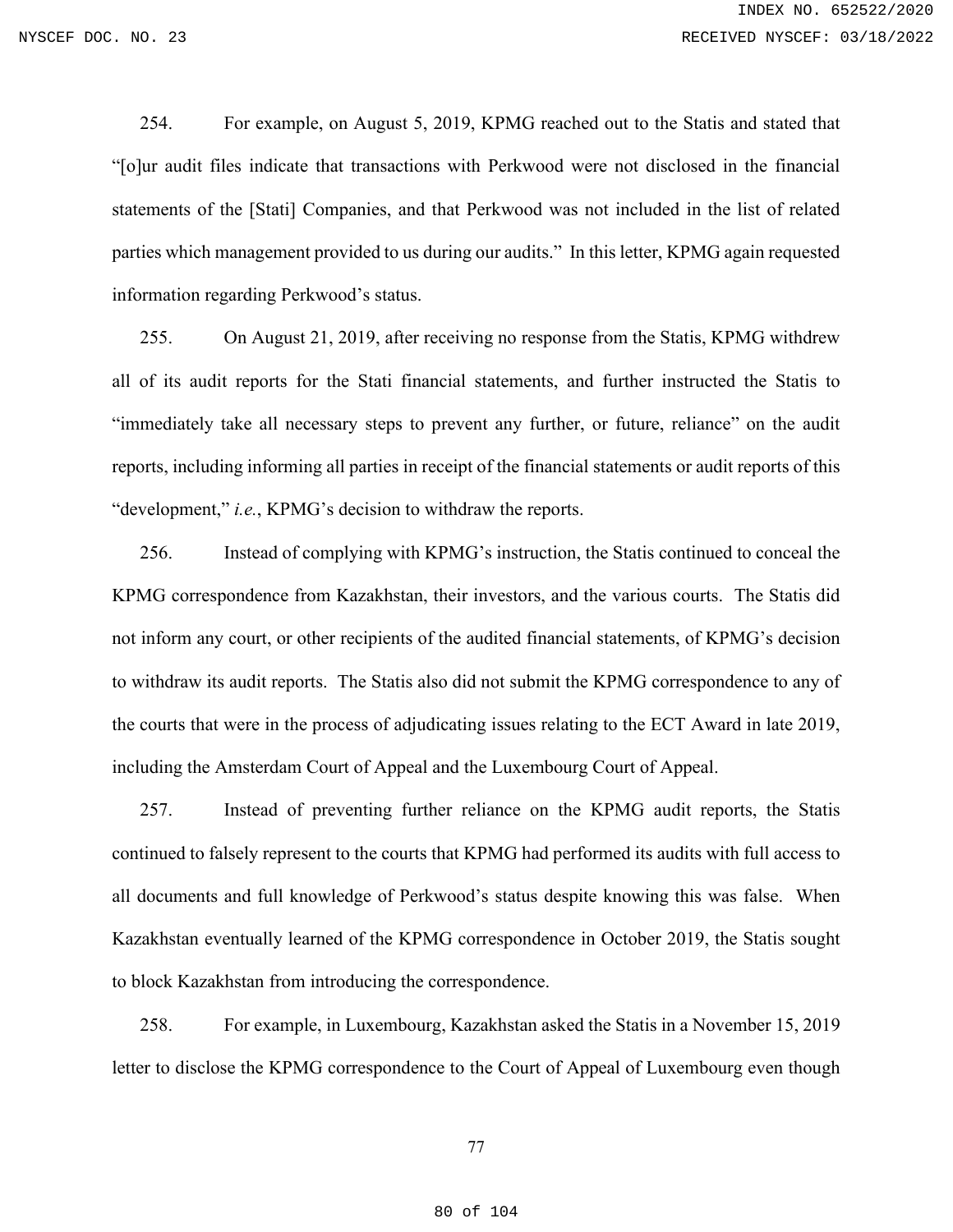the submission date for evidence had passed. The Statis did not respond. When Kazakhstan attempted to submit the evidence itself, the Statis sought to block the request in a letter to the Court of Appeal of Luxembourg.

259. In the Netherlands, the Statis actively sought to falsify the record regarding the KPMG correspondence. The Statis sent a letter to the Court of Appeal asking it to correct the record and add statements that were never pleaded before the court. Specifically, the Statis attempted to include a reference to their offering to produce the 2016 KPMG correspondence, although no such offer had ever been made.

## **VIII. THE "CASH COLLATERAL" FRAUD**

260. As alleged above, on December 20, 2006 and June 7, 2007, Tristan Oil issued notes in the amount of \$300 million and \$120 million, respectively, under the Indenture, with Tristan Oil as issuer, TNG and KPM as Guarantors, and Wells Fargo as Trustee. The proceeds from these notes were, according to the Statis' representations, to be used to repay TNG's existing debts and to fund general corporate purpose expenses of KPM and TNG.

261. The interest rate on the Tristan Notes was due and payable on a semi-annual basis. All Tristan Notes were secured by pledges of 100% of the capital stock of Tristan Oil, KPM, and TNG, and all notes payable to Tristan Oil by KPM, TNG, and Terra Raf (the "**Intercompany Notes**"). The guarantees of the Intercompany Notes were secured by pledges of 100% capital stock of KPM and TNG.

262. Out of the first issuance of the Tristan Notes, on December 20, 2006, Tristan Oil loaned \$76 million to Terra Raf in exchange for a promissory note issued by Terra Raf in favor of Tristan Oil in the same principal amount (the "**Promissory Note**").

263. Because Tristan Oil's obligations under the Tristan Notes were secured by, among other things, pledges over the Intercompany Notes, on December 20, 2006, Tristan Oil signed a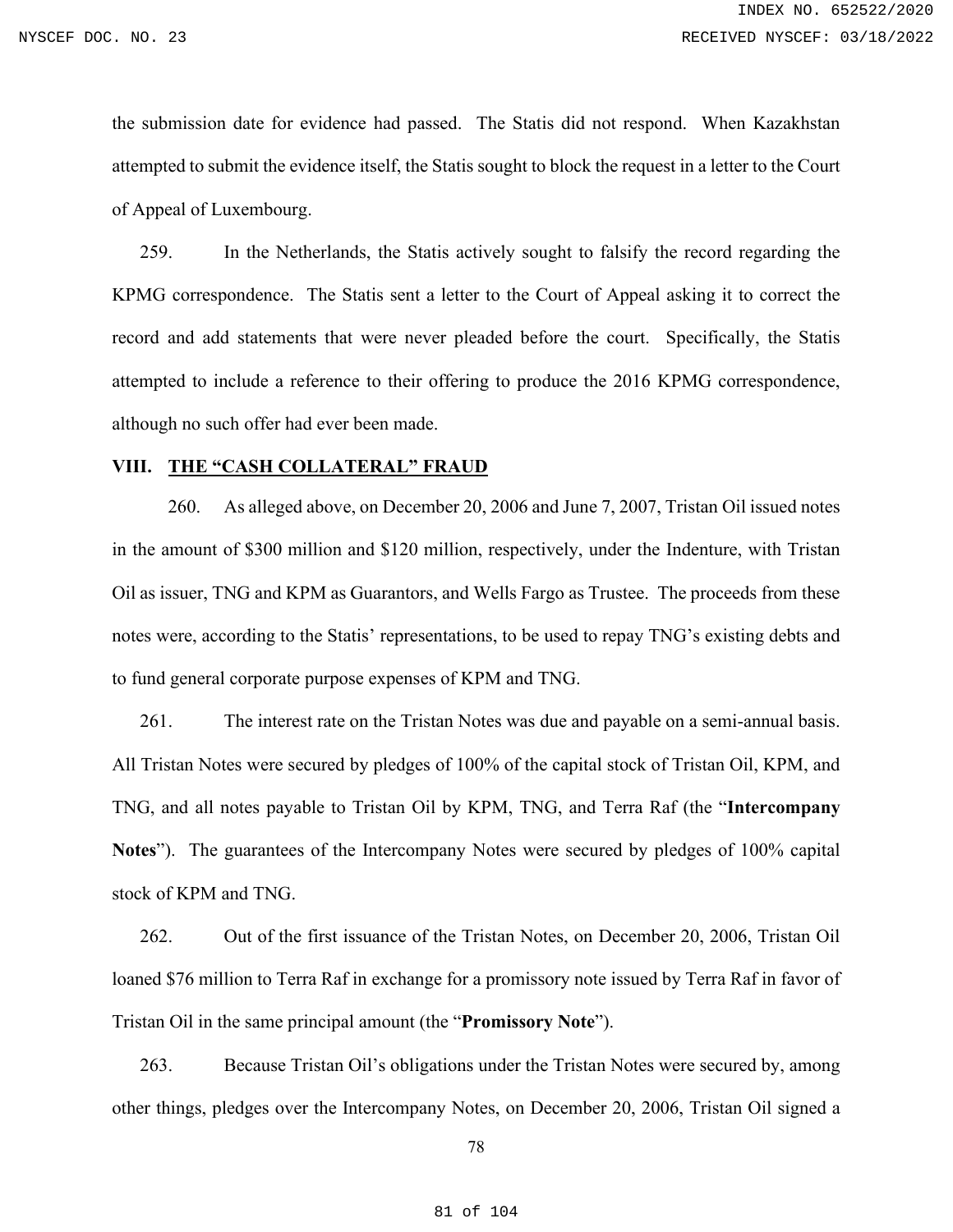pledge agreement with Wells Fargo (the "**Pledge Agreement**"), which contemplated that any additional right, title, or interest received under the Intercompany Notes would constitute collateral under pledge.

264. The Pledge Agreement provided that in the event of a default, (i) all cash proceeds from the Intercompany Notes were to be directed to a bank account under the control of Wells Fargo, and (ii) Tristan Oil was not entitled to use those funds without Wells Fargo's prior written permission.

265. The Intercompany Notes were endorsed "*in blank*" (without naming an endorsee) and were transferred as such (notes and allonge endorsement) to Wells Fargo.

266. Anatolie Stati signed all of the Intercompany Notes on behalf of TNG, KPM, and Terra Raf.

267. Anatolie Stati also endorsed each Intercompany Note on behalf of Tristan Oil.

268. Tristan Oil failed to make the interest payment that became due on the Tristan Notes on July 1, 2010.

269. Thirty days after Tristan Oil's interest payment default, on August 2, 2010, Wells Fargo declared an Event of Default under the Indenture.

270. Upon information and belief, after Wells Fargo declared an Event of Default on August 2, 2010 and before execution of the Sharing Agreement on December 17, 2012, Terra Raf paid Tristan Oil, as partial repayment of the Promissory Note, approximately \$8 million. Upon information and belief, the majority of this payment was used by the Statis to pay legal fees to King & Spalding LLP, Salans LLP, and other law firms, and alleged consulting services of Ascom.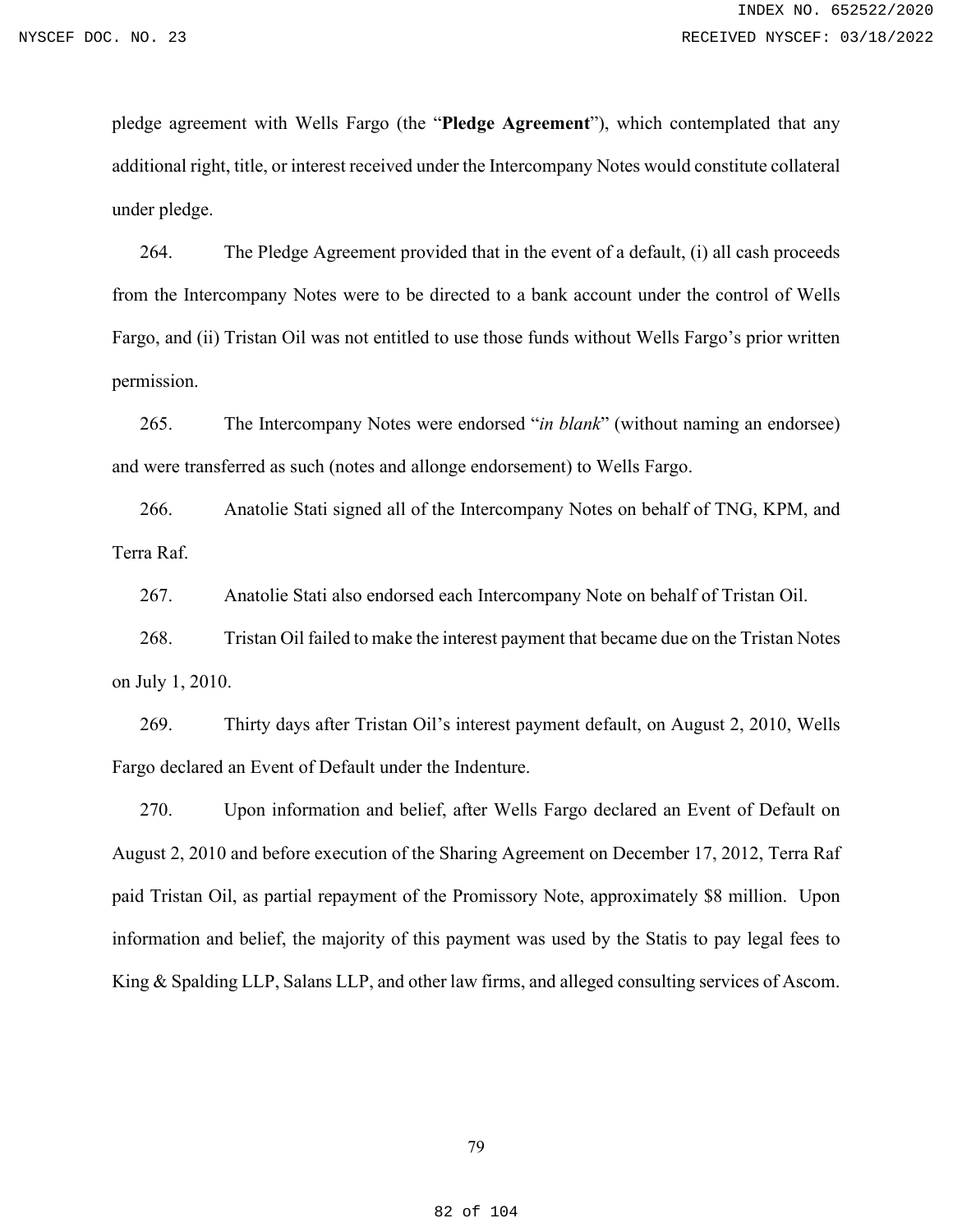271. Upon information and belief, King & Spalding LLP and/or Salans LLP knew that Tristan Oil had defaulted on its payment obligations under the Notes and that the default was continuing, but nevertheless accepted payments directly from Tristan's bank accounts.

272. Upon information and belief, Terra Raf paid Tristan Oil on April 4, 2015, as partial repayment of the Promissory Note, approximately \$8.5 million, most of which was paid to the Statis' counsel, King & Spalding for legal fees.

273. Each of these amounts should have been used to repay the Tristan Noteholders under the terms of the Indenture.

274. After the execution of the Sharing Agreement in December 2012, Tristan Oil issued a Supplemental Indenture, which modified the original Indenture to include the following new covenant:

# Section 4.25 *Pledge Agreements and Security and Collateral Assignment Agreement.*

The Company will not assign its interest in any Pledge Agreement or the Security and Collateral Assignment Agreement or otherwise amend any Pledge Agreement or the Security and Collateral Assignment Agreement.

275. The Statis did not disclose to the Tristan Noteholders that (i) Tristan Oil continued to receive payments from Terra Raf under the Promissory Note even after Wells Fargo had declared an Event of Default; or (ii) the Statis and Tristan Oil were in breach of material covenants under the Indenture and Pledge Agreement by using the monies owed to Tristan Oil to pay their attorneys.

276. The Cash Collateral Fraud represents another component of the Statis defrauding the Tristan Noteholders.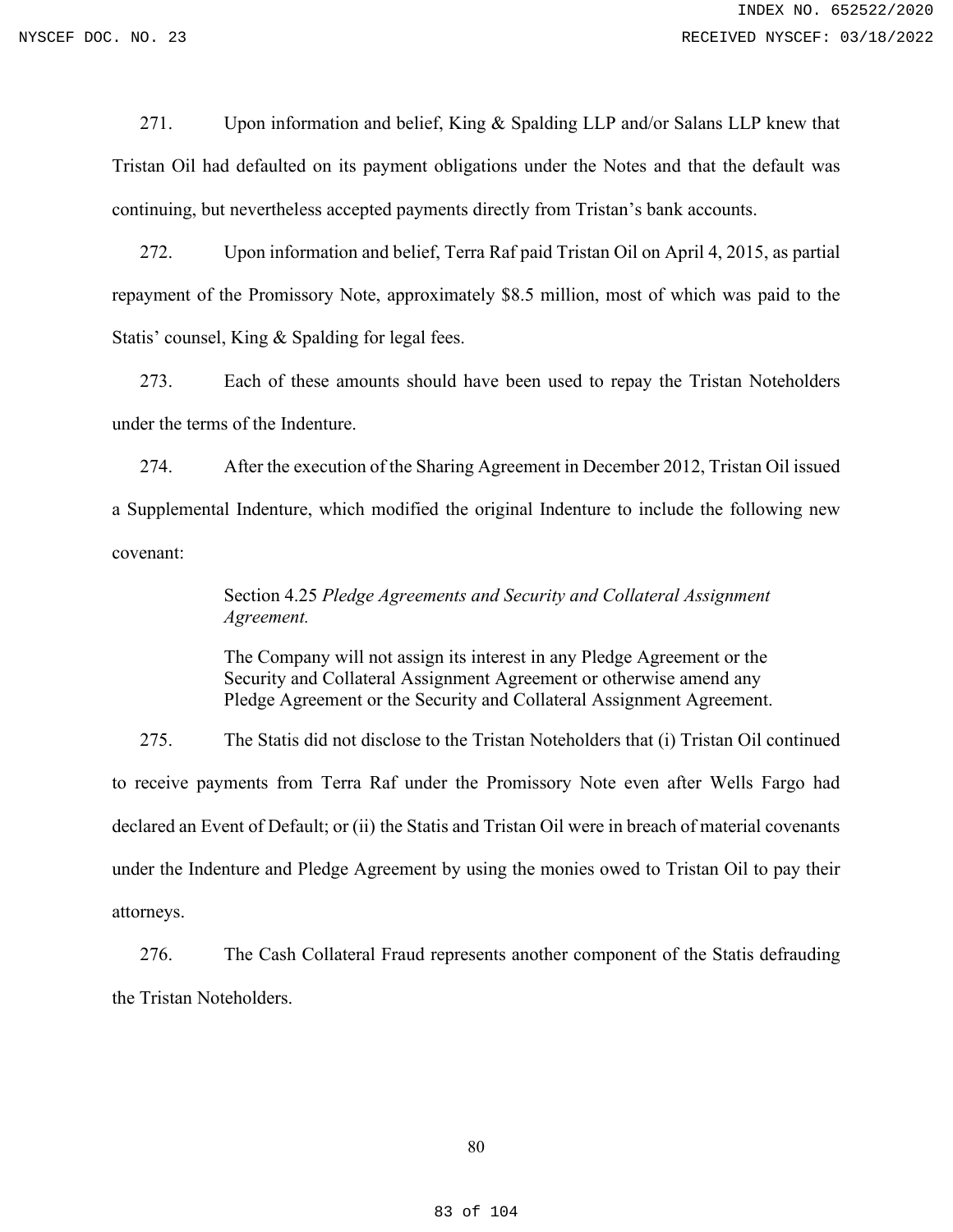## **IX. DEFENDANTS' KNOWLEDGE OF AND PARTICIPATION IN THE FRAUDULENT SCHEMES**\_\_\_\_\_\_\_\_\_\_\_\_\_\_\_\_\_\_\_\_\_\_\_\_\_\_\_\_\_\_\_\_\_\_\_\_\_\_\_\_\_\_\_\_\_\_\_

277. Upon information and belief, Chapman had knowledge of the Statis' fraudulent schemes at least as early as 2011, both in his individual capacity and in his capacity as a member of senior management of Black River and, subsequently, each corporate Defendant.

278. The above alleged issuance of the Laren Notes spurred Chapman to investigate the Stati operations in Kazakhstan. In connection with his investigation, Chapman uncovered the Statis' broader fraudulent schemes involving the related-party transactions, money laundering, and asset stripping of the Statis' Kazakh companies. This discovery occurred while the ECT Arbitration was ongoing. In pertinent part, Chapman discovered the following:

> a. That TNG had shipped at least \$160 million in crude oil to another Stati company, Montvale Invest Limited ("**Montvale**"), without any payment back to TNG.

> b. That the Statis' claim in the ECT Arbitration that the cash crunch that TNG and KPM experienced in 2009 was the result of an alleged harassment campaign by Kazakhstan was false; that in fact the cash crunch was caused by the Statis' asset stripping; and that the Statis never had any intention of paying back the Tristan Noteholders.

> c. That the Statis were systematically stripping their assets in Kazakhstan, partly through the scheme of shipping oil to related parties that was never paid for and also by paying a large dividend to a related company, in violation of the Indenture.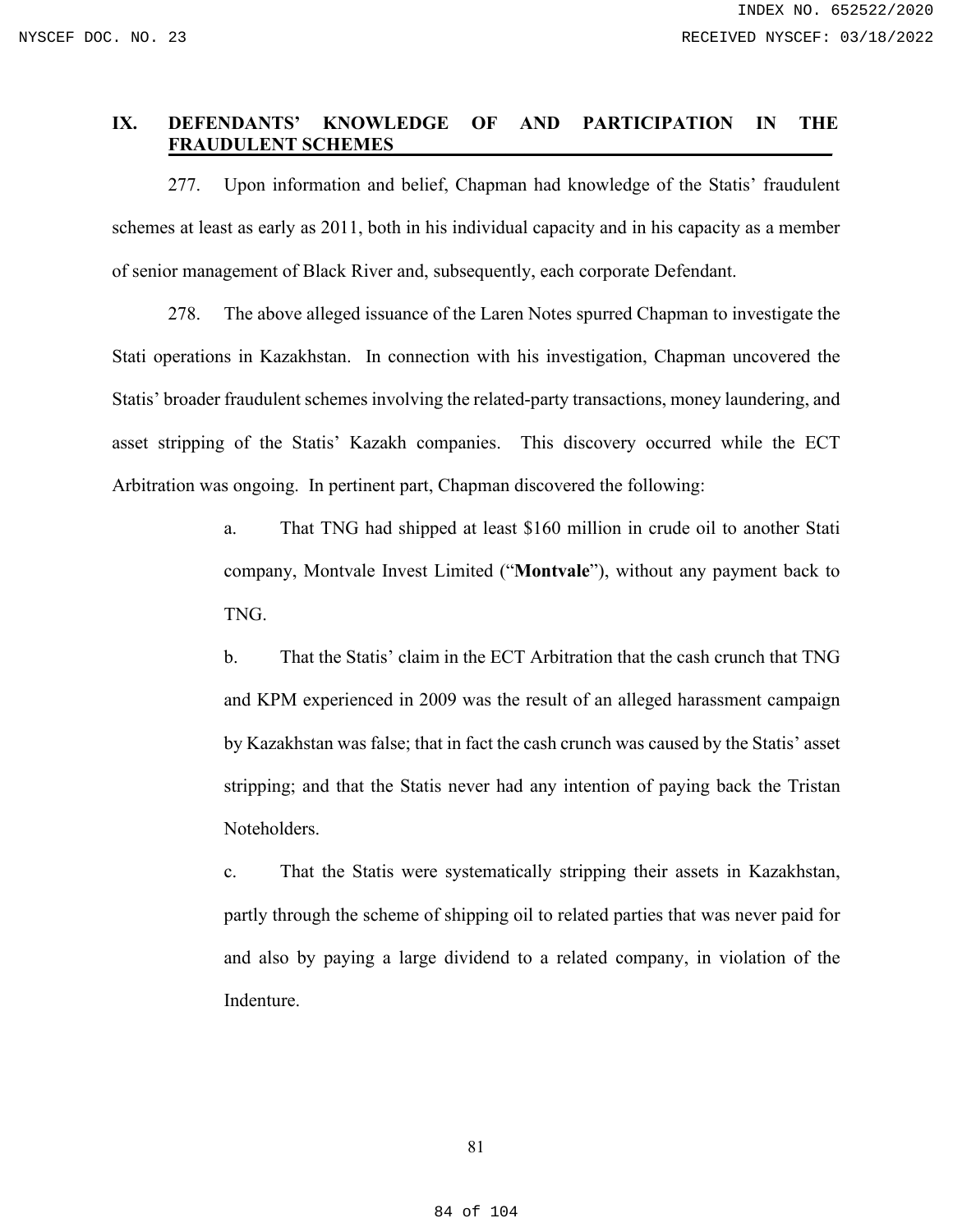d. That the 2009 Laren Transaction was unnecessary to fund the operations of TNG and KPM and that it was likely another sham transaction designed to defraud investors.

e. That claims could be brought by the Tristan Noteholders against the Statis in Kazakhstan for their fraudulent schemes, including claims for unjust enrichment and for piercing the corporate veil because Anatolie Stati signed the promissory notes on behalf of TNG and KPM and directed the oil-skimming scheme and the fraudulent dividend through an array of companies that he owned and controlled.

f. That the Statis appeared to have taken more than \$200 million through fraudulent transfers from TNG and KPM to related companies that should have gone to the Tristan and Laren Noteholders, including tens of millions of dollars in dividends, a salary of \$9 million paid to Anatolie Stati as CEO of Tristan Oil (whose only activity was to issue the Laren Notes), and other illegitimate and/or unlawful related-party transfers.

g. That the Statis had been overstating (by 200% to 350%) the capital expenses for production of their wells in Kazakhstan and then laundering the amount of the overstated costs through other Stati-controlled companies; and rather than paying the market rate to drill the wells, the Statis paid one of their other companies, KASKO, to drill them at inflated rates, then pocketed the difference.

h. That the Statis, based on an initial investment of approximately \$10 million, were able to pay themselves salaries and cash dividends of \$40 million, skim as much as \$250 million in oil revenues, and defraud the Tristan Noteholders of several hundred millions of dollars.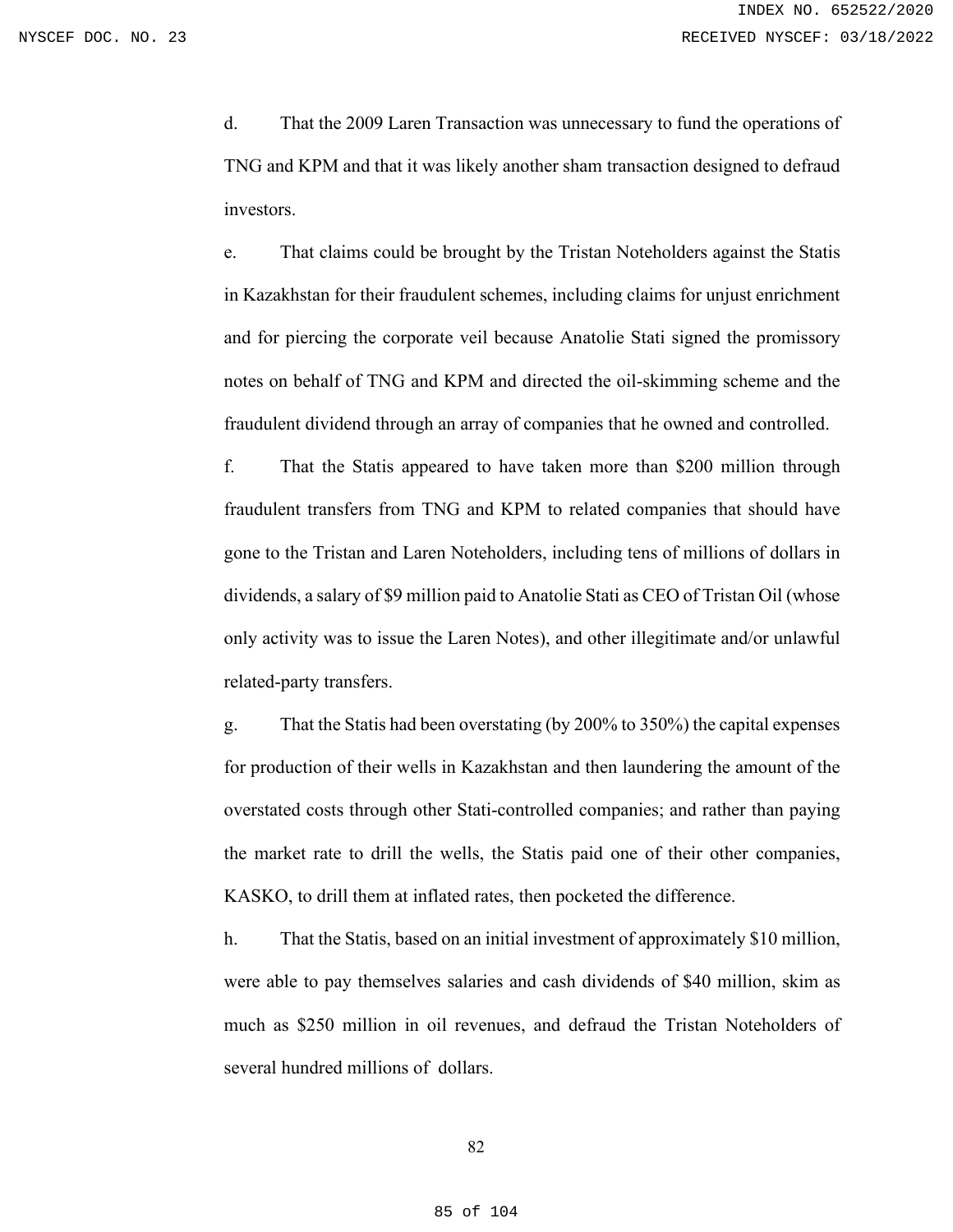279. In sum, Defendants discovered:

a. That the Statis ran an overarching fraudulent scheme to strip assets from TNG and KPM worth more than \$1.04 billion since 2004, with approximately half of that representing pure profit to the Statis;

b. That the Stati financial statements were fraudulent and showed a systematic stripping of assets of KPM and TNG in part by failing to return revenue from the sale of crude oil; and

c. That the Statis' fraud included a total of \$555 million in related-party transactions, including approximately \$124 million in skimmed oil sales, nearly \$40 million in dividends and salaries paid to the Statis, and other transfers of funds to other Stati companies.

280. Chapman, through his position at Black River, was a member of an ad hoc committee of Noteholders (the "**Ad Hoc Committee**") and maintained independent lines of communication with the Statis and the investigators – meeting with the Statis and their representatives, and communicating with the investigators in Kazakhstan. Upon information and belief, Chapman obtained his knowledge of the Statis' fraud through these independent lines of communications.

### **A. Chapman Negotiates the Sharing Agreement with the Statis**

281. As of July 2012, upon information and belief, Chapman had learned that the Statis had defrauded the Tristan Noteholders. However, Chapman decided not to pursue legal action against the Statis, but rather to conspire with and aid and abet the Statis in perpetrating their fraud against Kazakhstan.

282. To that end, Chapman negotiated the Sharing Agreement with the Statis.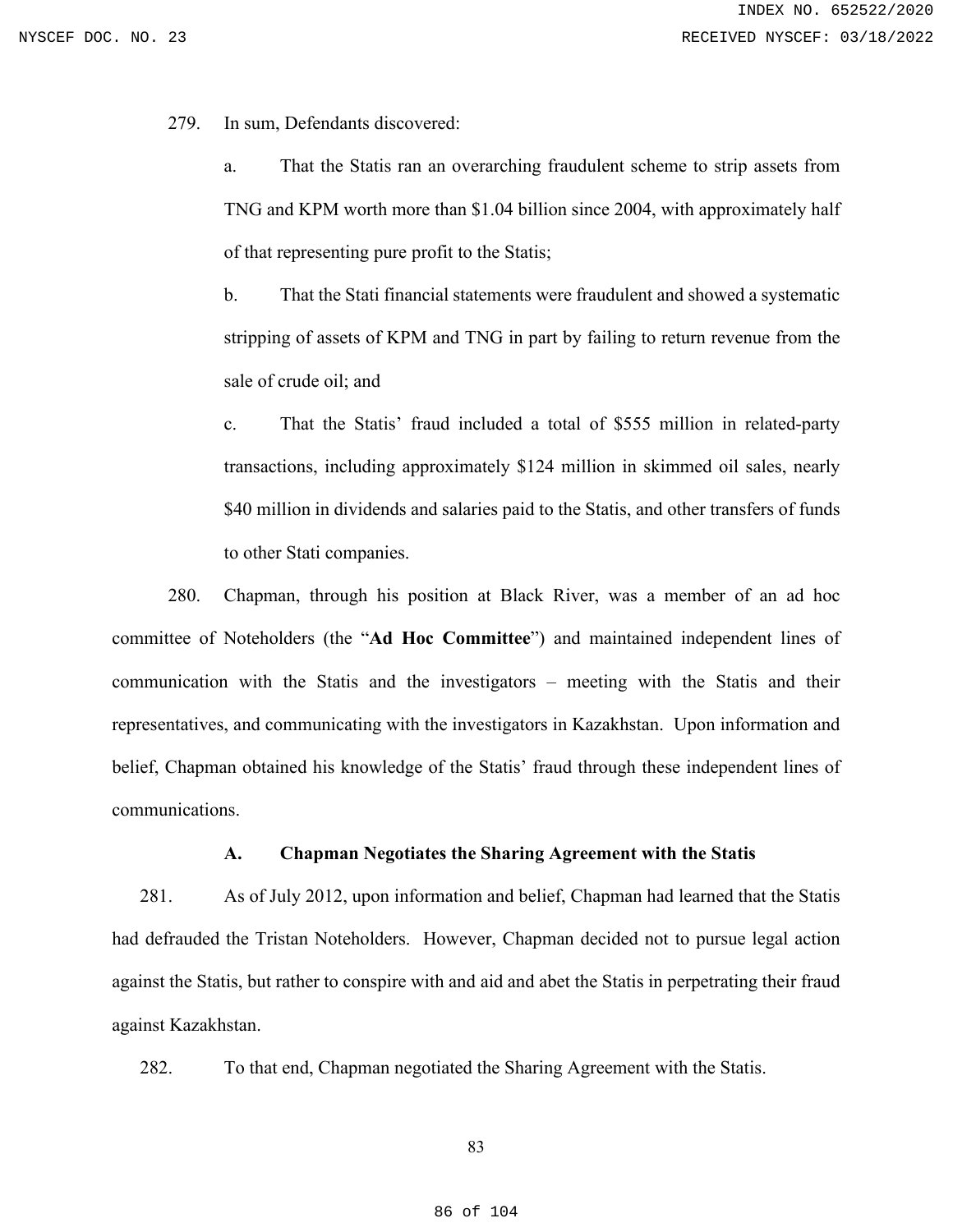283. Chapman negotiated the Sharing Agreement with the Statis during the period from July to December 2012.

284. Leading up to the execution of the Sharing Agreement, Chapman was in frequent contact with the Statis and their representatives. For example, Chapman met with Anatolie Stati and Mr. Lungu on or about January 17, 2012 in New York, without the other Tristan Noteholders. Other telephone, electronic, and in-person communications took place between Chapman and/or his representatives and the Statis and their representatives from March 2012 to July 2012.

285. Eleven Tristan Noteholders, constituting the majority of the ownership rights of the Tristan Notes, signed the Sharing Agreement, including the three Black River funds.

286. The Sharing Agreement recognized that Tristan Oil and the Guarantors (TNG and KPM) had defaulted on the Tristan Notes and that the parties "desire to restructure the obligations owed by Tristan Oil to the Noteholders and to provide the benefits of the Sharing Agreement" to the signatory Tristan Noteholders.

287. The Sharing Agreement required the Statis to pay the Tristan Noteholders seventy percent (70%) of any "Proceeds" that they obtained from Kazakhstan in connection with the ECT Arbitration (after the Statis took \$18 million for their legal fees). In exchange, the Participating Noteholders agreed to forbear for a specified period of time from taking any legal action against the Statis to remedy the default on the Tristan Notes.

### **B. Defendants' Knowledge of the Statis' Fraud**

288. Since 2011 and continuing to the present, the extent of Chapman's knowledge of the Statis' fraud has continued to grow as additional details of the fraud became known to Chapman, through his regular and frequent communications with the Statis, and additional legal proceedings, court rulings, and publicly available information.

#### 84

#### 87 of 104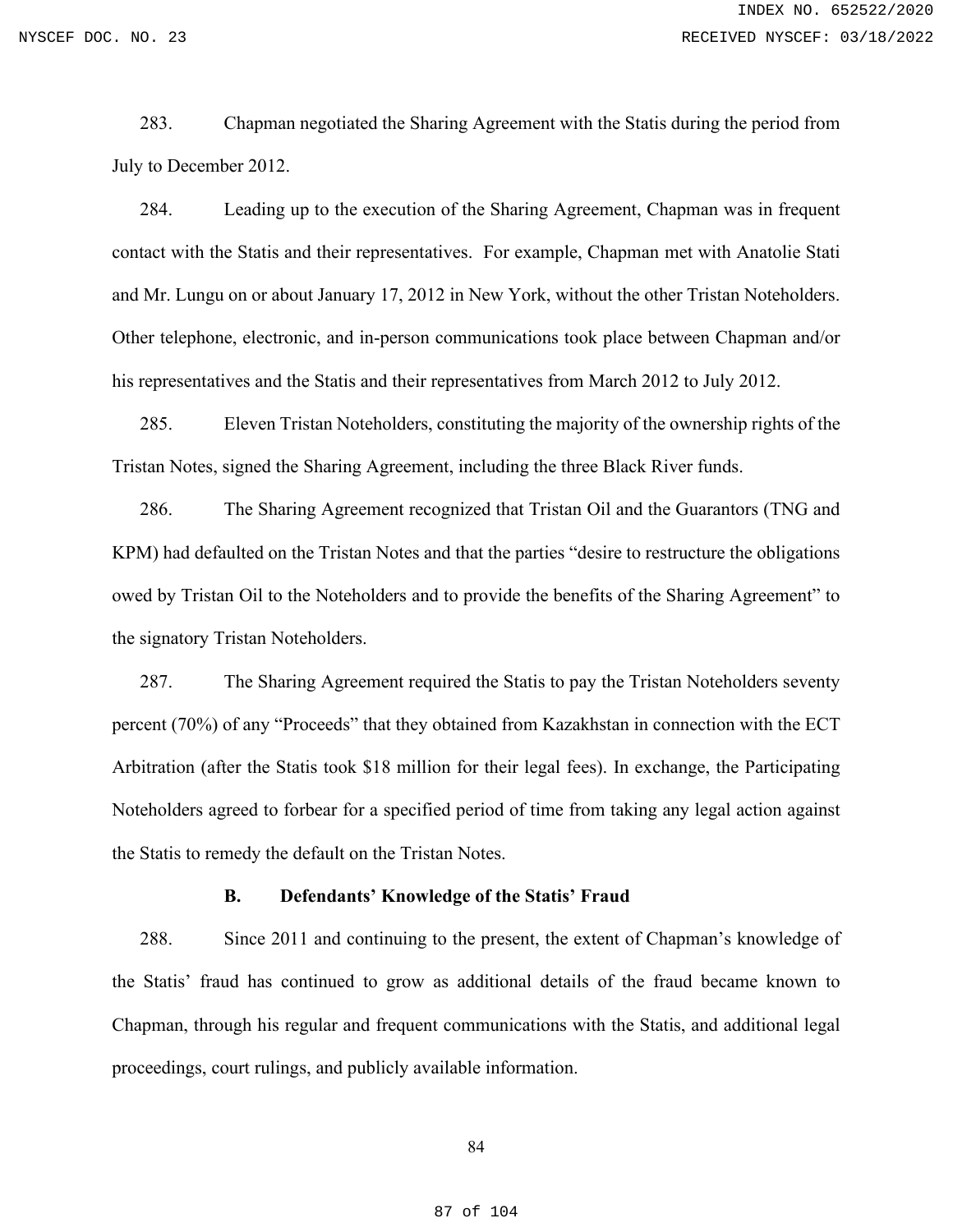289. Upon information and belief, Chapman discovered additional elements of the Statis' fraud and their various schemes in the months leading up to the execution of the Sharing Agreement, dated December 17, 2012, pursuant to which several (but not all) of the Tristan Noteholders agreed with the Statis to share in the proceeds of any arbitral award against Kazakhstan.

290. In negotiating and entering the Sharing Agreement on behalf of the Black River Tristan Noteholders, which he controlled, Chapman formally aligned himself with the Statis, rather than exercising rights that those entities had against the Statis in connection with their frauds and the amounts owed under the Tristan Notes.

291. During the period from July to December 2012, Chapman was in frequent contact with the Statis and their representatives. Concurrent with these discussions, Chapman discovered, upon information and belief, that the Statis had materially misrepresented the extent and value of the related-party transactions within the Statis' companies that had stripped significant assets from TNG and KPM.

292. To the extent he did not know before, Chapman would have been put on notice of one of the Statis' fraud schemes – the LPG Plant Fraud – no later than June 6, 2017, when the English High Court issued its decision in the English Enforcement Proceedings, as alleged above.

293. On July 30, 2018, the Statis' attorneys disclosed that entities that Chapman controlled had funded the Statis' legal costs relating to an appeal in the English Enforcement Proceedings. By this time, Chapman knew of the Statis' fraud, in particular, the LPG Plant Fraud, based on the ruling from the English High Court. This funding was critical to Statis avoiding a trial on the merits of the LPG Plant Fraud.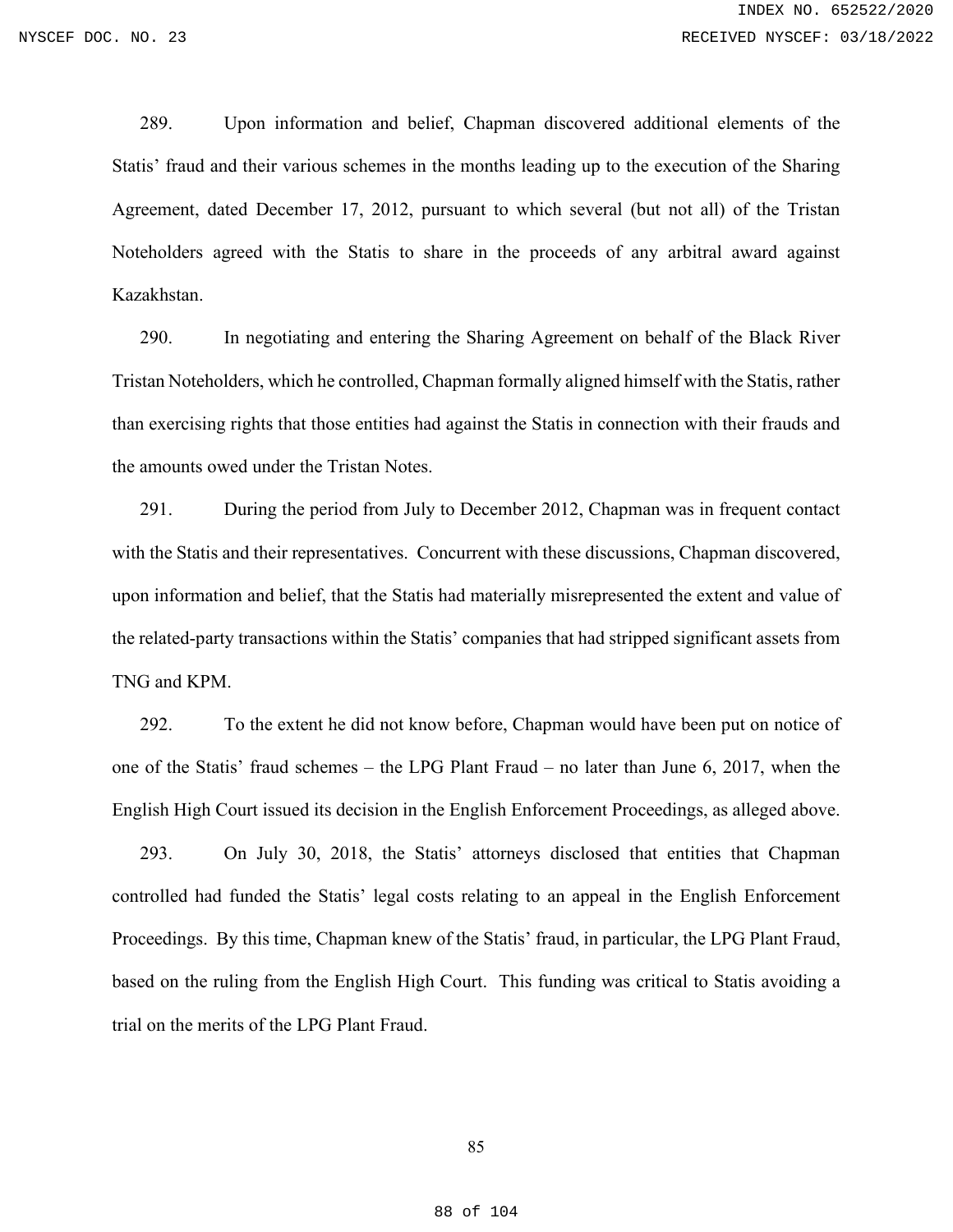294. Upon information and belief, since at least 2014 through to the present, Chapman and his companies have funded the Statis' enforcement proceedings in other jurisdictions and have continued to regularly consult with, and provide guidance, including legal strategy to the Statis.

295. To the extent he did not know before, Chapman would have been put on notice of other elements of the Statis' fraud schemes when Kazakhstan filed this action in June 2020, including but not limited to KPMG's withdrawal of its audit reports on August 21, 2019.

296. Chapman's knowledge of the Statis' fraud increased yet again (to the extent not yet known before) on November 27, 2020, when the Supreme Court of Gibraltar issued a decision concluding that the fraud claims of TNG's bankruptcy manager, acting on his own behalf and on behalf of TNG, against Terra Raf, Anatolie Stati and Gabriel Stati (as directors and shareholders of Terra Raf), and Tristan Oil under Gibraltar law had "a real prospect of success" and "it would therefore be reasonable to try" these claims.

297. As of November 16, 2021 – with the issuance of the decision of the Belgium Court of Appeal overturning recognition of the ECT Award – Chapman can no longer deny having full knowledge of the Statis' fraud schemes.

### **C. Defendants Take Overt Actions to Support the Statis' Fraud**

298. After the Sharing Agreement was executed, Chapman took other overt acts in support of the Statis' fraudulent schemes. For example, as alleged above, Defendants provided critical funding for the Statis' efforts to avoid a trial on the merits of the fraud in England. Defendants, upon information and belief, also funded the Statis' legal proceedings against Kazakhstan in other jurisdictions. Defendants have also regularly consulted with, and provided guidance to, the Statis regarding the strategy for enforcing the ECT Award in various jurisdictions since at least 2014. They have also worked to frustrate Kazakhstan's attempts to discover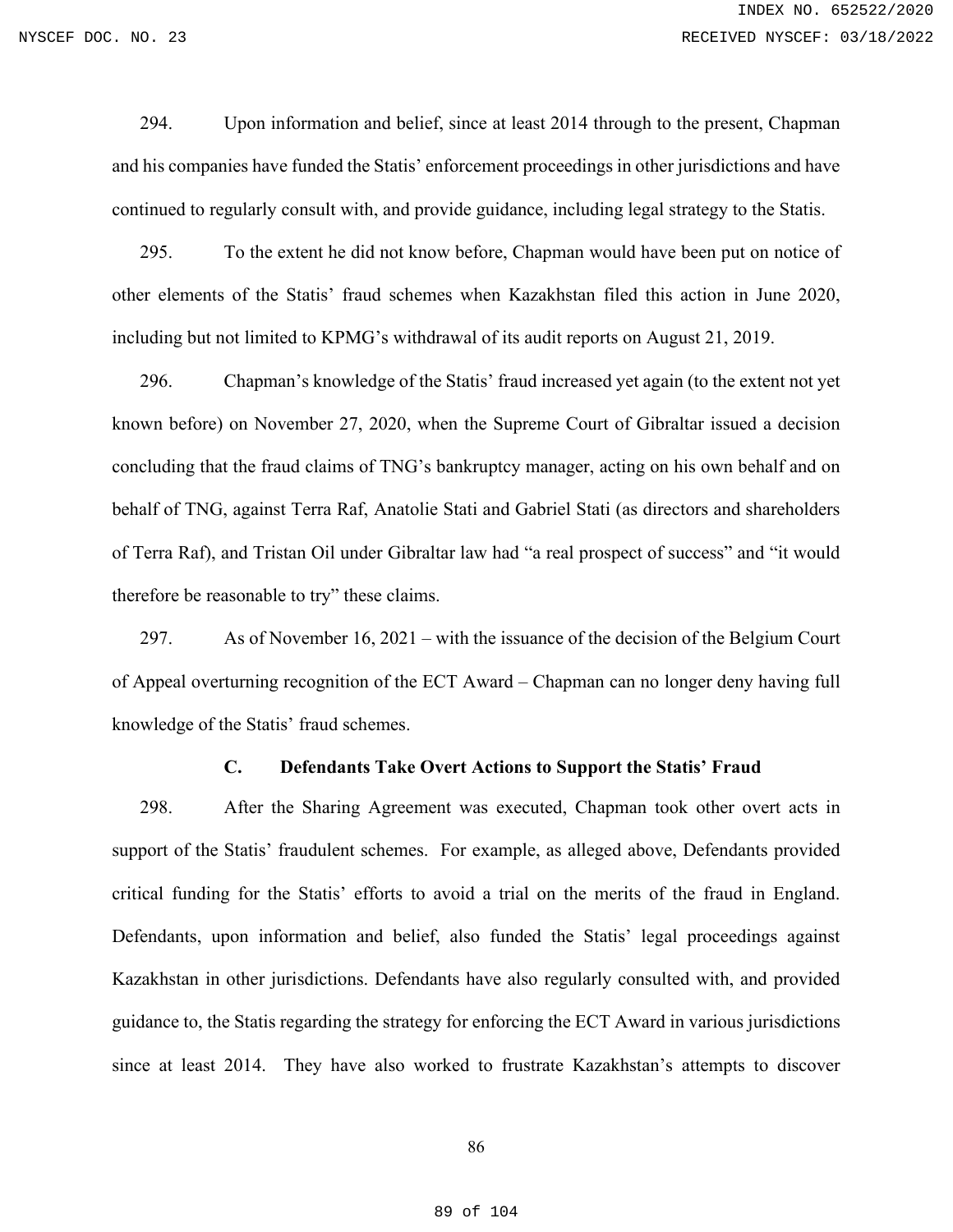information related to the fraudulent schemes. These wrongful acts were done with willful and wanton disregard for Kazakhstan's rights.

299. By engaging in these actions with knowledge of the Statis' fraudulent schemes, Defendants have knowingly participated in, and provided substantial assistance to, the perpetuation of the fraudulent schemes. In doing so, they have aided and abetted the continuation of the fraudulent schemes by the Statis. Defendants' actions have caused damage to Kazakhstan.

300. Defendants' knowing participation in, provision of substantial assistance to, and aiding and abetting of the Statis' fraudulent schemes is evidenced in a series of communications between Defendants and the Statis that took place during the period from December 2012 – when Black River was a Noteholder of the Tristan Notes – to the present.

301. From the date the Sharing Agreement was executed, December 17, 2012, to the date the ECT Award was issued, December 19, 2013, Chapman and his representatives were in frequent contact with the Statis and their representatives regarding, upon information and belief, legal strategy, the potential likelihood of success in the ECT Arbitration, and litigation financing related to the ECT Arbitration.

302. Upon information and belief, Chapman and his representatives remained in frequent contact with the Statis and their representatives during the period that the Statis were attempting to enforce the ECT Award in various jurisdictions, including England. This included, at a minimum, multiple communications between August and October 2015. Upon information and belief, these communications concerned legal strategy, the potential likelihood of success in the Enforcement Proceedings, and litigation financing related to those proceedings.

303. From December 2015 until December 2016, Chapman, in his individual capacity and/or on behalf of, by and through the other Defendants, remained in frequent contact with the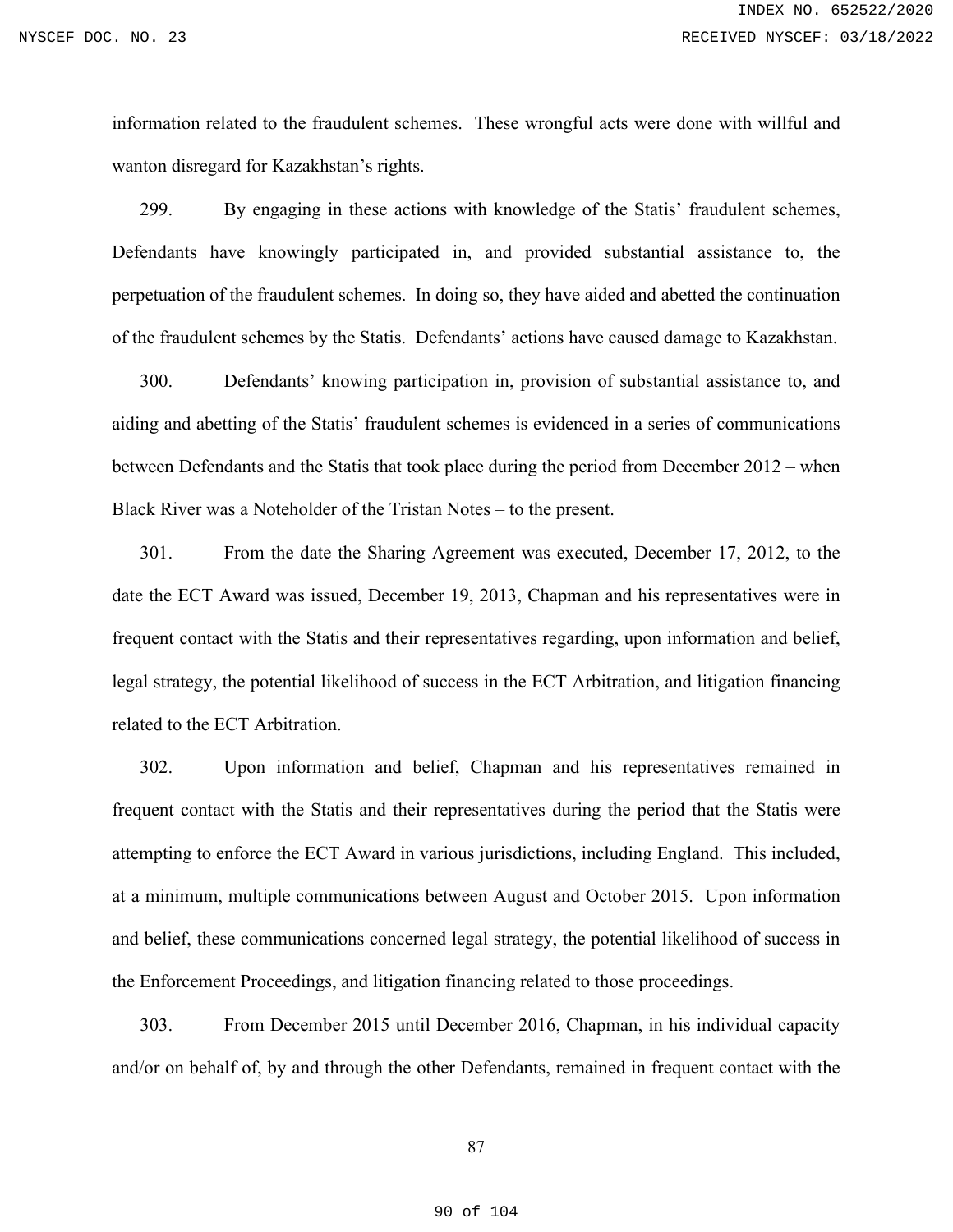Statis and their representatives regarding, upon information and belief, legal strategy, the potential likelihood of success, and litigation financing related to the Enforcement Proceedings. Such communications occurred by telephone, electronic mail, and in person in, at minimum, March, April, August, September, October, and December 2016.

304. Further communications between Chapman and his representatives and the Statis and their representatives occurred in January 2017, when the Statis and Kazakhstan were making submissions regarding the Statis' fraudulent scheme in the English Enforcement Proceedings. The communications related to, *inter alia*, hiring a communications consultant focusing on government and media relations and reputation and crisis management.

305. Chapman and his representatives remained in frequent contact with the Statis and their representatives regarding the February 2017 hearing in the English Enforcement Proceedings. The February 2017 communications related to, *inter alia*, the "amount required" to fund the Enforcement Proceedings and "calculations" thereof. Further communications between Chapman and his representatives and the Statis and their representatives occurred in March 2017 related to, *inter alia*, the legal strategy of, the potential likelihood of success in, and litigation financing for the English Enforcement Proceedings.

306. Upon information and belief, throughout the remainder of 2017, Chapman and his representatives remained in frequent contact with the Statis and their representatives, during which time the Statis initiated further proceedings to attempt to enforce the fraudulent ECT Award in Belgium, Luxembourg, the Netherlands, Italy, Sweden, and the United States. Communications by electronic mail, for example, occurred in July, October, November, and December 2017. Upon information and belief, these communications related to, *inter alia*, the legal strategy of, the potential likelihood of success in, and litigation financing for the new Enforcement Proceedings.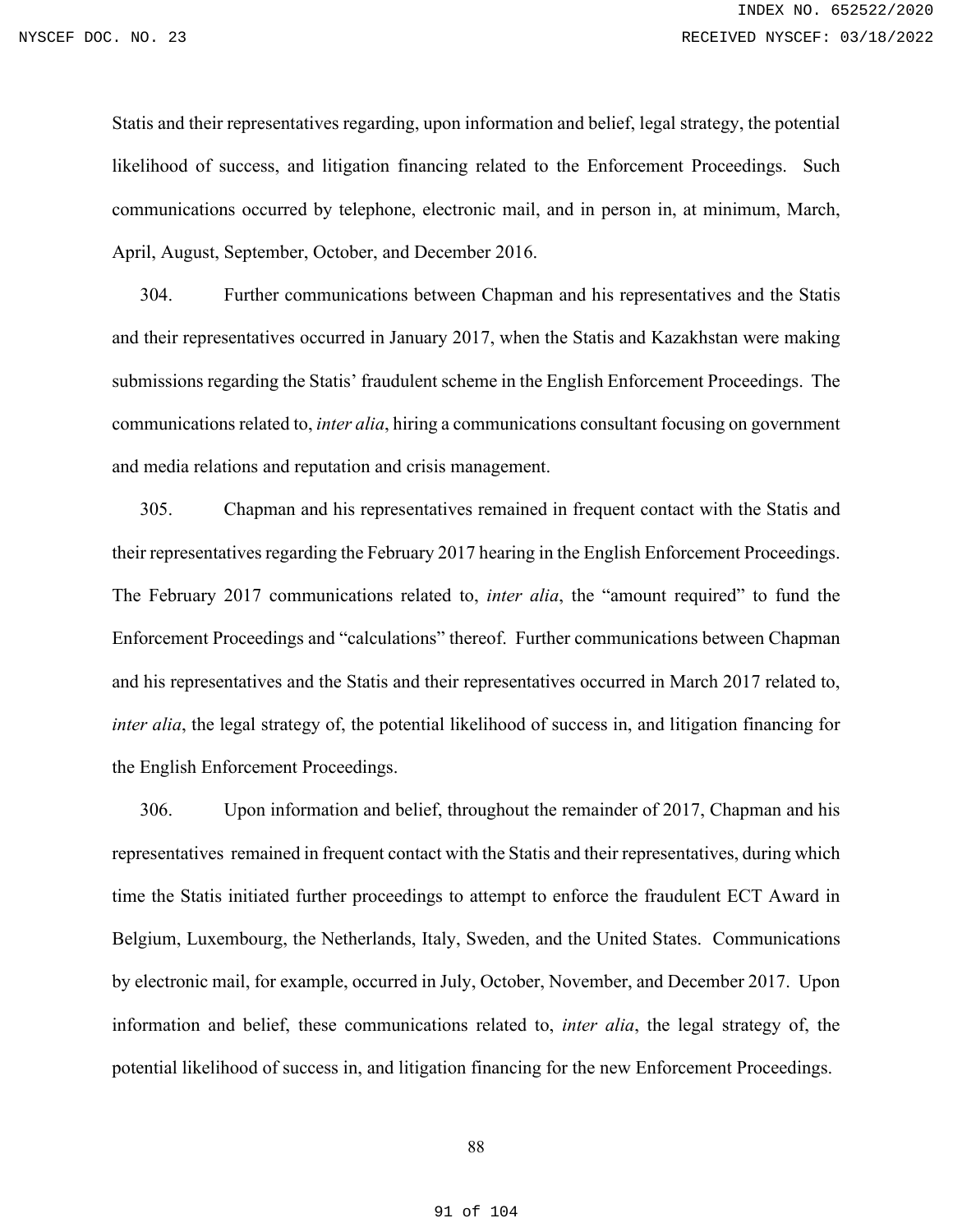307. Defendants provided the above-referenced funding to the Statis for use in the appeal of the English Enforcement Proceedings, which enabled the Statis to discontinue and abandon those proceedings to escape final judgment on the LPG Plant Fraud scheme. Defendants agreed to provide and did provide such funding maliciously, with the intention of harming Kazakhstan by depriving it of the opportunity to prove the Statis' fraud in England. Had Kazakhstan proven this fraud at trial, the Statis' efforts to enforce the ECT Award would have been adversely affected, and thus Defendants' unlawful plan to obtain from Kazakhstan compensation for the monies that Defendants knew had been stolen, embezzled and/or misappropriated by the Statis would have been adversely affected.

308. From January 2018 through the present, Chapman and his representatives have remained in contact with the Statis and their representatives regarding, upon information and belief, the legal strategy of, the potential likelihood of success in, and litigation financing for the Enforcement Proceedings.

309. The Enforcement Proceedings continue to the present, wherein the Statis, with the substantial assistance of Defendants, have been and are making material misrepresentations in an attempt to perpetuate and continue to cover up the frauds against the Tristan Noteholders (and Kazakhstan), all to accomplish Defendants' above-referenced unlawful plan.

## **D. Defendants' Website, Press Releases, and Other False Statements**

310. One of the mechanisms through which Defendants are supporting the Statis' ongoing fraudulent schemes is a website that Defendants own and/or operate, [https://www.tristangate.com/.](https://www.tristangate.com/) The website was launched in or about January 2021.

311. On this website, Defendants make numerous statements which are misleading, false and/or fraudulent.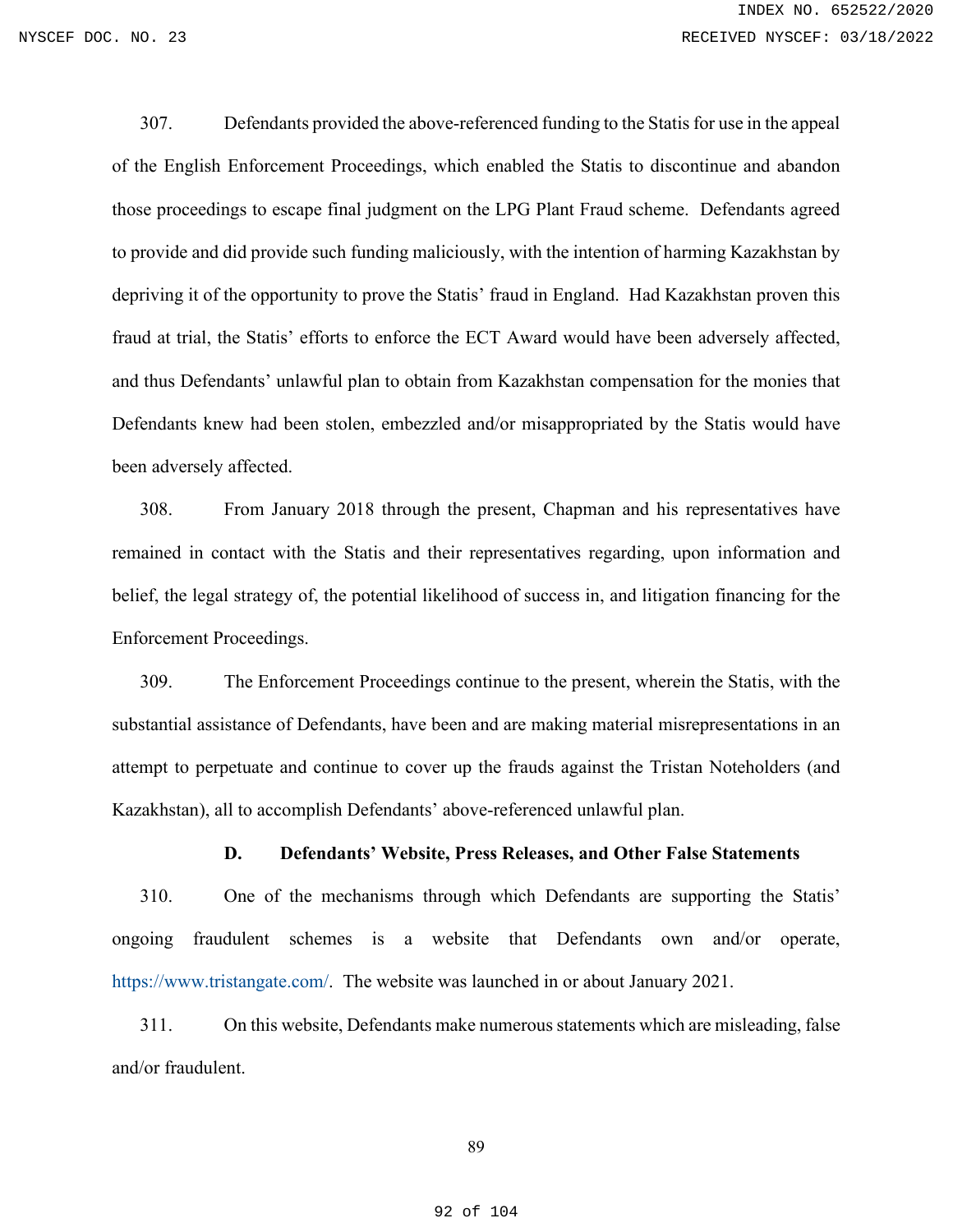312. Defendants' objective in making these misleading, false and/or fraudulent statements is to attempt to create the false impression that the merits of Kazakhstan's current fraud allegations against the Statis have already been decided by multiple courts – the above alleged "new key lie."

313. In fact, as alleged herein, and as Defendants know, this is false. The Belgium Court of Appeal confirmed the falsity of this claim by analyzing the decisions rendered in all other jurisdictions and finding that no other court has considered Kazakhstan's full fraud case against the Statis on the merits. The Belgium Court of Appeal made critical findings in this respect, including that the Statis concealed evidence from the various courts and discontinued the English proceedings specifically to avoid the risk that the outcome of the trial would be in favor of Kazakhstan.

314. Upon information and belief, Defendants nonetheless continue to coordinate the making of these misleading, false and/or fraudulent statements with the Statis as part of their combined fraudulent schemes, to damage Kazakhstan.

315. Set forth below are examples of the statements on Defendants' website that are misleading, false and/or fraudulent, either in whole or in part:

- *a. The Kazakh authorities have . . . refused to comply with the arbitral tribunal's decision and to pay the award. Instead, Kazakhstan claims that the investors allegedly obtained the award by fraud by making certain misrepresentations to the arbitral tribunal in the course of the arbitration. Kazakhstan repeatedly made these arguments to the Swedish courts which have supervisory jurisdiction over the award, but on two separate occasions – in October 2017 and May 2020 – the Swedish Supreme Court upheld the award in full.*
- *b. Despite Kazakhstan's repeated claims that the award creditors committed fraud, courts in Sweden, the United States, Italy, Luxembourg, Belgium, the Netherlands, and France have all recognized the award. In addition, various assets belonging to the Kazakh state in Sweden, Luxembourg, Belgium and the Netherlands have been successfully attached and frozen by the award creditors in their efforts to enforce the award, so far locking up approximately US\$ 6.27 billion by way of cash, shares and receivables owned by Kazakhstan.*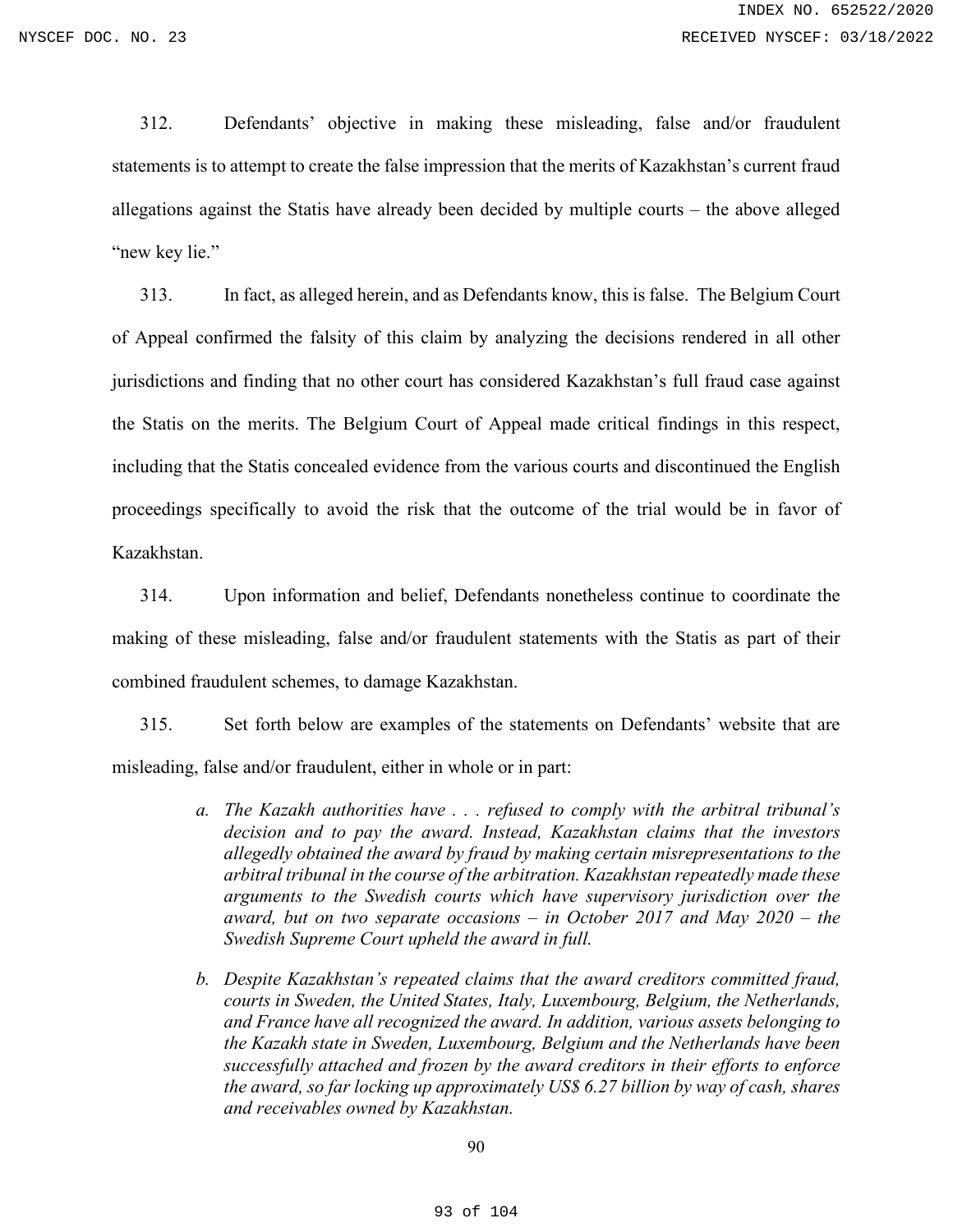- *c. [T]he courts of six different jurisdictions have fully recognized the Swedish award, which in Sweden has been fully adjudicated and is of final, binding and nonappealable nature.*
- d. *The original award and multiple subsequent court orders compelling Kazakhstan to pay the award are now final, binding and non-appealable yet the Kazakh authorities are continuing a litigation fight that they have already lost.*
- e. *Foreign states with deep pockets cannot be allowed to victimise American investors with endless re-litigation…Kazakhstan needs to pay the award since it has exhausted its legal remedies in Sweden.*
- f. *Kazakhstan has refused to pay the Swedish arbitral Award to Tristan Oil's owners in compensation for the harassment campaign and illegal expropriation of assets. The Award has since been recognized in multiple jurisdictions, including the U.S., Sweden, Luxembourg, Italy, France, and the Netherlands. It has been upheld in both the Svea Appeals Court and the Swedish Supreme Court – making the Award final, binding and non-appealable.*
- g. *The Tristangate Award has been recognized in multiple jurisdictions, including US, Sweden, Luxembourg, Italy, France, and the Netherlands.*
- 316. In addition to the aforementioned false statements published on the Tristangate

website, Defendants, both individually and through their counsel, have made a number of false

statements in various press releases aimed at supporting the Statis' fraud schemes and harming

Kazakhstan, including but not limited to the following:

- a. *In this case, Kazakhstan is damaging the image it wants to create as an investorfriendly destination. Rule of law requires following the law. Kazakhstan needs to pay the award since it has exhausted its legal remedies in Sweden.*[92](#page-93-0)
- b. *Attempts to lay false allegations against a foreign investor will fail, just as similar tactics have failed in other jurisdictions. This award is final, binding and nonappealable, and the [Kazakh] Ministry of Justice needs to accept that before irreparable damage is done to Kazakhstan's reputation as serious, modern, investor-friendly economy.* [93](#page-93-1)

<span id="page-93-0"></span><sup>92</sup> *See* Dorothy Atkins, Law 360, *Kazakhstan Wants \$506M Award Fight Sent to NY State Court,*  https://www.law360.com/articles/1389702/kazakhstan-wants-506m-award-fight-sent-to-ny-state-court (last accessed March 17, 2022).

<span id="page-93-1"></span><sup>93</sup> *See* Marek Grzegorczyk, Emerging Europe, *In Kazakhstan's mammoth legal battle with two Moldovan investors, the pendulum is swinging in favour of the Central Asian State,* https://emerging-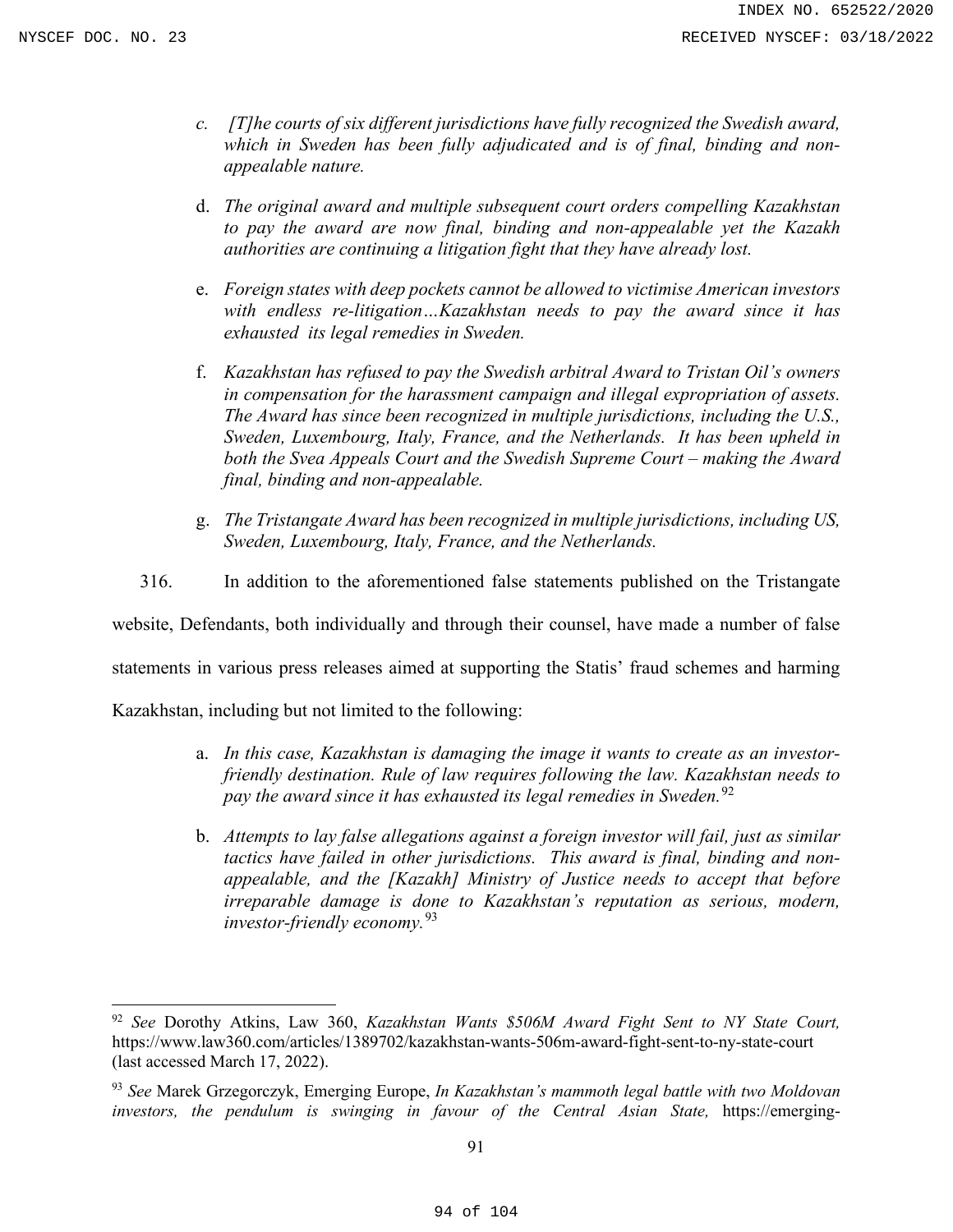c. *[Kazakhstan has] effectively weaponiz[ed] the American judicial system to victimize and harass American investors. This strategy of endless litigation, menacing statements and disinformation campaign doesn't change the truth – Tristan Oil's assets were expropriated, and the Swedish and U.S. courts have previously confirmed this.*[94](#page-94-0)

317. Defendants have also communicated, or threatened to communicate, their misleading, false, and/or fraudulent statements to the U.S. Government, including members of Congress and the Executive Branch.

318. Continuing their series of improper pressure tactics, in November 2021, Defendants caused the delivery of a letter to Kazakhstan's U.S. Ambassador, H.E. Mr. Ambassador Yerzhan Ashikbayev, that threatened to communicate misleading, false and/or fraudulent information to the U.S. Government unless Kazakhstan agreed to "enforce" the fraudulent ECT Award – meaning that Kazakhstan make a payment on account of the award – and unless the Ambassador meet with counsel for Defendants to discuss the terms of such payment. The letter threatened to communicate a number of objectively false statements to the Office of the U.S. Trade Representative in order to revoke the Republic of Kazakhstan's eligibility for benefits under the Generalized System of Preferences, including:

- a. The ECT Award is *payable to and thus in favor of several U.S. companies, as well as a U.S. partnership*. In fact, the ECT Award, as is clear on its face, it payable to the Statis – none of which are U.S. companies or persons.
- b. *Kazakhstan's actions have caused serious and ongoing harm to Argentem Creek.*  In fact, Kazakhstan does not owe any monies or have any commercial dealings with Argentem Creek or any Defendant. To the extent that Defendants purchased the Tristan Notes, it was the Statis, not Kazakhstan, that defaulted on repayment of these notes and caused any financial harm to Defendants.

europe.com/news/in-kazakhstans-mammoth-legal-battle-with-two-moldovan-investors-the-pendulum-isswinging-in-favour-of-the-central-asian-state/ (last accessed March 17, 2022).

<span id="page-94-0"></span><sup>94</sup> *See* Caroline Simpson, Law 360, *Kazakhstan's Suit over \$506M Award Survives Dismissal Bid,*  https://www.law360.com/articles/1464742/kazakhstan-s-suit-over-506m-award-survives-dismissal-bid (last accessed March 17, 2022).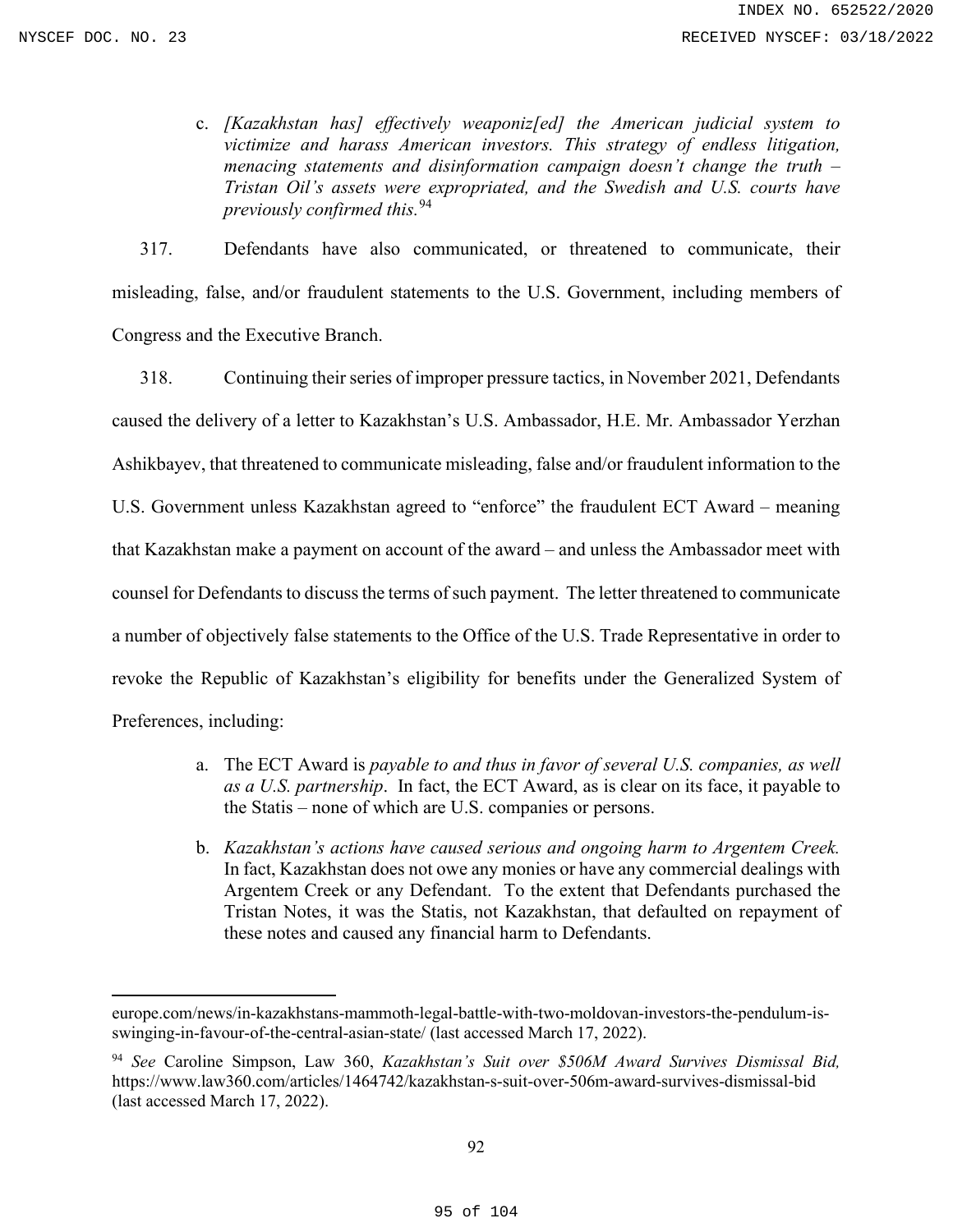- c. Kazakhstan's actions *represent[] defiance of Kazakhstan of arbitral awards in favor of U.S. companies, thereby violating Kazakhstan's international commitments.* In fact, as is public knowledge, the ECT Award is the only arbitral award that Kazakhstan has contested post-annulment. Given the clear and convincing evidence that the ECT Award was obtained by fraud, and the judicial decisions and expert opinions confirming same, Kazakhstan would be in breach of its international obligations if it were to use government funds to pay the fraudulent ECT Award.
- d. *Kazakhstan continues to refuse to pay the award and is adopting a multijurisdictional legal strategy designed to frustrate the award and avoid compliance with its binding legal obligations.* As set forth above, this statement is directly contradicted by the evidence showing the Statis' engaged in fraud and the judicial opinions that have confirmed this fact.
- e. *Courts of six different jurisdictions (Sweden, the United States, Luxembourg, Belgium, the Netherlands, and France) have fully recognized the Swedish award.*  In fact, as now confirmed by the Belgium Court, no other court has evaluated the full merits of Kazakhstan's fraud claims because these jurisdictions did not have access to the full evidence of the fraud.

## **X. NOTICE OF INTENT TO RAISE ISSUES UNDER ENGLISH LAW**

319. Certain of the above alleged acts of Defendants occurred in England such that English law applies.

320. Pursuant to CPLR § 4511, Kazakhstan hereby gives notice of its intent to raise issues under the laws of England, including but not limited to, the law governing the economic tort of unlawful means conspiracy. Kazakhstan intends to offer expert testimony, documents, and other relevant sources to the Court to determine the foreign law at issue.

321. English law recognizes the economic tort of unlawful means conspiracy, which arises when two or more persons conspire to take action through unlawful means that results in damages to another person.

322. The elements of an unlawful means conspiracy are: (a) an agreement or understanding between two or more parties, (b) an intent to act unlawfully, (c) concerted action pursuant to that agreement or understanding, and (d) damages to a third party as a result.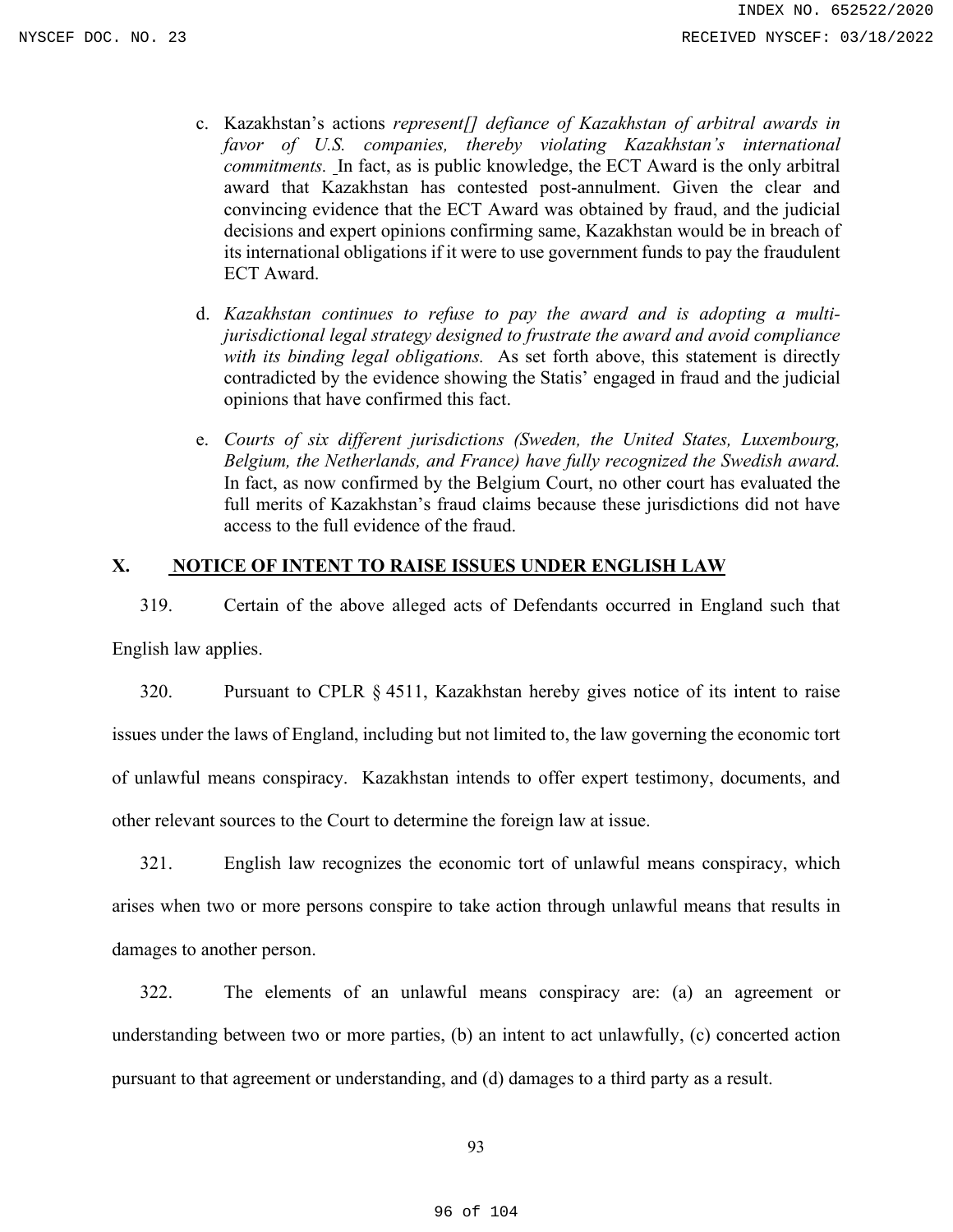323. A conspirator is liable for all damages suffered by a victim of the conspiracy from the time the conspirator joins the conspiracy.

324. Under English law, the conspirators' sole or predominant purpose need not be to harm the plaintiff. In *OBG Ltd and others v. Allan*, [2007] UKHL 21 (OBG), the House of Lords found that the intent element of the tort can be satisfied where a defendant harms the plaintiff in furtherance of an unlawful conspiracy:

> A defendant may intend to harm the claimant as an end in itself, where, for instance, he has a grudge against the claimant. More usually a defendant intentionally inflicts harm on a claimant[]. . . as a means to an end. He inflicts damage as the means whereby to protect or promote his own economic interests. Intentional harm inflicted against a claimant in either of these circumstances satisfies the mental ingredient of this tort.

325. Unlawful means include acts which are themselves unlawful under criminal or civil

law.

# **COUNT I CIVIL CONSPIRACY TO COMMIT FRAUD**

326. Kazakhstan re-alleges and incorporates by reference each and every allegation above as if fully set forth herein.

327. The Statis engaged in fraudulent schemes, as alleged herein.

328. The Statis made misrepresentations and material omissions of fact that were false and known to be false. The Statis made the misrepresentations and material omissions for the purpose of inducing multiple parties, including Kazakhstan, the Tristan Noteholders, Vitol, KPMG, the ECT Tribunal, and the courts of Sweden, the United States, England, Belgium, the Netherlands, Luxembourg, and Italy to rely upon them.

329. Kazakhstan (and these other parties) justifiably relied on the Statis' misrepresentations and material omissions.

330. The Statis' misrepresentations and material omissions caused injury to Kazakhstan.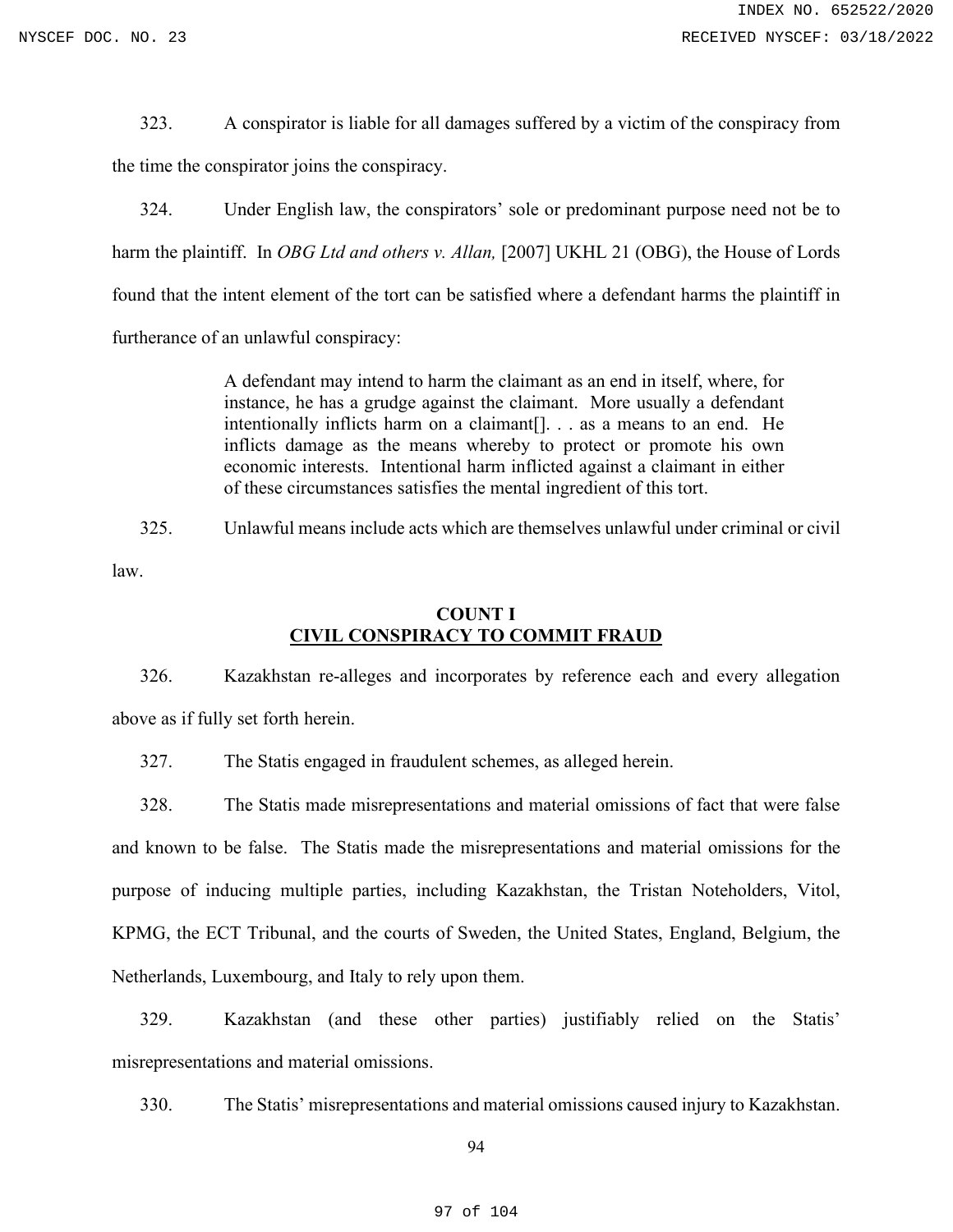331. The Statis' misrepresentations and material omissions were part of their fraudulent schemes, premised on their key lie that their fraudulent related-party transactions involving KPM and TNG were legitimate business expenditures. The Statis are continuing to perpetrate this key lie is in the Enforcement Proceedings.

332. Defendants had knowledge that the Statis defrauded the Tristan Noteholders through their fraudulent related-party transactions and that, to cover this up, the Statis falsely represented that their fraudulent related-party transactions were legitimate.

333. Defendants agreed to participate in the unlawful acts of the Statis. Defendants knew that the Statis had defrauded the Noteholders and were claiming as investment costs in the ECT Arbitration the monies that they had stolen, embezzled and/or misappropriated. Despite this, Defendants joined, and actively supported, the unlawful objective of obtaining these monies from Kazakhstan.

334. Defendants engaged in overt acts in furtherance of the Statis' unlawful schemes. They agreed to provide funding to the Statis for the Enforcement Proceedings, and they did provide such funding, knowing that the Statis had made numerous fraudulent misrepresentations in the ECT Arbitration and in the Enforcement Proceedings. They regularly consulted with the Statis and/or their counsel, provided guidance regarding the legal strategy to enforce the fraudulently obtained ECT Award, and sought to frustrate Kazakhstan's attempts to discover information regarding the Statis' fraud.

335. Defendants have engaged in a campaign of public misinformation and lies, including making misleading, false and/or fraudulent statements on their website TristanGate, in their press releases, and in their communications with third parties, all to further the Statis' fraudulent schemes, advance Defendants' own monetary interests and harm Kazakhstan.

### 95

#### 98 of 104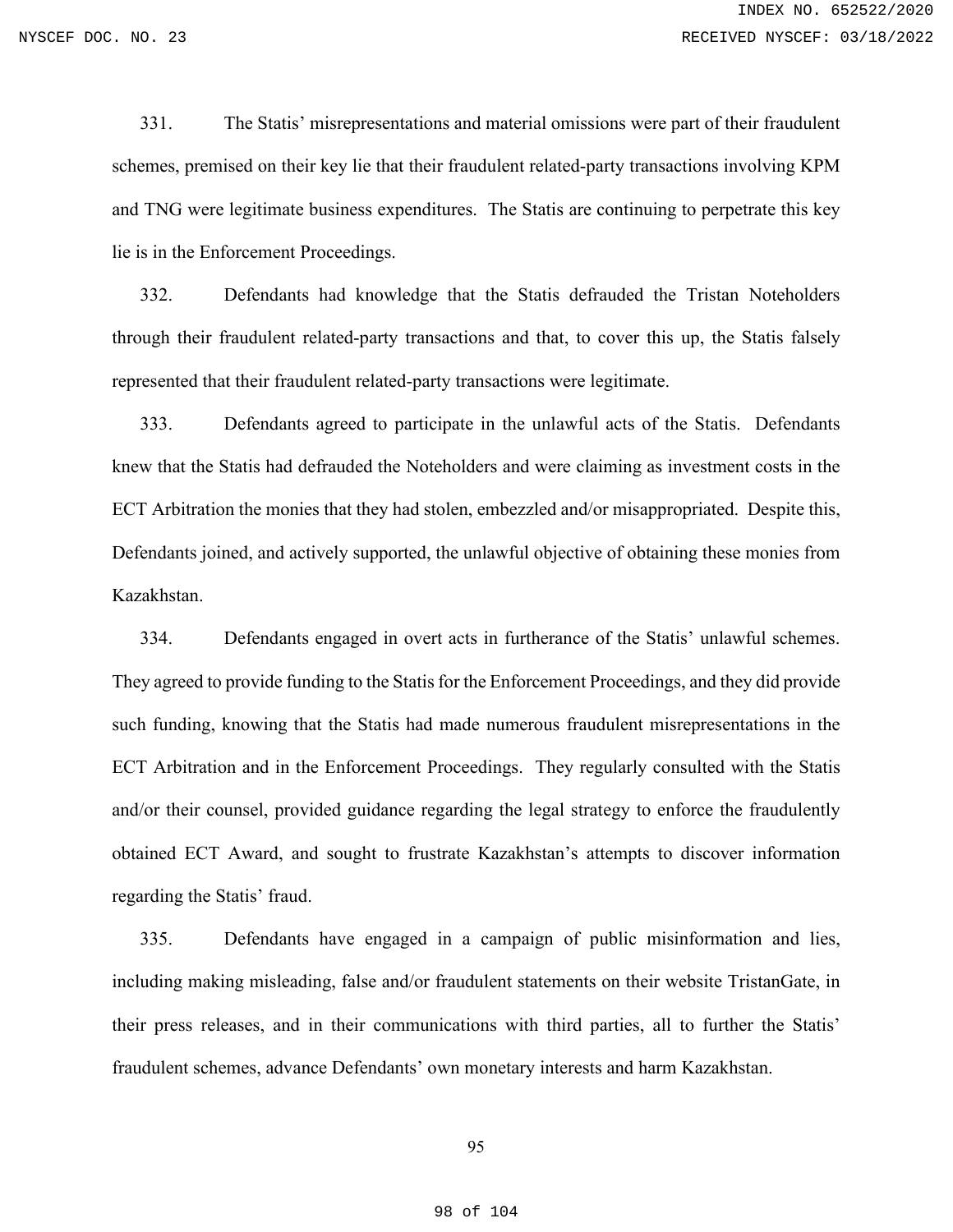336. By engaging in these activities with knowledge of the Statis' fraud, Defendants have knowingly participated in, and provided substantial assistance to, the fraudulent schemes.

337. As a direct and proximate result of the fraudulent schemes, in which Defendants knowingly participated, Kazakhstan was injured and suffered damages, including but not limited to the amount of the litigation costs that it otherwise would not have incurred in the ECT Arbitration and the Enforcement Proceedings, and other costs, that were wasted.

338. Defendants' acts as alleged in Count I were willful, wanton, malicious, and/or oppressive.

## **COUNT II AIDING AND ABETTING WRONGFUL CONDUCT**

339. Kazakhstan re-alleges and incorporates by reference each and every allegation above as if fully set forth herein.

340. The Statis made misrepresentations and material omissions of fact that were false and known to be false. The Statis made the misrepresentations and material omissions for the purpose of inducing multiple parties, including Kazakhstan, the Tristan Noteholders, Vitol, KPMG, the ECT Tribunal, and the courts of Sweden, the United States, England, Belgium, the Netherlands, Luxembourg, and Italy to rely upon them.

341. Kazakhstan (and these other parties) justifiably relied on the Statis' misrepresentations and material omissions.

342. The Statis' misrepresentations and material omissions caused injury to Kazakhstan.

343. The Statis' misrepresentations and material omissions were part of their fraudulent schemes, premised on their key lie that their fraudulent related-party transactions involving KPM and TNG were legitimate business expenditures. These misrepresentations are being perpetuated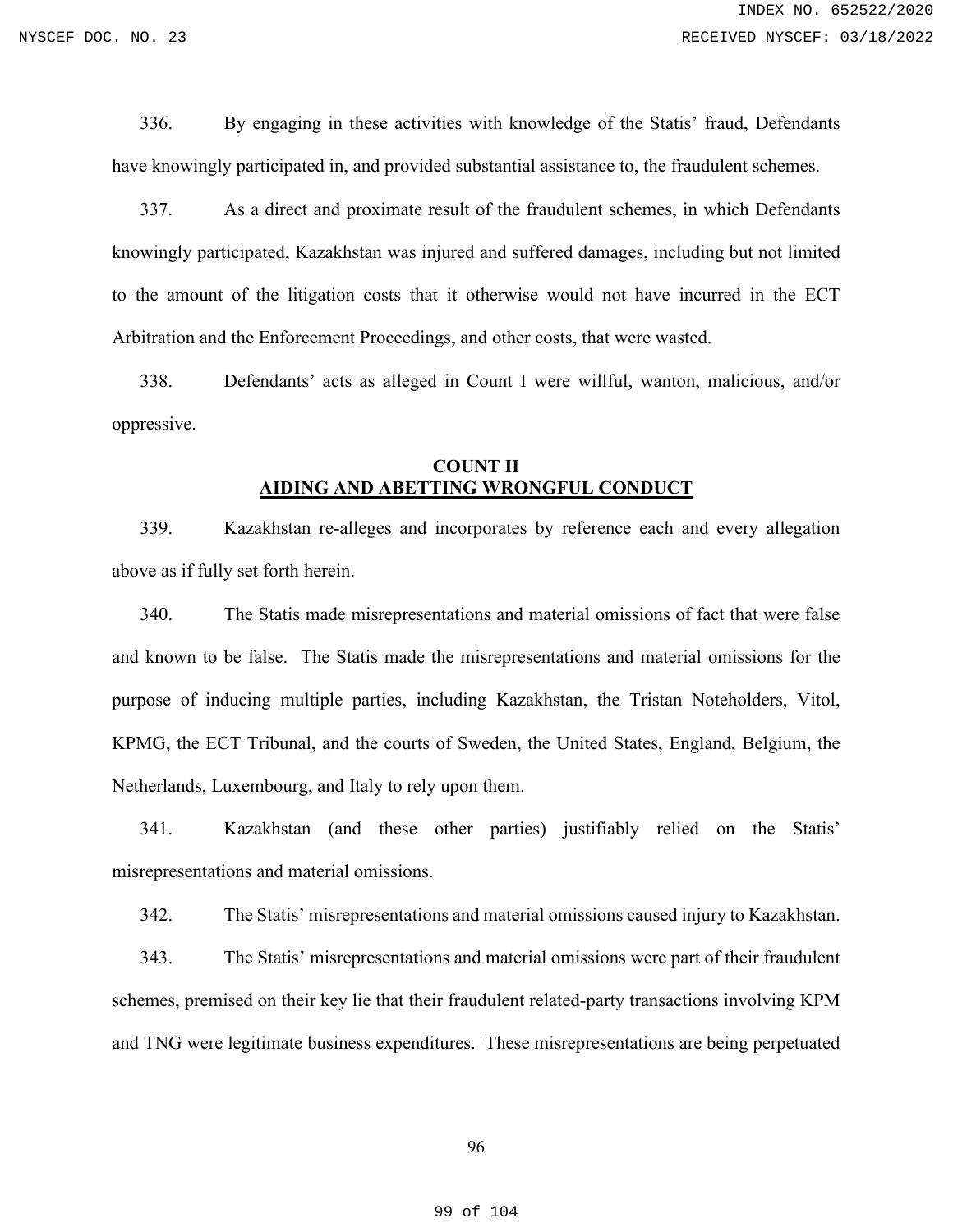in the Enforcement Proceedings, wherein the Statis continue to misrepresent that the amounts they stole, embezzled and/or misappropriated were legitimate expenditures.

344. Defendants had knowledge that the Statis stole, embezzled and/or misappropriated monies through their fraudulent related-party transactions and that, to cover this up, the Statis falsely represented that these transactions were legitimate.

345. Defendants aided and abetted the unlawful acts of the Statis. Defendants knew that the Statis had defrauded the Noteholders and were claiming as investment costs in the ECT Arbitration the monies that they had stolen, embezzled and/or misappropriated. Despite this, Defendants joined, and actively supported, the unlawful objective of obtaining these monies from Kazakhstan.

346. Defendants engaged in overt acts in furtherance of the unlawful schemes. For example, they agreed to provide funding to the Statis for the Enforcement Proceedings, and they did provide such funding, knowing that the Statis had made numerous fraudulent misrepresentations in the ECT Arbitration and subsequent enforcement proceedings. They regularly consulted with the Statis and/or their counsel and provided guidance regarding the legal strategy to enforce the fraudulently obtained ECT Award. They also sought to frustrate Kazakhstan's attempts to discover information regarding the Statis' fraud.

347. Defendants have engaged in a campaign of public misinformation and lies, including making misleading, false and/or fraudulent statements on their website TristanGate, in their press releases, and in their communications with third parties, all to further the Statis' fraudulent schemes, advance Defendants' own monetary interests and harm Kazakhstan.

348. Defendants' actions substantially assisted the Statis in furthering the fraudulent schemes.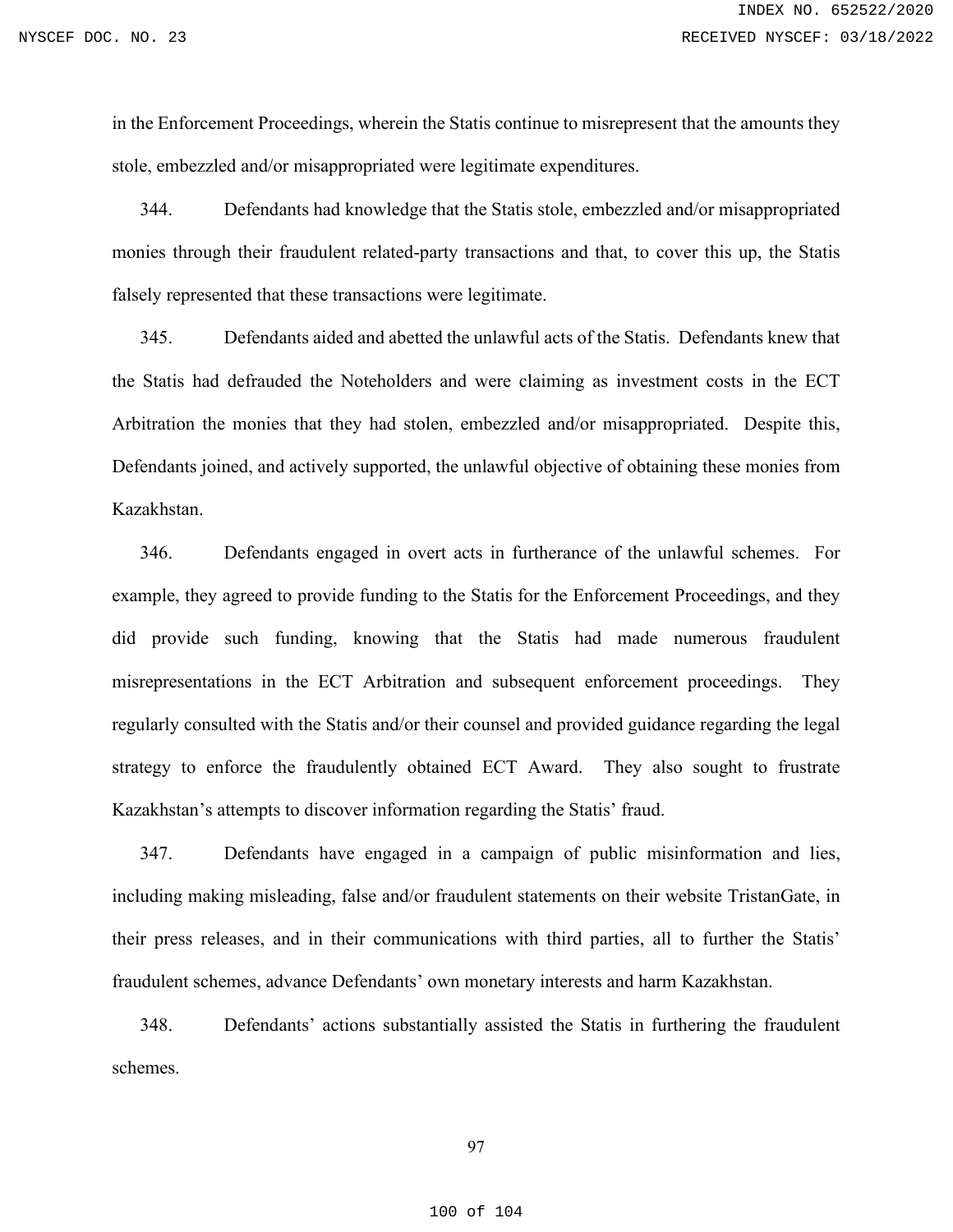349. As a direct and proximate result of Defendants' substantial assistance to the Statis, Kazakhstan was injured and suffered damages, including but not limited to the amount of the litigation costs that it otherwise would not have incurred in the ECT Arbitration and the Enforcement Proceedings, and other costs, that were wasted.

350. Defendants' acts as alleged in Count II were willful, wanton, malicious, and/or oppressive.

## **COUNT III UNLAWFUL MEANS CONSPIRACY UNDER ENGLISH LAW**

351. Kazakhstan re-alleges and incorporates by reference each and every allegation above as if fully set forth herein.

352. Defendants knowingly joined a conspiracy among the Statis and others to defraud Kazakhstan and the Tristan Noteholders through unlawful means.

353. Among other unlawful means, the Statis conspired to, and did, commit fraud against the Tristan Noteholders through the illegitimate and systematic stripping of assets from TNG and KPM using sham related-party transactions that devalued the companies. These sham relatedparty transactions were made with the proceeds of fraud, and thus constituted money laundering.

354. The Statis made misrepresentations and material omissions of fact that were false and known to be false. The Statis made the misrepresentations and material omissions for the purpose of inducing multiple parties, including Kazakhstan, the Tristan Noteholders, Vitol, KPMG, the ECT Tribunal, and the courts of Sweden, the United States, England, Belgium, the Netherlands, Luxembourg, and Italy to rely upon them.

355. Kazakhstan (and these other parties) justifiably relied on the Statis' misrepresentations and material omissions.

356. The Statis' misrepresentations and material omissions caused injury to Kazakhstan.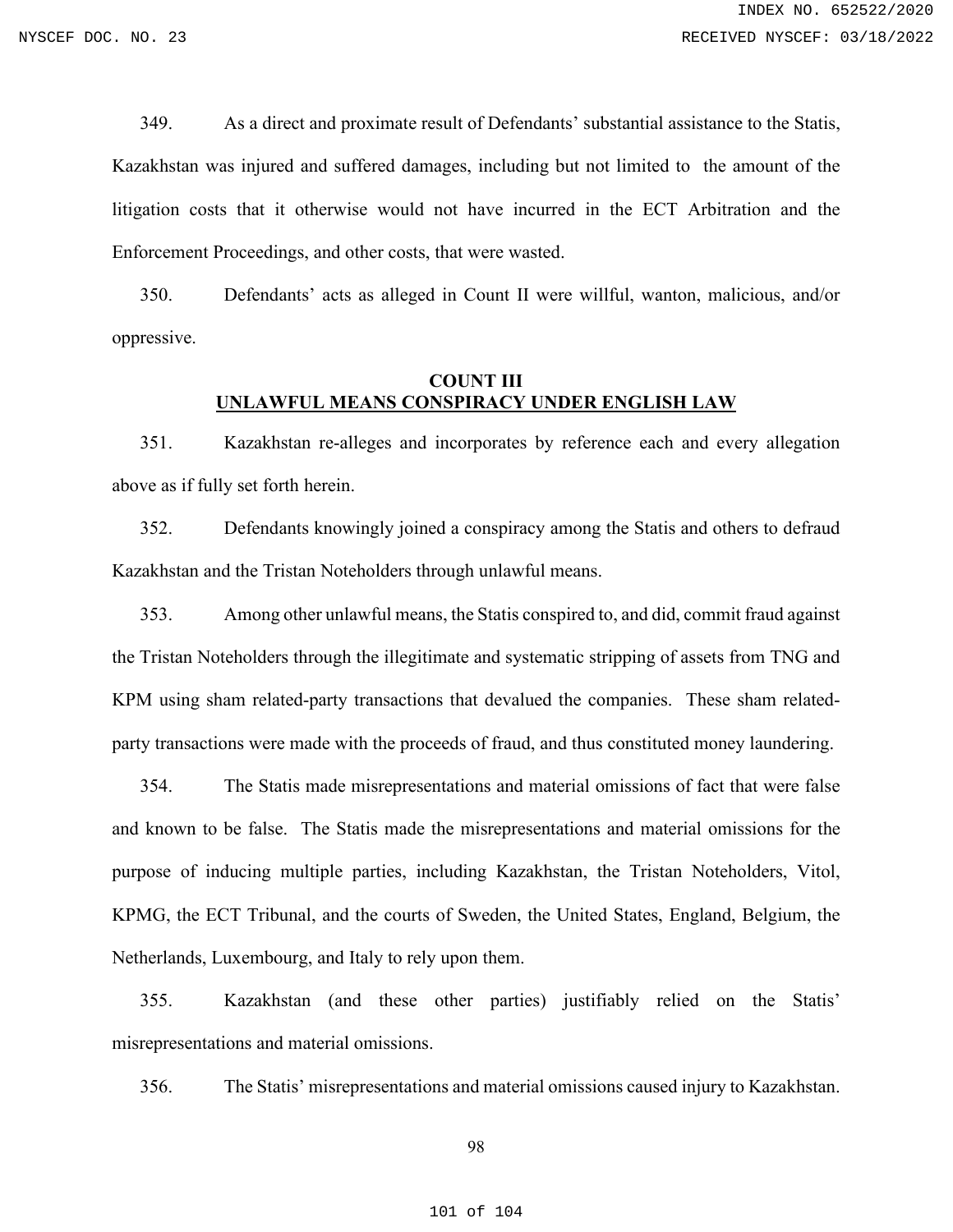357. Defendants had knowledge that the Statis stole, embezzled and/or misappropriated the monies through unlawful means and that, to cover this up, the Statis conspired to, and did, falsely represent that such transactions were legitimate business expenses.

358. Defendants conspired to, and did, engage in numerous acts in furtherance of the Statis' fraudulent schemes with the intention of causing damage to Kazakhstan. Specifically, Defendants knew that the Statis were had defrauded the Noteholders and were claiming as investment costs in the ECT Arbitration the monies that they had stolen, embezzled and/or misappropriated but, despite this, Defendants joined, and actively supported, the unlawful objective of obtaining from Kazakhstan compensation for the monies that the Statis had stolen.

359. Defendants agreed to provide funding to the Statis for the Enforcement Proceedings, and did provide such funding, knowing that the Statis had made numerous fraudulent misrepresentations in the ECT Arbitration and subsequent enforcement proceedings. They regularly consulted with the Statis and/or their counsel and provided guidance regarding the legal strategy to enforce the fraudulently obtained ECT Award. They also sought to frustrate Kazakhstan's attempts to discover information regarding the Statis' fraud.

360. Defendants have engaged in a campaign of public misinformation and lies, including making misleading, false and/or fraudulent statements on their website TristanGate, in their press releases, and in their communications with third parties, all to further the Statis' fraudulent schemes, advance Defendants' own monetary interests and harm Kazakhstan.

361. As a result of the unlawful means conspiracy, Kazakhstan was injured and suffered damages, including but not limited to the amount of the litigation costs that it otherwise would not have incurred in the ECT Arbitration and the Enforcement Proceedings, and other costs, that were wasted.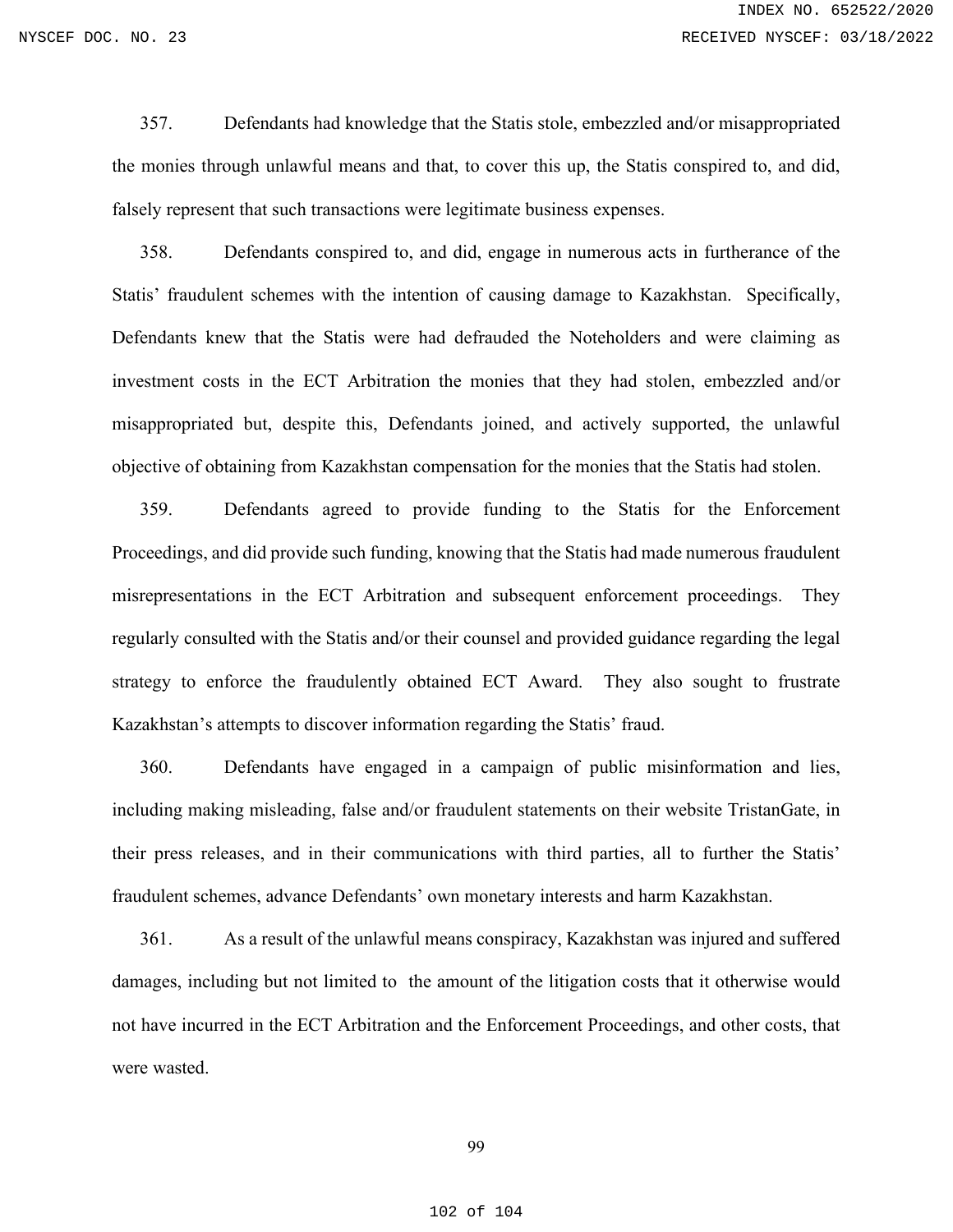## **DEMAND FOR JURY TRIAL**

362. Kazakhstan hereby demands a trial by jury of all issues in this action for which a trial may be had.

### **PRAYER FOR RELIEF**

363. WHEREFORE, Kazakhstan prays for judgment against Defendants, jointly and severally, as follows:

- a. actual damages in an amount to be proven at trial;
- b. punitive damages in an amount to be proven at trial;
- c. attorneys' fees, interests, and costs; and
- d. such other relief that the Court deems just and proper.